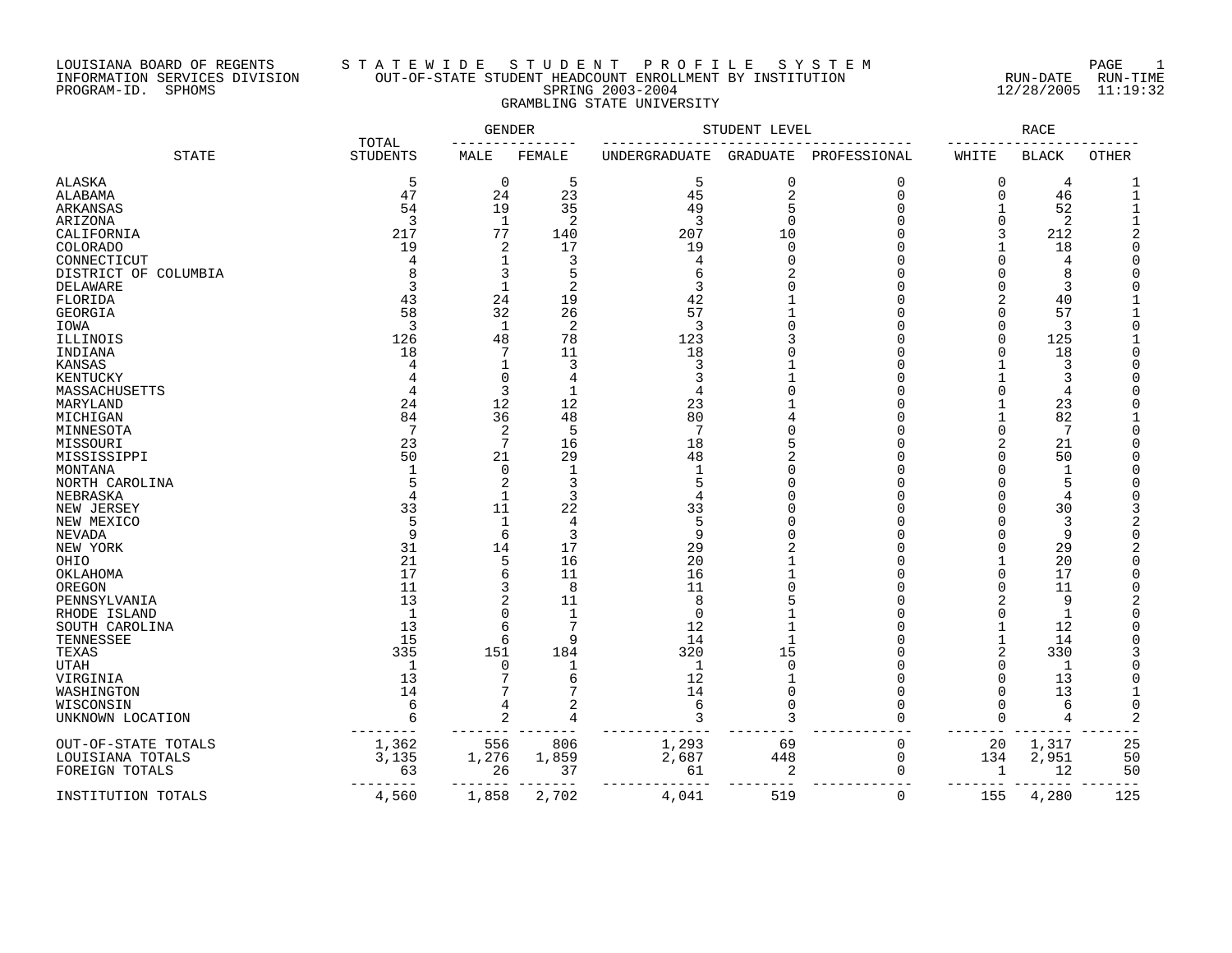### LOUISIANA BOARD OF REGENTS S T A T E W I D E S T U D E N T P R O F I L E S Y S T E M PAGE 2 INFORMATION SERVICES DIVISION OUT-OF-STATE STUDENT HEADCOUNT ENROLLMENT BY INSTITUTION RUN-DATE RUN-TIME PROGRAM-ID. SPHOMS SPRING 2003-2004 12/28/2005 11:19:32 LOUISIANA TECH UNIVERSITY

|                      |                          | <b>GENDER</b> |                | STUDENT LEVEL | RACE           |              |              |                |       |
|----------------------|--------------------------|---------------|----------------|---------------|----------------|--------------|--------------|----------------|-------|
| <b>STATE</b>         | TOTAL<br><b>STUDENTS</b> | MALE          | FEMALE         | UNDERGRADUATE | GRADUATE       | PROFESSIONAL | WHITE        | <b>BLACK</b>   | OTHER |
| ALASKA               | 3                        | 1             | 2              | 3             | 0              | $\Omega$     | 2            | $\overline{0}$ |       |
| ALABAMA              | 25                       | 15            | 10             | 21            | $\overline{4}$ | $\mathbf 0$  | 12           | 10             | 3     |
| ARKANSAS             | 296                      | 162           | 134            | 254           | 42             | $\Omega$     | 249          | 33             | 14    |
| ARIZONA              | 5                        | 5             | 0              | 4             | 1              | O            | 4            | 0              |       |
| CALIFORNIA           | 55                       | 31            | 24             | 52            | 3              | n            | 21           | 12             | 22    |
| COLORADO             | 13                       | 8             | 5              | 12            |                | O            | 4            | 4              |       |
| CONNECTICUT          | 6                        | 3             | 3              | 6             | $\Omega$       | Ω            | 3            | 1              |       |
| DISTRICT OF COLUMBIA |                          | $\Omega$      |                |               | O              | Ω            | $\Omega$     | $\Omega$       |       |
| DELAWARE             |                          | 1             | $\mathbf 0$    |               | O              | n            | $\mathbf 1$  | $\mathbf 0$    |       |
| FLORIDA              | 34                       | 21            | 13             | 29            | 5              | Ω            | 17           | 12             |       |
| <b>GEORGIA</b>       | 26                       | 11            | 15             | 23            |                | Ω            | 17           | 5              |       |
| IOWA                 | 5                        | 1             | $\overline{4}$ | 4             |                | Λ            | 5            | $\mathbf 0$    |       |
| <b>IDAHO</b>         | 3                        | 2             |                | 2             |                |              | 3            | $\bigcap$      |       |
| ILLINOIS             | 17                       | 12            |                | 16            |                |              | 9            |                |       |
| INDIANA              | 10                       | 4             | 6              | 10            |                | ſ            | 6            |                |       |
| KANSAS               | 19                       | 15            |                | 16            |                | Ω            | 12           | 5              |       |
| KENTUCKY             | 7                        | 4             | 3              | 7             | U              |              | 5            |                |       |
| MASSACHUSETTS        | 5                        | 3             |                |               |                |              |              | $\bigcap$      |       |
| MARYLAND             | 10                       | 5             | 5              |               |                |              |              |                |       |
| MAINE                | 2                        | 2             | $\bigcap$      |               |                |              | 2            |                |       |
| MICHIGAN             | 18                       | 8             | 10             | 16            | 2              | Ω            | 9            |                |       |
| MINNESOTA            | 7                        | 4             | 3              |               | O              |              | 6            |                |       |
| MISSOURI             | 16                       | 8             | 8              | 14            | $\overline{2}$ | Ω            | 11           | 4              |       |
| MISSISSIPPI          | 92                       | 60            | 32             | 78            | 14             | Ω            | 58           | 26             |       |
|                      |                          | 0             |                |               | $\mathbf{1}$   |              | $\mathbf{1}$ | $\mathbf 0$    |       |
| MONTANA              | 1<br>19                  | 7             | $\mathbf{1}$   | 0<br>17       |                |              | 7            |                |       |
| NORTH CAROLINA       |                          | 1             | 12             |               | 2              |              | 2            | 4<br>$\bigcap$ |       |
| NORTH DAKOTA         |                          |               | $\Omega$       | 3             | n              |              | 3            | $\cap$         |       |
| NEBRASKA             |                          | 3             |                |               |                |              |              | $\cap$         |       |
| NEW HAMPSHIRE        |                          | 2             |                |               |                |              | 2            |                |       |
| NEW JERSEY           |                          | 8             |                |               |                | r            | 6            | $\bigcap$      |       |
| NEW MEXICO           |                          | 1             |                | 2             |                | Ω            | 2            | $\cup$         |       |
| NEVADA               | 3                        | 0             |                | 3             | O              | Ω            | 2            | $\mathbf{1}$   |       |
| NEW YORK             | 23                       | 16            |                | 19            |                | Ω            | 10           | 11             |       |
| OHIO                 | 17                       | 12            |                | 14            |                | n            | 14           | 3              |       |
| OKLAHOMA             | 16                       | 8             | я              | 14            | 2              | n            | 9            | 2              |       |
| OREGON               | 4                        | 1             |                | 2             | 2              | Ω            | 4            | $\mathbf 0$    |       |
| PENNSYLVANIA         | 17                       | 10            |                | 17            | O              | Ω            | 11           | 2              |       |
| RHODE ISLAND         | 1                        | 0             |                | $\mathbf 1$   | O              | Ω            | 1            | $\Omega$       |       |
| SOUTH CAROLINA       | 21                       | 8             | 13             | 16            | 5              | Ω            | 7            | 10             |       |
| SOUTH DAKOTA         | $\overline{2}$           | 2             | $\overline{0}$ | 2             | $\Omega$       | Ω            | 2            | 0              |       |
| TENNESSEE            | 26                       | 16            | 10             | 23            | 3              | Ω            | 19           | 6              |       |
| TEXAS                | 399                      | 233           | 166            | 373           | 26             | n            | 272          | 75             | 52    |
| UTAH                 | -6                       | 2             | 4              | 4             | 2              | O            | 6            | 0              |       |
| VIRGINIA             | 21                       | 13            | 8              | 18            | 3              | Ω            | 13           | 7              |       |
| VERMONT              | 2                        | 2             | $\Omega$       | 2             | O              | Ω            |              | O              |       |
| WASHINGTON           | 10                       | 7             | 3              | 8             |                | O            | 8            |                |       |
| WISCONSIN            | 10                       | 8             | 2              | 10            | 0              | Ω            | 7            |                |       |
| WYOMING              | $\overline{4}$           | 2             | $\overline{c}$ | 3             | $\mathbf{1}$   | Ω            | 3            | $\mathbf 0$    |       |
| UNKNOWN LOCATION     | $\mathbf 1$<br>----      | 0             |                | 1             | $\Omega$       | ∩            | $\Omega$     |                |       |
| OUT-OF-STATE TOTALS  | 1,299                    | 748           | 551            | 1,155         | 144            | 0            | 877          | 255            | 167   |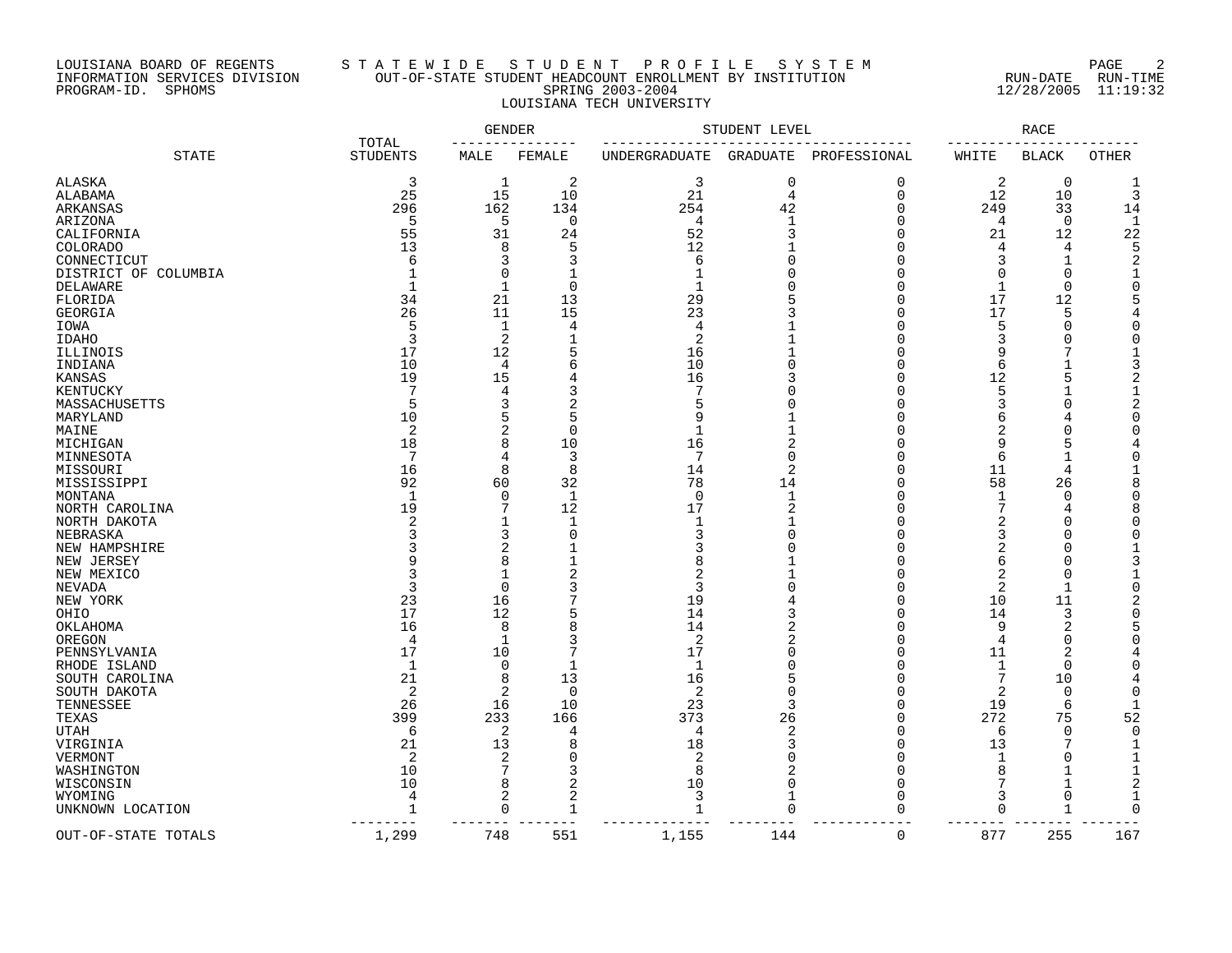### LOUISIANA BOARD OF REGENTS S T A T E W I D E S T U D E N T P R O F I L E S Y S T E M PAGE 3 INFORMATION SERVICES DIVISION OUT-OF-STATE STUDENT HEADCOUNT ENROLLMENT BY INSTITUTION RUN-DATE RUN-TIME PROGRAM-ID. SPHOMS SPRING 2003-2004 12/28/2005 11:19:32 LOUISIANA TECH UNIVERSITY

| STATE                              | TOTAL        | <b>GENDER</b> |              | STUDENT LEVEL |              |              | <b>RACE</b> |              |            |
|------------------------------------|--------------|---------------|--------------|---------------|--------------|--------------|-------------|--------------|------------|
|                                    | STUDENTS     | MALE          | FEMALE       | UNDERGRADUATE | GRADUATE     | PROFESSIONAL | WHITE       | <b>BLACK</b> | OTHER      |
| LOUISIANA TOTALS<br>FOREIGN TOTALS | 8,381<br>708 | 3,903<br>499  | 4,478<br>209 | 7,320<br>179  | 1,061<br>529 |              | 6,342       | 1,438        | 601<br>699 |
| INSTITUTION TOTALS                 | 10,388       | 5,150         | 5,238        | 8,654         | 1,734        |              | 7,225       | .696         | 1,467      |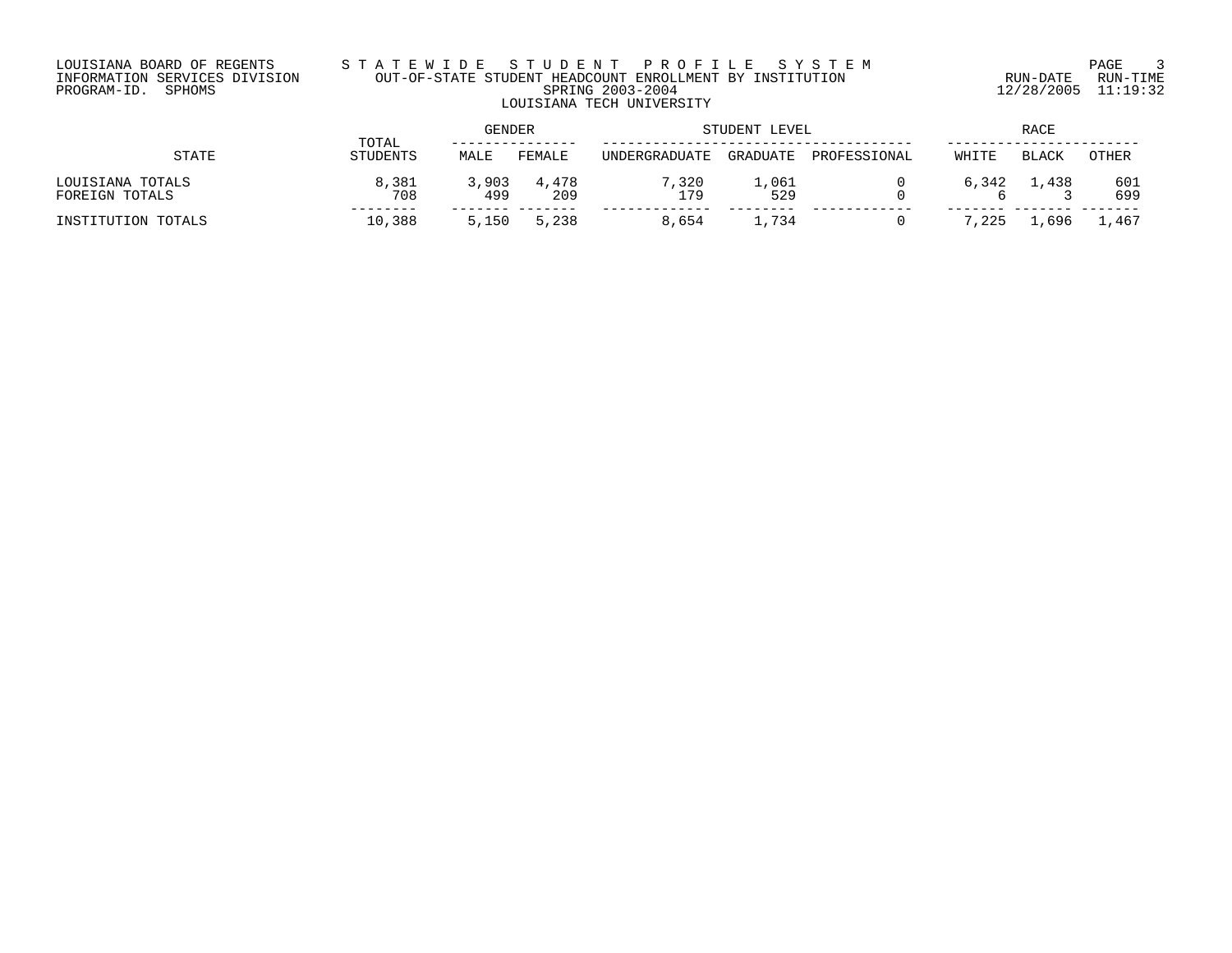### LOUISIANA BOARD OF REGENTS S T A T E W I D E S T U D E N T P R O F I L E S Y S T E M PAGE 4 INFORMATION SERVICES DIVISION OUT-OF-STATE STUDENT HEADCOUNT ENROLLMENT BY INSTITUTION RUN-DATE RUN-TIME PROGRAM-ID. SPHOMS SPRING 2003-2004 12/28/2005 11:19:32 MCNEESE STATE UNIVERSITY

|                     |                          | <b>GENDER</b> |          | STUDENT LEVEL |                 |              | RACE           |              |              |
|---------------------|--------------------------|---------------|----------|---------------|-----------------|--------------|----------------|--------------|--------------|
| <b>STATE</b>        | TOTAL<br><b>STUDENTS</b> | MALE          | FEMALE   | UNDERGRADUATE | <b>GRADUATE</b> | PROFESSIONAL | WHITE          | <b>BLACK</b> | <b>OTHER</b> |
| ALASKA              | 2                        | 2             | 0        | 2             | 0               | $\Omega$     |                | 1            |              |
| ALABAMA             |                          |               |          |               |                 | $\cap$       |                |              |              |
| ARKANSAS            |                          | 2             |          |               |                 |              |                | $\bigcap$    |              |
| ARIZONA             |                          | 2             |          |               |                 |              |                |              |              |
| CALIFORNIA          |                          | 2             |          |               |                 |              |                |              |              |
| COLORADO            |                          | U             |          |               |                 |              |                |              |              |
| DELAWARE            |                          |               |          |               |                 |              |                |              |              |
| FLORIDA             |                          |               |          |               |                 |              |                |              |              |
| GEORGIA             |                          | 2             |          |               |                 |              |                |              |              |
| ILLINOIS            |                          |               |          |               |                 |              |                |              |              |
| INDIANA             |                          |               | 2        |               |                 |              |                |              |              |
| KANSAS              |                          |               |          |               |                 |              |                |              |              |
| KENTUCKY            |                          |               |          |               |                 |              |                |              |              |
| MASSACHUSETTS       |                          |               |          |               |                 |              |                |              |              |
| MARYLAND            |                          |               |          |               |                 |              |                |              |              |
| MAINE               |                          |               |          |               |                 |              |                |              |              |
| MICHIGAN            |                          |               |          |               |                 |              |                |              |              |
| MINNESOTA           |                          |               |          |               |                 |              |                |              |              |
| MISSOURI            |                          |               |          |               |                 |              |                |              |              |
| MISSISSIPPI         | 13                       |               |          | 10            |                 |              |                | 6            |              |
| MONTANA             |                          |               |          | $\mathbf{1}$  |                 |              |                |              |              |
| NORTH CAROLINA      |                          |               |          |               |                 |              |                |              |              |
| NEBRASKA            |                          | O             |          |               |                 |              |                | $\bigcap$    |              |
| NEW JERSEY          |                          |               |          |               |                 |              |                |              |              |
| NEW MEXICO          |                          |               |          |               |                 |              |                |              |              |
| NEW YORK            |                          | 2             | 2        |               |                 |              |                | 2            |              |
| OHIO                |                          | 3             |          |               |                 |              |                |              |              |
| OKLAHOMA            |                          | O             |          |               |                 |              |                |              |              |
| OREGON              |                          | 2             |          |               |                 |              |                |              |              |
| PENNSYLVANIA        |                          | U             |          |               |                 |              |                |              |              |
| RHODE ISLAND        |                          | O             |          |               |                 |              |                |              |              |
| SOUTH CAROLINA      |                          | O             |          |               |                 |              |                | $\bigcap$    |              |
| TENNESSEE           |                          |               | 3        |               |                 |              |                | $\mathbf 1$  |              |
| TEXAS               | 341                      | 154           | 187      | 320           | 21              |              | 244            | 69           | 28           |
| <b>UTAH</b>         |                          |               | $\Omega$ | O             |                 | ſ            |                | $\Omega$     |              |
| VIRGINIA            | 2                        |               |          | 2             | $\Omega$        |              | 2              | 0            |              |
| WASHINGTON          | $\overline{c}$           |               |          | 2             | $\Omega$        | ∩            |                |              |              |
| OUT-OF-STATE TOTALS | 458                      | 206           | 252      | 411           | 47              | 0            | 326            | 96           | 36           |
| LOUISIANA TOTALS    | 7,186                    | 2,801         | 4,385    | 6,342         | 844             | 0            | 5,518          | 1,458        | 210          |
| FOREIGN TOTALS      | 236                      | 140           | 96       | 124           | 112             | 0            | $\overline{2}$ | 0            | 234          |
| INSTITUTION TOTALS  | 7,880                    | 3,147         | 4,733    | 6,877         | 1,003           | 0            | 5,846          | 1,554        | 480          |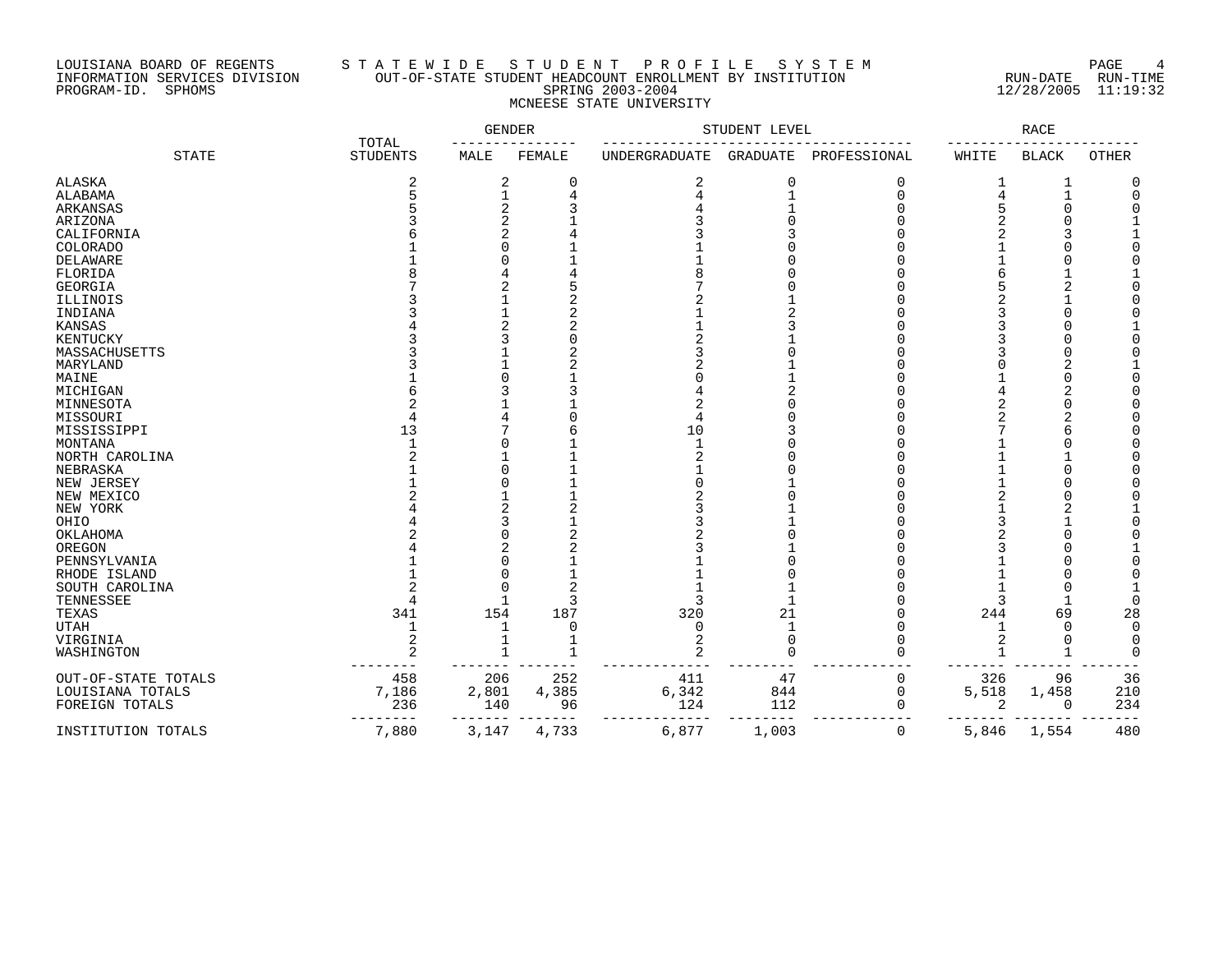### LOUISIANA BOARD OF REGENTS S T A T E W I D E S T U D E N T P R O F I L E S Y S T E M PAGE 5 INFORMATION SERVICES DIVISION OUT-OF-STATE STUDENT HEADCOUNT ENROLLMENT BY INSTITUTION RUN-DATE RUN-TIME PROGRAM-ID. SPHOMS SPRING 2003-2004 12/28/2005 11:19:32 NICHOLLS STATE UNIVERSITY

|                     | TOTAL           | <b>GENDER</b> |        | STUDENT LEVEL |                 |              | RACE         |              |              |
|---------------------|-----------------|---------------|--------|---------------|-----------------|--------------|--------------|--------------|--------------|
| <b>STATE</b>        | <b>STUDENTS</b> | MALE          | FEMALE | UNDERGRADUATE | <b>GRADUATE</b> | PROFESSIONAL | WHITE        | <b>BLACK</b> | <b>OTHER</b> |
| ALABAMA             | 4               |               | 0      | 4             | O               |              |              | 2            |              |
| ARKANSAS            | 8               | 6             | 2      |               |                 |              |              | 2            |              |
| ARIZONA             |                 |               |        |               |                 |              |              |              |              |
| CALIFORNIA          | 11              |               |        | 11            |                 |              |              |              |              |
| COLORADO            |                 |               |        |               |                 |              |              |              |              |
| CONNECTICUT         |                 |               |        | 2             |                 |              |              |              |              |
| FLORIDA             | 13              |               |        | 12            |                 |              |              |              |              |
| GEORGIA             | 10              |               |        | 10            |                 |              |              |              |              |
| HAWAII              |                 |               |        |               |                 |              |              |              |              |
| ILLINOIS            |                 |               |        |               |                 |              |              |              |              |
| INDIANA             |                 |               |        |               |                 |              |              |              |              |
| KANSAS              |                 |               |        |               |                 |              |              |              |              |
| KENTUCKY            |                 |               |        |               |                 |              |              |              |              |
| MASSACHUSETTS       |                 |               |        |               |                 |              |              |              |              |
| MARYLAND            |                 |               |        |               |                 |              |              |              |              |
| MICHIGAN            |                 |               |        |               |                 |              |              |              |              |
| MINNESOTA           |                 |               |        |               |                 |              |              |              |              |
| MISSOURI            |                 |               |        |               |                 |              |              |              |              |
| MISSISSIPPI         | 20              | 16            |        | 20            |                 |              | 10           |              |              |
| NEW HAMPSHIRE       |                 |               |        |               |                 |              |              |              |              |
| NEW JERSEY          |                 |               |        |               |                 |              |              |              |              |
| NEW MEXICO          |                 |               |        |               |                 |              |              |              |              |
| <b>NEVADA</b>       |                 |               |        |               |                 |              |              |              |              |
| NEW YORK            |                 |               |        |               |                 |              |              |              |              |
| OHIO                |                 |               |        |               |                 |              |              |              |              |
| OKLAHOMA            |                 |               |        |               |                 |              |              |              |              |
| OREGON              |                 |               |        |               |                 |              |              |              |              |
| RHODE ISLAND        |                 |               |        |               |                 |              |              |              |              |
| TENNESSEE           |                 | 2             | $\cap$ |               |                 |              |              | ∩            |              |
| TEXAS               | 55              | 27            | 28     | 55            |                 |              | 34           | 12           |              |
| WASHINGTON          | 5               | 4             |        | 5             |                 |              | 4            | $\Omega$     |              |
| OUT-OF-STATE TOTALS | 179             | 96            | 83     | 175           | 4               | 0            | 104          | 44           | 31           |
| LOUISIANA TOTALS    | 6,467           | 2,259         | 4,208  | 5,782         | 685             | 0            | 4,953        | 1,135        | 379          |
| FOREIGN TOTALS      | 65              | 35            | 30     | 45            | 20              | O            | <sup>0</sup> | O            | 65           |
| INSTITUTION TOTALS  | 6,711           | 2,390         | 4,321  | 6,002         | 709             | 0            | 5,057        | 1,179        | 475          |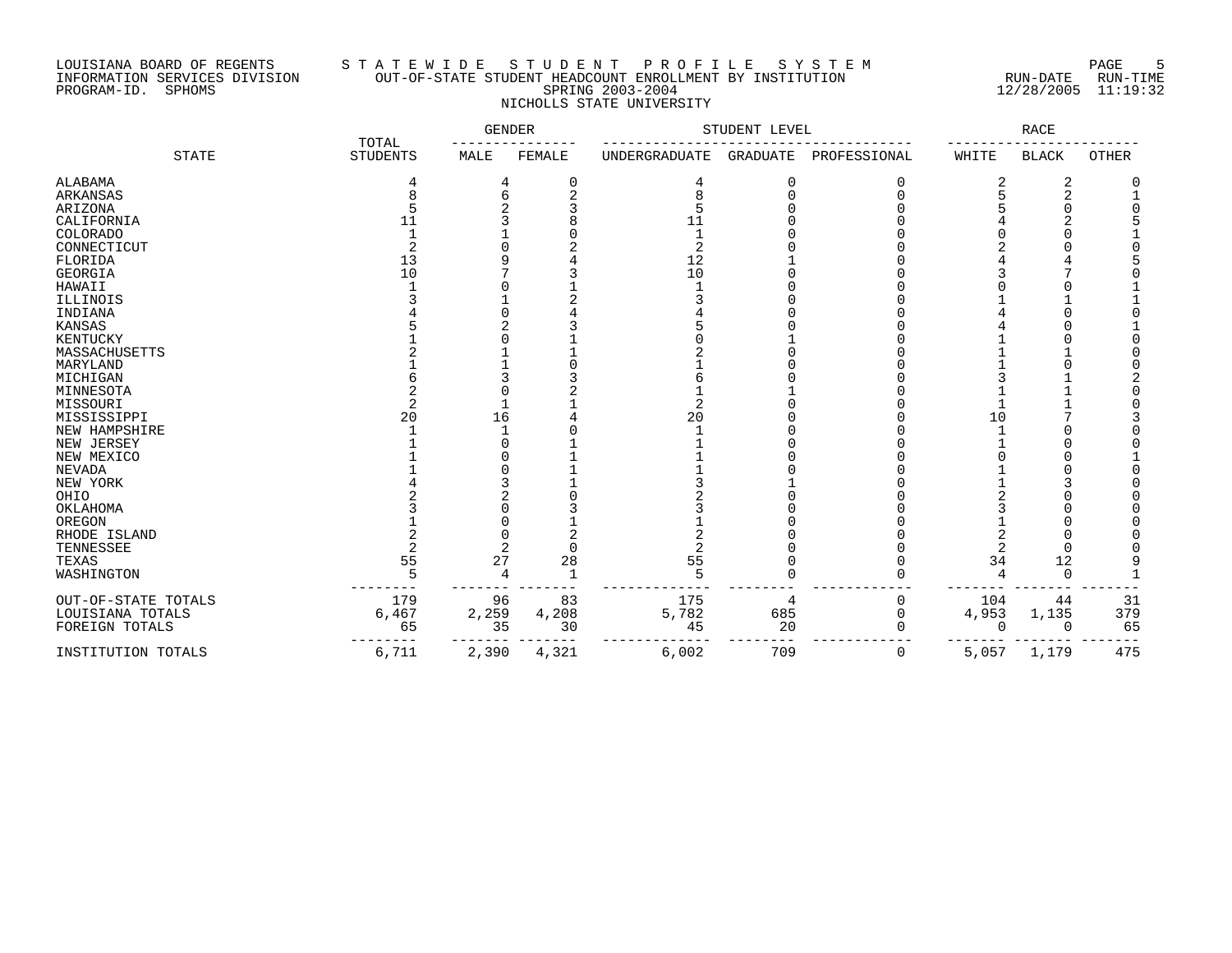### LOUISIANA BOARD OF REGENTS S T A T E W I D E S T U D E N T P R O F I L E S Y S T E M PAGE 6 INFORMATION SERVICES DIVISION OUT-OF-STATE STUDENT HEADCOUNT ENROLLMENT BY INSTITUTION RUN-DATE RUN-TIME PROGRAM-ID. SPHOMS SPRING 2003-2004 12/28/2005 11:19:32 UNIVERSITY OF LA. AT MONROE

|                     |                          | GENDER         |                | STUDENT LEVEL | RACE        |              |       |              |              |
|---------------------|--------------------------|----------------|----------------|---------------|-------------|--------------|-------|--------------|--------------|
| <b>STATE</b>        | TOTAL<br><b>STUDENTS</b> | MALE           | FEMALE         | UNDERGRADUATE | GRADUATE    | PROFESSIONAL | WHITE | <b>BLACK</b> | <b>OTHER</b> |
| ALASKA              | 5                        | 1              | 4              | 5             | $\mathbf 0$ | $\Omega$     | 3     | 1            |              |
| ALABAMA             | 11                       | 5              | 6              | 5             | 6           | $\mathbf 0$  | 7     | 3            |              |
| ARKANSAS            | 127                      | 48             | 79             | 89            | 30          | 8            | 106   | 20           |              |
| ARIZONA             | 2                        | 1              | 1              | 2             | $\Omega$    | O            | 2     | $\mathbf 0$  |              |
| CALIFORNIA          | 23                       | 9              | 14             | 18            |             |              | 17    | 2            |              |
| COLORADO            | 7                        | 4              | 3              | 6             |             | n            | 4     |              |              |
| FLORIDA             | 25                       | 14             | 11             | 20            |             |              | 15    | 8            |              |
|                     |                          |                |                |               |             |              |       |              |              |
| <b>GEORGIA</b>      | 9                        | 5              | 4              |               |             |              | 5     |              |              |
| IOWA                | $\overline{c}$           | $\overline{2}$ | $\Omega$       |               |             |              | 2     |              |              |
| <b>IDAHO</b>        |                          | O              |                |               |             |              |       | $\bigcap$    |              |
| ILLINOIS            | 11                       |                |                |               |             |              |       | 2            |              |
| INDIANA             | 3                        |                |                |               |             |              |       | $\bigcap$    |              |
| KANSAS              | 6                        | 2              |                |               |             |              |       |              |              |
| KENTUCKY            |                          | O              |                |               |             |              |       | $\bigcap$    |              |
| MARYLAND            | 10                       |                |                |               |             |              |       |              |              |
| MAINE               |                          |                |                |               |             |              |       |              |              |
| MICHIGAN            |                          | 3              |                |               |             |              |       |              |              |
| MINNESOTA           |                          |                |                |               |             |              | -1    | $\cup$       |              |
| MISSOURI            | 10                       | 2              | 8              |               |             |              | 10    | 0            |              |
|                     | 97                       | 22             | 75             | 81            |             |              | 69    | 26           |              |
| MISSISSIPPI         |                          | $\Omega$       |                |               |             |              |       | $\mathbf 0$  |              |
| MONTANA             |                          |                |                |               |             |              |       |              |              |
| NORTH CAROLINA      |                          | 3              |                |               |             |              |       | 2            |              |
| NORTH DAKOTA        |                          | 2              |                |               |             |              |       |              |              |
| NEBRASKA            |                          | O              |                |               |             |              |       |              |              |
| NEW MEXICO          |                          |                |                |               |             |              |       |              |              |
| NEVADA              |                          |                |                |               |             |              |       |              |              |
| NEW YORK            |                          |                |                |               |             |              |       |              |              |
| OHIO                |                          | 0              |                |               |             |              |       |              |              |
| OKLAHOMA            | 15                       | 11             |                | 15            |             |              | 15    |              |              |
| OREGON              |                          | -1             |                |               |             |              | n     |              |              |
| PENNSYLVANIA        |                          |                |                |               |             |              |       |              |              |
| SOUTH CAROLINA      |                          | $\mathbf{1}$   | 5              |               | 3           |              |       |              |              |
| TENNESSEE           |                          | 3              | $\overline{2}$ |               | $\cap$      |              | 4     |              |              |
| TEXAS               | 155                      | 58             | 97             | 142           | 10          |              | 99    | 46           | 10           |
|                     |                          |                | $\Omega$       |               |             |              |       | $\bigcap$    |              |
| <b>UTAH</b>         |                          | 3              |                |               |             |              | 3     |              |              |
| VIRGINIA            |                          | 1              |                |               | $\Omega$    |              |       |              |              |
| WASHINGTON          |                          | $\overline{2}$ | 0              |               |             |              |       |              |              |
| WISCONSIN           |                          | $\overline{2}$ |                |               |             |              |       |              |              |
| WEST VIRGINIA       | $\overline{c}$           | 0              | 2              |               | 1           |              | 2     |              |              |
| WYOMING             |                          | 1              |                |               | $\mathbf 0$ |              | 1     |              |              |
| UNKNOWN LOCATION    | 21                       | 12             | 9              |               | 17          | $\Omega$     | 13    | 2            |              |
| OUT-OF-STATE TOTALS | 602                      | 233            | 369            | 464           | 115         | 23           | 435   | 129          | 38           |
| LOUISIANA TOTALS    | 7,213                    | 2,411          | 4,802          | 6,137         | 714         | 362          | 4,997 | 1,974        | 242          |
| FOREIGN TOTALS      | 180                      | 94             | 86             | 77            | 101         | 2            | 0     | 0            | 180          |
| INSTITUTION TOTALS  | ------<br>7,995          | 2,738          | 5,257          | 6,678         | 930         | 387          | 5,432 | 2,103        | 460          |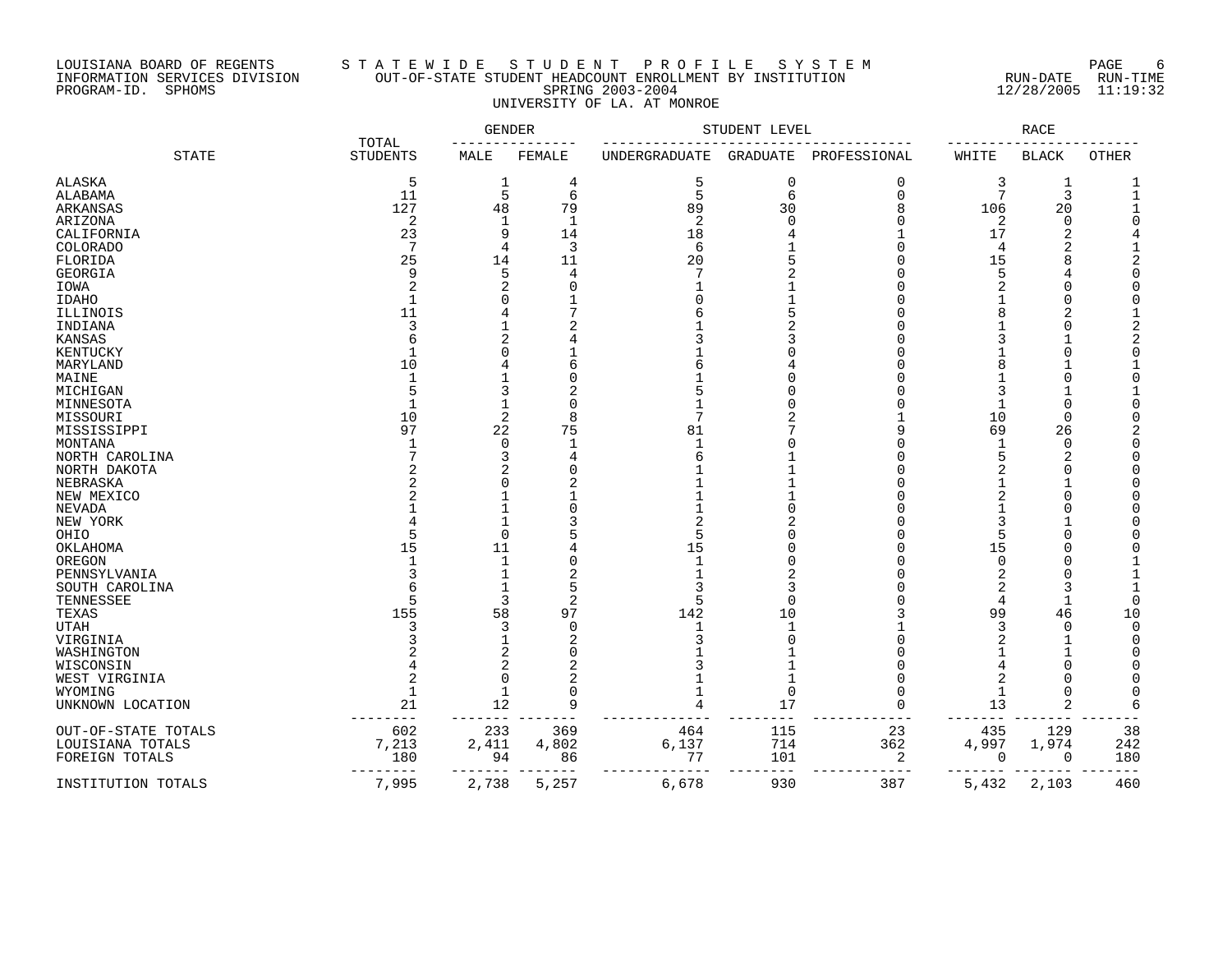#### LOUISIANA BOARD OF REGENTS S T A T E W I D E S T U D E N T P R O F I L E S Y S T E M PAGE 7 INFORMATION SERVICES DIVISION OUT-OF-STATE STUDENT HEADCOUNT ENROLLMENT BY INSTITUTION RUN-DATE RUN-TIME PROGRAM-ID. SPHOMS SPRING 2003-2004 12/28/2005 11:19:32 NORTHWESTERN STATE UNIVERSITY

|                     | <b>TOTAL</b>      | GENDER         |             | STUDENT LEVEL | RACE     |              |             |                |              |
|---------------------|-------------------|----------------|-------------|---------------|----------|--------------|-------------|----------------|--------------|
| <b>STATE</b>        | <b>STUDENTS</b>   | MALE           | FEMALE      | UNDERGRADUATE | GRADUATE | PROFESSIONAL | WHITE       | <b>BLACK</b>   | <b>OTHER</b> |
| ALABAMA             | 5                 | 2              | 3           | 4             | 1        | 0            | 3           | 2              |              |
| ARKANSAS            | 24                | 10             | 14          | 19            | 5        | $\Omega$     | 21          | $\overline{2}$ |              |
| ARIZONA             | 1                 | 1              | $\Omega$    | $\mathbf{1}$  |          | n            | $\mathbf 1$ |                |              |
| CALIFORNIA          | 19                | 5              | 14          | 18            |          |              | 11          |                |              |
| COLORADO            | 4                 | $\Omega$       | 4           | 4             |          |              | 3           |                |              |
| DELAWARE            | $\mathbf{1}$      |                | $\mathbf 0$ | $\Omega$      |          |              | 1           |                |              |
|                     |                   |                |             |               |          |              |             |                |              |
| FLORIDA             | 21                | 11             | 10          | 16            |          |              | 13          |                |              |
| <b>GEORGIA</b>      | 21                | 4              | 17          | 17            |          |              | 17          |                |              |
| HAWAII              |                   |                |             | 4             |          |              | 3           |                |              |
| IOWA                |                   |                |             |               |          |              |             |                |              |
| ILLINOIS            |                   |                |             |               |          |              |             |                |              |
| INDIANA             |                   |                |             |               |          |              |             |                |              |
| KANSAS              |                   |                |             |               |          |              |             |                |              |
| KENTUCKY            |                   |                |             |               |          |              |             |                |              |
| MASSACHUSETTS       |                   |                |             |               |          |              |             |                |              |
| MARYLAND            |                   |                |             |               |          |              |             |                |              |
| MAINE               |                   |                |             |               |          |              |             |                |              |
|                     |                   | N              |             |               |          |              |             |                |              |
| MICHIGAN            |                   |                |             |               |          |              |             |                |              |
| MINNESOTA           |                   | 2              |             |               |          |              |             |                |              |
| MISSOURI            | 11                | 2              |             | 10            |          |              |             | $\overline{2}$ |              |
| MISSISSIPPI         | 25                | 11             | 14          | 19            |          |              | 13          | 10             |              |
| MONTANA             |                   | $\Omega$       |             | -1            |          |              | 1           | $\Omega$       |              |
| NORTH CAROLINA      |                   |                |             |               |          |              |             |                |              |
| NEBRASKA            |                   |                |             |               |          |              | 3           |                |              |
| NEW HAMPSHIRE       |                   |                |             |               |          |              |             |                |              |
| NEW JERSEY          |                   |                | 2           |               |          |              | 2           |                |              |
| NEW MEXICO          |                   |                |             |               |          |              |             |                |              |
| NEW YORK            |                   |                |             |               |          |              |             |                |              |
|                     |                   |                |             |               |          |              |             |                |              |
| OHIO                |                   |                |             |               |          |              |             |                |              |
| OKLAHOMA            | 11                |                |             | 10            |          |              |             |                |              |
| OREGON              |                   |                |             | -1            |          |              |             |                |              |
| PENNSYLVANIA        |                   | $\Omega$       | 3           |               |          |              |             |                |              |
| SOUTH CAROLINA      |                   | $\overline{2}$ |             |               |          |              |             | 3              |              |
| TENNESSEE           | 9                 | 2              | 7           |               |          |              | 7           | $\overline{2}$ |              |
| TEXAS               | 319               | 160            | 159         | 302           | 17       |              | 214         | 73             | 32           |
| <b>UTAH</b>         | 3                 | $\Omega$       | 3           |               | n        |              | 2           | $\Omega$       |              |
| VIRGINIA            |                   | 6              |             |               |          |              |             | 2              |              |
| WASHINGTON          |                   |                |             |               |          |              |             |                |              |
| WEST VIRGINIA       |                   |                | 2           |               | 2        |              | 2           |                |              |
| WYOMING             |                   | 0              |             |               | $\Omega$ |              |             |                |              |
|                     |                   |                | $\Omega$    |               | $\Omega$ | $\Omega$     | $\Omega$    | $\Omega$       |              |
| UNKNOWN LOCATION    |                   |                |             |               |          |              |             |                |              |
| OUT-OF-STATE TOTALS | 568               | 247            | 321         | 498           | 70       | $\mathbf 0$  | 379         | 122            | 67           |
| LOUISIANA TOTALS    | 9,270             | 2,932          | 6,338       | 8,134         | 1,136    | $\mathbf 0$  | 5,630       | 2,895          | 745          |
| FOREIGN TOTALS      | 43                | 21             | 22          | 36            | 7        | 0            | 1           | 0              | 42           |
| INSTITUTION TOTALS  | $------$<br>9,881 | 3,200          | 6,681       | 8,668         | 1,213    | 0            | 6,010       | 3,017          | 854          |
|                     |                   |                |             |               |          |              |             |                |              |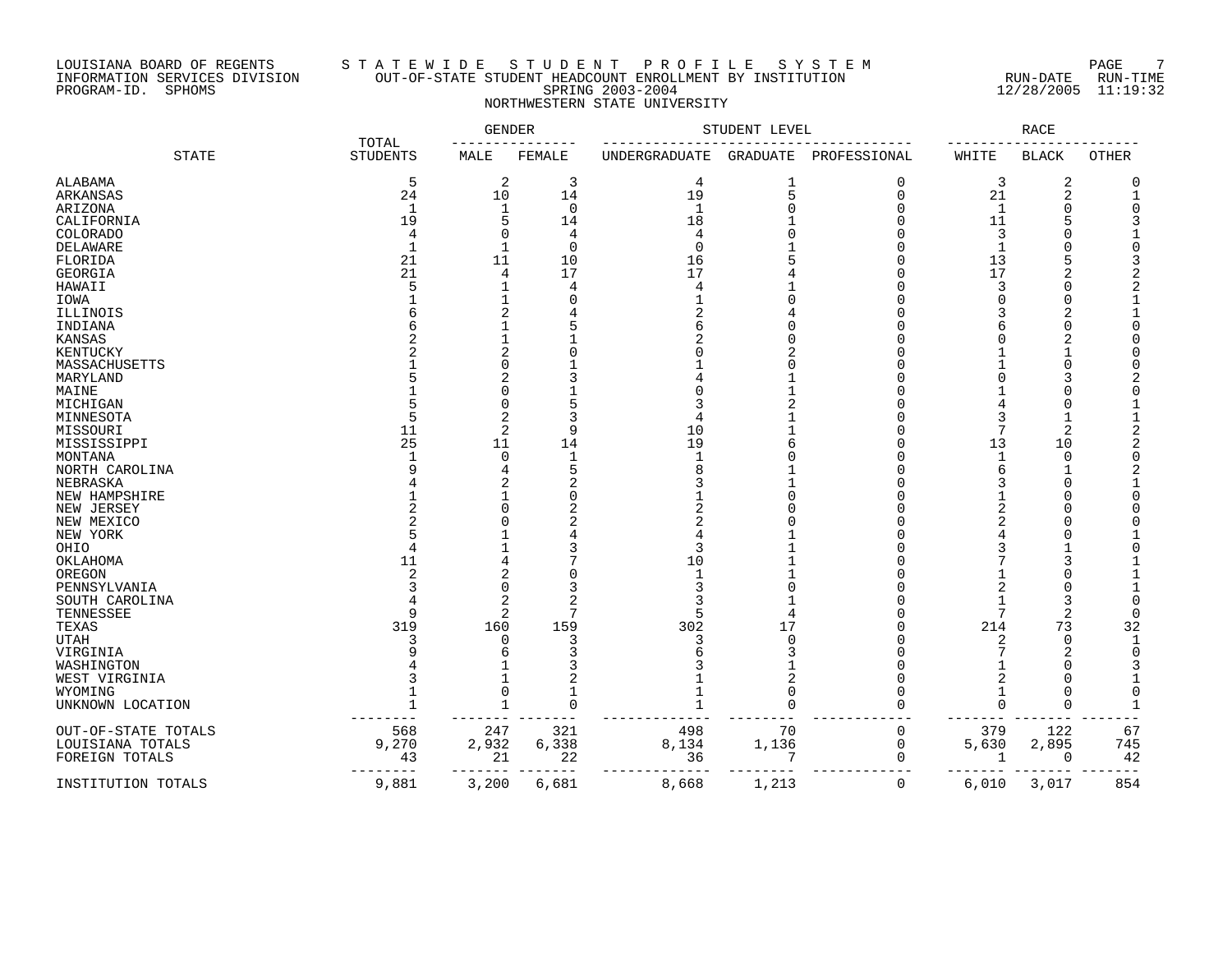#### LOUISIANA BOARD OF REGENTS S T A T E W I D E S T U D E N T P R O F I L E S Y S T E M PAGE 8 INFORMATION SERVICES DIVISION OUT-OF-STATE STUDENT HEADCOUNT ENROLLMENT BY INSTITUTION RUN-DATE RUN-TIME PROGRAM-ID. SPHOMS SPRING 2003-2004 12/28/2005 11:19:32 SOUTHEASTERN LA. UNIVERSITY

|                         |                          | <b>GENDER</b> |                    |               | STUDENT LEVEL  |              | RACE                |                     |       |  |  |  |  |
|-------------------------|--------------------------|---------------|--------------------|---------------|----------------|--------------|---------------------|---------------------|-------|--|--|--|--|
| <b>STATE</b>            | TOTAL<br><b>STUDENTS</b> | MALE          | FEMALE             | UNDERGRADUATE | GRADUATE       | PROFESSIONAL | WHITE               | <b>BLACK</b>        | OTHER |  |  |  |  |
| ALASKA                  | 1                        | 0             | 1                  | $\mathbf 0$   | $\mathbf 1$    | 0            | T                   | 0                   |       |  |  |  |  |
| ALABAMA                 | 11                       | б             | 5                  |               | $\overline{4}$ | $\Omega$     | 6                   | 5                   |       |  |  |  |  |
| ARKANSAS                | 7                        | 2             | 5                  | h             |                | $\Omega$     | 6                   | $\mathbf{1}$        |       |  |  |  |  |
| ARIZONA                 | 4                        | $\mathbf 0$   | 4                  | 4             | $\Omega$       | ∩            | 3                   | $\Omega$            |       |  |  |  |  |
| CALIFORNIA              | 22                       | 10            | 12                 | 21            |                |              | 14                  |                     |       |  |  |  |  |
| <b>COLORADO</b>         | 7                        | 2             | 5                  | 5             |                |              | 4                   | 2                   |       |  |  |  |  |
| CONNECTICUT             | $\overline{c}$           | 1             |                    |               |                | r            | 2                   | $\bigcap$           |       |  |  |  |  |
| DELAWARE                | $\mathbf{1}$             | -1            |                    | 1             |                |              | 1                   | $\bigcap$           |       |  |  |  |  |
| FLORIDA                 | 24                       | 17            |                    | 20            |                | ſ            | 17                  | 5                   |       |  |  |  |  |
| GEORGIA                 | 16                       | 10            | 6                  | 14            |                |              | 7                   | q                   |       |  |  |  |  |
| HAWAII                  | 3                        | 2             |                    | 3             | $\Omega$       |              | 2                   | C                   |       |  |  |  |  |
|                         |                          |               |                    |               | ſ              |              |                     |                     |       |  |  |  |  |
| IOWA<br><b>IDAHO</b>    |                          | 0             |                    |               |                |              |                     | $\cap$              |       |  |  |  |  |
|                         |                          |               | 6                  |               |                |              |                     |                     |       |  |  |  |  |
| ILLINOIS                |                          |               |                    |               |                |              |                     |                     |       |  |  |  |  |
| INDIANA                 |                          | 0             |                    |               |                |              |                     |                     |       |  |  |  |  |
| KANSAS                  |                          | 4             |                    |               |                |              |                     | $\cap$              |       |  |  |  |  |
| KENTUCKY                |                          |               |                    |               |                |              |                     |                     |       |  |  |  |  |
| MASSACHUSETTS           |                          |               |                    |               |                |              |                     |                     |       |  |  |  |  |
| MARYLAND                |                          |               |                    |               | $\Omega$       |              |                     | $\Omega$            |       |  |  |  |  |
| MAINE                   |                          | 5             |                    |               | $\cap$         |              |                     |                     |       |  |  |  |  |
| MICHIGAN                | 7                        | $\mathbf{1}$  | 6                  | 7             | $\mathbf 0$    | ſ            |                     | 3<br>$\overline{2}$ |       |  |  |  |  |
| MISSOURI                | 112                      |               |                    |               |                | $\sqrt{ }$   | 4                   | 30                  |       |  |  |  |  |
| MISSISSIPPI             | $\mathbf 1$              | 43<br>0       | 69<br>$\mathbf{1}$ | 85            | 27<br>$\Omega$ | Ω            | 80<br>1             | $\mathbf 0$         |       |  |  |  |  |
| MONTANA                 |                          | 6             | 5                  |               |                | ſ            | 9                   |                     |       |  |  |  |  |
| NORTH CAROLINA          | 11<br>$\mathbf{1}$       |               | $\Omega$           |               | 3              | $\sqrt{ }$   |                     | 1<br>$\Omega$       |       |  |  |  |  |
| NORTH DAKOTA            |                          | 1             | 3                  |               |                |              | 4                   | $\bigcap$           |       |  |  |  |  |
| NEBRASKA                |                          | 1             |                    |               |                | ſ            |                     |                     |       |  |  |  |  |
| NEW JERSEY              |                          |               | 2                  |               |                | ſ            | 1<br>$\overline{2}$ | $\bigcap$           |       |  |  |  |  |
| NEW MEXICO              |                          | 2             |                    |               | $\Omega$       |              | $\Omega$            |                     |       |  |  |  |  |
| <b>NEVADA</b>           |                          |               | $\Omega$           |               |                |              |                     |                     |       |  |  |  |  |
| NEW YORK                |                          | 2             | 6                  |               |                |              | 6                   | $\cap$              |       |  |  |  |  |
| OHIO                    |                          |               |                    |               |                |              |                     | C                   |       |  |  |  |  |
| OKLAHOMA                |                          | 0             | 2                  |               |                | ſ            |                     | $\cap$              |       |  |  |  |  |
| OREGON                  |                          |               |                    |               |                |              |                     |                     |       |  |  |  |  |
| PENNSYLVANIA            |                          | 0             | 6                  |               |                | ſ            | 6                   | $\cap$              |       |  |  |  |  |
| RHODE ISLAND            |                          | 0             |                    |               |                |              | $\Omega$            |                     |       |  |  |  |  |
| SOUTH CAROLINA          | $\mathsf{R}$             | 5             | 3                  | 7             |                |              | 3                   | 5                   |       |  |  |  |  |
| TENNESSEE               | 52                       | 21            | 31                 | 47            | 5              | Λ            |                     |                     |       |  |  |  |  |
| TEXAS                   |                          | 1             | $\Omega$           |               |                | r            | 40                  | C                   |       |  |  |  |  |
| <b>UTAH</b>             |                          | 3             | 3                  |               |                |              | $\overline{4}$      | 2                   |       |  |  |  |  |
| VIRGINIA<br>VERMONT     |                          |               |                    |               | O              | ſ            |                     | $\bigcap$           |       |  |  |  |  |
|                         |                          | $\Omega$      |                    |               | $\sqrt{ }$     |              | 3                   |                     |       |  |  |  |  |
| WASHINGTON<br>WISCONSIN |                          | 2             |                    |               | $\Omega$       | ∩            |                     | $\mathbf 0$         |       |  |  |  |  |
|                         |                          | 1             | $\Omega$           |               |                | ſ            |                     | $\Omega$            |       |  |  |  |  |
| WEST VIRGINIA           |                          | $\mathbf{1}$  | $\Omega$           |               | $\Omega$       | n            |                     | $\mathbf 0$         |       |  |  |  |  |
| WYOMING                 |                          |               |                    |               |                |              |                     |                     |       |  |  |  |  |
| OUT-OF-STATE TOTALS     | 385                      | 162           | 223                | 306           | 79             | 0            | 276                 | 86                  | 23    |  |  |  |  |
| LOUISIANA TOTALS        | 14,219                   | 5,040         | 9,179              | 12,256        | 1,963          | 0            | 11,491              | 2,194               | 534   |  |  |  |  |
| FOREIGN TOTALS          | 157                      | 85            | 72                 | 92            | 65             | $\mathbf 0$  | 0                   | 0                   | 157   |  |  |  |  |
|                         |                          |               |                    |               |                |              |                     |                     |       |  |  |  |  |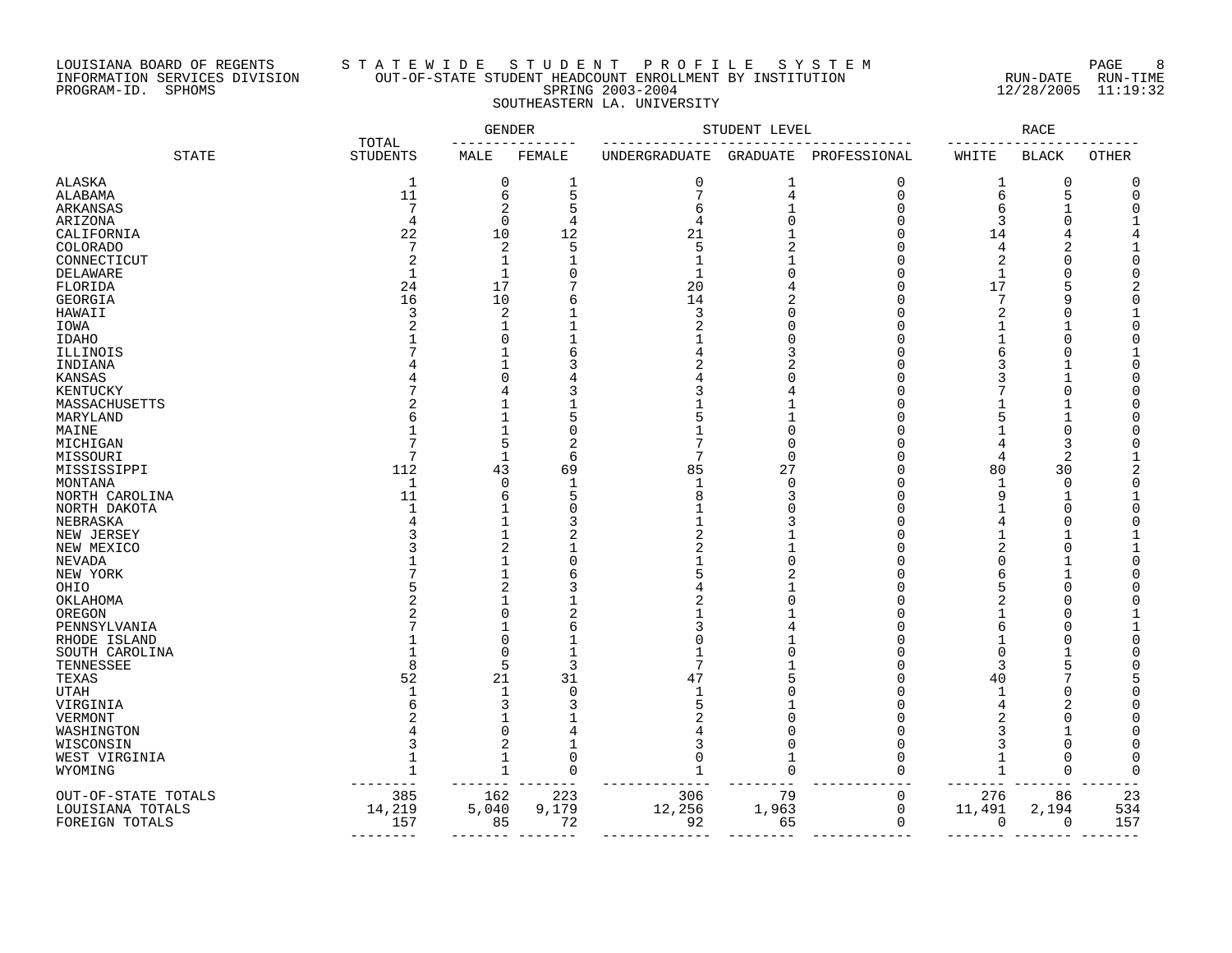| LOUISIANA BOARD OF REGENTS    | STATEWIDE STUDENT PROFILE SYSTEM                         |                     | $\alpha$<br>PAGE |
|-------------------------------|----------------------------------------------------------|---------------------|------------------|
| INFORMATION SERVICES DIVISION | OUT-OF-STATE STUDENT HEADCOUNT ENROLLMENT BY INSTITUTION | RUN-DATE            | RUN-TIME         |
| PROGRAM-ID. SPHOMS            | SPRING 2003-2004                                         | 12/28/2005 11:19:32 |                  |
|                               | SOUTHEASTERN LA. UNIVERSITY                              |                     |                  |
|                               |                                                          |                     |                  |

|                    | TOTAL    | GENDER |        | STUDENT LEVEL               |          |              | RACE    |       |       |
|--------------------|----------|--------|--------|-----------------------------|----------|--------------|---------|-------|-------|
| <b>STATE</b>       | STUDENTS | MALE   | FEMALE | UNDERGRADUATE               | GRADUATE | PROFESSIONAL | WHITE   | BLACK | OTHER |
| INSTITUTION TOTALS | 14.761   | 5,287  | 9,474  | $^{\circ}$ $^{\circ}$ , 654 | 2,107    |              | ' 1,767 | 2,280 | 714   |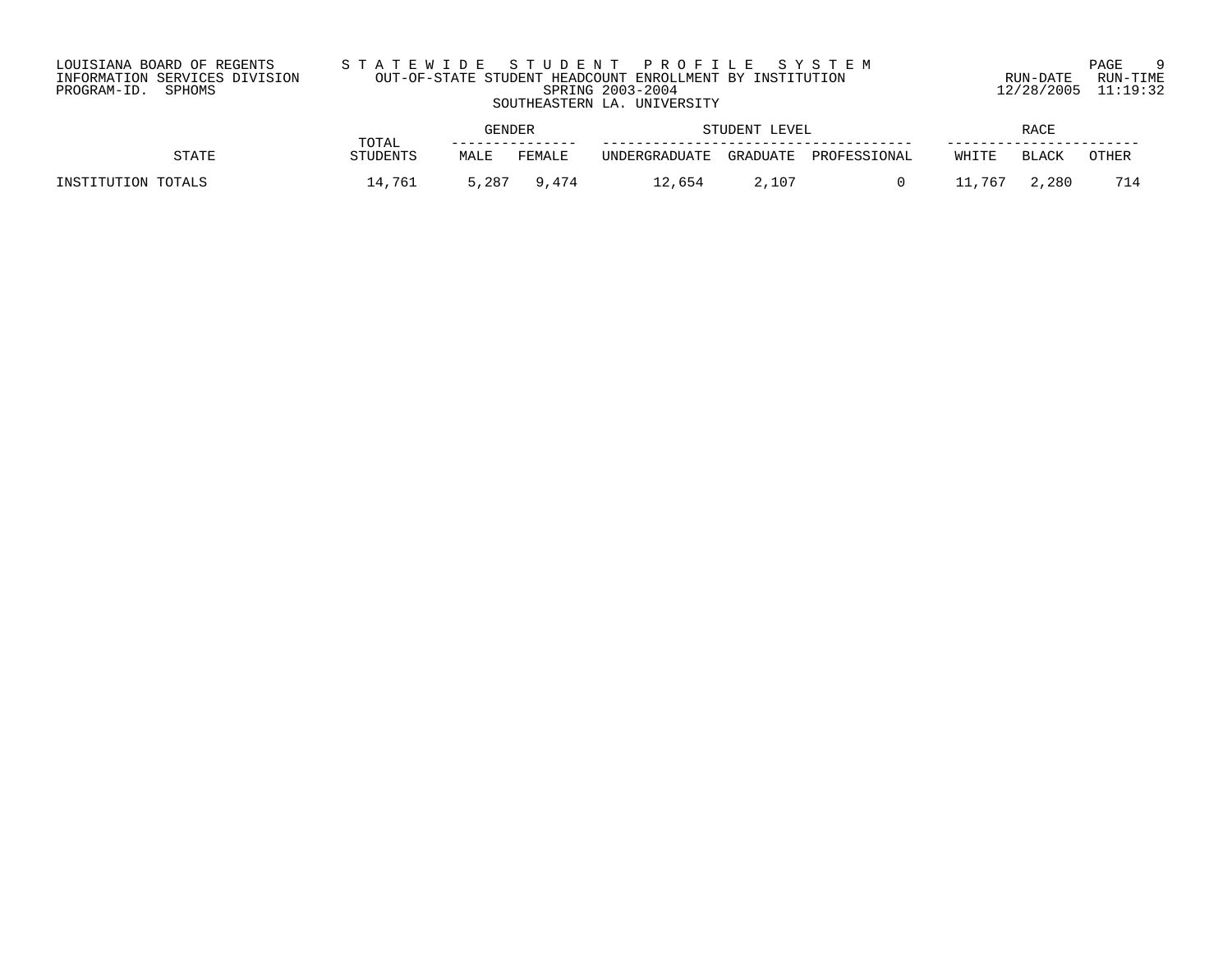#### LOUISIANA BOARD OF REGENTS S T A T E W I D E S T U D E N T P R O F I L E S Y S T E M PAGE 10 INFORMATION SERVICES DIVISION OUT-OF-STATE STUDENT HEADCOUNT ENROLLMENT BY INSTITUTION RUN-DATE RUN-TIME PROGRAM-ID. SPHOMS SPRING 2003-2004 12/28/2005 11:19:32 UNIVERSITY OF LA. IN LAFAYETTE

|                     |                          | <b>GENDER</b> |                     | STUDENT LEVEL |                |                | RACE           |                |              |
|---------------------|--------------------------|---------------|---------------------|---------------|----------------|----------------|----------------|----------------|--------------|
| <b>STATE</b>        | TOTAL<br><b>STUDENTS</b> | MALE          | FEMALE              | UNDERGRADUATE | GRADUATE       | PROFESSIONAL   | WHITE          | <b>BLACK</b>   | <b>OTHER</b> |
| <b>ALASKA</b>       | 3                        | 3             | 0                   | 2             | 1              | 0              | 3              | 0              | C            |
| ALABAMA             | 19                       | 10            | 9                   | 15            | $\overline{4}$ | $\overline{0}$ | $18\,$         | $\mathbf{1}$   |              |
| ARKANSAS            | 12                       | 4             | 8                   | 8             | 4              | $\Omega$       | 9              | $\overline{2}$ |              |
| ARIZONA             | 8                        | 5             | 3                   | 7             | 1              | $\cap$         | $\overline{4}$ | $\overline{2}$ |              |
| CALIFORNIA          | 39                       | 21            | 18                  | 28            | 11             | U              | 24             | 10             |              |
| COLORADO            | 13                       | 6             | 7                   | 11            | 2              | ∩              | 9              | $\mathbf{1}$   |              |
| CONNECTICUT         | 5                        | 4             | $\mathbf{1}$        | 3             | $\overline{2}$ | U              | $\overline{4}$ | $\Omega$       |              |
|                     | 2                        | $\Omega$      | $\overline{c}$      | 2             | $\Omega$       |                | 2              | $\Omega$       |              |
| DELAWARE            |                          |               |                     |               |                | $\cap$         |                | 5              |              |
| FLORIDA             | 38                       | 19            | 19                  | 24            | 14             |                | 31             |                |              |
| <b>GEORGIA</b>      | 13                       | 9             | 4                   | 9             | 4              | $\Omega$       | 10             | 2              |              |
| HAWAII              | 2                        | 1             | 1                   | 2             | $\Omega$       | $\cap$         | 1              | $\Omega$       |              |
| IOWA                | 3                        | 3             | $\mathbf 0$         | 3             | $\Omega$       | $\Omega$       | 3              | $\Omega$       |              |
| <b>IDAHO</b>        | $\overline{2}$           | $\Omega$      | 2                   | 2             | $\sqrt{ }$     | $\cap$         | 2              | $\cap$         |              |
| ILLINOIS            | 21                       | 12            | 9                   | 17            |                | $\Omega$       | 11             | 7              |              |
| INDIANA             | 13                       | 6             | 7                   | 8             | 5              | $\Omega$       | 7              |                |              |
| KANSAS              | 3                        | 1             | 2                   |               | $\Omega$       | U              | 2              |                |              |
| KENTUCKY            | $\overline{2}$           | 0             | $\overline{2}$      |               |                | $\Omega$       | $\mathbf{1}$   | $\mathbf{1}$   |              |
| MASSACHUSETTS       |                          | 2             | 4                   |               | $\Omega$       | U              | 3              |                |              |
| MARYLAND            |                          | 2             | 3                   |               |                | U              |                |                |              |
| MAINE               |                          | 2             | 2                   |               |                | $\cap$         | 3              |                |              |
| MICHIGAN            |                          | 0             | 2                   |               | $\Omega$       | n              | -1             | $\Omega$       |              |
| MINNESOTA           |                          | 3             | $\overline{2}$      | 3             |                |                | 5              | $\cap$         |              |
| MISSOURI            | 9                        | 5             | 4                   | 9             | $\sqrt{ }$     | U              | 8              | $\mathbf{1}$   |              |
| MISSISSIPPI         | 34                       | 24            | 10                  | 28            | 6              | $\cap$         | 23             | 9              |              |
| NORTH CAROLINA      | 11                       | 7             | 4                   | 6             | F              | U              | 8              | 2              |              |
| NORTH DAKOTA        | $\overline{2}$           | 0             | 2                   |               |                | U              | $\overline{2}$ | $\Omega$       |              |
| NEBRASKA            | ₹                        | 2             |                     |               | $\cap$         |                |                |                |              |
| NEW HAMPSHIRE       |                          | O             |                     |               | ſ              |                |                | ∩              |              |
| NEW JERSEY          | 5                        | 4             |                     |               |                | U              | 3              |                |              |
| NEW MEXICO          | 10                       | 7             | 3                   | 8             |                |                | 6              | ∩              |              |
| NEVADA              | $\overline{2}$           | $\Omega$      | $\overline{c}$      | 2             | $\sqrt{ }$     |                | $\overline{2}$ | $\Omega$       |              |
| NEW YORK            | 19                       | 9             | 10                  | 11            | 8              | U              | 15             | 3              |              |
| OHIO                | 10                       | 5             | 5                   | 5             |                |                | 8              | $\overline{2}$ |              |
|                     | 11                       | 8             | 3                   | 11            | ſ              |                | 9              | 2              |              |
| OKLAHOMA            | ₹                        | $\mathbf{1}$  |                     | ∩             |                |                | 3              | ∩              |              |
| OREGON              |                          | 2             | 2<br>$\overline{2}$ |               |                | C              | 3              | $\Omega$       |              |
| PENNSYLVANIA        |                          | $\Omega$      | $\mathbf 1$         |               | $\Omega$       |                |                | $\cap$         |              |
| RHODE ISLAND        |                          |               |                     |               |                |                |                |                |              |
| SOUTH CAROLINA      |                          | 3             | 4                   |               |                |                | 4              | 2              |              |
| TENNESSEE           | 11                       | 2             | 9                   | 5             | 6              | $\cap$         | $\mathsf{R}$   | $\overline{2}$ |              |
| TEXAS               | 190                      | 88            | 102                 | 173           | 17             | C              | 129            | 48             | 13           |
| UTAH                | 2                        | 1             | 1                   |               | 1              | C              | 1              | $\mathbf 0$    |              |
| VIRGINIA            | 13                       | 9             | 4                   |               | 6              | $\cap$         | 8              | 2              |              |
| WASHINGTON          |                          | 2             | 5                   |               |                | C              | 5              | $\Omega$       |              |
| WISCONSIN           | 2                        | 2             | $\Omega$            |               | 1              | U              | -1             | -1             | ∩            |
| WEST VIRGINIA       | 1                        | 1             | 0                   |               | $\mathbf 0$    | U              | 1              | ∩              |              |
| WYOMING             | $\overline{2}$           | 2             | $\Omega$            | 2             | $\Omega$       | $\cap$         | 2              | $\cap$         |              |
| UNKNOWN LOCATION    | 53                       | 28            | 25                  | 38            | 15             | $\Omega$       | 11             | 4              | 38           |
| OUT-OF-STATE TOTALS | 633                      | 325           | 308                 | 491           | 142            | 0              | 421            | 116            | 96           |
| LOUISIANA TOTALS    | 14,096                   | 5,783         | 8,313               | 13,074        | 1,022          | $\mathbf 0$    | 10,842         | 2,558          | 696          |
| FOREIGN TOTALS      | 614                      | 413           | 201                 | 245           | 369            | $\Omega$       | $\Omega$       | $\Omega$       | 614          |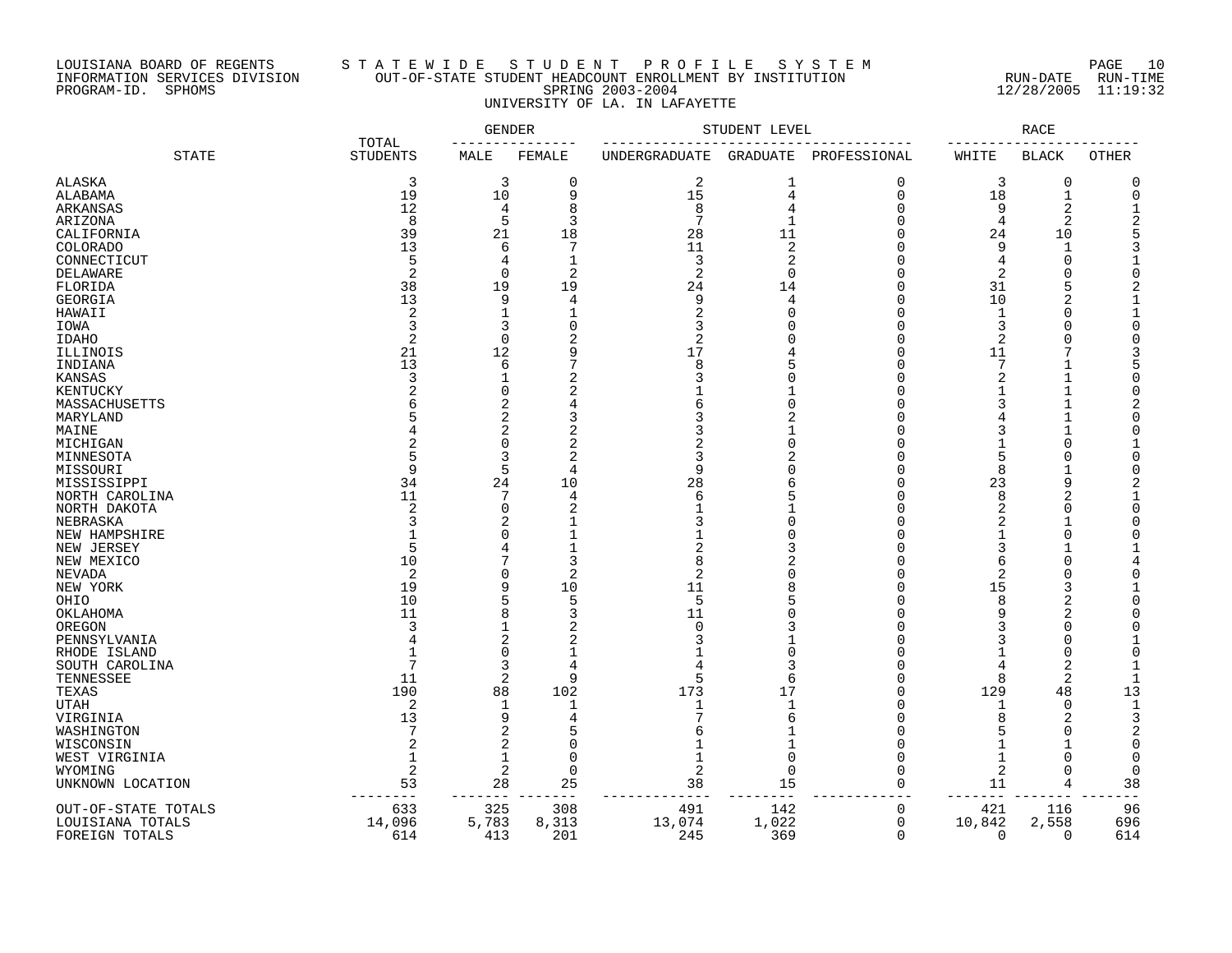| LOUISIANA BOARD OF REGENTS<br>INFORMATION SERVICES DIVISION | STATEWIDE STUDENT PROFILE SYSTEM   | OUT-OF-STATE STUDENT HEADCOUNT ENROLLMENT BY INSTITUTION                                                                                                                                                                                                                                                                                                                    | RUN-DATE                | PAGE<br>RUN-TIME |
|-------------------------------------------------------------|------------------------------------|-----------------------------------------------------------------------------------------------------------------------------------------------------------------------------------------------------------------------------------------------------------------------------------------------------------------------------------------------------------------------------|-------------------------|------------------|
| PROGRAM-ID. SPHOMS                                          |                                    | SPRING 2003-2004<br>UNIVERSITY OF LA. IN LAFAYETTE                                                                                                                                                                                                                                                                                                                          | $12/28/2005$ $11:19:32$ |                  |
|                                                             | $\sim$ $\sim$ $\sim$ $\sim$ $\sim$ | $G$ $\overline{G}$ $\overline{G}$ $\overline{G}$ $\overline{G}$ $\overline{G}$ $\overline{G}$ $\overline{G}$ $\overline{G}$ $\overline{G}$ $\overline{G}$ $\overline{G}$ $\overline{G}$ $\overline{G}$ $\overline{G}$ $\overline{G}$ $\overline{G}$ $\overline{G}$ $\overline{G}$ $\overline{G}$ $\overline{G}$ $\overline{G}$ $\overline{G}$ $\overline{G}$ $\overline{G}$ | $\sim$ $\sim$ $\sim$    |                  |

|                    | TOTAL    | GENDER |        | STUDENT LEVEL |               | RACE         |        |              |       |
|--------------------|----------|--------|--------|---------------|---------------|--------------|--------|--------------|-------|
| <b>STATE</b>       | STUDENTS | MALE   | FEMALE | UNDERGRADUATE | GRADUATE      | PROFESSIONAL | WHITE  | <b>BLACK</b> | OTHER |
| INSTITUTION TOTALS | 15,343   | 6,521  | 8,822  | .3,810        | $\perp$ , 533 |              | 11,263 | 2,674        | 1,406 |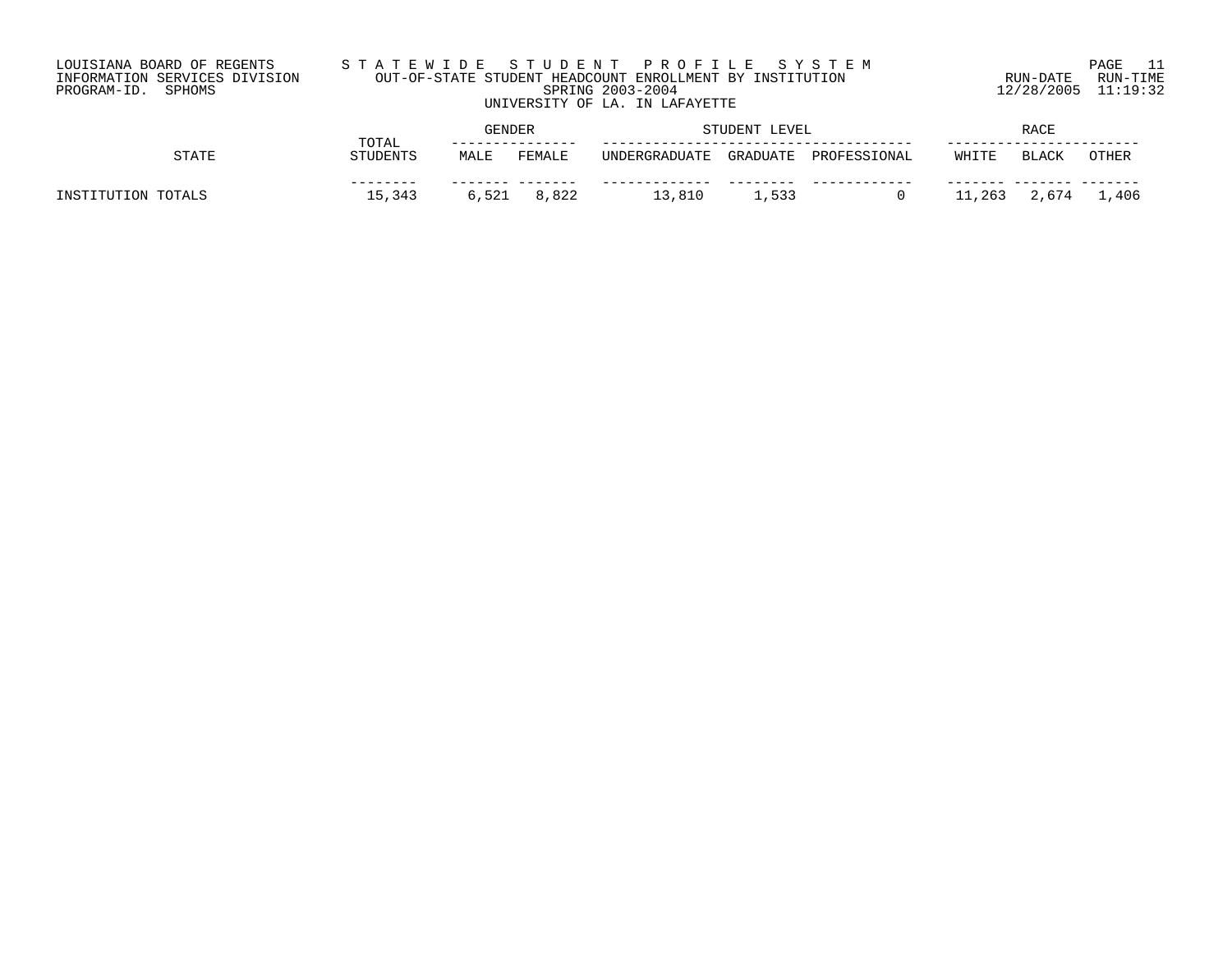## LOUISIANA BOARD OF REGENTS S T A T E W I D E S T U D E N T P R O F I L E S Y S T E M PAGE 12 INFORMATION SERVICES DIVISION OUT-OF-STATE STUDENT HEADCOUNT ENROLLMENT BY INSTITUTION RUN-DATE RUN-TIME PROGRAM-ID. SPHOMS SPRING 2003-2004 12/28/2005 11:19:32 L.S.U. AT ALEXANDRIA

|                     | TOTAL           | GENDER |        |               | STUDENT LEVEL |              |       | RACE         |       |
|---------------------|-----------------|--------|--------|---------------|---------------|--------------|-------|--------------|-------|
| STATE               | <b>STUDENTS</b> | MALE   | FEMALE | UNDERGRADUATE | GRADUATE      | PROFESSIONAL | WHITE | <b>BLACK</b> | OTHER |
| ARIZONA             |                 |        |        |               |               |              |       |              |       |
| FLORIDA             |                 |        |        |               |               |              |       |              |       |
| ILLINOIS            |                 |        |        |               |               |              |       |              |       |
| KANSAS              |                 |        |        |               |               |              |       |              |       |
| KENTUCKY            |                 |        |        |               |               |              |       |              |       |
| MISSOURI            |                 |        |        |               |               |              |       |              |       |
| MISSISSIPPI         |                 |        |        |               |               |              |       |              |       |
| NORTH CAROLINA      |                 |        |        |               |               |              |       |              |       |
| OREGON              |                 |        |        |               |               |              |       |              |       |
| PENNSYLVANIA        |                 |        |        |               |               |              |       |              |       |
| TENNESSEE           |                 |        |        |               |               |              |       |              |       |
| TEXAS               |                 |        |        |               |               |              |       |              |       |
| WASHINGTON          |                 |        |        |               |               |              |       |              |       |
| OUT-OF-STATE TOTALS | 20              | 6      | 14     | 20            |               |              |       |              |       |
| LOUISIANA TOTALS    | 3,006           | 759    | 2,247  | 3,006         |               |              | 2,270 | 591          | 145   |
| FOREIGN TOTALS      | 23              |        | 16     | 23            |               |              |       |              | 10    |
| INSTITUTION TOTALS  | 3,049           | 772    | 2,277  | 3,049         |               | 0            | 2,293 | 600          | 156   |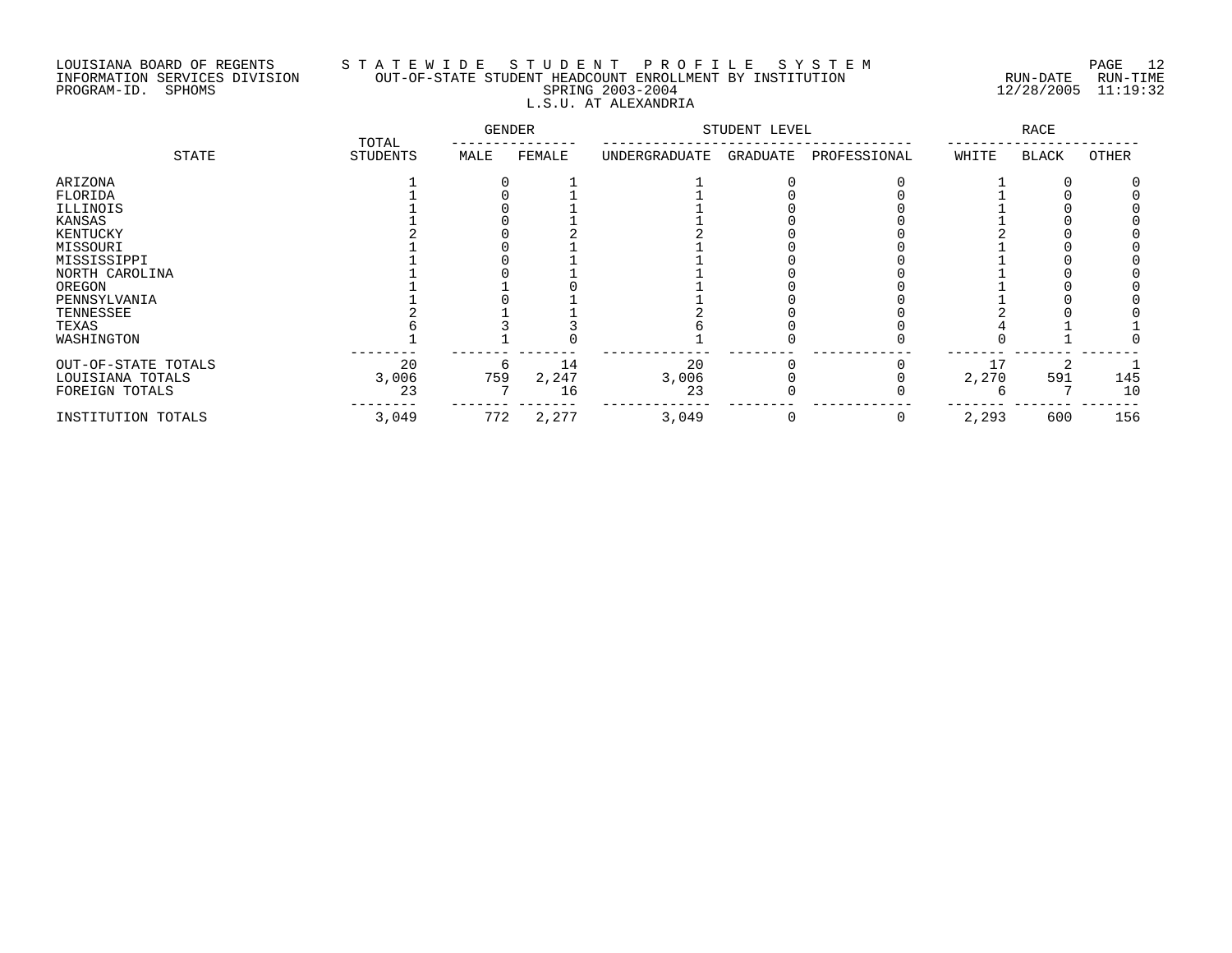# LOUISIANA BOARD OF REGENTS S T A T E W I D E S T U D E N T P R O F I L E S Y S T E M PAGE 13 INFORMATION SERVICES DIVISION OUT-OF-STATE STUDENT HEADCOUNT ENROLLMENT BY INSTITUTION RUN-DATE RUN-TIME PROGRAM-ID. SPHOMS SPRING 2003-2004 12/28/2005 11:19:32 L.S.U. AT BATON ROUGE

|                          |                          | GENDER              |                |               | STUDENT LEVEL       |                       |             | RACE                 |                               |
|--------------------------|--------------------------|---------------------|----------------|---------------|---------------------|-----------------------|-------------|----------------------|-------------------------------|
| <b>STATE</b>             | TOTAL<br><b>STUDENTS</b> | MALE                | FEMALE         | UNDERGRADUATE |                     | GRADUATE PROFESSIONAL | WHITE       | <b>BLACK</b>         | OTHER                         |
| ALASKA                   | 7                        | 4                   | 3              | 5             | 2                   | 0                     | 7           | $\mathbf 0$          | $\mathbf 0$                   |
| ALABAMA                  | 210                      | 98                  | 112            | 168           | 42                  | $\overline{0}$        | 184         | 18                   | 8                             |
| ARKANSAS                 | 139                      | 55                  | 84             | 80            | 26                  | 33                    | 127         | 5                    | 7                             |
| ARIZONA                  | 17                       | 8                   | 9              | 6             | 8                   | 3                     | 14          | $\mathbf{1}$         | 2                             |
| CALIFORNIA               | 106                      | 46                  | 60             | 48            | 47                  | 11                    | 76          | 12                   | 18                            |
| COLORADO                 | 36                       | 8                   | 28             | 27            | 8                   | 1                     | 26          | 5                    | 5                             |
| CONNECTICUT              | 18                       | 5                   | 13             | 11            | 4                   | 3                     | 16          | $\mathbf{1}$         | $\mathbf{1}$                  |
| DISTRICT OF COLUMBIA     | 3                        | $\mathbf{1}$        | 2              | $\mathbf{1}$  | 2                   | $\Omega$              | $\Omega$    | 2                    | $\mathbf 1$                   |
| DELAWARE                 | 5                        | 3                   | $\overline{2}$ | 2             | 3                   | $\Omega$              | 2           | 3                    | $\mathbf 0$                   |
| FLORIDA                  | 156                      | 75                  | 81             | 102           | 37                  | 17                    | 111         | 21                   | 24                            |
| GEORGIA                  | 131                      | 53                  | 78             | 101           | 28                  | $\overline{2}$        | 105         | 18                   | 8                             |
| HAWAII                   | 7                        | 2                   | 5              | 2             | 5                   | $\mathbf 0$           | 4           | 0                    | 3                             |
| IOWA                     | 27                       | 14                  | 13             | 10            | 17                  | $\Omega$              | 22          | 1                    | 4                             |
| <b>IDAHO</b>             | 7                        | 2                   | 5              | 3             | 3                   |                       | 7           | 0                    | 0                             |
| ILLINOIS                 | 76                       | 39                  | 37             | 44            | 32                  | $\Omega$              | 63          | 7                    | 6                             |
| INDIANA                  | 25                       | 12                  | 13             | 16            | 9                   | $\Omega$              | 25          | 0                    | $\mathbf 0$                   |
| KANSAS                   | 12                       | 6                   | 6              | 4             | 8                   | $\Omega$              | 11          | 0                    | $\mathbf 1$                   |
| KENTUCKY                 | 29                       | 18                  | 11             | 16            | 13                  | $\Omega$              | 26          | 1                    | 2                             |
| MASSACHUSETTS            | 28                       | 12                  | 16             | 12            | 14                  | $\overline{2}$        | 23          | $\mathbf{1}$         | $\overline{4}$                |
| MARYLAND                 | 35                       | 19                  | 16             | 18            | 15                  | $\overline{c}$        | 27          | 5                    | 3                             |
| MAINE                    | 6                        | $\overline{4}$      | $\overline{2}$ | 4             | 2                   | $\Omega$              | 5           | 0                    | $\mathbf{1}$                  |
| MICHIGAN                 | 36                       | 15                  | 21             | 23            | 11                  | $\overline{2}$        | 33          | 2                    | $\mathbf{1}$                  |
| MINNESOTA                | 13                       | 3                   | 10             | 6             | 6                   | 1                     | 11          | 0                    | 2                             |
| MISSOURI                 | 41                       | 17                  | 24             | 25            | 16                  | $\Omega$              | 35          | 5                    | $\mathbf{1}$                  |
| MISSISSIPPI              | 335                      | 155                 | 180            | 249           | 84                  | $\overline{2}$        | 277         | 30                   | 28                            |
| MONTANA                  | 4                        | $\overline{2}$      | $\overline{2}$ | $\mathbf{1}$  | 3                   | $\Omega$              | 4           | 0                    | $\mathbf 0$                   |
| NORTH CAROLINA           | 36                       | 17                  | 19             | 16            | 18                  | $\overline{2}$        | 31          | $\mathbf{1}$         | 4                             |
| NORTH DAKOTA             | $\overline{4}$           | 2                   | 2              | -1<br>5       | 3<br>$\overline{7}$ | n<br>$\Omega$         | 4           | $\Omega$<br>$\Omega$ | $\mathbf 0$                   |
| NEBRASKA                 | 12<br>7                  | $\overline{2}$<br>5 | 10             | 5             |                     | $\Omega$              | 12          | $\Omega$             | $\mathbf 0$                   |
| NEW HAMPSHIRE            | 27                       | 13                  | 2              | 16            | 2<br>10             | $\mathbf{1}$          | 6<br>23     | 2                    | $\mathbf 1$<br>$\overline{c}$ |
| NEW JERSEY<br>NEW MEXICO | 15                       | 6                   | 14<br>9        | 10            | $\overline{4}$      | $\mathbf{1}$          | 11          | $\mathbf{1}$         | 3                             |
| <b>NEVADA</b>            | 10                       | 5                   | 5              | 6             | $\overline{4}$      | $\Omega$              | 6           | 3                    | $\mathbf{1}$                  |
| NEW YORK                 | 44                       | 16                  | 28             | 17            | 20                  | 7                     | 37          | 3                    | 4                             |
| OHIO                     | 44                       | 17                  | 27             | 16            | 26                  | $\overline{2}$        | 34          | 5                    | 5                             |
| OKLAHOMA                 | 18                       | 8                   | 10             |               | 11                  | $\Omega$              | 15          | $\mathbf{1}$         | $\overline{2}$                |
| OREGON                   | 17                       | 6                   | 11             | 8             | 8                   | 1                     | 13          | $\mathbf{1}$         | 3                             |
| PENNSYLVANIA             | 34                       | 13                  | 21             | 17            | 13                  | 4                     | 31          | $\mathbf{1}$         | $\overline{c}$                |
| RHODE ISLAND             | 2                        | $\mathbf 0$         | 2              | 2             | $\Omega$            | $\Omega$              | 2           | $\Omega$             | $\mathbf 0$                   |
| SOUTH CAROLINA           | 36                       | 18                  | 18             | 21            | 15                  | $\Omega$              | 33          | 1                    | $\overline{c}$                |
| SOUTH DAKOTA             | 2                        | $\Omega$            | 2              | $\mathbf{1}$  | $\mathbf{1}$        | $\Omega$              | 2           | $\Omega$             | $\Omega$                      |
| TENNESSEE                | 140                      | 62                  | 78             | 105           | 35                  | $\Omega$              | 125         | 8                    | 7                             |
| TEXAS                    | 1,143                    | 514                 | 629            | 1,054         | 87                  | $\overline{2}$        | 930         | 124                  | 89                            |
| <b>UTAH</b>              | 2                        | 1                   | 1              | $\Omega$      | 2                   | $\Omega$              | 2           | 0                    | $\overline{0}$                |
| VIRGINIA                 | 71                       | 36                  | 35             | 41            | 29                  | $\mathbf{1}$          | 54          | $\mathbf{1}$         | 16                            |
| VERMONT                  | $\mathbf{1}$             | 1                   | $\Omega$       | $\mathbf{1}$  | $\Omega$            | $\Omega$              | 1           | 0                    | $\mathbf 0$                   |
| WASHINGTON               | 18                       | 9                   | 9              | 12            | .5                  |                       | 15          | 1                    | 2                             |
| WISCONSIN                | 23                       | 10                  | 13             | 15            | 8                   | ∩                     | 19          | 2                    | 2                             |
| WEST VIRGINIA            | 9                        | 6                   | 3              | 6             | 2                   |                       | 8           | 1                    | 0                             |
| WYOMING                  | 1                        | $\mathbf{1}$        | $\Omega$       | $\Omega$      | -1                  |                       | $\mathbf 1$ | 0                    | $\mathbf 0$                   |
| UNKNOWN LOCATION         | 56                       | 25                  | 31             | 30            | 21                  | 5                     | 13          | 6                    | 37                            |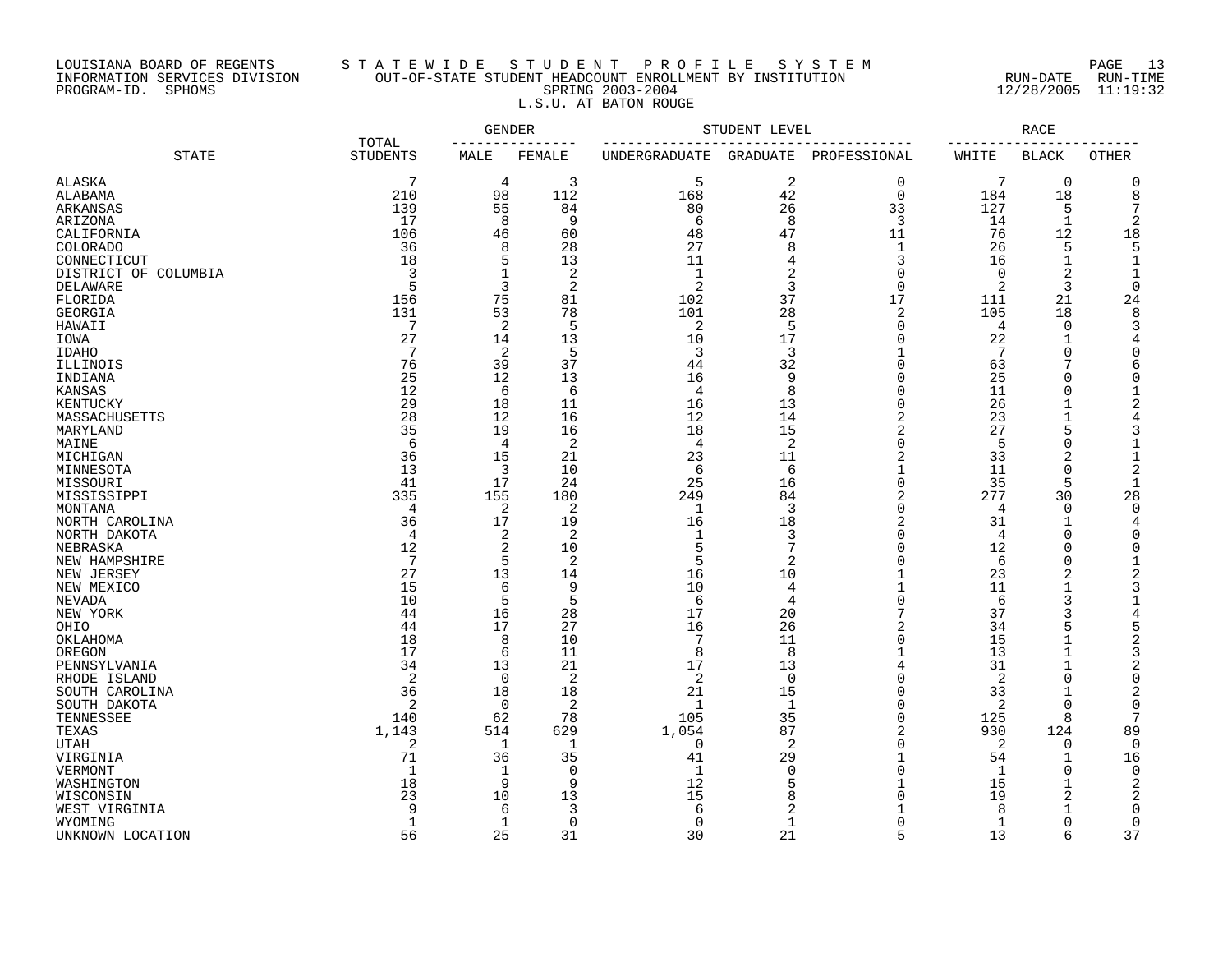# LOUISIANA BOARD OF REGENTS S T A T E W I D E S T U D E N T P R O F I L E S Y S T E M PAGE 14 INFORMATION SERVICES DIVISION OUT-OF-STATE STUDENT HEADCOUNT ENROLLMENT BY INSTITUTION RUN-DATE RUN-TIME PROGRAM-ID. SPHOMS SPRING 2003-2004 12/28/2005 11:19:32 L.S.U. AT BATON ROUGE

|                     |                   | GENDER |               | STUDENT LEVEL | RACE     |              |        |              |       |
|---------------------|-------------------|--------|---------------|---------------|----------|--------------|--------|--------------|-------|
| STATE               | TOTAL<br>STUDENTS | MALE   | FEMALE        | UNDERGRADUATE | GRADUATE | PROFESSIONAL | WHITE  | <b>BLACK</b> | OTHER |
|                     |                   |        |               |               |          |              |        |              |       |
| OUT-OF-STATE TOTALS | 3,281             | 1,469  | 1,812         | 2,396         | 777      | 108          | 2,669  | 300          | 312   |
| LOUISIANA TOTALS    | 24,082            | 11,245 | 12,837        | 21,179        | 2,669    | 234          | 19,629 | 2,369        | 2,084 |
| FOREIGN TOTALS      | 1,761             | 1,107  | 654           | 558           | 1,202    |              |        |              | 761   |
| INSTITUTION TOTALS  | 29,124            |        | 13,821 15,303 | 24,133        | 4,648    | 343          | 22,298 | 2,669        | 4,157 |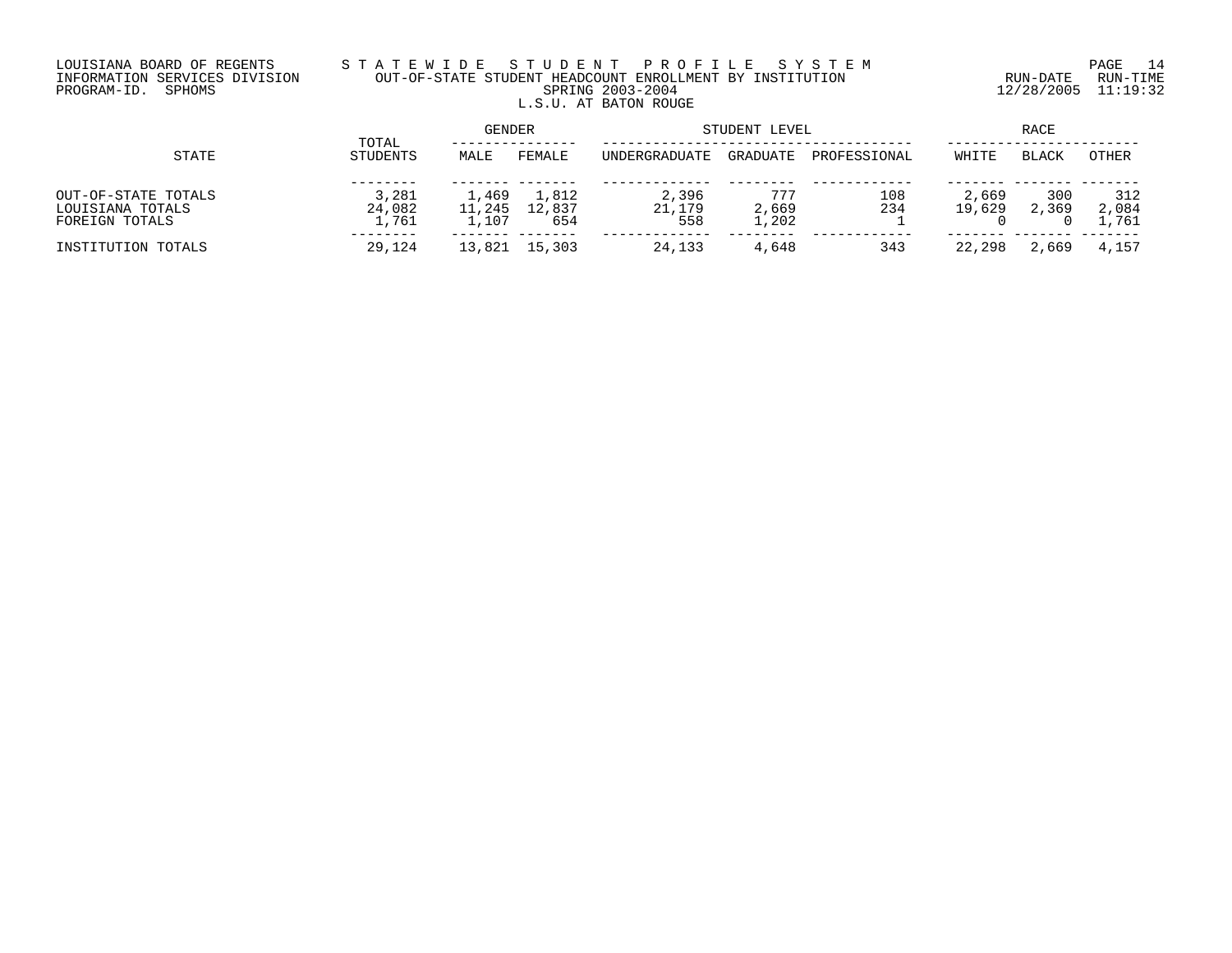## LOUISIANA BOARD OF REGENTS S T A T E W I D E S T U D E N T P R O F I L E S Y S T E M PAGE 15 INFORMATION SERVICES DIVISION OUT-OF-STATE STUDENT HEADCOUNT ENROLLMENT BY INSTITUTION RUN-DATE RUN-TIME PROGRAM-ID. SPHOMS SPRING 2003-2004 12/28/2005 11:19:32 L.S.U. AT EUNICE

|                                                           |                   | <b>GENDER</b> |        | STUDENT LEVEL | RACE     |              |       |              |              |
|-----------------------------------------------------------|-------------------|---------------|--------|---------------|----------|--------------|-------|--------------|--------------|
| STATE                                                     | TOTAL<br>STUDENTS | MALE          | FEMALE | UNDERGRADUATE | GRADUATE | PROFESSIONAL | WHITE | <b>BLACK</b> | <b>OTHER</b> |
| OUT-OF-STATE TOTALS<br>LOUISIANA TOTALS<br>FOREIGN TOTALS | 3,096<br>27       | 930<br>∸ ∼    | 2,166  | 3,096         |          |              | 2,181 | 837          | 78           |
| INSTITUTION TOTALS                                        | 3,123             | 945           | 2,178  | 3,123         |          |              | 2,197 | 844          | 82           |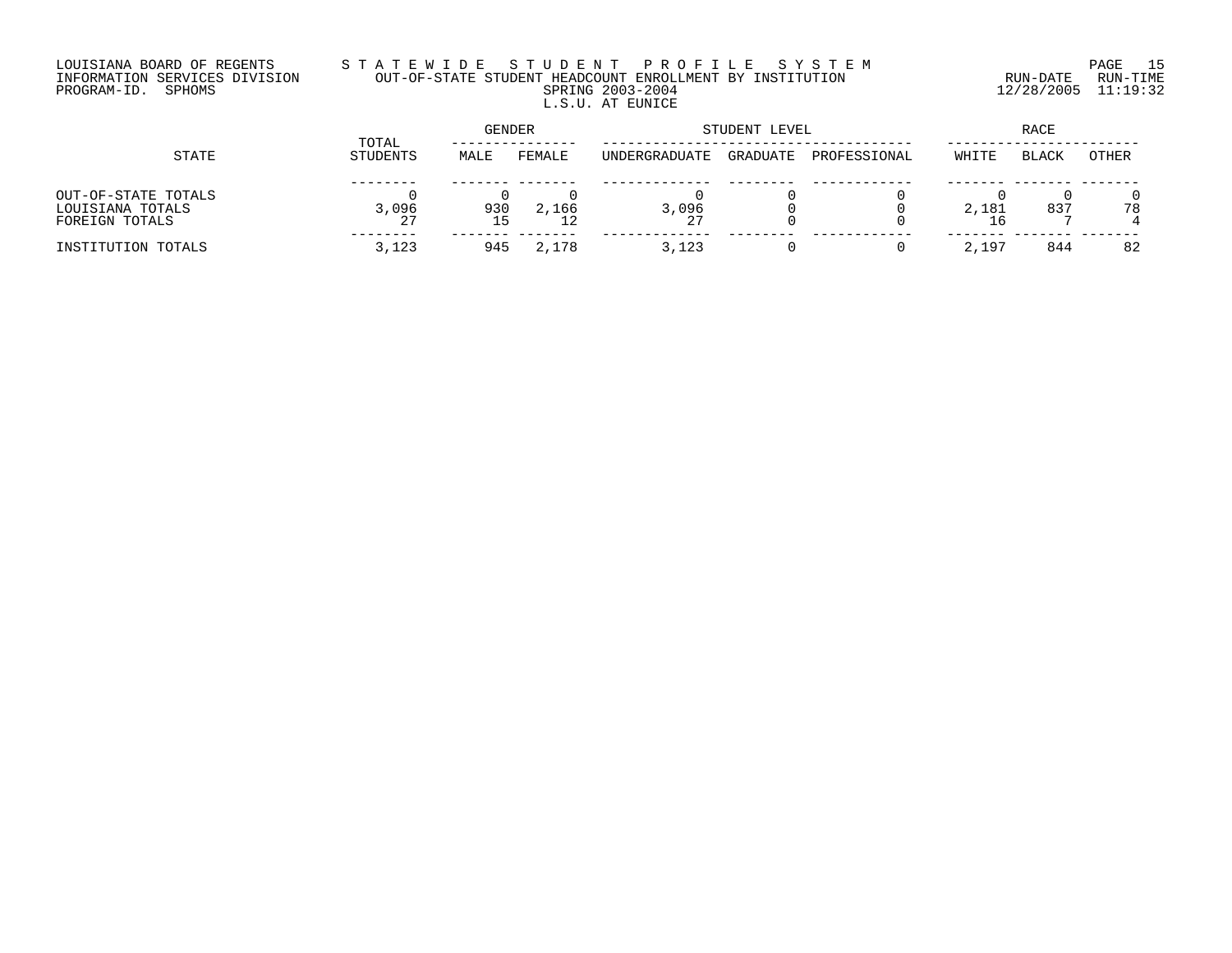## LOUISIANA BOARD OF REGENTS S T A T E W I D E S T U D E N T P R O F I L E S Y S T E M PAGE 16 INFORMATION SERVICES DIVISION OUT-OF-STATE STUDENT HEADCOUNT ENROLLMENT BY INSTITUTION RUN-DATE RUN-TIME PROGRAM-ID. SPHOMS SPRING 2003-2004 12/28/2005 11:19:32 L.S.U. AT SHREVEPORT

|                     | TOTAL           | GENDER |        | STUDENT LEVEL |                 | RACE         |              |              |              |
|---------------------|-----------------|--------|--------|---------------|-----------------|--------------|--------------|--------------|--------------|
| <b>STATE</b>        | <b>STUDENTS</b> | MALE   | FEMALE | UNDERGRADUATE | <b>GRADUATE</b> | PROFESSIONAL | WHITE        | <b>BLACK</b> | <b>OTHER</b> |
| <b>ALASKA</b>       |                 | 0      |        |               | 0               |              |              | 0            |              |
| ALABAMA             |                 | U      |        |               |                 |              |              | 2            |              |
| ARKANSAS            |                 |        |        |               |                 |              |              |              |              |
| CALIFORNIA          |                 |        |        |               |                 |              |              |              |              |
| <b>COLORADO</b>     |                 |        |        |               |                 |              |              |              |              |
| CONNECTICUT         |                 |        |        |               |                 |              |              |              |              |
| FLORIDA             |                 |        |        |               |                 |              |              |              |              |
| <b>IDAHO</b>        |                 |        |        |               |                 |              |              |              |              |
| ILLINOIS            |                 |        |        |               |                 |              |              |              |              |
| KENTUCKY            |                 |        |        |               |                 |              |              |              |              |
| MARYLAND            |                 |        |        |               |                 |              |              |              |              |
| MICHIGAN            |                 |        |        |               |                 |              |              |              |              |
| MINNESOTA           |                 |        |        |               |                 |              |              |              |              |
| MISSOURI            |                 |        |        |               |                 |              |              |              |              |
| MISSISSIPPI         |                 |        |        |               |                 |              |              |              |              |
| NORTH DAKOTA        |                 |        |        |               |                 |              |              |              |              |
| NEW HAMPSHIRE       |                 |        |        |               |                 |              |              |              |              |
| NEW JERSEY          |                 |        |        |               |                 |              |              |              |              |
| NEW MEXICO          |                 |        |        |               |                 |              |              |              |              |
| NEW YORK            |                 |        |        |               |                 |              |              |              |              |
| OHIO                |                 |        |        |               |                 |              |              |              |              |
| OKLAHOMA            |                 |        |        |               |                 |              |              |              |              |
| RHODE ISLAND        |                 |        |        |               |                 |              |              |              |              |
| SOUTH CAROLINA      |                 |        |        |               |                 |              |              |              |              |
| TENNESSEE           |                 |        |        |               |                 |              |              | <sup>-</sup> |              |
| TEXAS               | 92              | 38     | 54     | 78            | 14              |              | 65           | 11           | 16           |
| <b>UTAH</b>         |                 |        |        |               |                 |              |              |              |              |
| WISCONSIN           |                 |        |        |               |                 |              |              |              |              |
| WYOMING             |                 |        |        |               |                 |              |              |              |              |
| UNKNOWN LOCATION    |                 | 2      |        |               |                 |              |              |              |              |
| OUT-OF-STATE TOTALS | 159             | 60     | 99     | 135           | 24              | 0            | 107          | 23           | 29           |
| LOUISIANA TOTALS    | 4,031           | 1,460  | 2,571  | 3,291         | 740             | U            | 2,649        | 872          | 510          |
| FOREIGN TOTALS      | 21              | 15     | 6      | 17            |                 |              | <sup>0</sup> | $\Omega$     | 21           |
| INSTITUTION TOTALS  | 4,211           | 1,535  | 2,676  | 3,443         | 768             | 0            | 2,756        | 895          | 560          |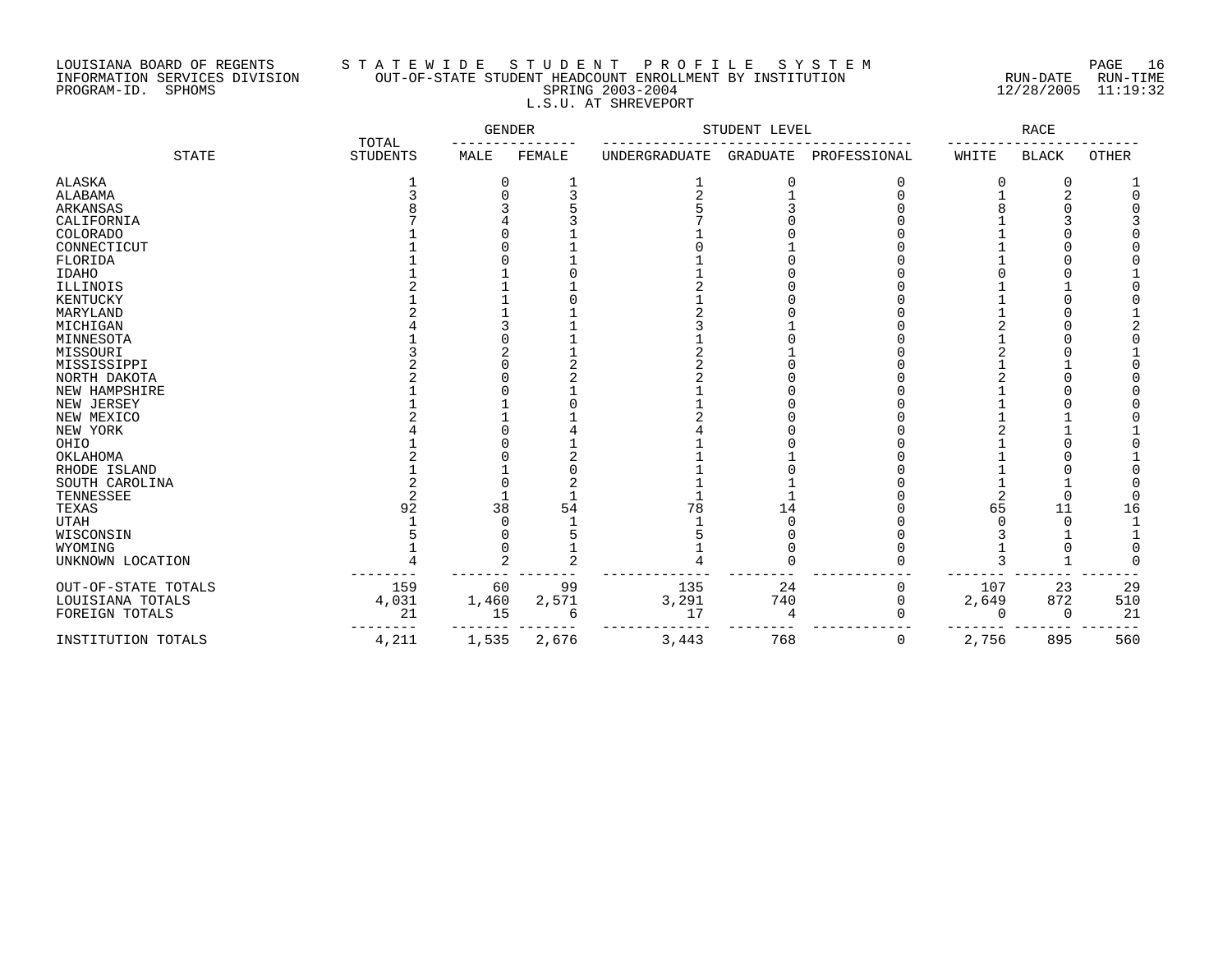### LOUISIANA BOARD OF REGENTS S T A T E W I D E S T U D E N T P R O F I L E S Y S T E M PAGE 17 INFORMATION SERVICES DIVISION OUT-OF-STATE STUDENT HEADCOUNT ENROLLMENT BY INSTITUTION RUN-DATE RUN-TIME PROGRAM-ID. SPHOMS SPRING 2003-2004 12/28/2005 11:19:32 UNIVERSITY OF NEW ORLEANS

|                      |                          | GENDER       |                |                | STUDENT LEVEL  |              | RACE           |                |               |  |
|----------------------|--------------------------|--------------|----------------|----------------|----------------|--------------|----------------|----------------|---------------|--|
| <b>STATE</b>         | TOTAL<br><b>STUDENTS</b> | MALE         | FEMALE         | UNDERGRADUATE  | GRADUATE       | PROFESSIONAL | WHITE          | <b>BLACK</b>   | OTHER         |  |
| <b>ALASKA</b>        | $\mathbf 1$              | $\mathbf 1$  | 0              | $\mathbf 0$    | 1              | $\Omega$     | 1              | $\mathbf 0$    | C             |  |
| ALABAMA              | 28                       | 12           | 16             | 16             | 12             | $\mathbf 0$  | 11             | 13             | 4             |  |
| ARKANSAS             | 13                       | 7            | 6              | 7              | 6              | $\cap$       | 5              | 2              | 6             |  |
| ARIZONA              | 13                       | 8            | 5              | 9              | $\overline{4}$ | $\cap$       | 9              | $\overline{c}$ |               |  |
| CALIFORNIA           | 63                       | 26           | 37             | 35             | 28             | n            | 25             | 5              | 33            |  |
| COLORADO             | 13                       | 7            | 6              | 8              | 5              |              | 5              | $\overline{0}$ | 8             |  |
| CONNECTICUT          | 19                       | 6            | 13             | 14             | 5              | n            | 12             | 1              | 6             |  |
| DISTRICT OF COLUMBIA |                          | 2            | $\overline{2}$ | 3              |                | n            | 2              | $\overline{2}$ | $\Omega$      |  |
| <b>DELAWARE</b>      | 1                        | $\mathbf{1}$ | $\mathbf 0$    | $\mathbf{1}$   | $\Omega$       | n            | $\mathbf 0$    | 1              | $\Omega$      |  |
| FLORIDA              | 58                       | 32           | 26             | 40             | 18             | $\cap$       | 37             | 9              | 12            |  |
| GEORGIA              | 19                       | 10           | 9              | 13             | 6              | n            | 10             | 7              | 2             |  |
| HAWAII               | 3                        | 1            | $\overline{2}$ | 3              | $\Omega$       | n            | 1              | $\mathbf{1}$   | $\mathbf{1}$  |  |
| IOWA                 | 2                        | $\mathbf{1}$ | $\mathbf{1}$   | $\mathbf{1}$   |                | n            | $\overline{2}$ | $\Omega$       | $\Omega$      |  |
| IDAHO                | 11                       | 8            | 3              |                | 4              |              | $\mathbf 1$    | $\Omega$       | 10            |  |
| ILLINOIS             | 29                       | 12           | 17             | 18             | 11             | n            | 18             | 8              | 3             |  |
| INDIANA              | 131                      | 87           | 44             | 19             | 112            | n            | 12             | 2              | 117           |  |
| KANSAS               | 17                       | 10           | 7              | 9              | 8              | n            | 2              | 1              | 14            |  |
| KENTUCKY             | 13                       | 8            | 5              | 7              | 6              | n            | 10             |                | 2             |  |
| MASSACHUSETTS        | 18                       | 7            | 11             | 13             |                |              | 11             |                | 5             |  |
| MARYLAND             | 23                       | 8            | 15             | 17             | 6              |              | 12             | 6              |               |  |
| MAINE                | 6                        | 2            | 4              | 3              | 3              |              | 5              | $\Omega$       | $\mathbf 1$   |  |
| MICHIGAN             | 15                       | 7            | 8              | 8              |                |              | 14             | $\Omega$       | 1             |  |
| MINNESOTA            | 10                       | 6            | 4              | 6              | 4              |              | 10             | $\Omega$       | $\Omega$      |  |
| MISSOURI             | 17                       | 11           | 6              | 7              | 10             | n            | 9              | $\mathbf{1}$   | 7             |  |
| MISSISSIPPI          | 93                       | 47           | 46             | 57             | 36             |              | 44             | 29             | 20            |  |
| NORTH CAROLINA       | 16                       | 6            | 10             | 7              | 9              | n            | 13             | 0              | 3             |  |
| NEBRASKA             | 3                        | 1            | $\overline{2}$ | $\overline{2}$ | $\mathbf 1$    | n            | 3              | $\Omega$       | $\Omega$      |  |
| NEW HAMPSHIRE        | 4                        | 4            | $\mathbf 0$    | 4              | $\Omega$       | n            | 4              | $\Omega$       | $\Omega$      |  |
| NEW JERSEY           | 18                       | 12           | 6              | 12             | 6              | $\cap$       | 12             | 2              |               |  |
|                      | 1                        | $\mathbf 0$  | $\mathbf{1}$   | $\mathbf{1}$   | $\Omega$       | n            |                | $\Omega$       | $\Omega$      |  |
| NEW MEXICO           | 38                       | 17           |                |                | 17             | $\cap$       | 1              | 3              | 10            |  |
| NEW YORK             | 15                       |              | 21<br>6        | 21<br>10       | 5              | n            | 25             | 3              |               |  |
| OHIO                 |                          | 9            |                | 7              |                |              | 10             |                | 2             |  |
| OKLAHOMA             | 11<br>12                 | 6<br>5       | 5<br>7         |                | 4              | n            | 8              | $\Omega$       | 3<br>$\Omega$ |  |
| OREGON               |                          |              |                | 6              | 6              |              | 12             | $\Omega$       |               |  |
| PENNSYLVANIA         | 24                       | 13           | 11             | 13             | 11             | n            | 18             |                | 5             |  |
| RHODE ISLAND         | -1                       | 1            | $\mathbf 0$    | $\mathbf{1}$   | $\mathbf 0$    | n<br>n       | 1              | $\Omega$       | U             |  |
| SOUTH CAROLINA       |                          | 5            | 2              | 4              | 3              |              | 4              | 3              |               |  |
| SOUTH DAKOTA         | $\overline{c}$           | 1            |                |                |                |              | $\overline{2}$ | ∩              |               |  |
| TENNESSEE            | 14                       | 6            | 8              | 10             | 4              | n            | 9              | 4              | 1             |  |
| TEXAS                | 49                       | 26           | 23             | 33             | 16             |              | 31             | 10             |               |  |
| UTAH                 | -1                       | 1            | $\Omega$       | $\mathbf{1}$   | $\Omega$       |              | 1              | 0              |               |  |
| VIRGINIA             | 20                       | 10           | 10             | 14             | 6              | n            | 17             | 3              |               |  |
| VERMONT              | 3                        | 1            | 2              | 2              |                | n            | 3              | $\Omega$       |               |  |
| WASHINGTON           | 14                       | 8            | 6              | 7              |                |              | 8              |                |               |  |
| WISCONSIN            | 14                       | 5            | 9              | 11             | 3              | $\Omega$     | 10             | $\overline{c}$ |               |  |
| WEST VIRGINIA        | $\overline{2}$           | $\Omega$     | 2              | 2              | $\Omega$       |              | 1              | $\Omega$       |               |  |
| WYOMING              | 1                        | 1            | $\mathbf 0$    | 1              | $\mathbf 0$    | O            | 1              | $\Omega$       | O             |  |
| UNKNOWN LOCATION     | 570                      | 331          | 239            | 274            | 296            | $\Omega$     | 1              | $\Omega$       | 569           |  |
| OUT-OF-STATE TOTALS  | 1,460                    | 796          | 664            | 766            | 694            | 0            | 463            | 125            | 872           |  |
| LOUISIANA TOTALS     | 15,061                   | 6,343        | 8,718          | 11,917         | 3,144          | $\Omega$     | 8,535          | 3,810          | 2,716         |  |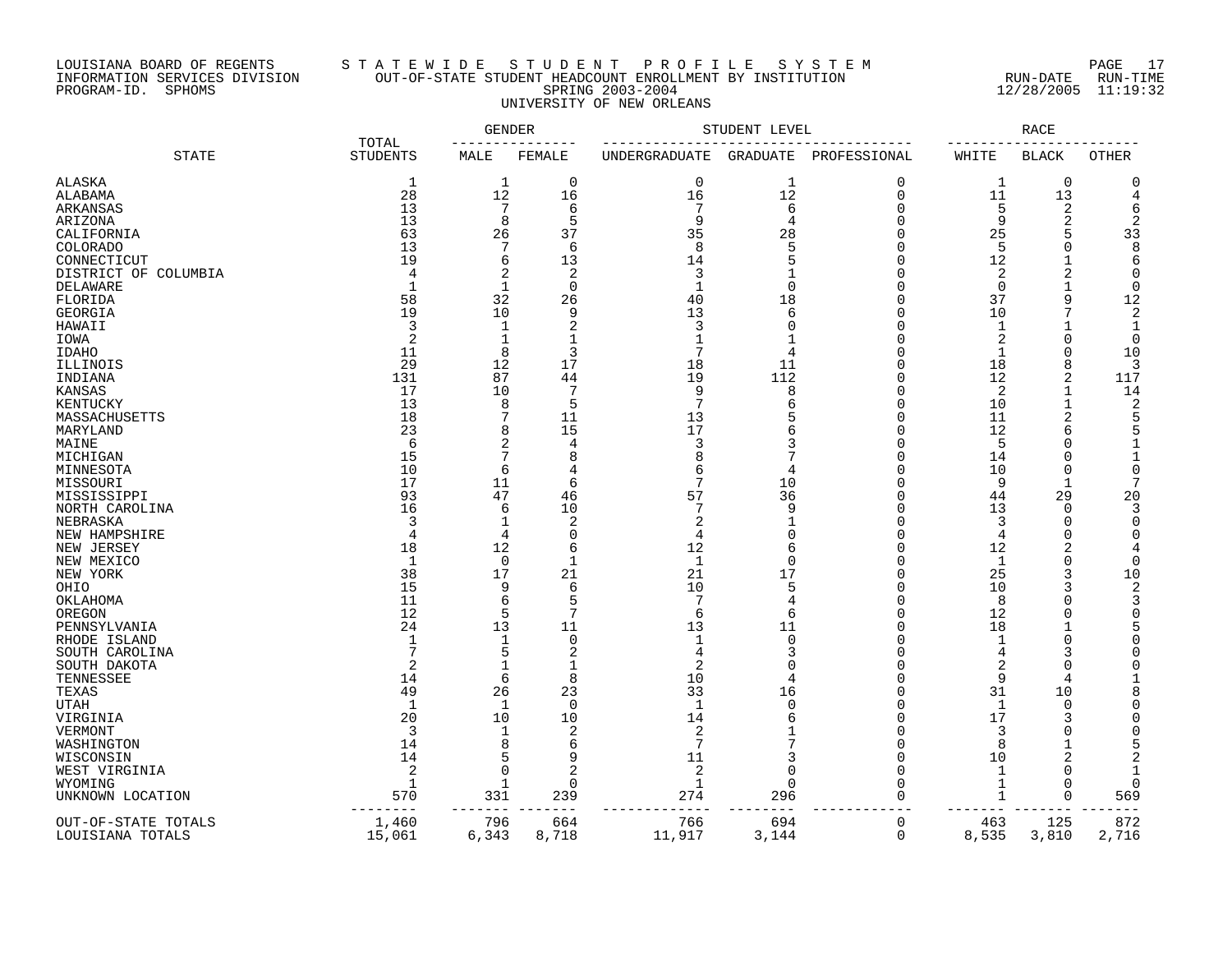### LOUISIANA BOARD OF REGENTS S T A T E W I D E S T U D E N T P R O F I L E S Y S T E M PAGE 18 INFORMATION SERVICES DIVISION OUT-OF-STATE STUDENT HEADCOUNT ENROLLMENT BY INSTITUTION RUN-DATE RUN-TIME PROGRAM-ID. SPHOMS SPRING 2003-2004 12/28/2005 11:19:32 UNIVERSITY OF NEW ORLEANS

|                    | TOTAL           | GENDER |        | STUDENT LEVEL |          | <b>RACE</b>  |       |       |       |
|--------------------|-----------------|--------|--------|---------------|----------|--------------|-------|-------|-------|
| STATE              | <b>STUDENTS</b> | MALE   | FEMALE | UNDERGRADUATE | GRADUATE | PROFESSIONAL | WHITE | BLACK | OTHER |
| FOREIGN TOTALS     | 156             | 80     | 76     | 82            | 74       |              | 60    |       | 88    |
| INSTITUTION TOTALS | 16.677          | 7,219  | 9,458  | 12,765        | 3,912    |              | 9,058 | 3,943 | 3,676 |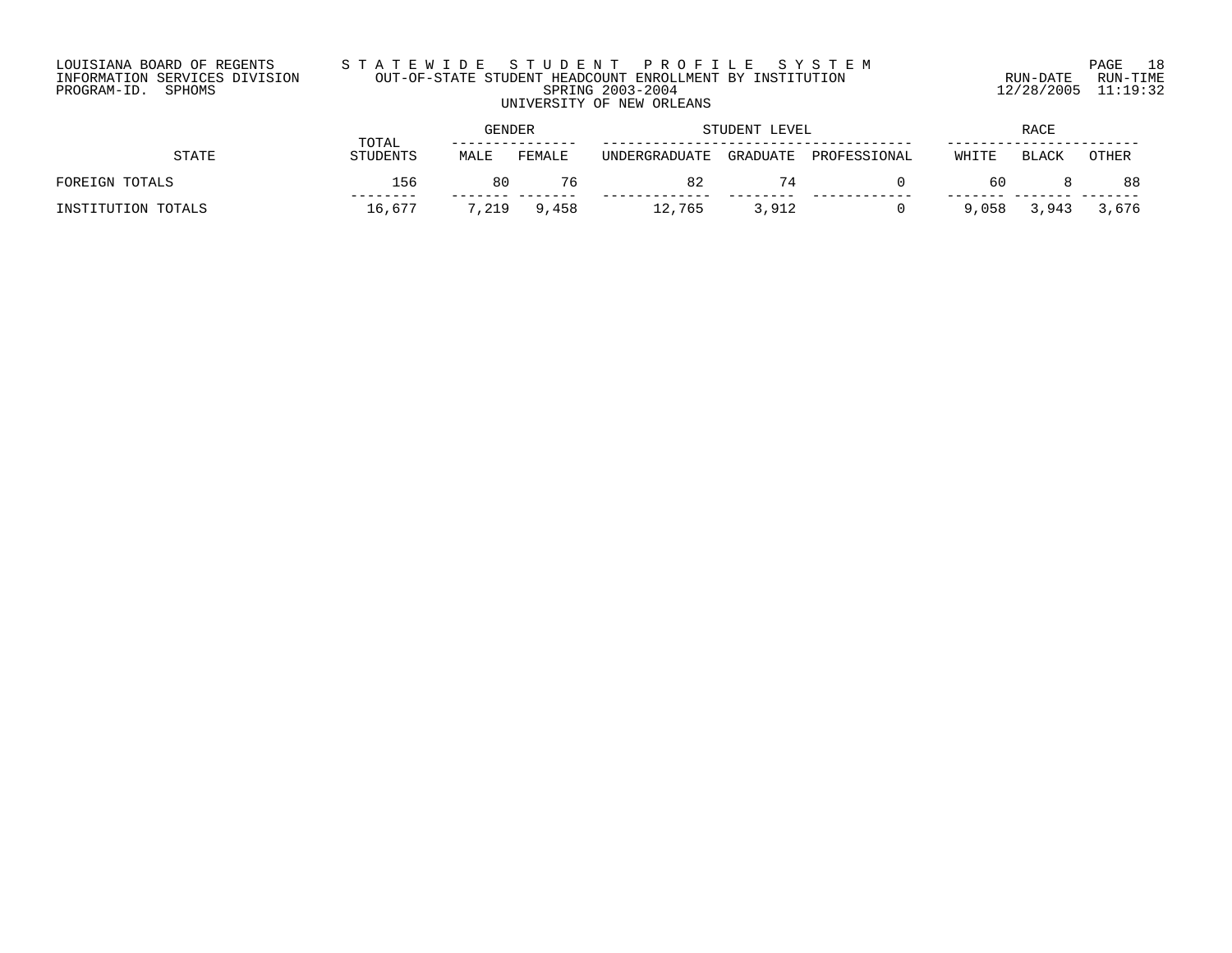## LOUISIANA BOARD OF REGENTS S T A T E W I D E S T U D E N T P R O F I L E S Y S T E M PAGE 19 INFORMATION SERVICES DIVISION OUT-OF-STATE STUDENT HEADCOUNT ENROLLMENT BY INSTITUTION RUN-DATE RUN-TIME PROGRAM-ID. SPHOMS SPRING 2003-2004 12/28/2005 11:19:32 L.S.U. LAW CENTER

|                      | TOTAL           | GENDER |        | STUDENT LEVEL |          | RACE         |       |              |       |
|----------------------|-----------------|--------|--------|---------------|----------|--------------|-------|--------------|-------|
| <b>STATE</b>         | <b>STUDENTS</b> | MALE   | FEMALE | UNDERGRADUATE | GRADUATE | PROFESSIONAL | WHITE | <b>BLACK</b> | OTHER |
| ALABAMA              |                 |        |        |               |          |              |       |              |       |
| ARKANSAS             |                 |        |        |               |          |              |       |              |       |
| ARIZONA              |                 |        |        |               |          |              |       |              |       |
| CALIFORNIA           |                 |        |        |               |          |              |       |              |       |
| DISTRICT OF COLUMBIA |                 |        |        |               |          |              |       |              |       |
| FLORIDA              |                 |        |        |               |          |              |       |              |       |
| <b>GEORGIA</b>       |                 |        |        |               |          |              |       |              |       |
| ILLINOIS             |                 |        |        |               |          |              |       |              |       |
| INDIANA              |                 |        |        |               |          |              |       |              |       |
| KENTUCKY             |                 |        |        |               |          |              |       |              |       |
| MASSACHUSETTS        |                 |        |        |               |          |              |       |              |       |
| MISSISSIPPI          |                 |        |        |               |          |              |       |              |       |
| NORTH CAROLINA       |                 |        |        |               |          |              |       |              |       |
| NEW JERSEY           |                 |        |        |               |          |              |       |              |       |
| NEW MEXICO           |                 |        |        |               |          |              |       |              |       |
| NEW YORK             |                 |        |        |               |          |              |       |              |       |
| PENNSYLVANIA         |                 |        |        |               |          |              |       |              |       |
| SOUTH CAROLINA       |                 |        |        |               |          |              |       |              |       |
| TENNESSEE            |                 |        |        |               |          |              |       |              |       |
| TEXAS                | 15              | 10     |        |               |          |              |       |              |       |
| <b>UTAH</b>          |                 |        |        |               |          |              |       |              |       |
| VIRGINIA             |                 |        |        |               |          |              |       |              |       |
| WASHINGTON           |                 |        |        |               |          |              |       |              |       |
| WISCONSIN            |                 |        |        |               |          |              |       |              |       |
| OUT-OF-STATE TOTALS  | 75              | 44     | 31     | 0             |          | 75           | 45    | 20           | 10    |
| LOUISIANA TOTALS     | 621             | 316    | 305    |               |          | 621          | 536   | 51           | 34    |
| FOREIGN TOTALS       | 15              |        | 8      |               |          | 15           |       |              | 15    |
| INSTITUTION TOTALS   | 711             | 367    | 344    | 0             |          | 711          | 581   | 71           | 59    |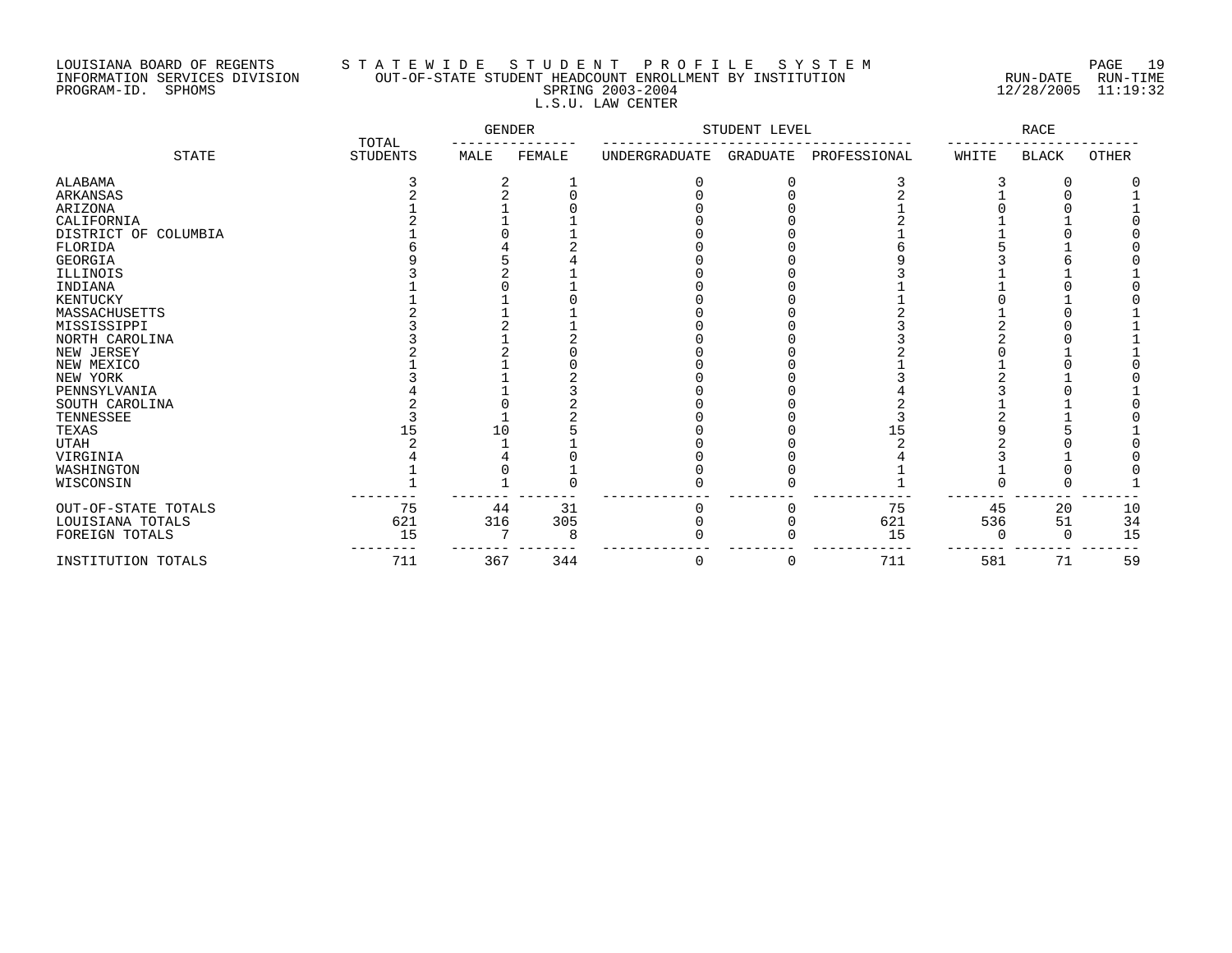### LOUISIANA BOARD OF REGENTS S T A T E W I D E S T U D E N T P R O F I L E S Y S T E M PAGE 20 INFORMATION SERVICES DIVISION OUT-OF-STATE STUDENT HEADCOUNT ENROLLMENT BY INSTITUTION RUN-DATE RUN-TIME ت بین بین الله الله عليه الله عليه الله عليه الله عليه الله عليه الله عليه الله عليه الله عليه الله عليه الله<br>INFORMATION SERVICES DIVISION OUT-OF-STATE STUDENT HEADCOUNT ENROLLMENT BY INSTITUTION RUN-DATE RUN-TIME<br>PROGRA SOUTHERN U. AT BATON ROUGE

|                      | <b>TOTAL</b>         | GENDER         |                | STUDENT LEVEL        |                 | RACE         |             |                |              |
|----------------------|----------------------|----------------|----------------|----------------------|-----------------|--------------|-------------|----------------|--------------|
| <b>STATE</b>         | <b>STUDENTS</b>      | MALE           | FEMALE         | <b>UNDERGRADUATE</b> | <b>GRADUATE</b> | PROFESSIONAL | WHITE       | <b>BLACK</b>   | <b>OTHER</b> |
| <b>ALASKA</b>        | 1                    | 1              | 0              | 1                    | $\mathbf 0$     | $\Omega$     | 0           | $\mathbf{1}$   | O            |
| ALABAMA              | 43                   | 18             | 25             | 32                   | 11              | $\Omega$     | 0           | 43             | $\Omega$     |
| ARKANSAS             | 16                   | 9              | 7              | 16                   | $\mathbf 0$     | $\Omega$     | O           | 16             |              |
| ARIZONA              | 3                    | 2              | 1              | 2                    |                 | $\Omega$     | 0           | 3              |              |
|                      | 175                  | 72             | 103            | 167                  |                 | $\Omega$     |             | 172            |              |
| CALIFORNIA           |                      |                |                |                      |                 | $\Omega$     | 2           |                |              |
| <b>COLORADO</b>      | 18                   | 7              | 11             | 17                   |                 |              | 0           | 17             |              |
| CONNECTICUT          |                      |                | $\mathbf 0$    | -1                   | $\Omega$        | $\Omega$     | O           | 1              | $\bigcap$    |
| DISTRICT OF COLUMBIA |                      | 5              |                | 6                    | $\Omega$        | $\Omega$     | O           | 6              | $\bigcap$    |
| <b>DELAWARE</b>      |                      | 1              | $\Omega$       | -1                   | ∩               | $\cap$       | O           | $\mathbf 1$    |              |
| FLORIDA              | 41                   | 19             | 22             | 36                   |                 |              | 2           | 39             | $\cap$       |
| GEORGIA              | 74                   | 35             | 39             | 69                   |                 |              | O           | 73             |              |
| IOWA                 | 5                    | 4              | $\mathbf 1$    | $\overline{4}$       |                 |              |             | 4              | C            |
| ILLINOIS             | 58                   | 32             | 26             | 53                   |                 |              |             | 57             |              |
| INDIANA              | 8                    | 4              | $\overline{4}$ | 6                    |                 |              |             | 7              |              |
| <b>KANSAS</b>        | 13                   |                | 6              | 12                   |                 |              | $\Omega$    | 13             |              |
|                      | 3                    |                |                | $\overline{2}$       |                 | U            |             |                |              |
| KENTUCKY             |                      |                | 2              |                      |                 |              |             | 2              |              |
| MASSACHUSETTS        | 3                    | 1              | 2              | 3                    |                 | n            | O           | 3              |              |
| MARYLAND             | 10                   | $\overline{4}$ | 6              | 9                    |                 | $\cap$       | O           | 10             |              |
| MICHIGAN             | 48                   | 20             | 28             | 39                   | 9               | <sup>n</sup> | 2           | 46             |              |
| MINNESOTA            | 4                    | 1              | 3              | 3                    |                 | $\Omega$     | O           | 4              |              |
| MISSOURI             | 27                   | 11             | 16             | 23                   |                 | $\Omega$     | 0           | 27             | $\cap$       |
| MISSISSIPPI          | 132                  | 56             | 76             | 109                  | 23              | <sup>n</sup> | 2           | 130            |              |
| NORTH CAROLINA       | 12                   | 10             | 2              | 10                   | $\overline{2}$  | $\Omega$     | 0           | 12             | $\bigcap$    |
| NEBRASKA             | $\overline{4}$       | 2              | 2              | 4                    | $\Omega$        | $\Omega$     | O           | 4              |              |
| NEW JERSEY           | 8                    | 5              | 3              | 7                    |                 |              |             | 7              |              |
|                      | 13                   | 3              | 10             | 13                   |                 | U            | O           | 13             |              |
| NEVADA               | 9                    |                |                |                      |                 |              |             |                |              |
| NEW YORK             |                      | 6              | 3              | 8                    |                 |              | O           | 9              |              |
| OHIO                 | 13                   | 8              |                | 13                   | O               |              |             | 12             |              |
| OKLAHOMA             | 17                   | 8              |                | 16                   |                 |              | ∩           | 17             |              |
| OREGON               | 2                    |                |                | 2                    |                 |              | N           | $\overline{2}$ |              |
| PENNSYLVANIA         |                      | 3              |                |                      |                 | U            | U           | 5              |              |
| RHODE ISLAND         |                      | 4              |                |                      |                 | $\cap$       | O           | 4              |              |
| SOUTH CAROLINA       | 12                   | 6              | 6              |                      | 3               | $\Omega$     | O           | 12             |              |
| SOUTH DAKOTA         | $\mathbf{1}$         | 1              | $\Omega$       | $\mathbf{1}$         |                 | $\Omega$     | O           | 1              | $\cap$       |
| TENNESSEE            | 28                   | 15             | 13             | 27                   |                 | $\cap$       | O           | 28             | $\cap$       |
| TEXAS                | 254                  | 116            | 138            | 247                  |                 | <sup>n</sup> | 3           | 250            |              |
| <b>UTAH</b>          | -1                   |                | 0              |                      | $\Omega$        | <sup>n</sup> |             | 0              | $\bigcap$    |
|                      |                      |                |                |                      |                 |              |             |                |              |
| VIRGINIA             | 10                   | 8              | 2              | 9                    |                 |              | O           | 9              |              |
| WASHINGTON           | 15                   | 2              | 13             | 15                   | 0               | <sup>n</sup> | O           | 14             |              |
| WISCONSIN            | 15                   | 3              | 12             | 13                   | $\overline{2}$  |              | 0           | 15             | $\Omega$     |
| UNKNOWN LOCATION     | 18                   | 6              | 12             | $\overline{7}$       | 11              | $\Omega$     | $\mathbf 1$ | 14             | 3            |
| OUT-OF-STATE TOTALS  | 1,131                | 519            | 612            | 1,020                | 111             | 0            | 19          | 1,103          | q            |
| LOUISIANA TOTALS     | 7,226                | 2,533          | 4,693          | 6,057                | 1,169           | $\mathbf 0$  | 159         | 7,014          | 53           |
| FOREIGN TOTALS       | 294                  | 147            | 147            | 190                  | 104             | $\Omega$     | 10          | 160            | 124          |
| INSTITUTION TOTALS   | . - - - - -<br>8,651 | 3,199          | 5,452          | 7,267                | 1,384           | $\mathbf 0$  | 188         | 8,277          | 186          |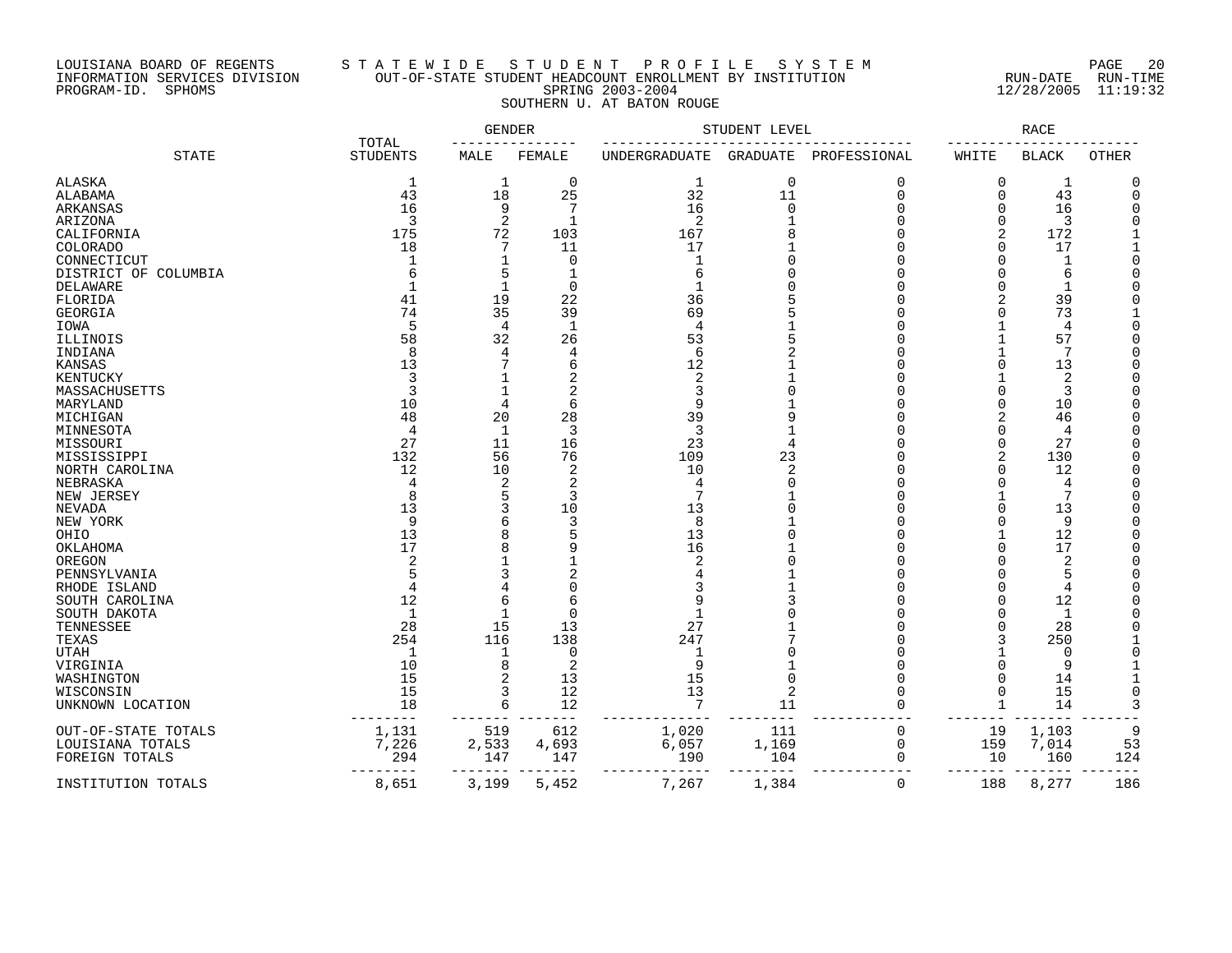### LOUISIANA BOARD OF REGENTS S T A T E W I D E S T U D E N T P R O F I L E S Y S T E M PAGE 21 INFORMATION SERVICES DIVISION OUT-OF-STATE STUDENT HEADCOUNT ENROLLMENT BY INSTITUTION RUN-DATE RUN-TIME PROGRAM-ID. SPHOMS SPRING 2003-2004 12/28/2005 11:19:32 SOUTHERN U. AT NEW ORLEANS

|                     | TOTAL           | GENDER |        | STUDENT LEVEL        |                 | RACE         |       |              |       |
|---------------------|-----------------|--------|--------|----------------------|-----------------|--------------|-------|--------------|-------|
| <b>STATE</b>        | <b>STUDENTS</b> | MALE   | FEMALE | <b>UNDERGRADUATE</b> | <b>GRADUATE</b> | PROFESSIONAL | WHITE | <b>BLACK</b> | OTHER |
| ALASKA              |                 |        | 0      |                      | 0               |              |       |              |       |
| ALABAMA             |                 |        |        |                      |                 |              |       |              |       |
| ARKANSAS            |                 |        |        |                      |                 |              |       |              |       |
| CALIFORNIA          |                 |        |        |                      |                 |              |       |              |       |
| CONNECTICUT         |                 |        |        |                      |                 |              |       |              |       |
| FLORIDA             |                 |        |        |                      |                 |              |       |              |       |
| <b>GEORGIA</b>      |                 |        |        |                      |                 |              |       |              |       |
| ILLINOIS            | 10              |        |        |                      |                 |              |       | 10           |       |
| INDIANA             |                 |        |        |                      |                 |              |       |              |       |
| <b>KENTUCKY</b>     |                 |        |        |                      |                 |              |       |              |       |
| MARYLAND            |                 |        |        |                      |                 |              |       |              |       |
| MAINE               |                 |        |        |                      |                 |              |       |              |       |
| MICHIGAN            |                 |        |        |                      |                 |              |       |              |       |
| MINNESOTA           |                 |        |        |                      |                 |              |       |              |       |
| MISSOURI            |                 |        |        | ∠                    |                 |              |       |              |       |
| MISSISSIPPI         | 19              |        | 16     | 15                   |                 |              |       | 17           |       |
| NORTH CAROLINA      |                 |        |        |                      |                 |              |       |              |       |
| NEW JERSEY          |                 |        |        |                      |                 |              |       |              |       |
| NEW YORK            | 13              |        |        | 10                   |                 |              |       | 10           |       |
| OHIO                |                 |        |        |                      |                 |              |       |              |       |
| PENNSYLVANIA        |                 |        |        |                      |                 |              |       |              |       |
| SOUTH CAROLINA      |                 |        |        |                      |                 |              |       |              |       |
| SOUTH DAKOTA        |                 |        |        |                      |                 |              |       |              |       |
| TENNESSEE           |                 |        |        |                      |                 |              |       |              |       |
| TEXAS               | 17              |        | 11     | 15                   |                 |              |       | 14           |       |
| WASHINGTON          |                 |        |        |                      |                 |              |       |              |       |
| WISCONSIN           |                 |        | 2      |                      |                 |              |       |              |       |
| UNKNOWN LOCATION    | 49              | 28     | 21     | 37                   | 12              |              |       |              | 49    |
| OUT-OF-STATE TOTALS | 169             | 75     | 94     | 131                  | 38              | 0            | 13    | 98           | 58    |
| LOUISIANA TOTALS    | 3,422           | 967    | 2,455  | 2,653                | 769             | $\Omega$     | 85    | 3,272        | 65    |
| FOREIGN TOTALS      | $\cap$          | 0      |        | 0                    | 0               |              | ∩     |              |       |
| INSTITUTION TOTALS  | 3,591           | 1,042  | 2,549  | 2,784                | 807             | 0            | 98    | 3,370        | 123   |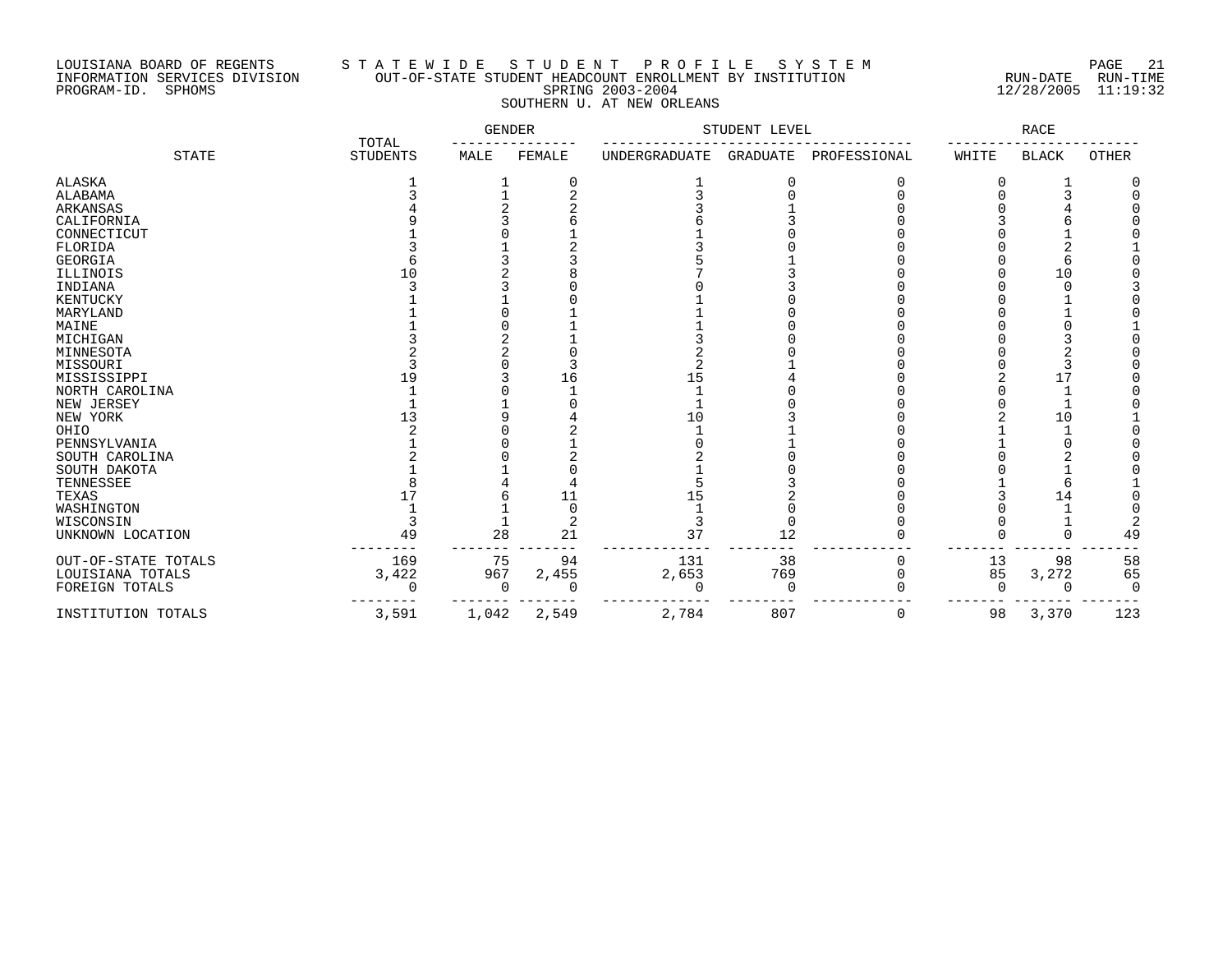## LOUISIANA BOARD OF REGENTS S T A T E W I D E S T U D E N T P R O F I L E S Y S T E M PAGE 22 INFORMATION SERVICES DIVISION OUT-OF-STATE STUDENT HEADCOUNT ENROLLMENT BY INSTITUTION RUN-DATE RUN-TIME PROGRAM-ID. SPHOMS SPRING 2003-2004 12/28/2005 11:19:32 SOUTHERN U. AT SHREVEPORT

| STATE                                                     | TOTAL<br>STUDENTS | GENDER |        | STUDENT LEVEL |          |              | RACE  |              |              |
|-----------------------------------------------------------|-------------------|--------|--------|---------------|----------|--------------|-------|--------------|--------------|
|                                                           |                   | MALE   | FEMALE | UNDERGRADUATE | GRADUATE | PROFESSIONAL | WHITE | <b>BLACK</b> | OTHER        |
| CALIFORNIA<br>COLORADO<br>INDIANA<br>TEXAS                |                   |        |        |               |          |              |       |              |              |
| OUT-OF-STATE TOTALS<br>LOUISIANA TOTALS<br>FOREIGN TOTALS | 2,312             | 551    | 1,761  | 2,312         |          |              | 231   | 2,058        | 23<br>$\cap$ |
| INSTITUTION TOTALS                                        | 2,321             | 555    | 1,766  | 2,321         |          |              | 235   | 2,063        | 23           |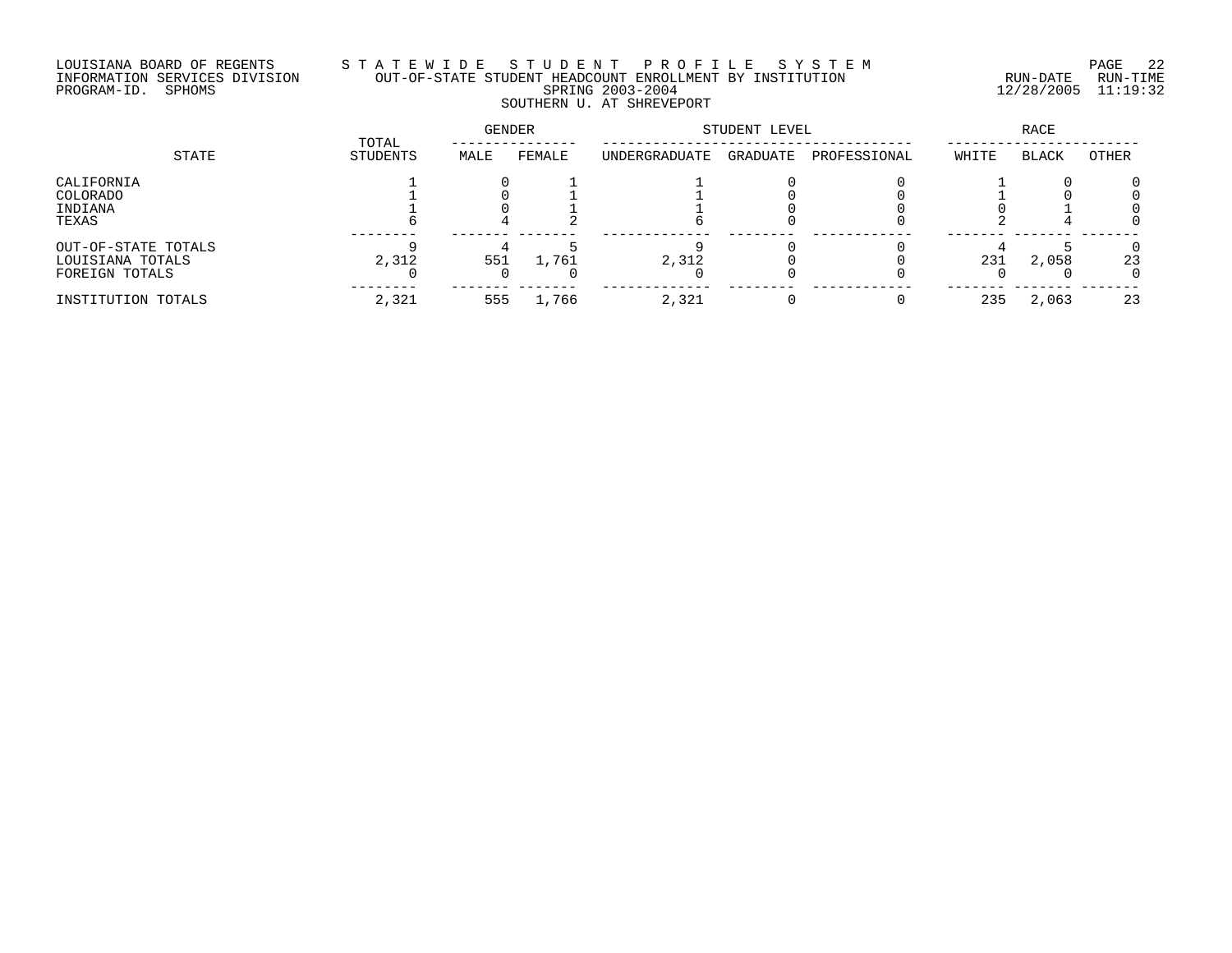# LOUISIANA BOARD OF REGENTS S T A T E W I D E S T U D E N T P R O F I L E S Y S T E M PAGE 23 INFORMATION SERVICES DIVISION OUT-OF-STATE STUDENT HEADCOUNT ENROLLMENT BY INSTITUTION RUN-DATE RUN-TIME PROGRAM-ID. SPHOMS SPRING 2003-2004 12/28/2005 11:19:32 SOUTHERN LAW CENTER

|                     | TOTAL           | GENDER |        | STUDENT LEVEL |          | RACE         |       |              |       |
|---------------------|-----------------|--------|--------|---------------|----------|--------------|-------|--------------|-------|
| STATE               | <b>STUDENTS</b> | MALE   | FEMALE | UNDERGRADUATE | GRADUATE | PROFESSIONAL | WHITE | <b>BLACK</b> | OTHER |
| ALABAMA             |                 |        |        |               |          |              |       |              |       |
| ARIZONA             |                 |        |        |               |          |              |       |              |       |
| CALIFORNIA          |                 |        |        |               |          |              |       |              |       |
| <b>DELAWARE</b>     |                 |        |        |               |          |              |       |              |       |
| FLORIDA             |                 |        |        |               |          |              |       |              |       |
| GEORGIA             |                 |        |        |               |          |              |       |              |       |
| ILLINOIS            |                 |        |        |               |          |              |       |              |       |
| INDIANA             |                 |        |        |               |          |              |       |              |       |
| MARYLAND            |                 |        |        |               |          |              |       |              |       |
| MICHIGAN            |                 |        |        |               |          |              |       |              |       |
| MISSISSIPPI         |                 |        |        |               |          |              |       |              |       |
| NORTH CAROLINA      |                 |        |        |               |          |              |       |              |       |
| NEW JERSEY          |                 |        |        |               |          |              |       |              |       |
| NEW YORK            |                 |        |        |               |          |              |       |              |       |
| SOUTH CAROLINA      |                 |        |        |               |          |              |       |              |       |
| TENNESSEE           |                 |        |        |               |          |              |       |              |       |
| TEXAS               |                 |        |        |               |          |              |       |              |       |
| VIRGINIA            |                 |        |        |               |          |              |       |              |       |
| OUT-OF-STATE TOTALS | 50              | 25     | 25     |               |          | 50           |       | 49           |       |
| LOUISIANA TOTALS    | 349             | 186    | 163    |               |          | 349          | 123   | 218          |       |
| FOREIGN TOTALS      | 10              |        |        |               |          | 10           |       |              |       |
| INSTITUTION TOTALS  | 409             | 216    | 193    | 0             | 0        | 409          | 124   | 274          | 11    |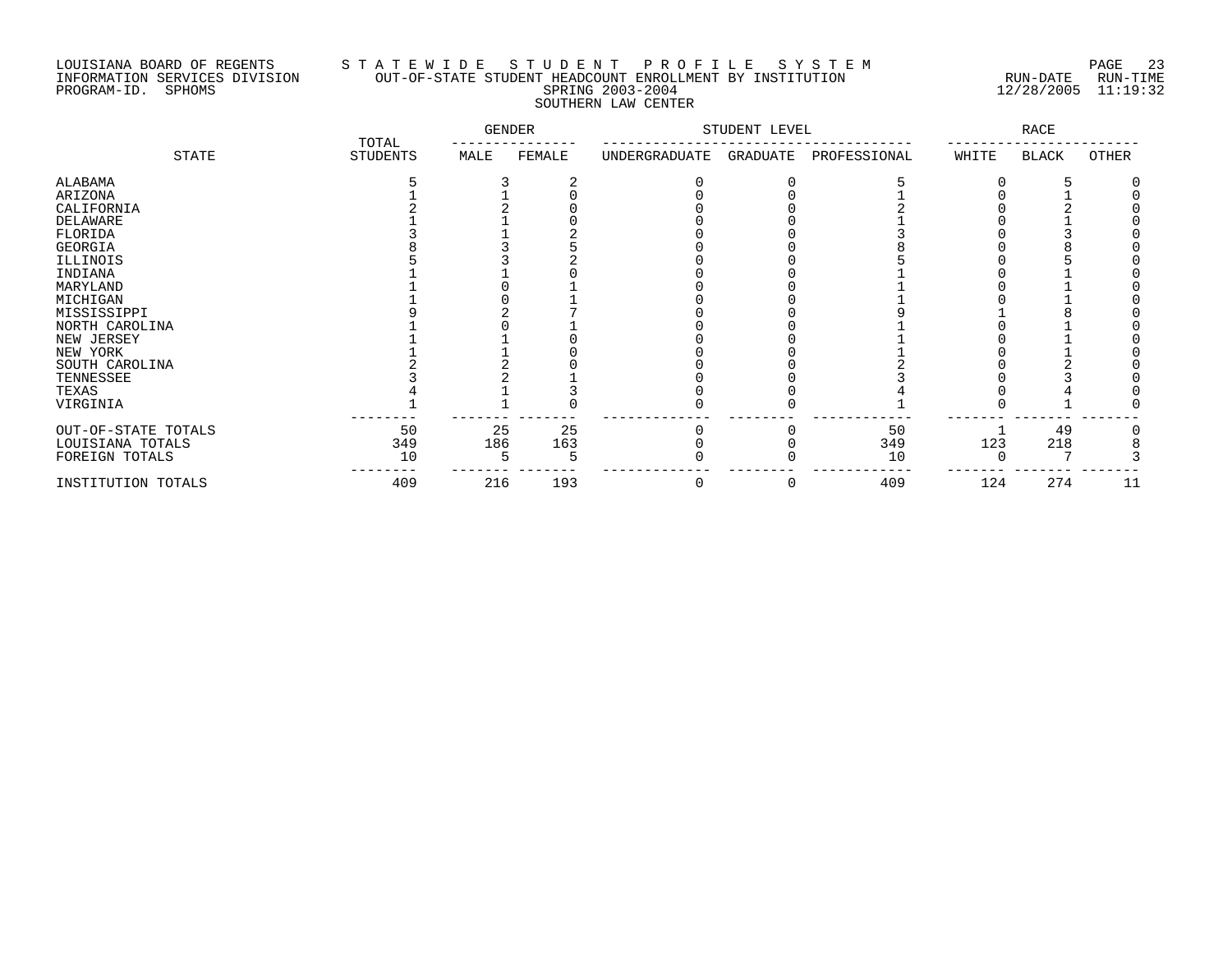### LOUISIANA BOARD OF REGENTS S T A T E W I D E S T U D E N T P R O F I L E S Y S T E M PAGE 24 INFORMATION SERVICES DIVISION OUT-OF-STATE STUDENT HEADCOUNT ENROLLMENT BY INSTITUTION RUN-DATE RUN-TIME PROGRAM-ID. SPHOMS SPRING 2003-2004 12/28/2005 11:19:32 BATON ROUGE COMMUNITY COLLEGE

|                     | TOTAL           | <b>GENDER</b> |        |               | STUDENT LEVEL |              |       | RACE         |       |
|---------------------|-----------------|---------------|--------|---------------|---------------|--------------|-------|--------------|-------|
| STATE               | <b>STUDENTS</b> | MALE          | FEMALE | UNDERGRADUATE | GRADUATE      | PROFESSIONAL | WHITE | <b>BLACK</b> | OTHER |
| ALABAMA             |                 |               |        |               |               |              |       |              |       |
| ARKANSAS            |                 |               |        |               |               |              |       |              |       |
| COLORADO            |                 |               |        |               |               |              |       |              |       |
| FLORIDA             |                 |               |        |               |               |              |       |              |       |
| KANSAS              |                 |               |        |               |               |              |       |              |       |
| KENTUCKY            |                 |               |        |               |               |              |       |              |       |
| MISSISSIPPI         |                 |               |        |               |               |              |       |              |       |
| PENNSYLVANIA        |                 |               |        |               |               |              |       |              |       |
| TENNESSEE           |                 |               |        |               |               |              |       |              |       |
| TEXAS               |                 |               |        |               |               |              |       |              |       |
| UNKNOWN LOCATION    |                 |               |        |               |               |              |       |              |       |
| OUT-OF-STATE TOTALS | 26              |               | 13     | 26            |               |              | 19    |              |       |
| LOUISIANA TOTALS    | 5,124           | 2,207         | 2,917  | 5,124         |               |              | 2,953 | 1,898        | 273   |
| FOREIGN TOTALS      | 18              |               |        | 18            |               |              |       |              | 18    |
| INSTITUTION TOTALS  | 5,168           | 2,229         | 2,939  | 5,168         |               | 0            | 2,972 | 1,900        | 296   |
|                     |                 |               |        |               |               |              |       |              |       |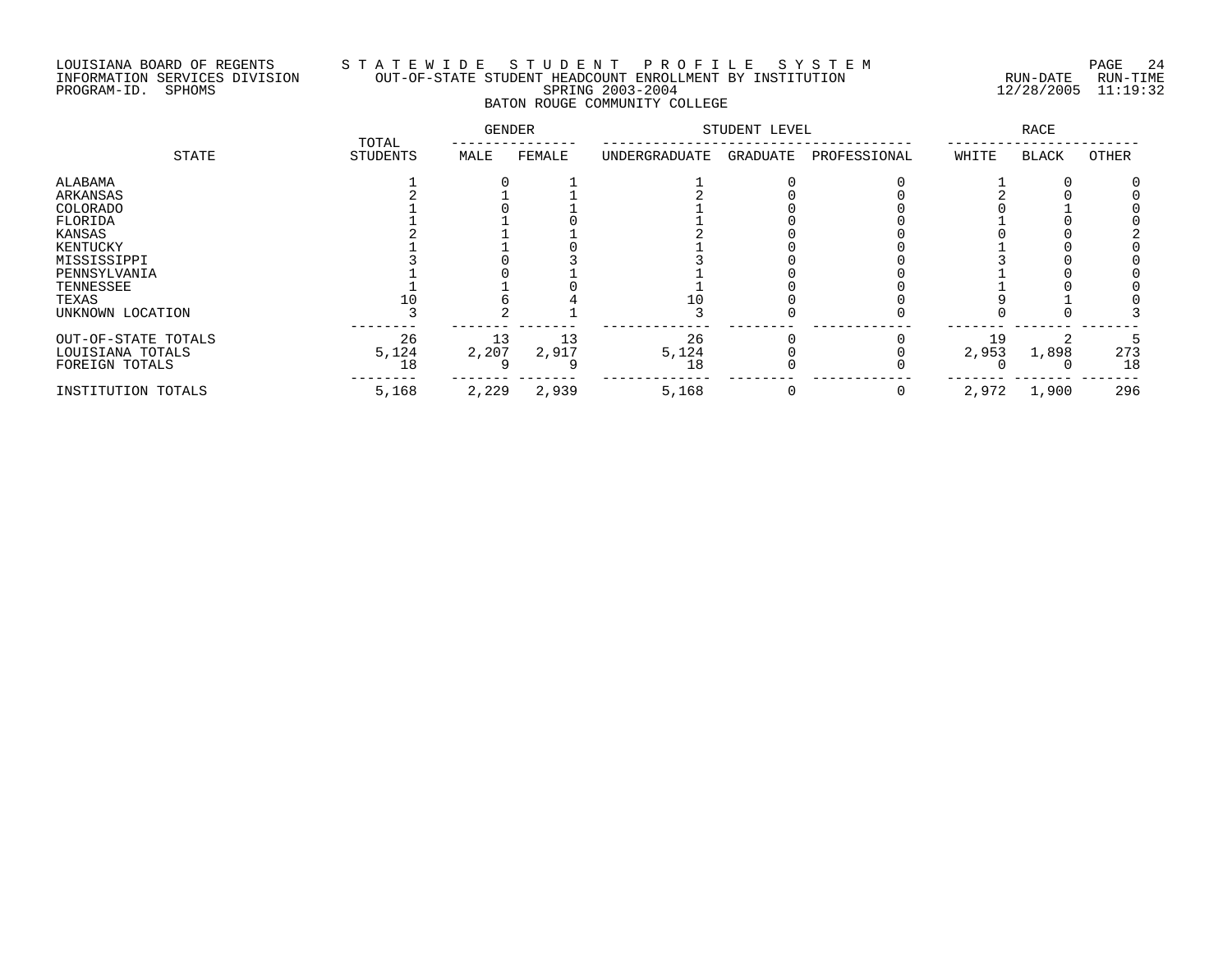### LOUISIANA BOARD OF REGENTS S T A T E W I D E S T U D E N T P R O F I L E S Y S T E M PAGE 25 INFORMATION SERVICES DIVISION OUT-OF-STATE STUDENT HEADCOUNT ENROLLMENT BY INSTITUTION RUN-DATE RUN-TIME PROGRAM-ID. SPHOMS SPRING 2003-2004 12/28/2005 11:19:32 BOSSIER PARISH COMMUNITY COLLEGE

|                     | TOTAL    | <b>GENDER</b> |        |               | STUDENT LEVEL |              |       | RACE         |       |
|---------------------|----------|---------------|--------|---------------|---------------|--------------|-------|--------------|-------|
| STATE               | STUDENTS | MALE          | FEMALE | UNDERGRADUATE | GRADUATE      | PROFESSIONAL | WHITE | <b>BLACK</b> | OTHER |
| ARKANSAS            | 14       |               |        | 14            |               |              | 10    |              |       |
| CALIFORNIA          |          |               |        |               |               |              |       |              |       |
| COLORADO            |          |               |        |               |               |              |       |              |       |
| FLORIDA             |          |               |        |               |               |              |       |              |       |
| MARYLAND            |          |               |        |               |               |              |       |              |       |
| MICHIGAN            |          |               |        |               |               |              |       |              |       |
| MISSOURI            |          |               |        |               |               |              |       |              |       |
| NORTH CAROLINA      |          |               |        |               |               |              |       |              |       |
| NEW YORK            |          |               |        |               |               |              |       |              |       |
| SOUTH CAROLINA      |          |               |        |               |               |              |       |              |       |
| TEXAS               |          | L6            |        |               |               |              |       |              |       |
| WASHINGTON          |          |               |        |               |               |              |       |              |       |
| WEST VIRGINIA       |          |               |        |               |               |              |       |              |       |
| UNKNOWN LOCATION    |          |               |        |               |               |              |       |              |       |
| OUT-OF-STATE TOTALS | 66       | 30            | 36     | 66            |               |              | 47    | 13           |       |
| LOUISIANA TOTALS    | 4,257    | 1,390         | 2,867  | 4,257         |               |              | 2,873 | 1,052        | 332   |
| FOREIGN TOTALS      | 11       |               |        | 11            |               |              |       |              | 11    |
| INSTITUTION TOTALS  | 4,334    | 1,427         | 2,907  | 4,334         |               |              | 2,920 | 1,065        | 349   |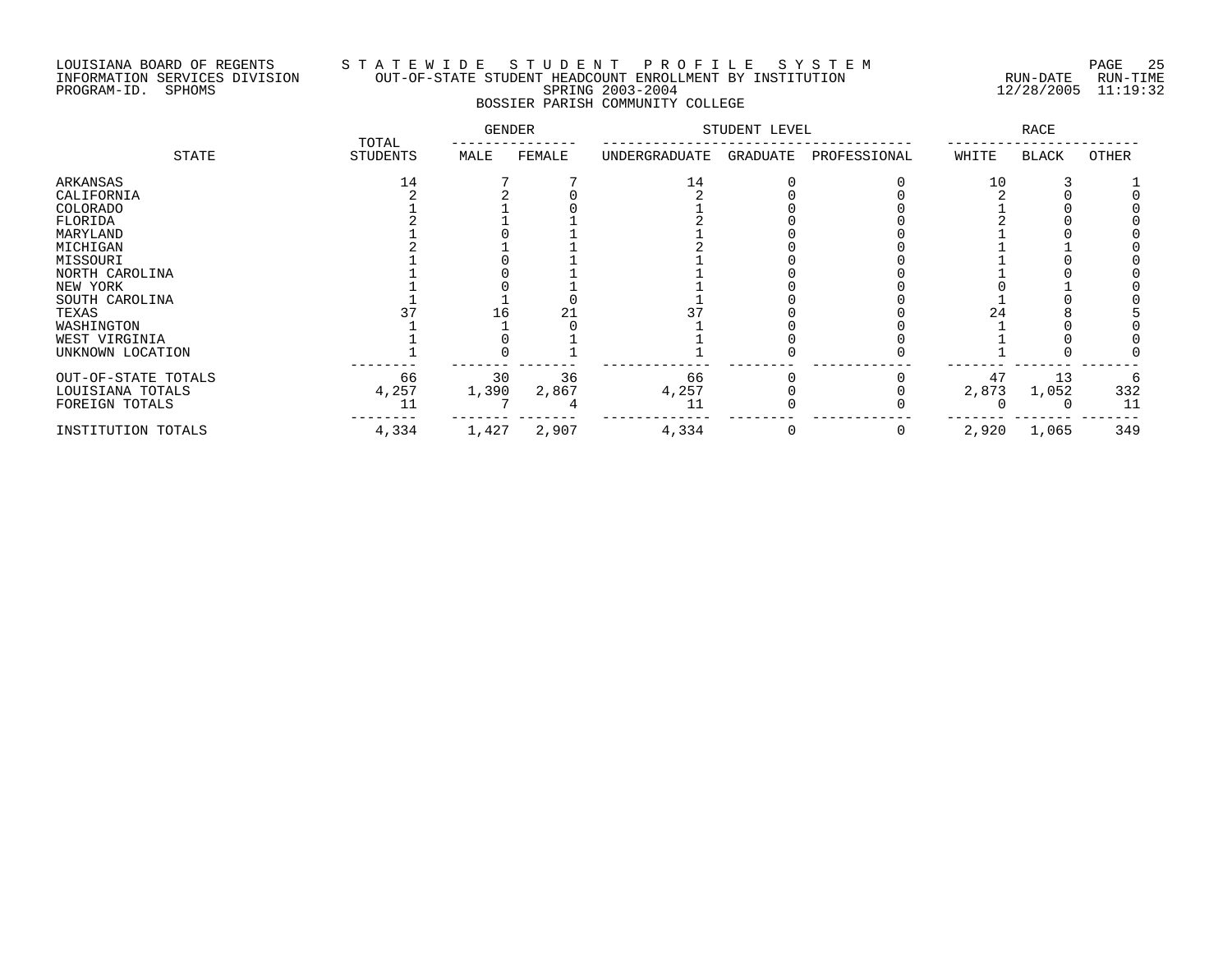### LOUISIANA BOARD OF REGENTS S T A T E W I D E S T U D E N T P R O F I L E S Y S T E M PAGE 26 INFORMATION SERVICES DIVISION OUT-OF-STATE STUDENT HEADCOUNT ENROLLMENT BY INSTITUTION RUN-DATE RUN-TIME PROGRAM-ID. SPHOMS SPRING 2003-2004 12/28/2005 11:19:32 DELGADO COMMUNITY COLLEGE

|                      | TOTAL           | GENDER   |                |               | STUDENT LEVEL |              |             | RACE         |              |
|----------------------|-----------------|----------|----------------|---------------|---------------|--------------|-------------|--------------|--------------|
| <b>STATE</b>         | <b>STUDENTS</b> | MALE     | FEMALE         | UNDERGRADUATE | GRADUATE      | PROFESSIONAL | WHITE       | <b>BLACK</b> | <b>OTHER</b> |
| <b>ALASKA</b>        | 2               | 1        | 1              | 2             | 0             | $\Omega$     | 2           | 0            |              |
| ALABAMA              | 14              | 6        | 8              | 14            | 0             | $\Omega$     | 8           | 3            |              |
| ARKANSAS             | 3               | 2        |                | 3             | U             |              |             |              |              |
| ARIZONA              | $\overline{c}$  | O        | 2              | 2             |               |              |             |              |              |
| CALIFORNIA           | 26              |          | 19             | 26            |               |              |             |              |              |
| <b>COLORADO</b>      |                 | 2        | 2              |               |               |              |             |              |              |
| CONNECTICUT          |                 |          |                |               |               |              |             |              |              |
| DISTRICT OF COLUMBIA |                 | 0        |                |               |               |              | n           |              |              |
| DELAWARE             |                 | $\Omega$ |                |               |               |              | 0           | $\cup$       |              |
| FLORIDA              | 42              | 15       | 27             | 42            |               |              | 22          | 13           |              |
| GEORGIA              | 11              | 6        | 5              | 11            |               |              | $\mathbf 1$ | 8            |              |
| HAWAII               | $\mathbf{1}$    | U        |                | $\mathbf{1}$  |               |              | $\cap$      | C            |              |
| ILLINOIS             | 10              |          |                | 10            |               |              | 6           |              |              |
| INDIANA              | 2               |          |                | 2             |               |              |             | C            |              |
| KANSAS               |                 |          |                |               |               |              |             |              |              |
| KENTUCKY             |                 | $\Omega$ |                |               |               |              |             |              |              |
| MARYLAND             |                 | 2        |                |               |               |              |             |              |              |
| MAINE                |                 | $\Omega$ |                |               |               |              |             |              |              |
| MICHIGAN             |                 | 2        |                |               |               |              |             |              |              |
| MINNESOTA            |                 |          |                |               |               |              |             |              |              |
| MISSOURI             |                 | 0        | 4              |               |               |              | 4           | C            |              |
| MISSISSIPPI          | 36              | 17       | 19             | 36            |               |              | 20          |              |              |
| NORTH CAROLINA       | 6               | 3        | 3              | 6             |               |              | 3           | C            |              |
| NEBRASKA             |                 |          | $\bigcap$      |               |               |              | U           |              |              |
| NEW JERSEY           |                 | $\Omega$ |                |               |               |              |             |              |              |
| NEW YORK             |                 | 2        |                |               |               |              |             |              |              |
| OHIO                 |                 | ζ        |                |               |               |              | 6           |              |              |
| OKLAHOMA             |                 |          |                |               |               |              |             |              |              |
| OREGON               |                 |          |                |               |               |              |             |              |              |
| PENNSYLVANIA         |                 |          |                |               |               |              |             |              |              |
| RHODE ISLAND         |                 | 0        |                |               |               |              |             | C            |              |
| SOUTH CAROLINA       |                 | 3        | $\bigcap$      |               |               |              | 3           | ſ            |              |
| TENNESSEE            | q               | 5        | $\overline{4}$ |               |               |              | 8           | $\cup$       |              |
| TEXAS                | 33              | 14       | 19             | 33            |               |              | 14          | 10           |              |
| <b>UTAH</b>          |                 | 0        |                |               |               |              |             | $\cup$       |              |
| VIRGINIA             | 2               |          |                |               |               |              |             |              |              |
| WASHINGTON           |                 |          |                |               |               |              |             | C            |              |
| WISCONSIN            |                 | $\Omega$ |                |               | O             |              |             | C            |              |
| WYOMING              |                 | $\Omega$ |                |               | $\Omega$      | U            |             | $\cap$       |              |
| OUT-OF-STATE TOTALS  | 256             | 105      | 151            | 256           | 0             | 0            | 135         | 64           | 57           |
| LOUISIANA TOTALS     | 15,995          | 4,751    | 11,244         | 15,995        | 0             | 0            | 6,104       | 7,088        | 2,803        |
| FOREIGN TOTALS       | 191             | 81       | 110            | 191           | 0             | 0            | 4           | 0            | 187          |
|                      |                 |          |                |               |               |              |             |              |              |
| INSTITUTION TOTALS   | 16,442          | 4,937    | 11,505         | 16,442        | 0             | 0            | 6,243       | 7,152        | 3,047        |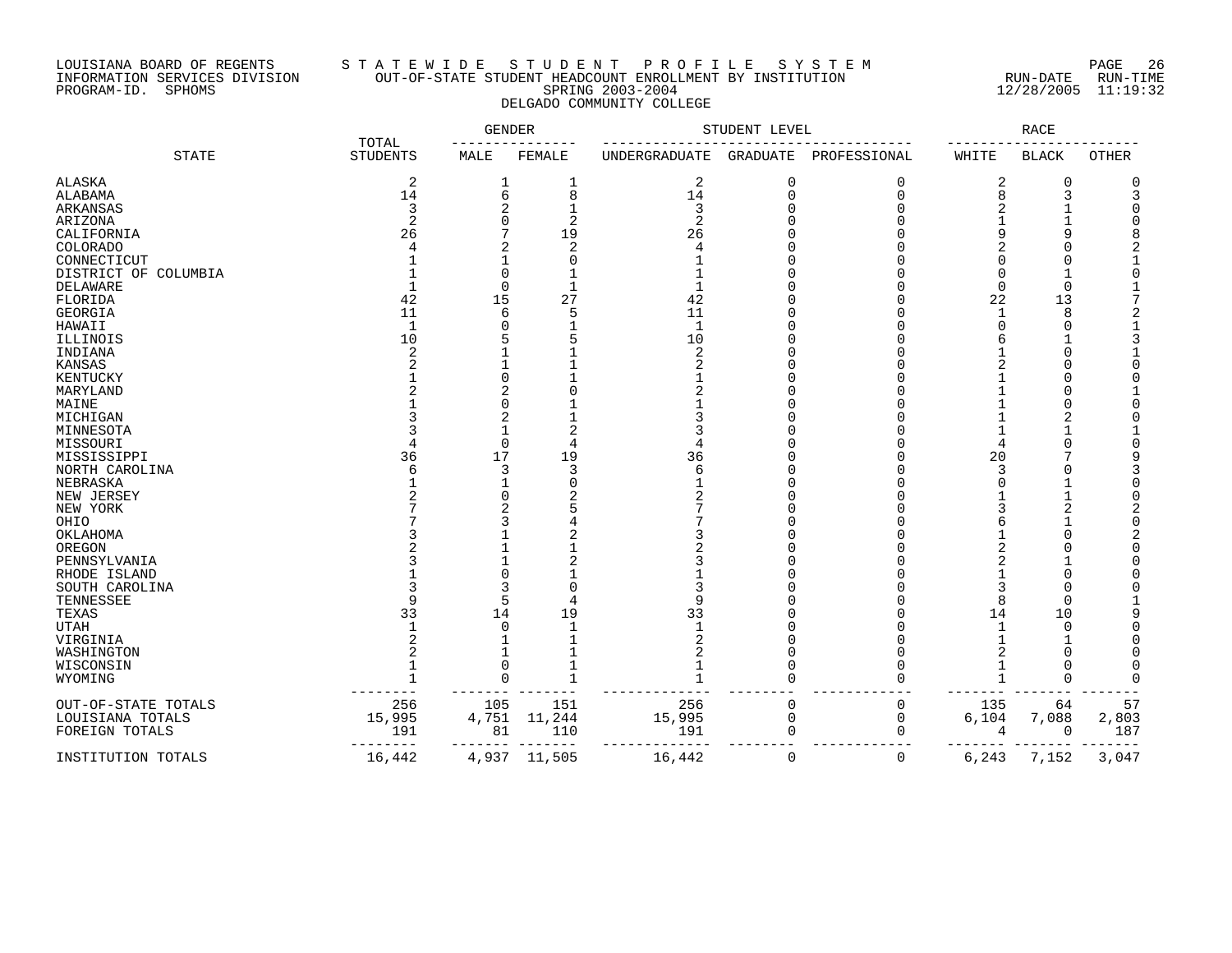### LOUISIANA BOARD OF REGENTS S T A T E W I D E S T U D E N T P R O F I L E S Y S T E M PAGE 27 INFORMATION SERVICES DIVISION OUT-OF-STATE STUDENT HEADCOUNT ENROLLMENT BY INSTITUTION RUN-DATE RUN-TIME PROGRAM-ID. SPHOMS SPRING 2003-2004 12/28/2005 11:19:32 ELAINE P. NUNEZ COMMUN. COLLEGE

| STATE                                                     |                   | GENDER |        | STUDENT LEVEL        | RACE     |              |       |              |       |
|-----------------------------------------------------------|-------------------|--------|--------|----------------------|----------|--------------|-------|--------------|-------|
|                                                           | TOTAL<br>STUDENTS | MALE   | FEMALE | <b>UNDERGRADUATE</b> | GRADUATE | PROFESSIONAL | WHITE | <b>BLACK</b> | OTHER |
| OUT-OF-STATE TOTALS<br>LOUISIANA TOTALS<br>FOREIGN TOTALS | 2,265             | 690    | 1,575  | 2,265                |          |              | 1,409 | 699          | 157   |
| INSTITUTION TOTALS                                        | 2,265             | 690    | 1,575  | 2,265                |          |              | 1,409 | 699          | 157   |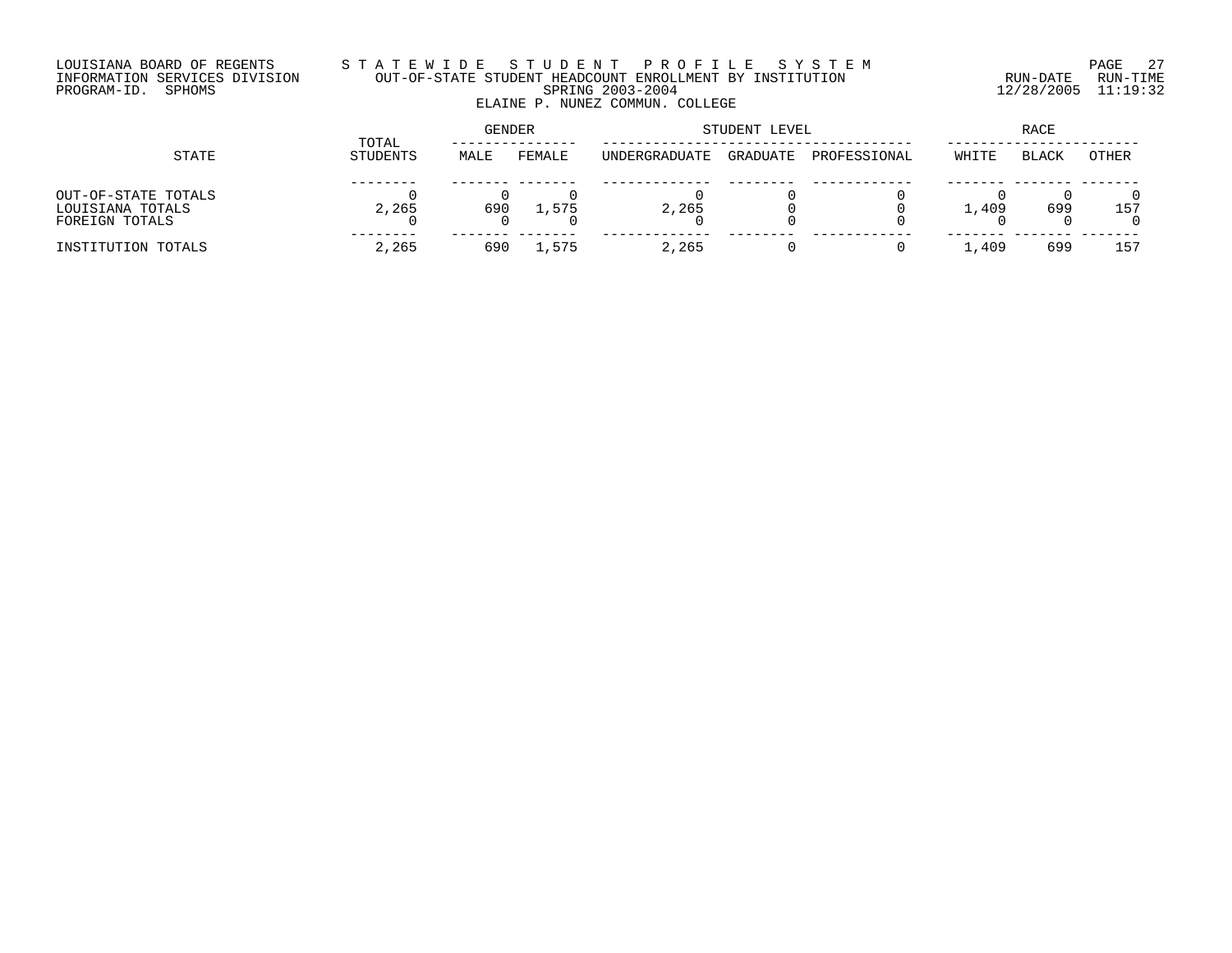## LOUISIANA BOARD OF REGENTS S T A T E W I D E S T U D E N T P R O F I L E S Y S T E M PAGE 28 INFORMATION SERVICES DIVISION OUT-OF-STATE STUDENT HEADCOUNT ENROLLMENT BY INSTITUTION RUN-DATE RUN-TIME PROGRAM-ID. SPHOMS SPRING 2003-2004 12/28/2005 11:19:32 RIVER PARISHES COMMUNITY COLLEGE

| STATE               |                   | <b>GENDER</b> |        | STUDENT LEVEL | RACE     |              |       |              |       |
|---------------------|-------------------|---------------|--------|---------------|----------|--------------|-------|--------------|-------|
|                     | TOTAL<br>STUDENTS | MALE          | FEMALE | UNDERGRADUATE | GRADUATE | PROFESSIONAL | WHITE | <b>BLACK</b> | OTHER |
|                     |                   |               |        |               |          |              |       |              |       |
| OUT-OF-STATE TOTALS |                   |               |        |               |          |              |       |              |       |
| LOUISIANA TOTALS    | 698               | 293           | 405    | 698           |          |              | 529   | 149          | 20    |
| FOREIGN TOTALS      |                   |               |        |               |          |              |       |              |       |
| INSTITUTION TOTALS  | 698               | 293           | 405    | 698           |          |              | 529   | 149          | 20    |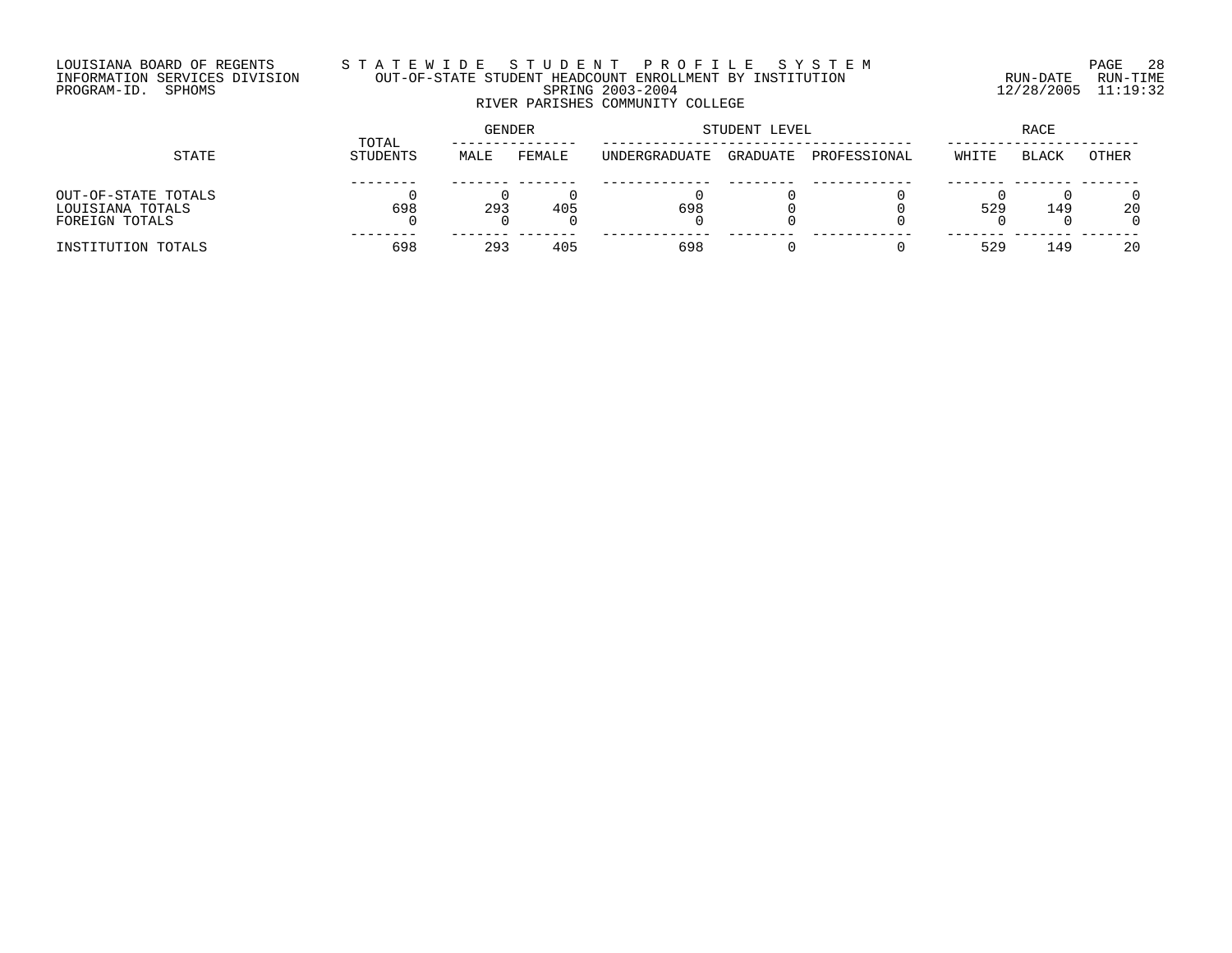## LOUISIANA BOARD OF REGENTS S T A T E W I D E S T U D E N T P R O F I L E S Y S T E M PAGE 29 INFORMATION SERVICES DIVISION OUT-OF-STATE STUDENT HEADCOUNT ENROLLMENT BY INSTITUTION RUN-DATE RUN-TIME PROGRAM-ID. SPHOMS SPRING 2003-2004 12/28/2005 11:19:32 SOUTH LA. COMMUNITY COLLEGE

|                                                           | TOTAL    | GENDER |        | STUDENT LEVEL |          | RACE         |       |              |       |
|-----------------------------------------------------------|----------|--------|--------|---------------|----------|--------------|-------|--------------|-------|
| STATE                                                     | STUDENTS | MALE   | FEMALE | UNDERGRADUATE | GRADUATE | PROFESSIONAL | WHITE | <b>BLACK</b> | OTHER |
| CALIFORNIA<br>MISSISSIPPI<br>TEXAS                        |          |        |        |               |          |              |       |              |       |
| OUT-OF-STATE TOTALS<br>LOUISIANA TOTALS<br>FOREIGN TOTALS | 1,836    | 802    | 1,034  | 1,836         |          |              | 1,176 | 537          | 123   |
| INSTITUTION TOTALS                                        | 1,848    | 811    | 1,037  | 1,848         |          | 0            | 1,183 | 538          | 127   |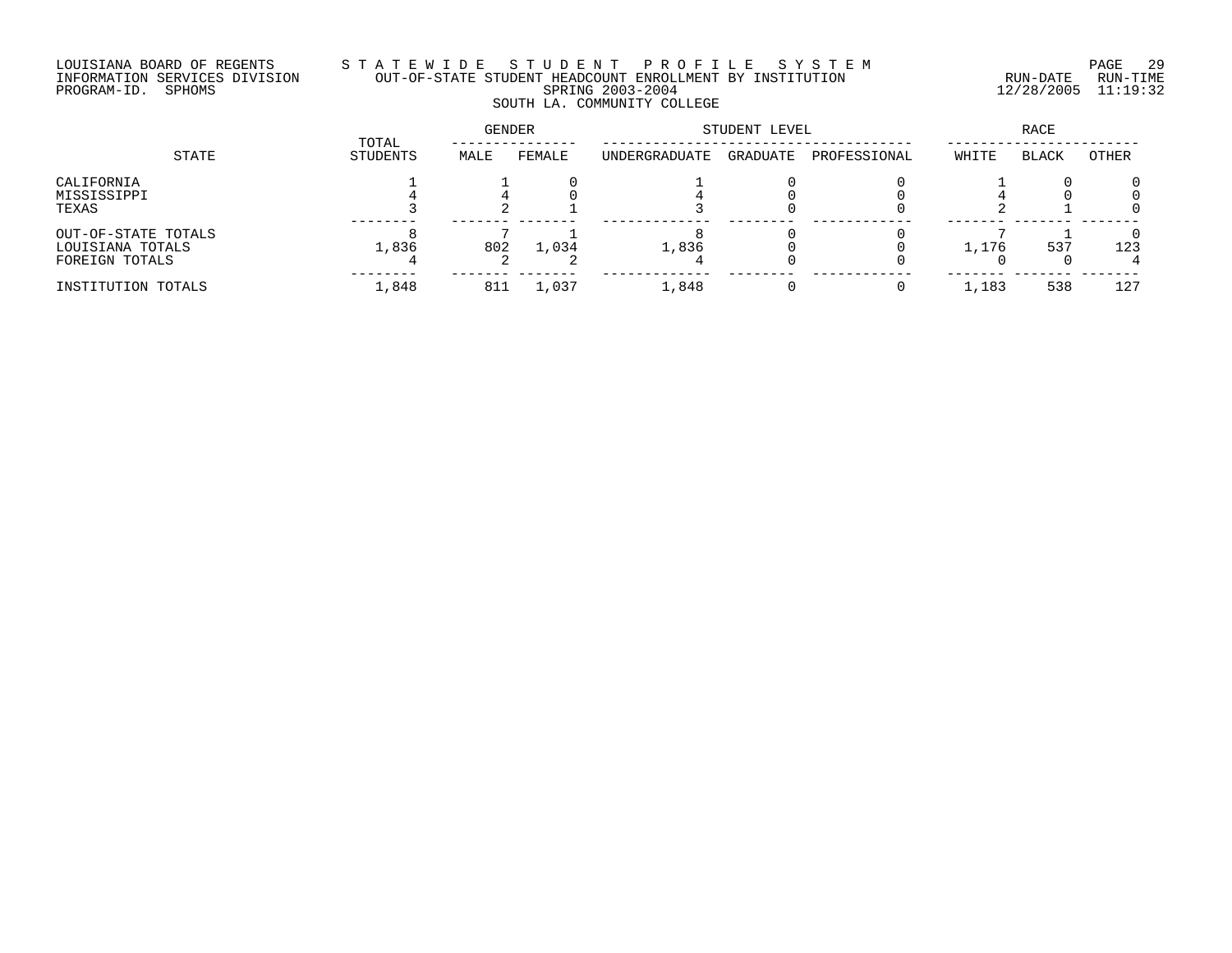### LOUISIANA BOARD OF REGENTS S T A T E W I D E S T U D E N T P R O F I L E S Y S T E M PAGE 30 INFORMATION SERVICES DIVISION OUT-OF-STATE STUDENT HEADCOUNT ENROLLMENT BY INSTITUTION RUN-DATE RUN-TIME PROGRAM-ID. SPHOMS SPRING 2003-2004 12/28/2005 11:19:32 LA. DELTA COMMUNITY COLLEGE

| STATE                                                     |                   |      | <b>GENDER</b> |                       | STUDENT LEVEL | RACE         |       |              |       |
|-----------------------------------------------------------|-------------------|------|---------------|-----------------------|---------------|--------------|-------|--------------|-------|
|                                                           | TOTAL<br>STUDENTS | MALE | FEMALE        | <b>IINDERGRADUATE</b> | GRADUATE      | PROFESSIONAL | WHITE | <b>BLACK</b> | OTHER |
| OUT-OF-STATE TOTALS<br>LOUISIANA TOTALS<br>FOREIGN TOTALS | 733               | 263  | 470           | 733                   |               |              | 473   | 243          | -7    |
| INSTITUTION TOTALS                                        | 733               | 263  | 470           | 733                   |               |              | 473   | 243          |       |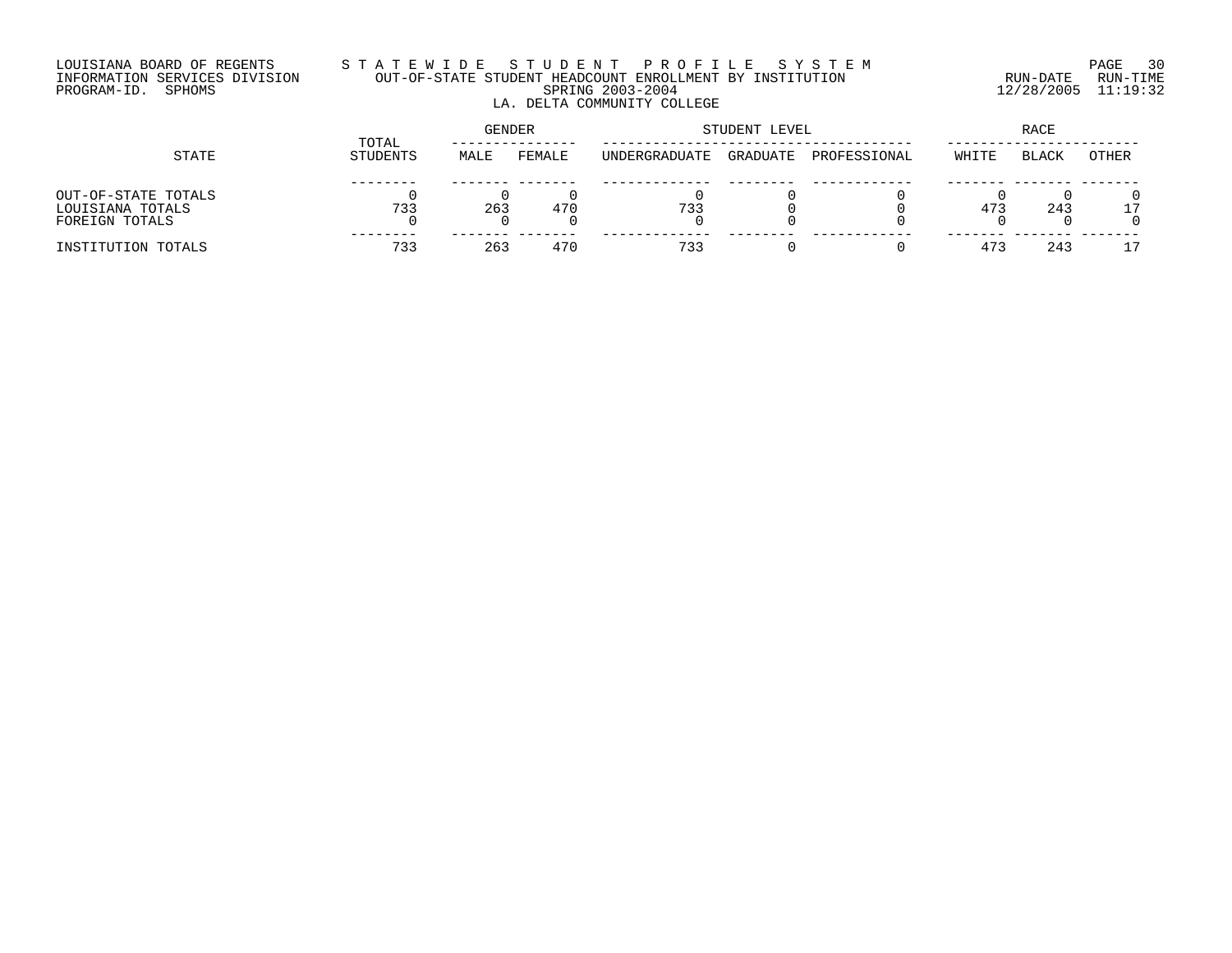# LOUISIANA BOARD OF REGENTS S T A T E W I D E S T U D E N T P R O F I L E S Y S T E M PAGE 31 INFORMATION SERVICES DIVISION OUT-OF-STATE STUDENT HEADCOUNT ENROLLMENT BY INSTITUTION RUN-DATE RUN-TIME PROGRAM-ID. SPHOMS SPRING 2003-2004 12/28/2005 11:19:32 L.T.C.-ACADIAN

| STATE                                                     |                   | GENDER          |        |               | STUDENT LEVEL | RACE         |       |              |       |
|-----------------------------------------------------------|-------------------|-----------------|--------|---------------|---------------|--------------|-------|--------------|-------|
|                                                           | TOTAL<br>STUDENTS | MALE            | FEMALE | UNDERGRADUATE | GRADUATE      | PROFESSIONAL | WHITE | <b>BLACK</b> | OTHER |
| OUT-OF-STATE TOTALS<br>LOUISIANA TOTALS<br>FOREIGN TOTALS | 203               | 107             | 96     | 203           |               |              | 159   | 42           |       |
| INSTITUTION TOTALS                                        | 203               | 10 <sup>7</sup> | 96     | 203           |               |              | 1 5 9 | 42           |       |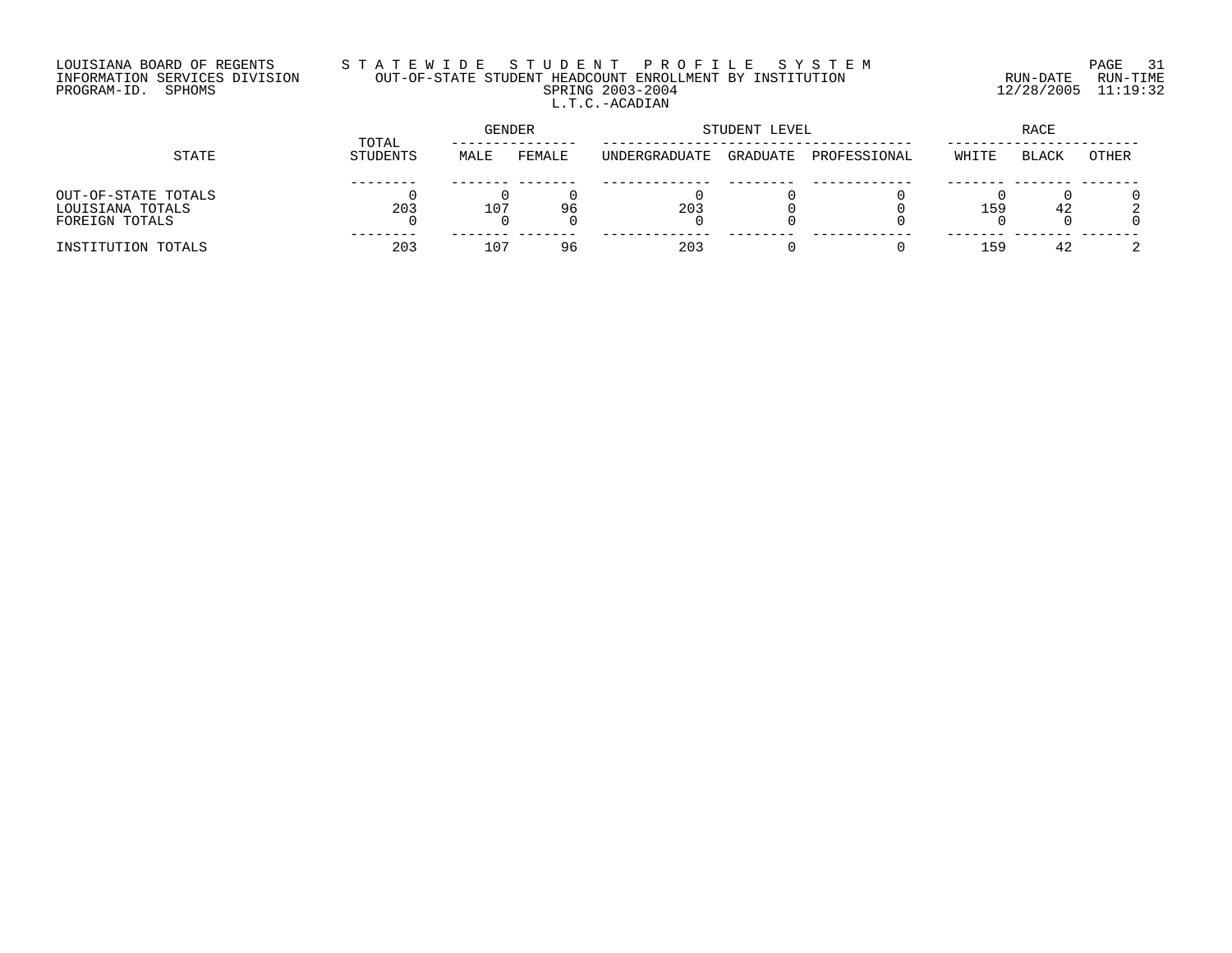## LOUISIANA BOARD OF REGENTS S T A T E W I D E S T U D E N T P R O F I L E S Y S T E M PAGE 32 INFORMATION SERVICES DIVISION OUT-OF-STATE STUDENT HEADCOUNT ENROLLMENT BY INSTITUTION RUN-DATE RUN-TIME PROGRAM-ID. SPHOMS SPRING 2003-2004 12/28/2005 11:19:32 L.T.C.-ALEXANDRIA

| STATE               |                   | GENDER |        |               | STUDENT LEVEL | RACE         |       |              |       |
|---------------------|-------------------|--------|--------|---------------|---------------|--------------|-------|--------------|-------|
|                     | TOTAL<br>STUDENTS | MALE   | FEMALE | UNDERGRADUATE | GRADUATE      | PROFESSIONAL | WHITE | <b>BLACK</b> | OTHER |
|                     |                   |        |        |               |               |              |       |              |       |
| OUT-OF-STATE TOTALS |                   |        |        |               |               |              |       |              |       |
| LOUISIANA TOTALS    | 624               | 319    | 305    | 624           |               |              | 247   | 341          | 36    |
| FOREIGN TOTALS      |                   |        |        |               |               |              |       |              |       |
| INSTITUTION TOTALS  | 624               | 319    | 305    | 624           |               |              | 24'   | 341          | 36    |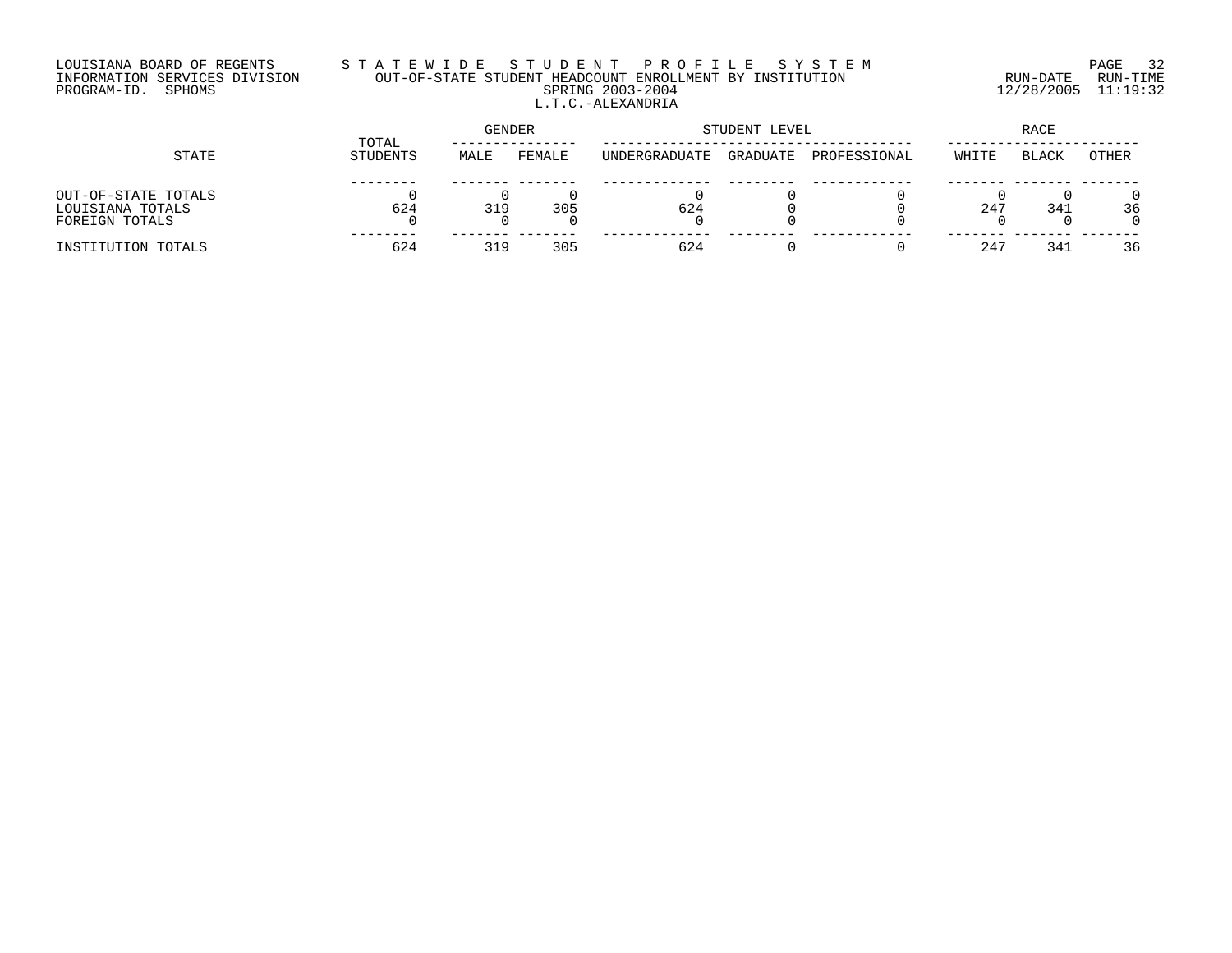# LOUISIANA BOARD OF REGENTS S T A T E W I D E S T U D E N T P R O F I L E S Y S T E M PAGE 33 INFORMATION SERVICES DIVISION OUT-OF-STATE STUDENT HEADCOUNT ENROLLMENT BY INSTITUTION RUN-DATE RUN-TIME PROGRAM-ID. SPHOMS SPRING 2003-2004 12/28/2005 11:19:32 L.T.C.-ASCENSION

| STATE                                                     |                   | <b>GENDER</b> |        | STUDENT LEVEL | RACE     |              |       |              |       |
|-----------------------------------------------------------|-------------------|---------------|--------|---------------|----------|--------------|-------|--------------|-------|
|                                                           | TOTAL<br>STUDENTS | MALE          | FEMALE | UNDERGRADUATE | GRADUATE | PROFESSIONAL | WHITE | <b>BLACK</b> | OTHER |
| OUT-OF-STATE TOTALS<br>LOUISIANA TOTALS<br>FOREIGN TOTALS | 199               | 142           | 57     | 199           |          |              | 149   | 47           |       |
| INSTITUTION TOTALS                                        | 199               | 142           | 57     | 199           |          |              | 149   | 47           |       |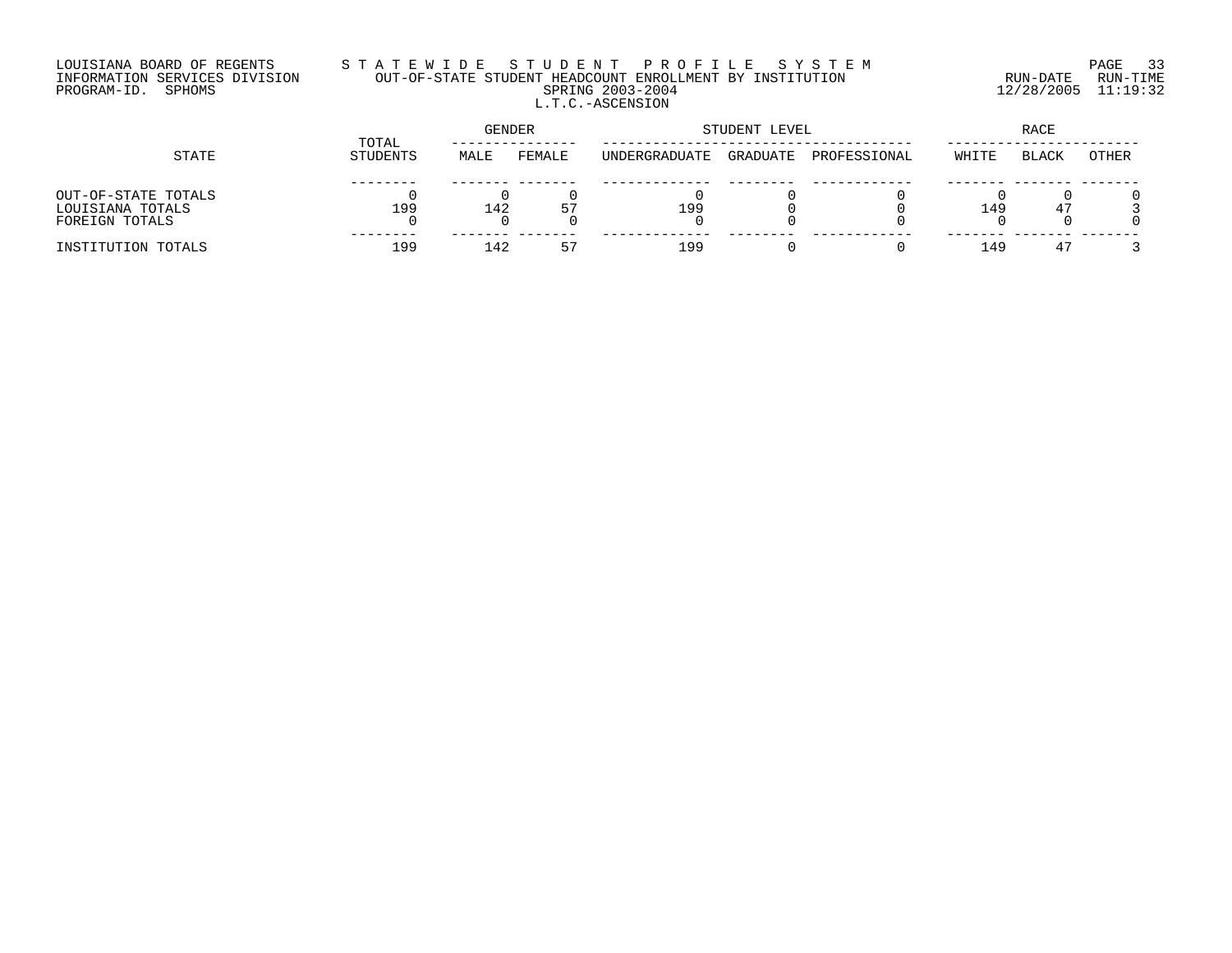# LOUISIANA BOARD OF REGENTS S T A T E W I D E S T U D E N T P R O F I L E S Y S T E M PAGE 34 INFORMATION SERVICES DIVISION OUT-OF-STATE STUDENT HEADCOUNT ENROLLMENT BY INSTITUTION RUN-DATE RUN-TIME PROGRAM-ID. SPHOMS SPRING 2003-2004 12/28/2005 11:19:32 L.T.C.-AVOYELLES

|                                         | TOTAL     | GENDER    |        | STUDENT LEVEL |          | <b>RACE</b>  |       |              |       |
|-----------------------------------------|-----------|-----------|--------|---------------|----------|--------------|-------|--------------|-------|
| STATE                                   | STUDENTS  | MALE      | FEMALE | UNDERGRADUATE | GRADUATE | PROFESSIONAL | WHITE | <b>BLACK</b> | OTHER |
| ALASKA<br>GEORGIA                       |           |           |        |               |          |              |       |              |       |
| INDIANA                                 |           |           |        |               |          |              |       |              |       |
| KANSAS<br>MISSISSIPPI                   |           |           |        |               |          |              |       |              |       |
| NEW JERSEY                              |           |           |        |               |          |              |       |              |       |
| TENNESSEE<br>TEXAS                      |           |           |        |               |          |              |       |              |       |
| OUT-OF-STATE TOTALS<br>LOUISIANA TOTALS | 16<br>446 | 16<br>289 | 157    | 16<br>446     |          |              | 171   | 268          |       |
| FOREIGN TOTALS                          |           |           |        |               |          |              |       |              |       |
| INSTITUTION TOTALS                      | 462       | 305       | 157    | 462           |          |              | 175   | 279          | 8     |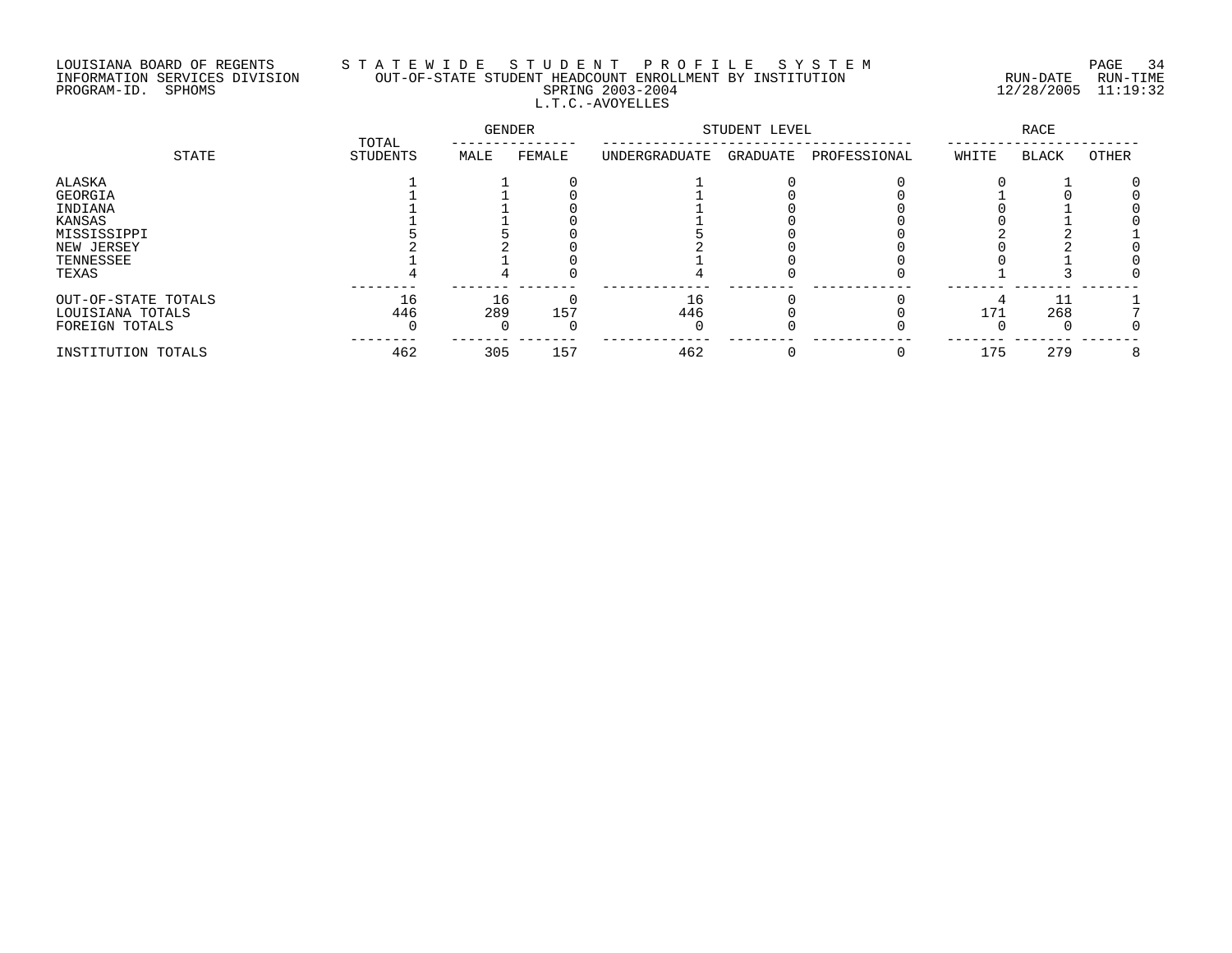# LOUISIANA BOARD OF REGENTS S T A T E W I D E S T U D E N T P R O F I L E S Y S T E M PAGE 35 INFORMATION SERVICES DIVISION OUT-OF-STATE STUDENT HEADCOUNT ENROLLMENT BY INSTITUTION RUN-DATE RUN-TIME PROGRAM-ID. SPHOMS SPRING 2003-2004 12/28/2005 11:19:32 L.T.C.-BASTROP

| STATE                                                     | TOTAL<br>STUDENTS | GENDER |        | STUDENT LEVEL |          |              | RACE  |              |       |
|-----------------------------------------------------------|-------------------|--------|--------|---------------|----------|--------------|-------|--------------|-------|
|                                                           |                   | MALE   | FEMALE | UNDERGRADUATE | GRADUATE | PROFESSIONAL | WHITE | <b>BLACK</b> | OTHER |
| ARKANSAS                                                  |                   |        |        |               |          |              |       |              |       |
| OUT-OF-STATE TOTALS<br>LOUISIANA TOTALS<br>FOREIGN TOTALS | 216               | 85     | 131    | 216           |          |              | 108   | 101          |       |
| INSTITUTION TOTALS                                        | 217               | 85     | 132    | 217           |          |              | 109   | 101          | -     |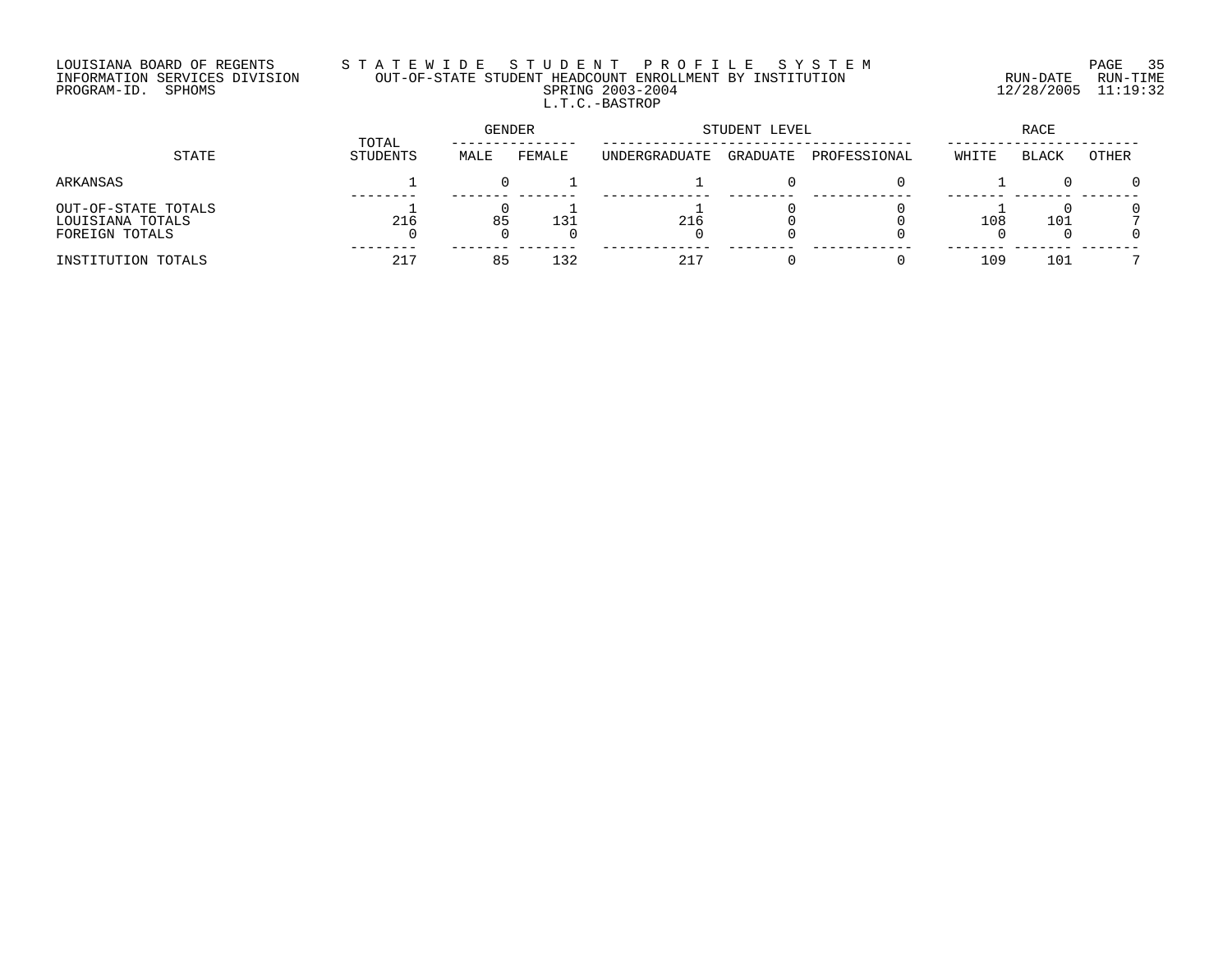# LOUISIANA BOARD OF REGENTS S T A T E W I D E S T U D E N T P R O F I L E S Y S T E M PAGE 36 INFORMATION SERVICES DIVISION OUT-OF-STATE STUDENT HEADCOUNT ENROLLMENT BY INSTITUTION RUN-DATE RUN-TIME PROGRAM-ID. SPHOMS SPRING 2003-2004 12/28/2005 11:19:32 L.T.C.-BATON ROUGE

| STATE                                                     | TOTAL<br>STUDENTS | <b>GENDER</b> |        | STUDENT LEVEL |          |              | RACE  |              |       |
|-----------------------------------------------------------|-------------------|---------------|--------|---------------|----------|--------------|-------|--------------|-------|
|                                                           |                   | MALE          | FEMALE | UNDERGRADUATE | GRADUATE | PROFESSIONAL | WHITE | <b>BLACK</b> | OTHER |
| MISSISSIPPI                                               |                   |               |        |               |          |              |       |              |       |
| OUT-OF-STATE TOTALS<br>LOUISIANA TOTALS<br>FOREIGN TOTALS | 923               | 400           | 523    | 923           |          |              | 299   | 552          | 72    |
| INSTITUTION TOTALS                                        | 925               | 400           | 525    | 925           |          |              | 299   | 554          | 72    |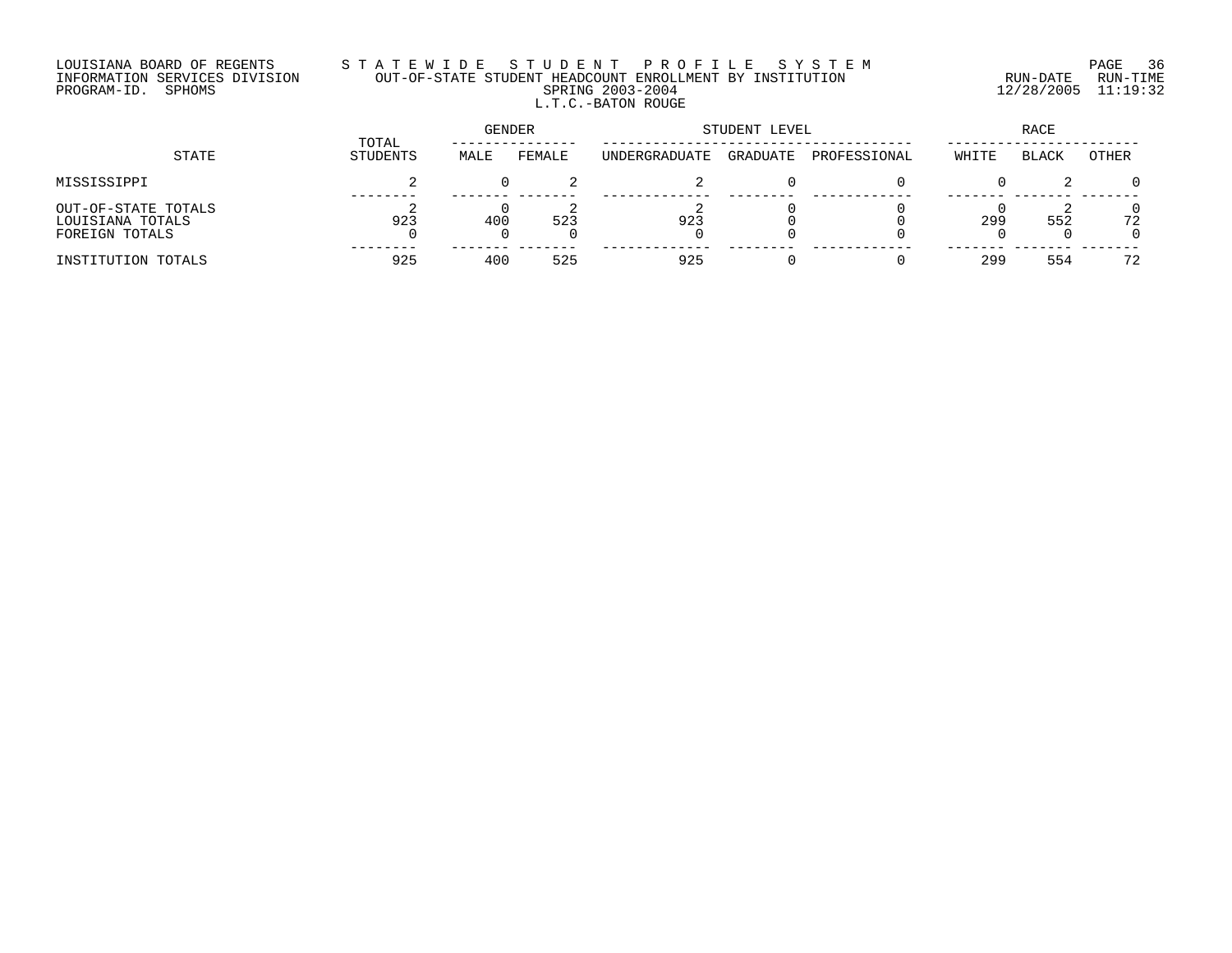#### LOUISIANA BOARD OF REGENTS S T A T E W I D E S T U D E N T P R O F I L E S Y S T E M PAGE 37 INFORMATION SERVICES DIVISION OUT-OF-STATE STUDENT HEADCOUNT ENROLLMENT BY INSTITUTION RUN-DATE RUN-TIME PROGRAM-ID. SPHOMS SPRING 2003-2004 12/28/2005 11:19:32 L.T.C.-CHARLES B. COREIL

| STATE               |                   | GENDER |        |               | STUDENT LEVEL | RACE         |       |              |       |
|---------------------|-------------------|--------|--------|---------------|---------------|--------------|-------|--------------|-------|
|                     | TOTAL<br>STUDENTS | MALE   | FEMALE | UNDERGRADUATE | GRADUATE      | PROFESSIONAL | WHITE | <b>BLACK</b> | OTHER |
|                     |                   |        |        |               |               |              |       |              |       |
| OUT-OF-STATE TOTALS |                   |        |        |               |               |              |       |              |       |
| LOUISIANA TOTALS    | 203               | 89     | 114    | 203           |               |              | 124   | 76           |       |
| FOREIGN TOTALS      |                   |        |        |               |               |              |       |              |       |
| INSTITUTION TOTALS  | 203               | 89     | l 14   | 203           |               |              | 124   | 76           |       |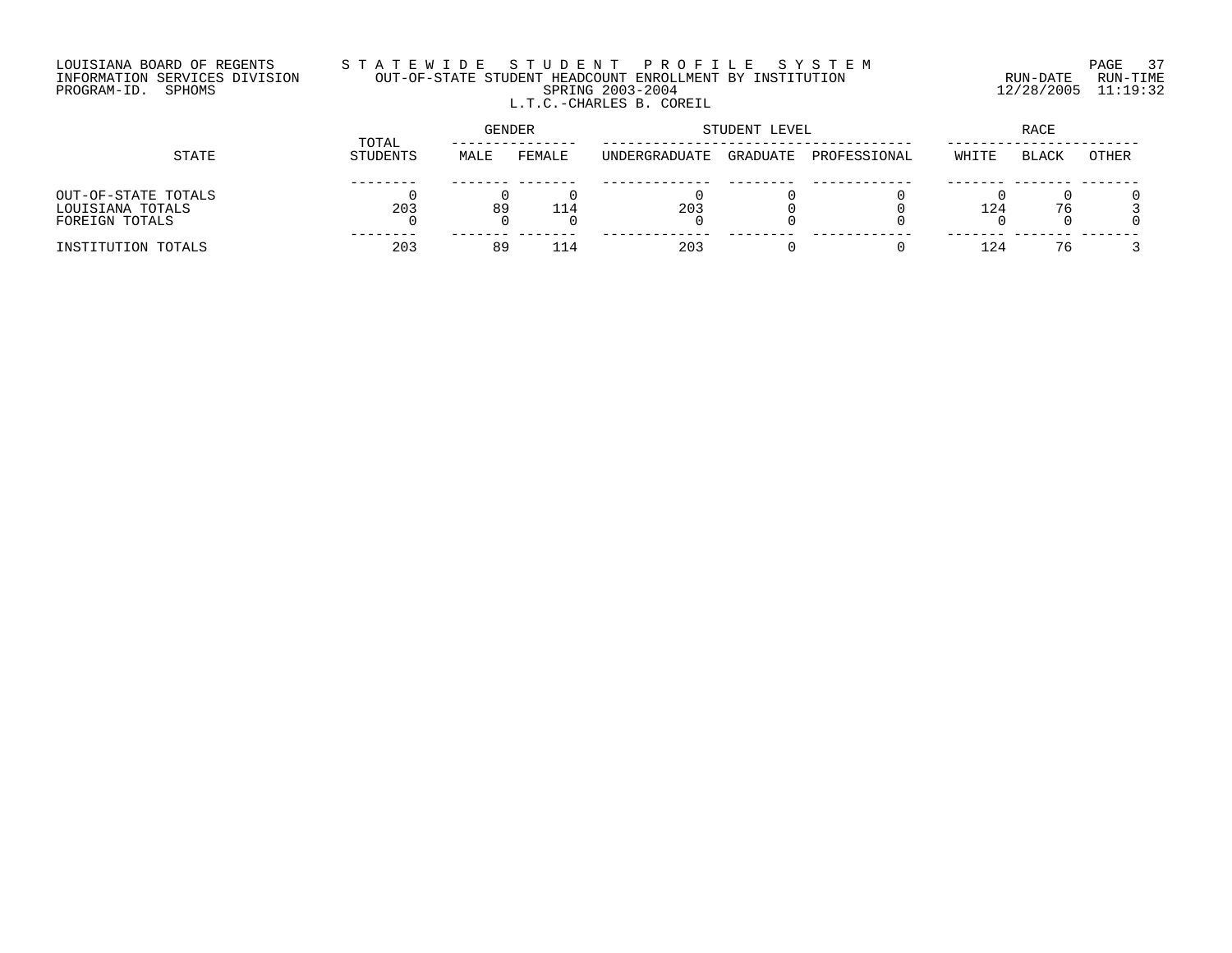## LOUISIANA BOARD OF REGENTS S T A T E W I D E S T U D E N T P R O F I L E S Y S T E M PAGE 38 INFORMATION SERVICES DIVISION OUT-OF-STATE STUDENT HEADCOUNT ENROLLMENT BY INSTITUTION RUN-DATE RUN-TIME PROGRAM-ID. SPHOMS SPRING 2003-2004 12/28/2005 11:19:32 L.T.C.-DELTA OUACHITA

|                     |                   | <b>GENDER</b> |        |               | STUDENT LEVEL | RACE         |       |              |       |
|---------------------|-------------------|---------------|--------|---------------|---------------|--------------|-------|--------------|-------|
| STATE               | TOTAL<br>STUDENTS | MALE          | FEMALE | UNDERGRADUATE | GRADUATE      | PROFESSIONAL | WHITE | <b>BLACK</b> | OTHER |
|                     |                   |               |        |               |               |              |       |              |       |
| OUT-OF-STATE TOTALS |                   |               |        |               |               |              |       |              |       |
| LOUISIANA TOTALS    | 481               | 274           | 207    | 481           |               |              | 350   | 112          | 1 9   |
| FOREIGN TOTALS      |                   |               |        |               |               |              |       |              |       |
| INSTITUTION TOTALS  | 481               | 274           | 207    | 481           |               |              | 35C   |              | 1 9   |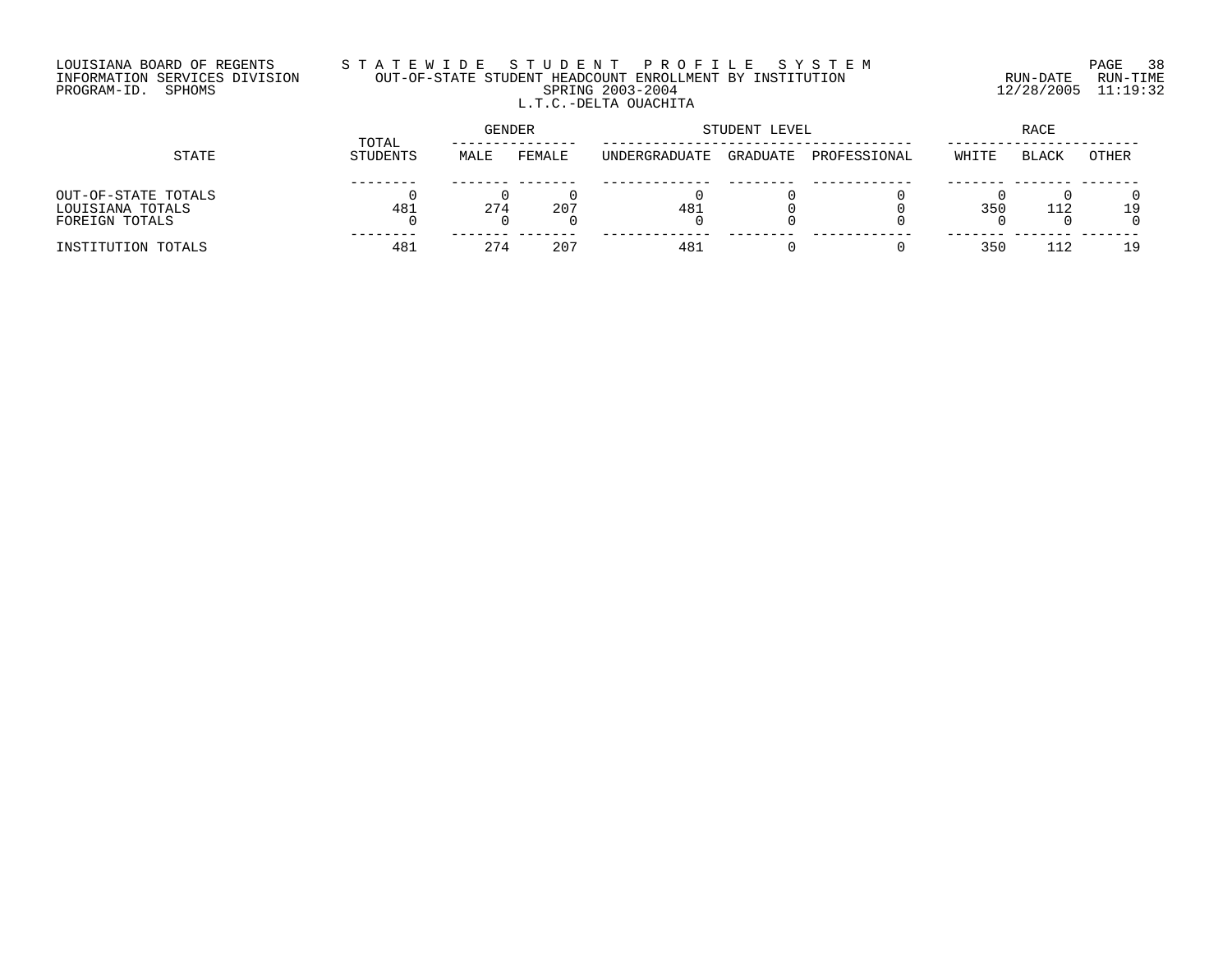## LOUISIANA BOARD OF REGENTS S T A T E W I D E S T U D E N T P R O F I L E S Y S T E M PAGE 39 INFORMATION SERVICES DIVISION OUT-OF-STATE STUDENT HEADCOUNT ENROLLMENT BY INSTITUTION RUN-DATE RUN-TIME PROGRAM-ID. SPHOMS SPRING 2003-2004 12/28/2005 11:19:32 L.T.C.-EVANGELINE

| STATE               |                   | GENDER |        |               | STUDENT LEVEL | RACE         |       |              |       |
|---------------------|-------------------|--------|--------|---------------|---------------|--------------|-------|--------------|-------|
|                     | TOTAL<br>STUDENTS | MALE   | FEMALE | UNDERGRADUATE | GRADUATE      | PROFESSIONAL | WHITE | <b>BLACK</b> | OTHER |
|                     |                   |        |        |               |               |              |       |              |       |
| OUT-OF-STATE TOTALS |                   |        |        |               |               |              |       |              |       |
| LOUISIANA TOTALS    | 336               | 194    | 142    | 336           |               |              | 120   | 177          | 39    |
| FOREIGN TOTALS      |                   |        |        |               |               |              |       |              |       |
| INSTITUTION TOTALS  | 336               | 194    | 142    | 336           |               |              | 120   |              | 39    |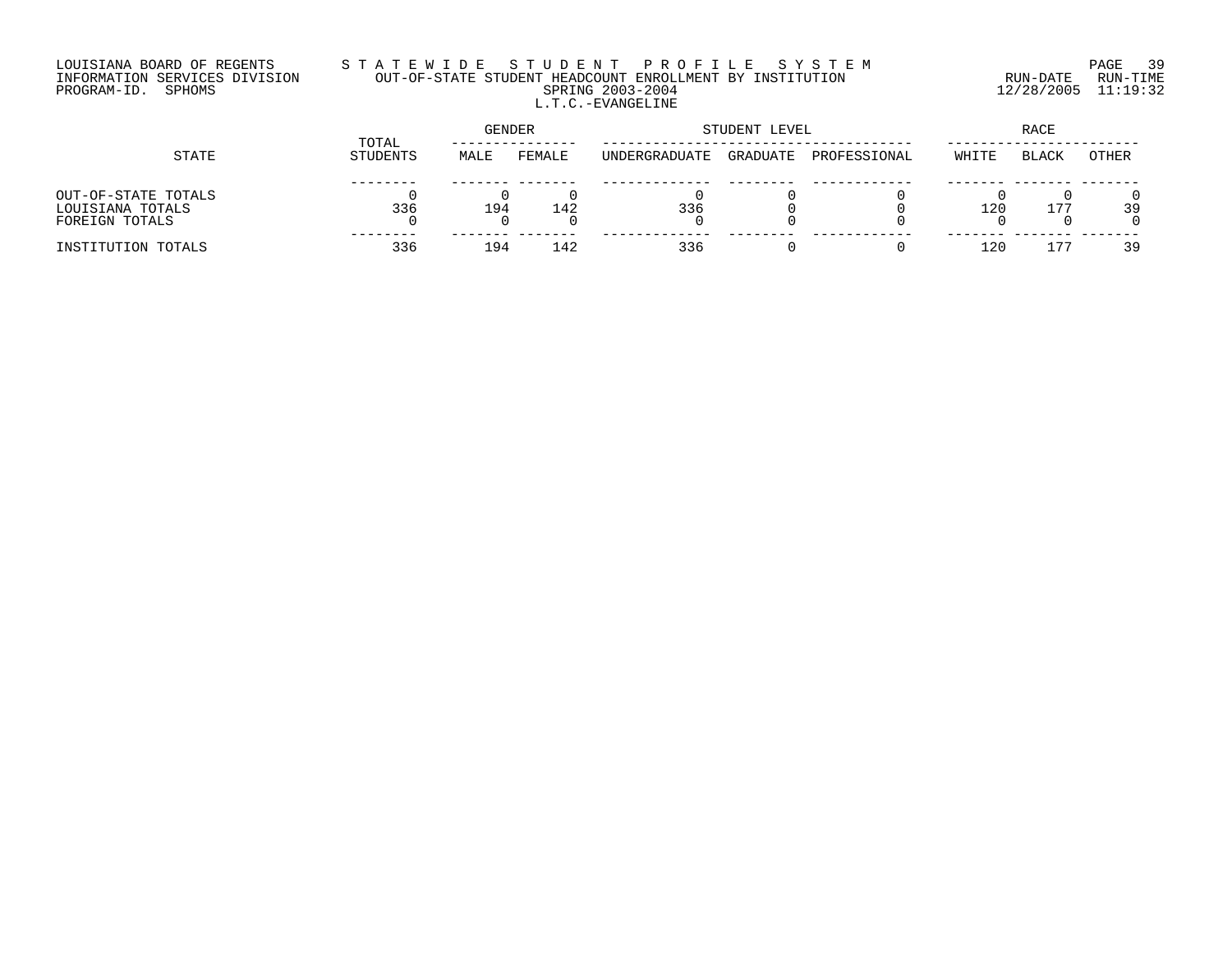#### LOUISIANA BOARD OF REGENTS S T A T E W I D E S T U D E N T P R O F I L E S Y S T E M PAGE 40 INFORMATION SERVICES DIVISION OUT-OF-STATE STUDENT HEADCOUNT ENROLLMENT BY INSTITUTION RUN-DATE RUN-TIME PROGRAM-ID. SPHOMS SPRING 2003-2004 12/28/2005 11:19:32 L.T.C.-FLORIDA PARISHES

|                                                           |                   | GENDER |        | STUDENT LEVEL | RACE     |              |       |       |        |
|-----------------------------------------------------------|-------------------|--------|--------|---------------|----------|--------------|-------|-------|--------|
| STATE                                                     | TOTAL<br>STUDENTS | MALE   | FEMALE | UNDERGRADUATE | GRADUATE | PROFESSIONAL | WHITE | BLACK | OTHER  |
| MISSISSIPPI                                               |                   |        |        |               |          |              |       |       | $\cap$ |
| OUT-OF-STATE TOTALS<br>LOUISIANA TOTALS<br>FOREIGN TOTALS | 309               | 209    | 100    | 309           |          |              | 184   | 122   |        |
| INSTITUTION TOTALS                                        | 315               | 211    | 104    | 315           |          |              | 186   | 126   |        |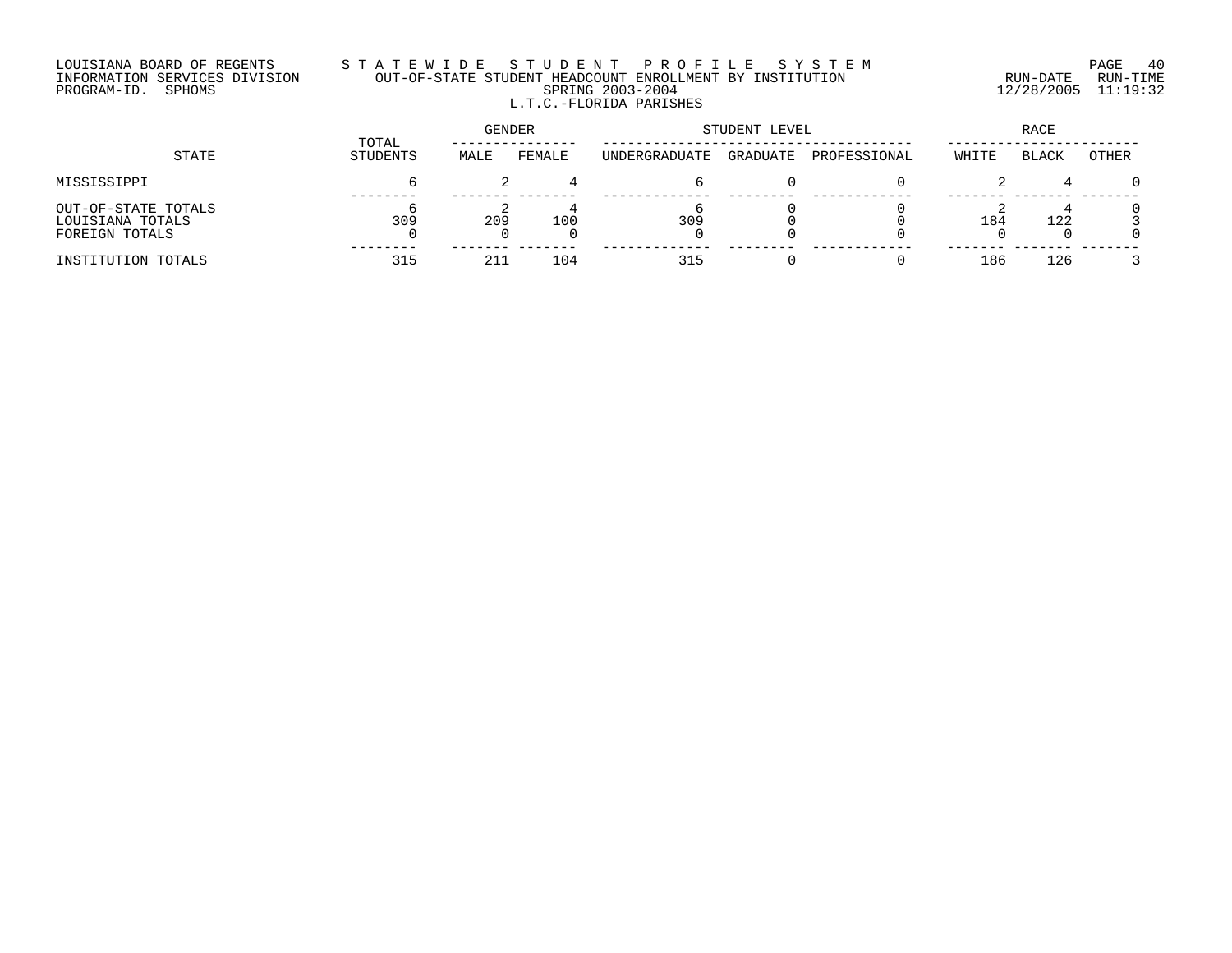## LOUISIANA BOARD OF REGENTS S T A T E W I D E S T U D E N T P R O F I L E S Y S T E M PAGE 41 INFORMATION SERVICES DIVISION OUT-OF-STATE STUDENT HEADCOUNT ENROLLMENT BY INSTITUTION RUN-DATE RUN-TIME PROGRAM-ID. SPHOMS SPRING 2003-2004 12/28/2005 11:19:32 L.T.C.-FOLKES

| STATE                                                     |                   | GENDER |        | STUDENT LEVEL | RACE     |              |       |              |              |
|-----------------------------------------------------------|-------------------|--------|--------|---------------|----------|--------------|-------|--------------|--------------|
|                                                           | TOTAL<br>STUDENTS | MALE   | FEMALE | UNDERGRADUATE | GRADUATE | PROFESSIONAL | WHITE | <b>BLACK</b> | <b>OTHER</b> |
| MISSISSIPPI                                               |                   |        |        |               |          |              |       |              |              |
| OUT-OF-STATE TOTALS<br>LOUISIANA TOTALS<br>FOREIGN TOTALS | 1,290             | 969    | 321    | 1,290         |          |              | 292   | 885          | 113          |
| INSTITUTION TOTALS                                        | 1,292             | 969    | 323    | 1,292         |          |              | 292   | 887          | 113          |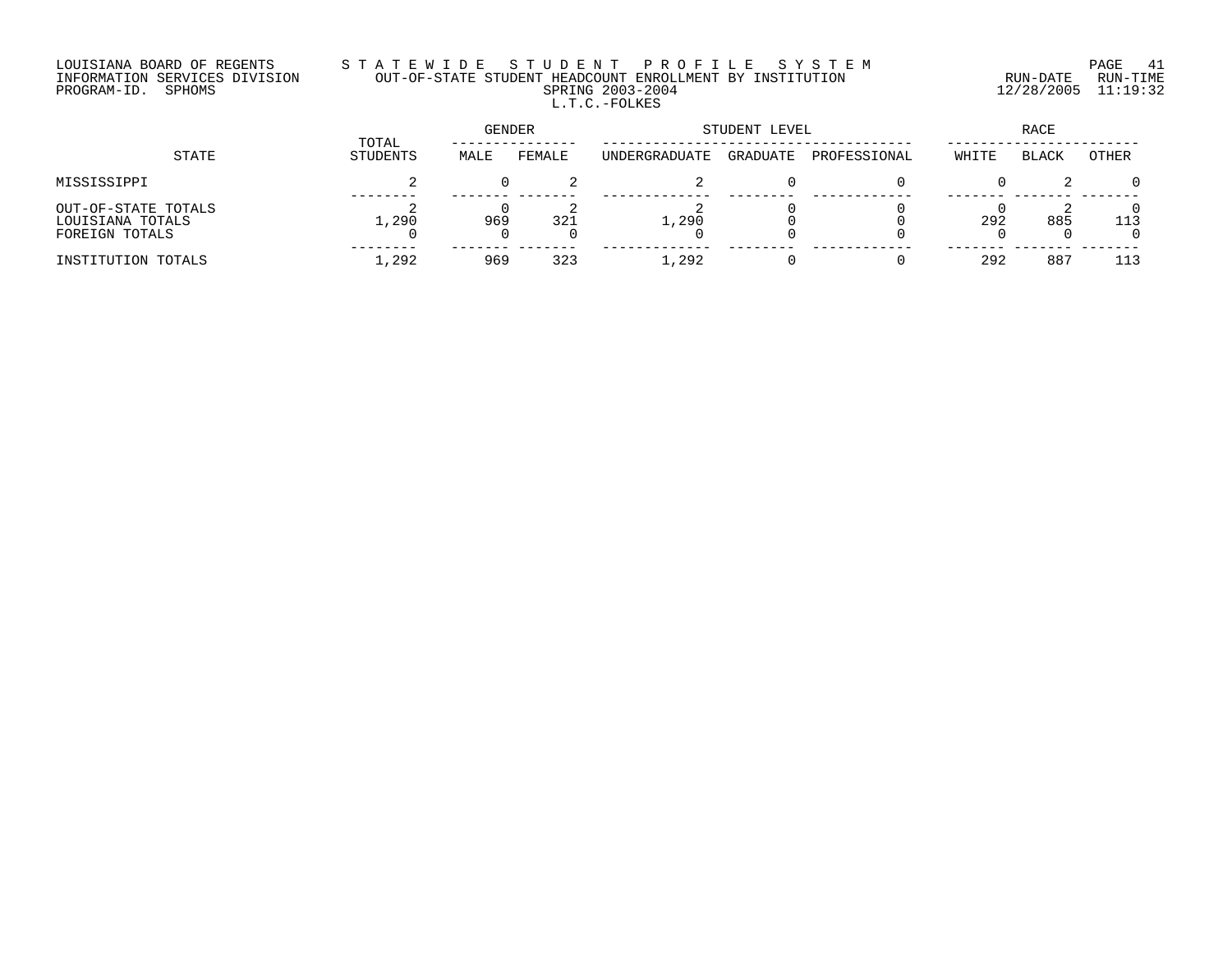## LOUISIANA BOARD OF REGENTS S T A T E W I D E S T U D E N T P R O F I L E S Y S T E M PAGE 42 INFORMATION SERVICES DIVISION OUT-OF-STATE STUDENT HEADCOUNT ENROLLMENT BY INSTITUTION RUN-DATE RUN-TIME PROGRAM-ID. SPHOMS SPRING 2003-2004 12/28/2005 11:19:32 L.T.C.-GULF AREA

|                                                           |                   | GENDER |        |               | STUDENT LEVEL | RACE         |       |              |              |
|-----------------------------------------------------------|-------------------|--------|--------|---------------|---------------|--------------|-------|--------------|--------------|
| STATE                                                     | TOTAL<br>STUDENTS | MALE   | FEMALE | UNDERGRADUATE | GRADUATE      | PROFESSIONAL | WHITE | <b>BLACK</b> | <b>OTHER</b> |
| OUT-OF-STATE TOTALS<br>LOUISIANA TOTALS<br>FOREIGN TOTALS | 393               | 163    | 230    | 393           |               |              | 274   | 98           | 21           |
| INSTITUTION TOTALS                                        | 393               | 163    | 230    | 393           |               |              | 274   | 98           | 21           |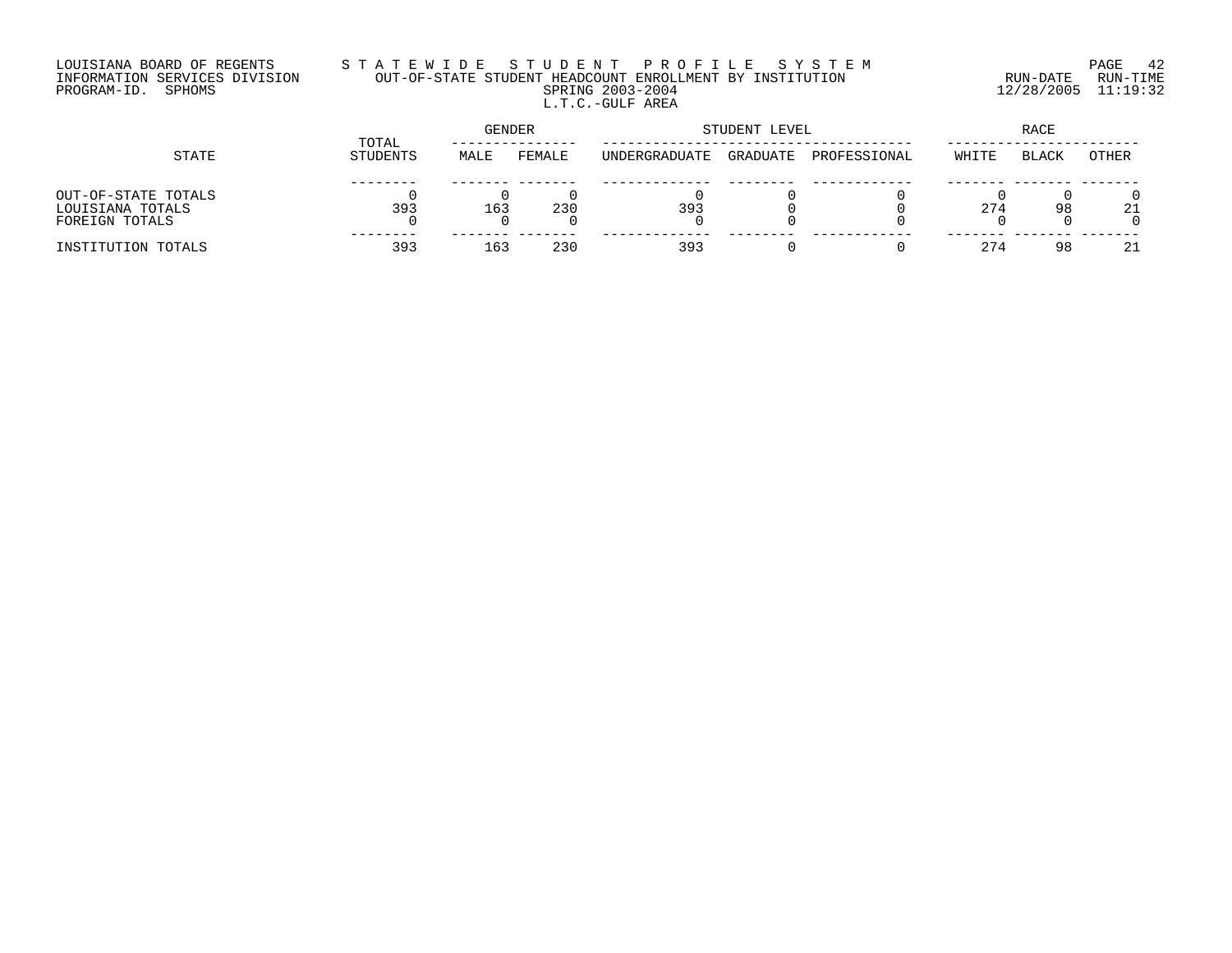## LOUISIANA BOARD OF REGENTS S T A T E W I D E S T U D E N T P R O F I L E S Y S T E M PAGE 43 INFORMATION SERVICES DIVISION OUT-OF-STATE STUDENT HEADCOUNT ENROLLMENT BY INSTITUTION RUN-DATE RUN-TIME PROGRAM-ID. SPHOMS SPRING 2003-2004 12/28/2005 11:19:32 L.T.C.-HAMMOND AREA

| STATE                                                     |                          | <b>GENDER</b> |        |               | STUDENT LEVEL | RACE         |       |              |       |
|-----------------------------------------------------------|--------------------------|---------------|--------|---------------|---------------|--------------|-------|--------------|-------|
|                                                           | TOTAL<br><b>STUDENTS</b> | MALE          | FEMALE | UNDERGRADUATE | GRADUATE      | PROFESSIONAL | WHITE | <b>BLACK</b> | OTHER |
| OUT-OF-STATE TOTALS<br>LOUISIANA TOTALS<br>FOREIGN TOTALS | 264                      | 92            | .72    | 264           |               |              | 186   | 75           |       |
| INSTITUTION TOTALS                                        | 264                      | 92            |        | 264           |               |              | 186   | 75           |       |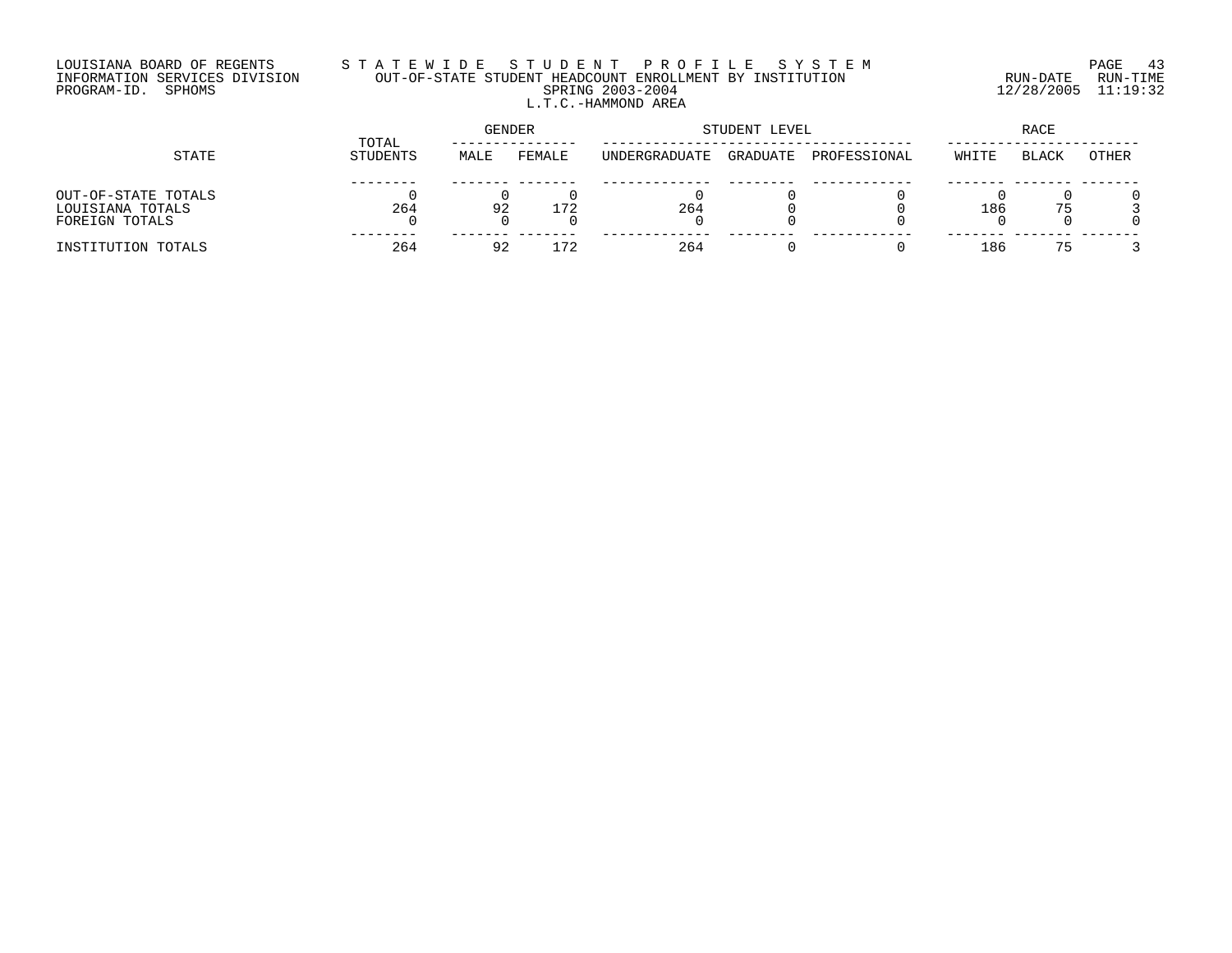## LOUISIANA BOARD OF REGENTS S T A T E W I D E S T U D E N T P R O F I L E S Y S T E M PAGE 44 INFORMATION SERVICES DIVISION OUT-OF-STATE STUDENT HEADCOUNT ENROLLMENT BY INSTITUTION RUN-DATE RUN-TIME PROGRAM-ID. SPHOMS SPRING 2003-2004 12/28/2005 11:19:32 L.T.C.-HUEY P. LONG

|                                                           |                   | GENDER |        |               | STUDENT LEVEL | RACE         |       |              |       |
|-----------------------------------------------------------|-------------------|--------|--------|---------------|---------------|--------------|-------|--------------|-------|
| STATE                                                     | TOTAL<br>STUDENTS | MALE   | FEMALE | UNDERGRADUATE | GRADUATE      | PROFESSIONAL | WHITE | <b>BLACK</b> | OTHER |
| OUT-OF-STATE TOTALS<br>LOUISIANA TOTALS<br>FOREIGN TOTALS | 226               | 84     | 142    | 226           |               |              | 149   | 72           |       |
| INSTITUTION TOTALS                                        | 226               | 84     | 142    | 226           |               |              | 149   | 72           |       |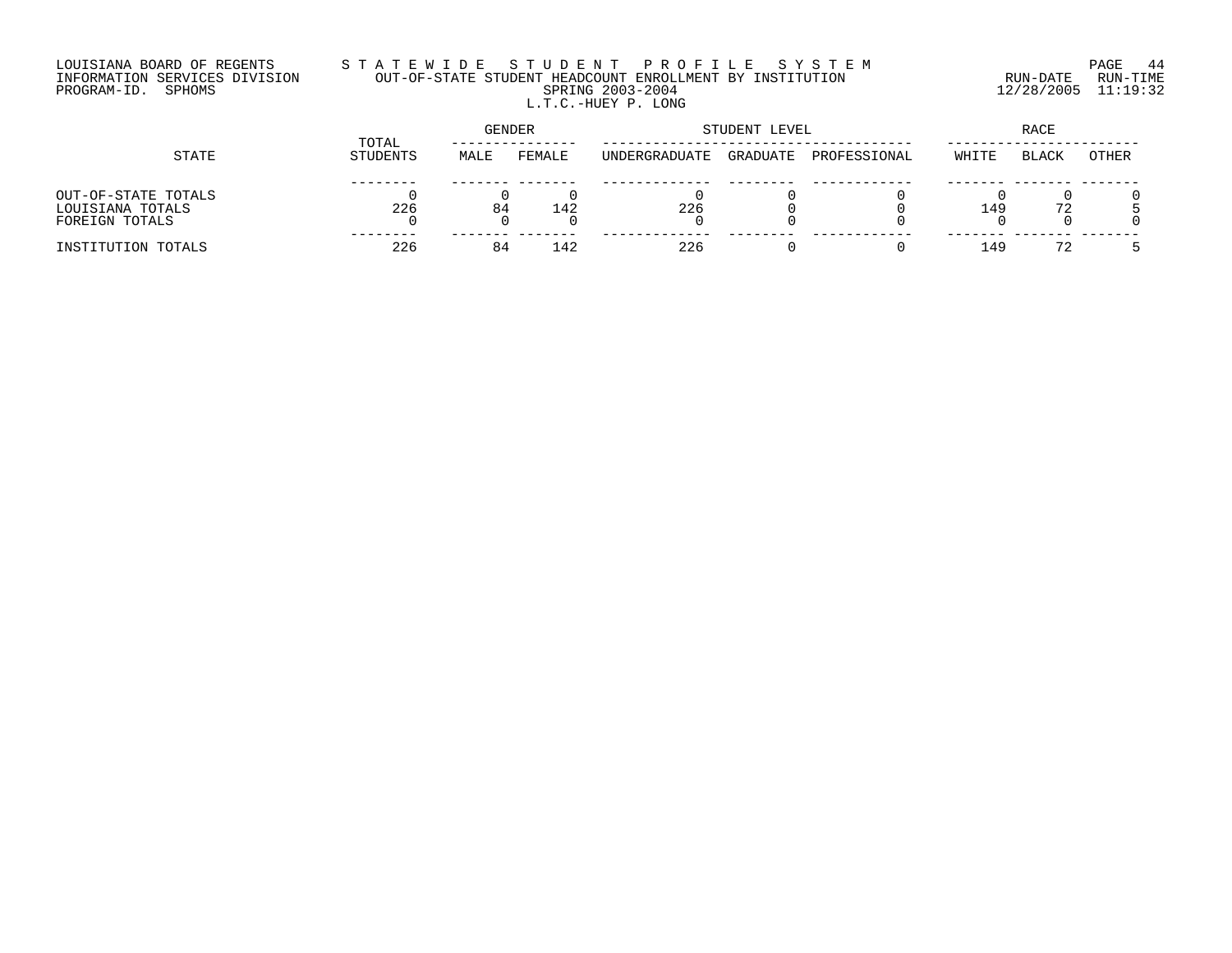## LOUISIANA BOARD OF REGENTS S T A T E W I D E S T U D E N T P R O F I L E S Y S T E M PAGE 45 INFORMATION SERVICES DIVISION OUT-OF-STATE STUDENT HEADCOUNT ENROLLMENT BY INSTITUTION RUN-DATE RUN-TIME PROGRAM-ID. SPHOMS SPRING 2003-2004 12/28/2005 11:19:32 L.T.C.-JEFFERSON

| STATE                                                     | TOTAL    | GENDER |        | STUDENT LEVEL |          | <b>RACE</b>  |       |              |         |
|-----------------------------------------------------------|----------|--------|--------|---------------|----------|--------------|-------|--------------|---------|
|                                                           | STUDENTS | MALE   | FEMALE | UNDERGRADUATE | GRADUATE | PROFESSIONAL | WHITE | <b>BLACK</b> | OTHER   |
| ALABAMA<br>NEW MEXICO                                     |          |        |        |               |          |              |       |              | ∩       |
| OUT-OF-STATE TOTALS<br>LOUISIANA TOTALS<br>FOREIGN TOTALS | 356      | 159    | 197    | 356           |          |              | 155   | 129          | 72<br>0 |
| INSTITUTION TOTALS                                        | 358      | 161    | 197    | 358           |          |              | 155   | 130          | 73      |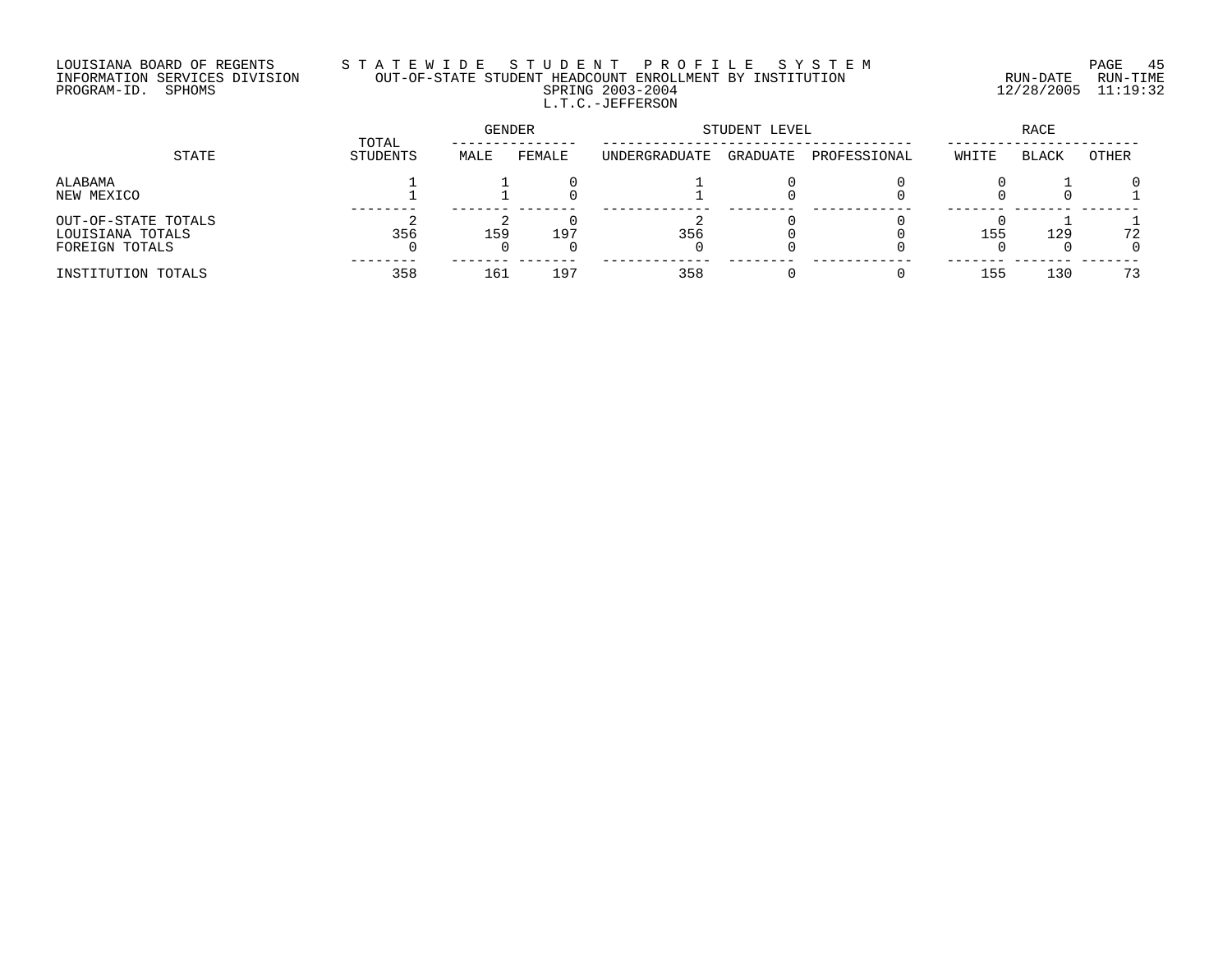## LOUISIANA BOARD OF REGENTS S T A T E W I D E S T U D E N T P R O F I L E S Y S T E M PAGE 46 INFORMATION SERVICES DIVISION OUT-OF-STATE STUDENT HEADCOUNT ENROLLMENT BY INSTITUTION RUN-DATE RUN-TIME PROGRAM-ID. SPHOMS SPRING 2003-2004 12/28/2005 11:19:32 L.T.C.-JUMONVILLE

|                                                           |                   | <b>GENDER</b> |        |               | STUDENT LEVEL | RACE         |       |       |              |
|-----------------------------------------------------------|-------------------|---------------|--------|---------------|---------------|--------------|-------|-------|--------------|
| STATE                                                     | TOTAL<br>STUDENTS | MALE          | FEMALE | UNDERGRADUATE | GRADUATE      | PROFESSIONAL | WHITE | BLACK | <b>OTHER</b> |
| OUT-OF-STATE TOTALS<br>LOUISIANA TOTALS<br>FOREIGN TOTALS | 119               | 35            | 84     | 119           |               |              | 49    | 69    |              |
| INSTITUTION TOTALS                                        | 119               | マロ<br>۔ ب     | 84     | 119           |               |              | 49    | 69    |              |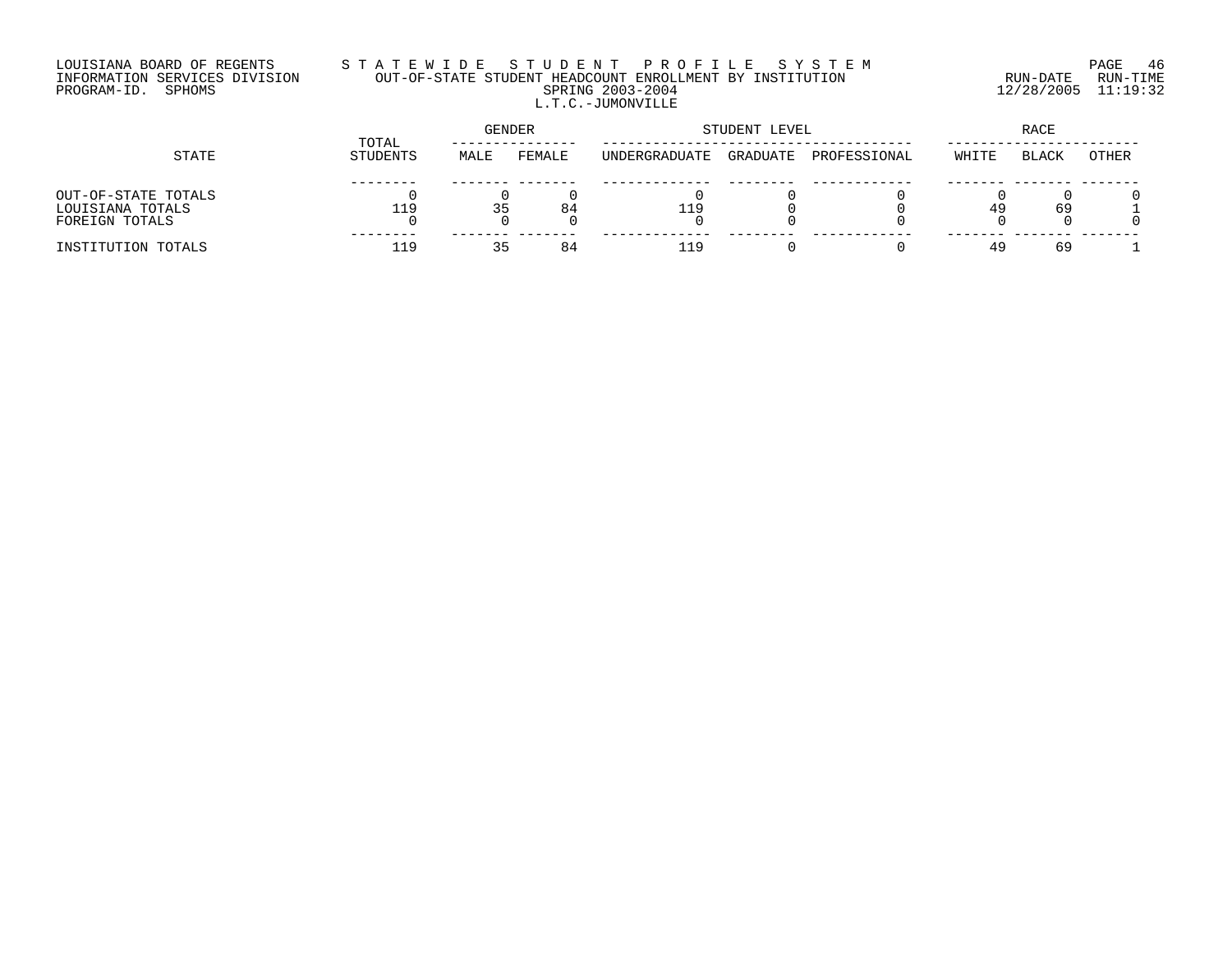# LOUISIANA BOARD OF REGENTS S T A T E W I D E S T U D E N T P R O F I L E S Y S T E M PAGE 47 INFORMATION SERVICES DIVISION OUT-OF-STATE STUDENT HEADCOUNT ENROLLMENT BY INSTITUTION RUN-DATE RUN-TIME PROGRAM-ID. SPHOMS SPRING 2003-2004 12/28/2005 11:19:32 L. E. FLETCHER

|                                                                                                          | TOTAL     | GENDER    |        | STUDENT LEVEL |          | <b>RACE</b>  |               |              |       |
|----------------------------------------------------------------------------------------------------------|-----------|-----------|--------|---------------|----------|--------------|---------------|--------------|-------|
| STATE                                                                                                    | STUDENTS  | MALE      | FEMALE | UNDERGRADUATE | GRADUATE | PROFESSIONAL | WHITE         | <b>BLACK</b> | OTHER |
| ALABAMA<br>CALIFORNIA<br>FLORIDA<br>MASSACHUSETTS<br>MISSISSIPPI<br>NEW HAMPSHIRE<br>TEXAS<br>WASHINGTON |           |           |        |               |          |              |               |              |       |
| OUT-OF-STATE TOTALS<br>LOUISIANA TOTALS<br>FOREIGN TOTALS                                                | 34<br>594 | 33<br>298 | 296    | 34<br>594     |          |              | $\cap$<br>423 | 117          | 54    |
| INSTITUTION TOTALS                                                                                       | 628       | 331       | 297    | 628           |          |              | 450           | 123          | 55    |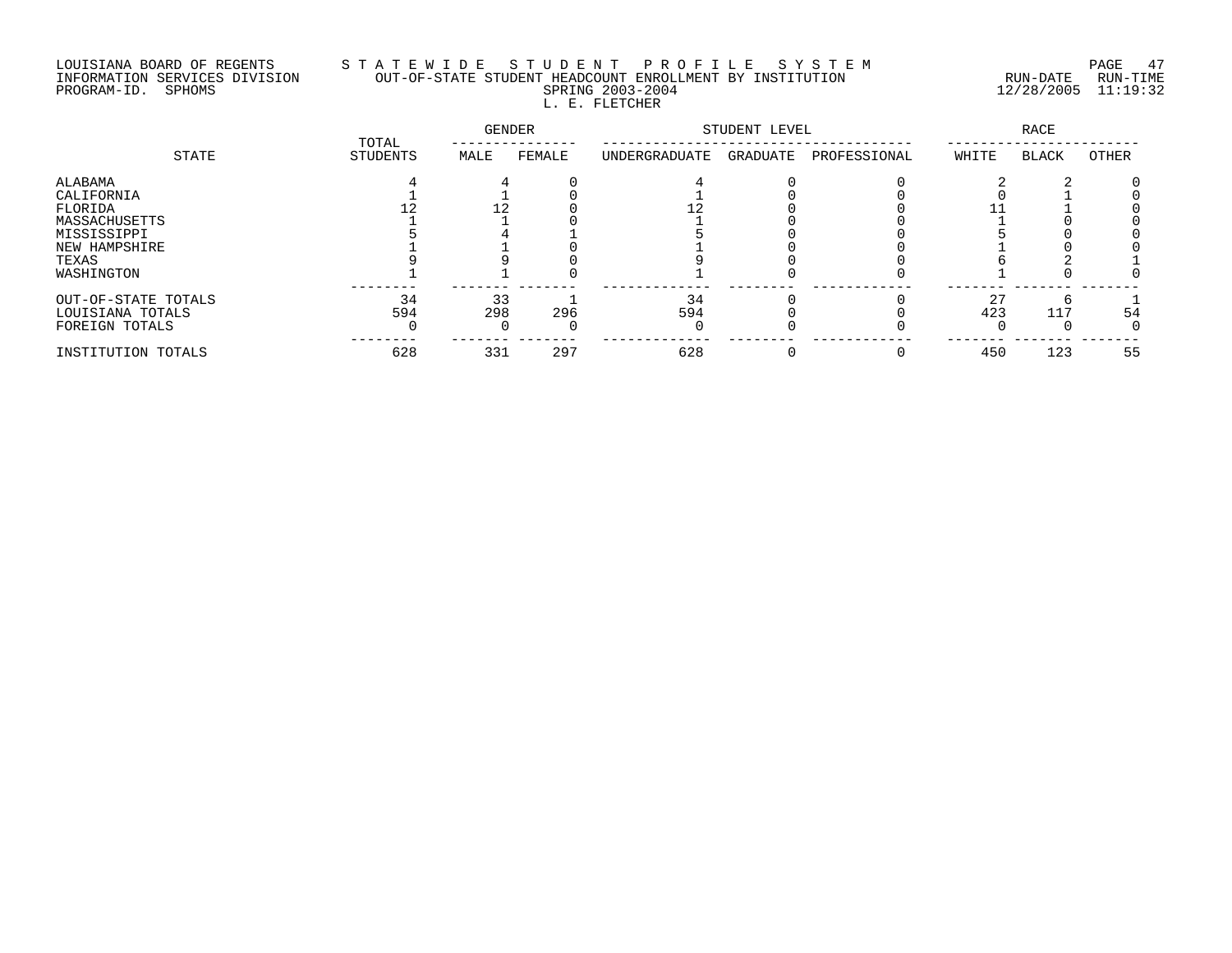## LOUISIANA BOARD OF REGENTS S T A T E W I D E S T U D E N T P R O F I L E S Y S T E M PAGE 48 INFORMATION SERVICES DIVISION OUT-OF-STATE STUDENT HEADCOUNT ENROLLMENT BY INSTITUTION RUN-DATE RUN-TIME PROGRAM-ID. SPHOMS SPRING 2003-2004 12/28/2005 11:19:32 L.T.C.-LAFAYETTE

| STATE                                                     | TOTAL    | GENDER |        | STUDENT LEVEL | RACE     |              |       |       |                |
|-----------------------------------------------------------|----------|--------|--------|---------------|----------|--------------|-------|-------|----------------|
|                                                           | STUDENTS | MALE   | FEMALE | UNDERGRADUATE | GRADUATE | PROFESSIONAL | WHITE | BLACK | OTHER          |
| MISSISSIPPI                                               |          |        |        |               |          |              |       |       | $\Omega$       |
| OUT-OF-STATE TOTALS<br>LOUISIANA TOTALS<br>FOREIGN TOTALS | 888      | 413    | 475    | 888           |          |              | 519   | 331   | $\Omega$<br>38 |
| INSTITUTION TOTALS                                        | 889      | 414    | 475    | 889           |          |              | 520   | 331   | 38             |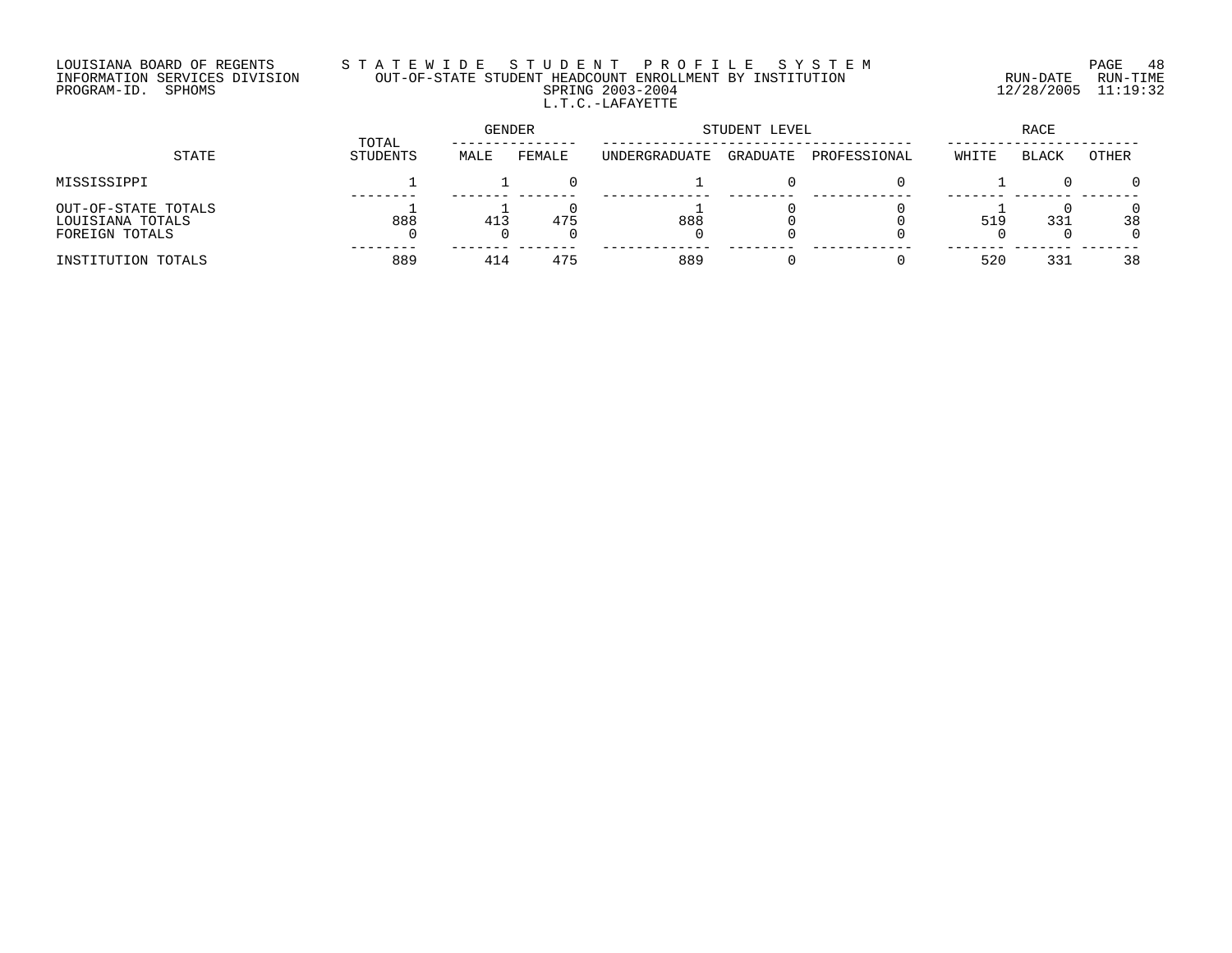## LOUISIANA BOARD OF REGENTS S T A T E W I D E S T U D E N T P R O F I L E S Y S T E M PAGE 49 INFORMATION SERVICES DIVISION OUT-OF-STATE STUDENT HEADCOUNT ENROLLMENT BY INSTITUTION RUN-DATE RUN-TIME PROGRAM-ID. SPHOMS SPRING 2003-2004 12/28/2005 11:19:32 L.T.C.-LAFOURCHE

| STATE                                                     |                   | <b>GENDER</b> |        | STUDENT LEVEL | RACE     |              |       |              |       |
|-----------------------------------------------------------|-------------------|---------------|--------|---------------|----------|--------------|-------|--------------|-------|
|                                                           | TOTAL<br>STUDENTS | MALE          | FEMALE | UNDERGRADUATE | GRADUATE | PROFESSIONAL | WHITE | <b>BLACK</b> | OTHER |
| OUT-OF-STATE TOTALS<br>LOUISIANA TOTALS<br>FOREIGN TOTALS | 368               | 208           | 160    | 368           |          |              | 269   | 79           | 20    |
| INSTITUTION TOTALS                                        | 368               | 208           | 160    | 368           |          |              | 269   | 79           | 20    |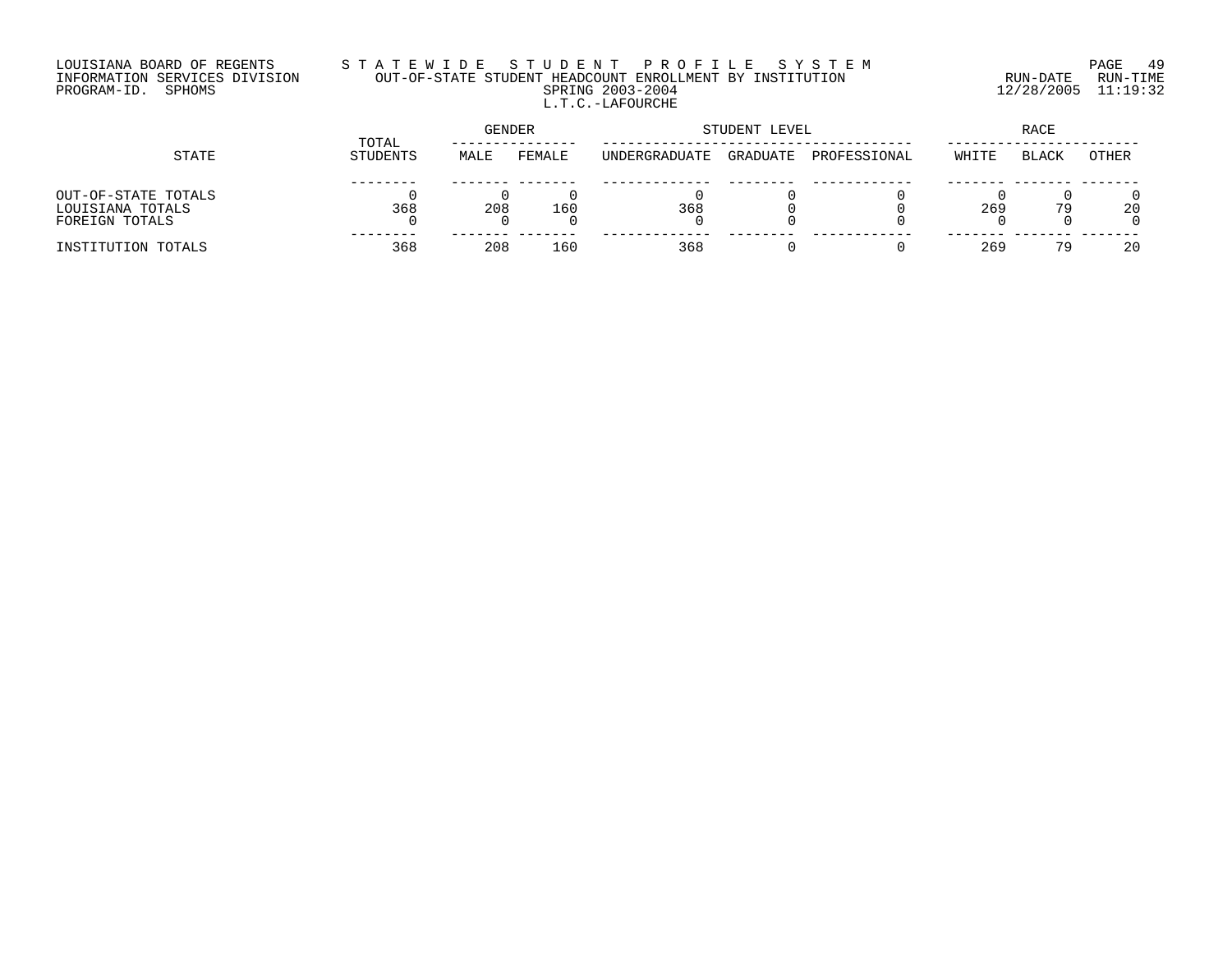## LOUISIANA BOARD OF REGENTS S T A T E W I D E S T U D E N T P R O F I L E S Y S T E M PAGE 50 INFORMATION SERVICES DIVISION OUT-OF-STATE STUDENT HEADCOUNT ENROLLMENT BY INSTITUTION RUN-DATE RUN-TIME PROGRAM-ID. SPHOMS SPRING 2003-2004 12/28/2005 11:19:32 L.T.C.-LAMAR SALTER

| STATE                                                     |                   | GENDER |        | STUDENT LEVEL | RACE     |              |       |              |          |
|-----------------------------------------------------------|-------------------|--------|--------|---------------|----------|--------------|-------|--------------|----------|
|                                                           | TOTAL<br>STUDENTS | MALE   | FEMALE | UNDERGRADUATE | GRADUATE | PROFESSIONAL | WHITE | <b>BLACK</b> | OTHER    |
| ARKANSAS                                                  |                   |        |        |               |          |              |       |              | $\Omega$ |
| OUT-OF-STATE TOTALS<br>LOUISIANA TOTALS<br>FOREIGN TOTALS | 249               | 97     | 152    | 249           |          |              | 176   | 46           | 27<br>0  |
| INSTITUTION TOTALS                                        | 250               | 97     | 153    | 250           |          |              | -75   | 46           | 27       |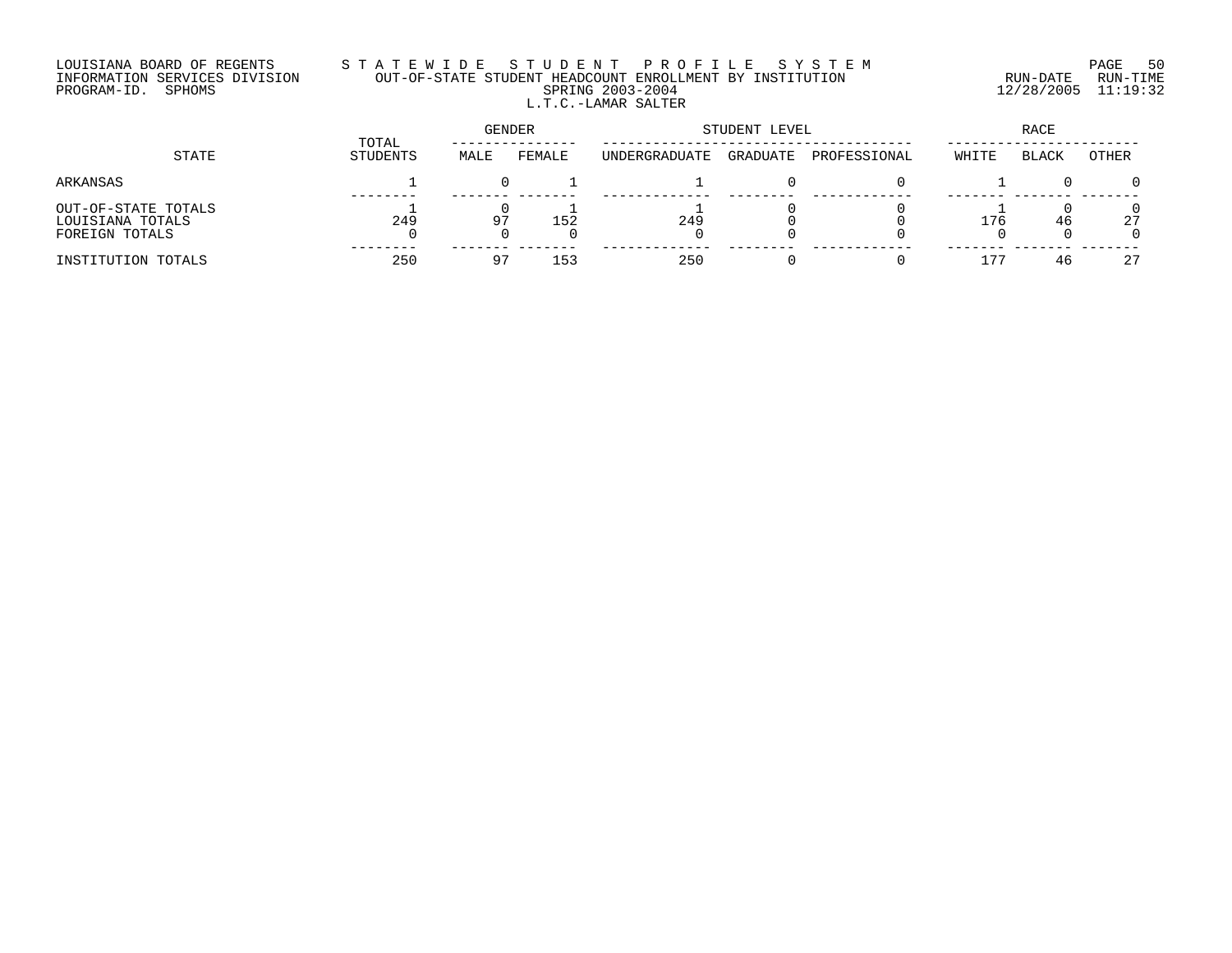## LOUISIANA BOARD OF REGENTS S T A T E W I D E S T U D E N T P R O F I L E S Y S T E M PAGE 51 INFORMATION SERVICES DIVISION OUT-OF-STATE STUDENT HEADCOUNT ENROLLMENT BY INSTITUTION RUN-DATE RUN-TIME PROGRAM-ID. SPHOMS SPRING 2003-2004 12/28/2005 11:19:32 L.T.C.-MANSFIELD

|                                                           |                   |      | GENDER |               | STUDENT LEVEL | RACE         |       |       |       |
|-----------------------------------------------------------|-------------------|------|--------|---------------|---------------|--------------|-------|-------|-------|
| STATE                                                     | TOTAL<br>STUDENTS | MALE | FEMALE | UNDERGRADUATE | GRADUATE      | PROFESSIONAL | WHITE | BLACK | OTHER |
| OUT-OF-STATE TOTALS<br>LOUISIANA TOTALS<br>FOREIGN TOTALS |                   | 31   | 80     |               |               |              |       | 52    |       |
| INSTITUTION TOTALS                                        |                   | 31   | 80     | .             |               |              |       | 52    |       |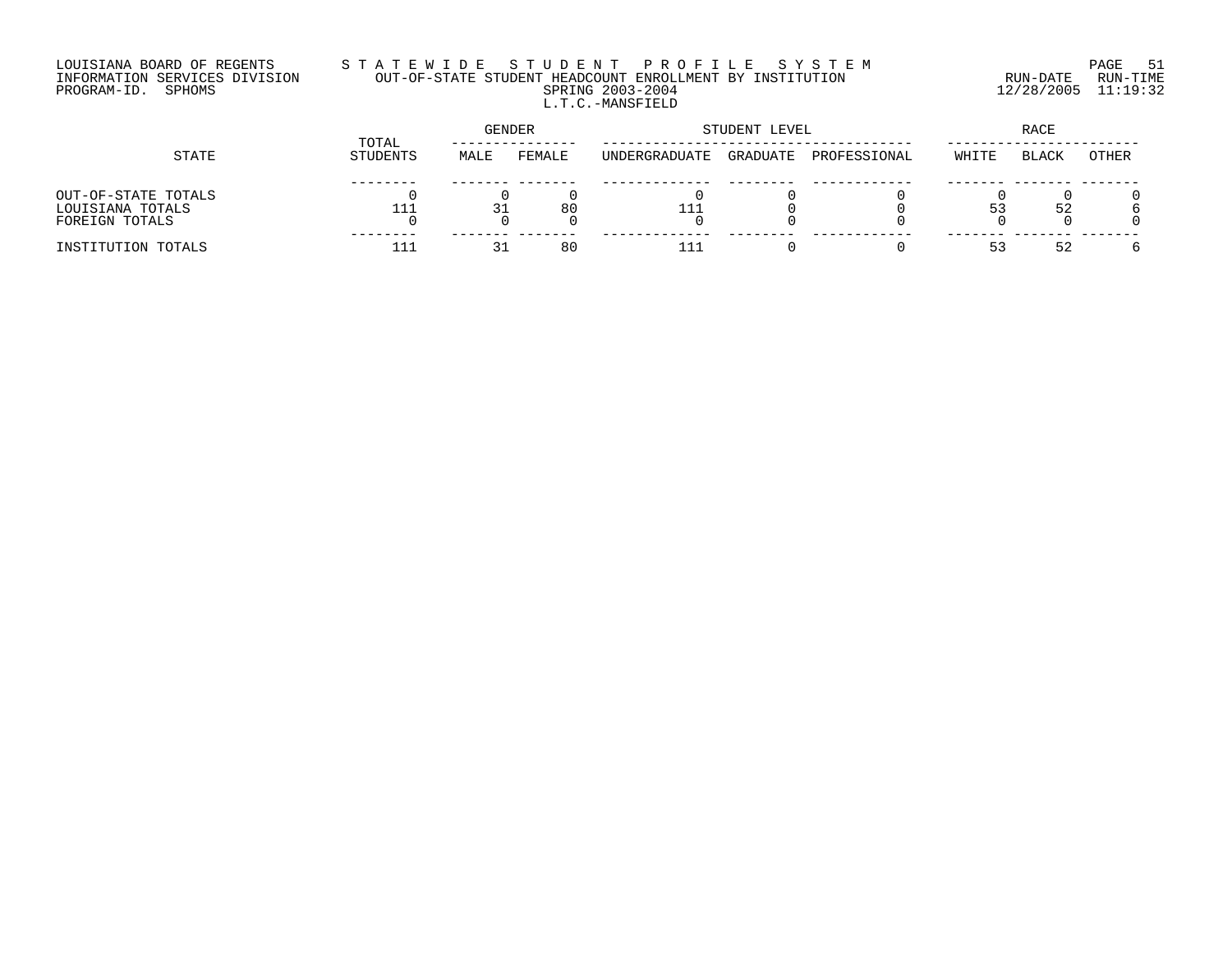## LOUISIANA BOARD OF REGENTS S T A T E W I D E S T U D E N T P R O F I L E S Y S T E M PAGE 52 INFORMATION SERVICES DIVISION OUT-OF-STATE STUDENT HEADCOUNT ENROLLMENT BY INSTITUTION RUN-DATE RUN-TIME PROGRAM-ID. SPHOMS SPRING 2003-2004 12/28/2005 11:19:32 L.T.C.-MORGAN SMITH

| STATE               |                   | <b>GENDER</b> |        | STUDENT LEVEL | RACE     |              |       |              |       |
|---------------------|-------------------|---------------|--------|---------------|----------|--------------|-------|--------------|-------|
|                     | TOTAL<br>STUDENTS | MALE          | FEMALE | UNDERGRADUATE | GRADUATE | PROFESSIONAL | WHITE | <b>BLACK</b> | OTHER |
|                     |                   |               |        |               |          |              |       |              |       |
| OUT-OF-STATE TOTALS |                   |               |        |               |          |              |       |              |       |
| LOUISIANA TOTALS    | 151               | 65            | 86     | 151           |          |              | 123   | 28           |       |
| FOREIGN TOTALS      |                   |               |        |               |          |              |       |              |       |
| INSTITUTION TOTALS  | 151               | 65            | 86     | 151           |          |              | 12.3  | 28           |       |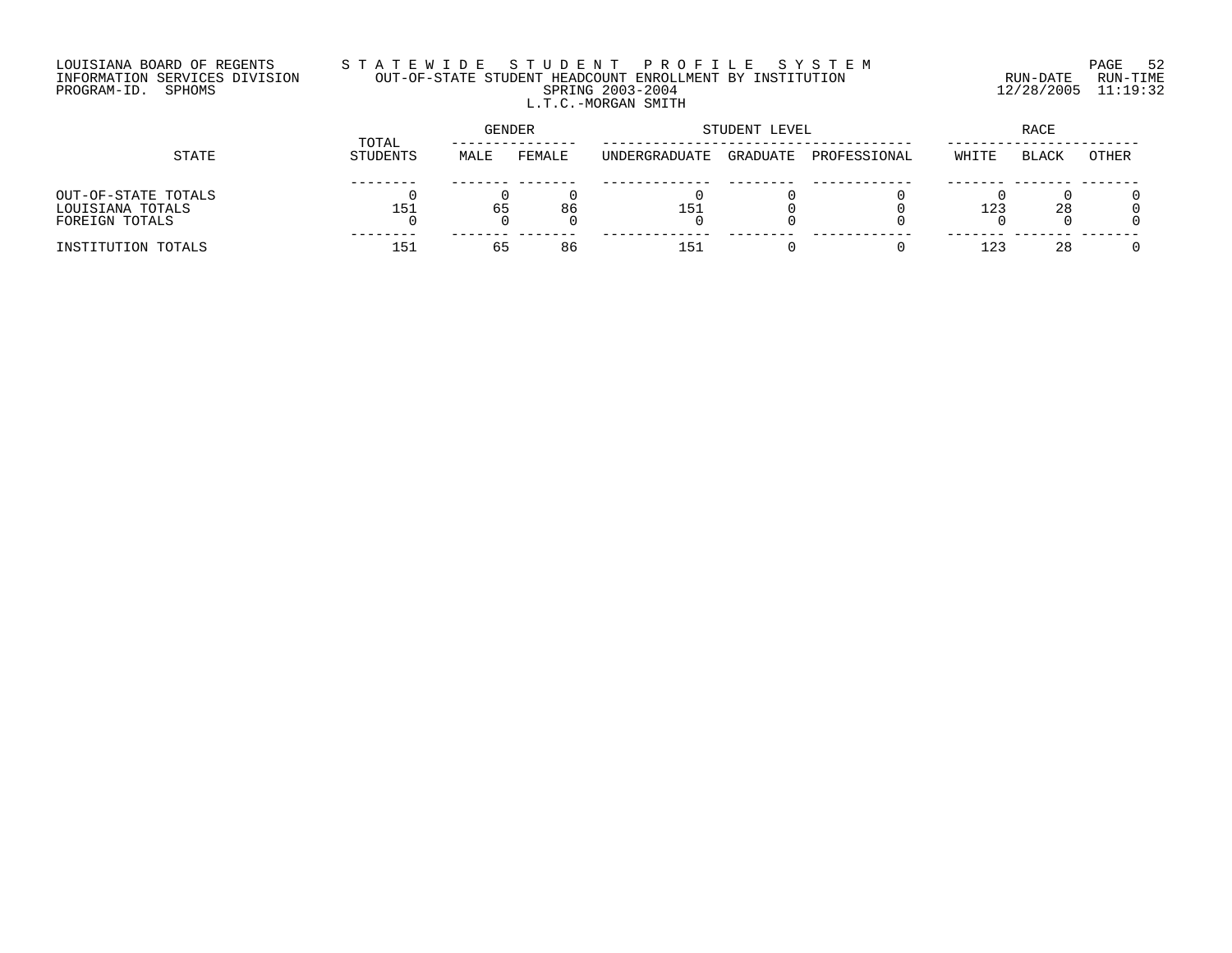## LOUISIANA BOARD OF REGENTS S T A T E W I D E S T U D E N T P R O F I L E S Y S T E M PAGE 53 INFORMATION SERVICES DIVISION OUT-OF-STATE STUDENT HEADCOUNT ENROLLMENT BY INSTITUTION RUN-DATE RUN-TIME PROGRAM-ID. SPHOMS SPRING 2003-2004 12/28/2005 11:19:32 L.T.C.-NATCHITOCHES

| STATE               |                   | GENDER          |        |               | STUDENT LEVEL | RACE         |       |              |       |
|---------------------|-------------------|-----------------|--------|---------------|---------------|--------------|-------|--------------|-------|
|                     | TOTAL<br>STUDENTS | MALE            | FEMALE | UNDERGRADUATE | GRADUATE      | PROFESSIONAL | WHITE | <b>BLACK</b> | OTHER |
|                     |                   |                 |        |               |               |              |       |              |       |
| OUT-OF-STATE TOTALS |                   |                 |        |               |               |              |       |              |       |
| LOUISIANA TOTALS    | 398               | 15 <sup>7</sup> | 241    | 398           |               |              | 183   | 186          | 29    |
| FOREIGN TOTALS      |                   |                 |        |               |               |              |       |              |       |
| INSTITUTION TOTALS  | 398               | 15 <sup>7</sup> | 241    | 398           |               |              | 183   | 186          | 29    |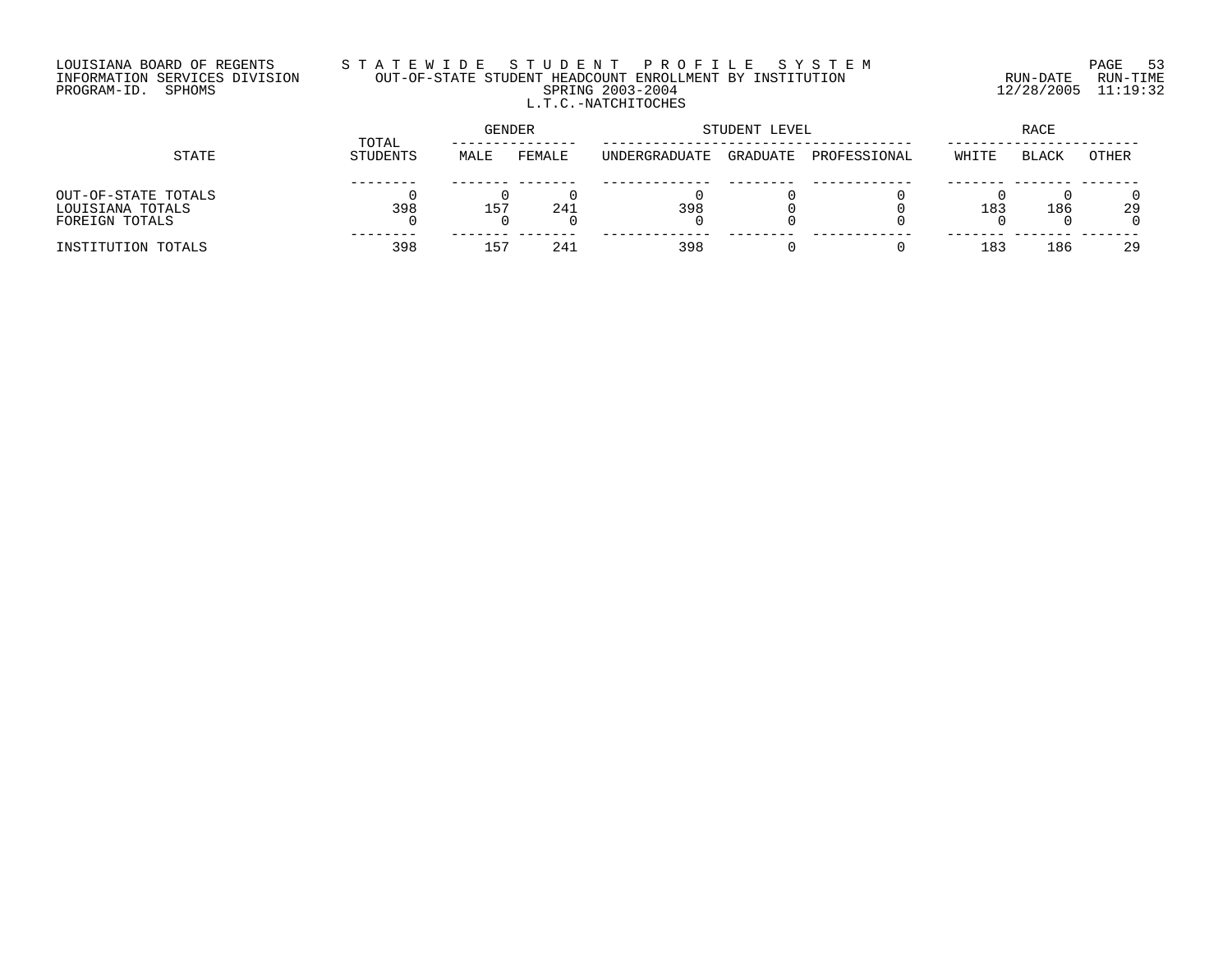## LOUISIANA BOARD OF REGENTS S T A T E W I D E S T U D E N T P R O F I L E S Y S T E M PAGE 54 INFORMATION SERVICES DIVISION OUT-OF-STATE STUDENT HEADCOUNT ENROLLMENT BY INSTITUTION RUN-DATE RUN-TIME PROGRAM-ID. SPHOMS SPRING 2003-2004 12/28/2005 11:19:32 L.T.C.-NORTH CENTRAL

|                                                           |                   | GENDER |        |               | STUDENT LEVEL | RACE         |       |              |       |
|-----------------------------------------------------------|-------------------|--------|--------|---------------|---------------|--------------|-------|--------------|-------|
| STATE                                                     | TOTAL<br>STUDENTS | MALE   | FEMALE | UNDERGRADUATE | GRADUATE      | PROFESSIONAL | WHITE | <b>BLACK</b> | OTHER |
| OUT-OF-STATE TOTALS<br>LOUISIANA TOTALS<br>FOREIGN TOTALS | 174               | 43     | 131    | 174           |               |              | QΛ    | 83           |       |
| INSTITUTION TOTALS                                        | 174               | 4:     | 131    | 174           |               |              | ۵ſ    | 83           |       |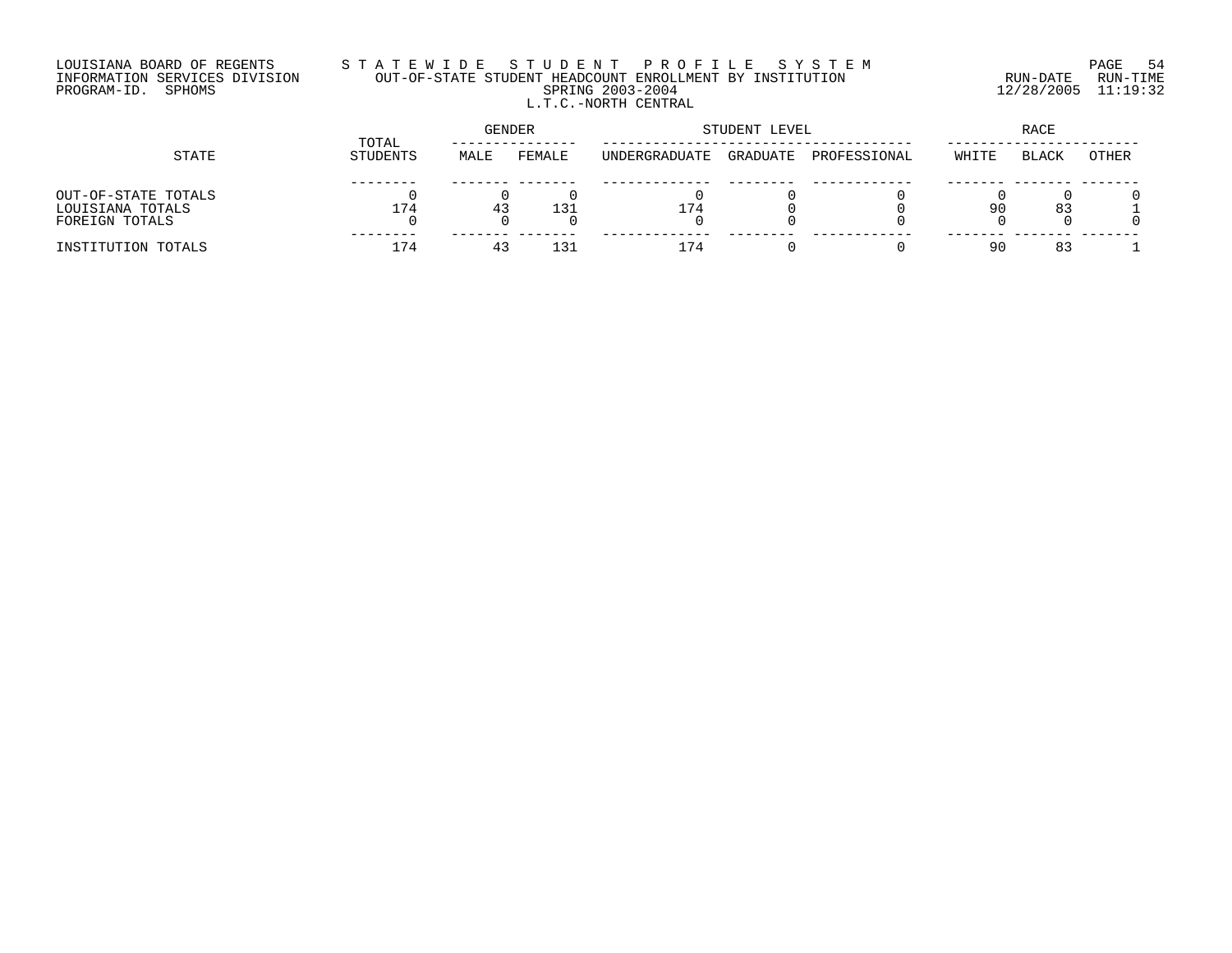# LOUISIANA BOARD OF REGENTS S T A T E W I D E S T U D E N T P R O F I L E S Y S T E M PAGE 55 INFORMATION SERVICES DIVISION OUT-OF-STATE STUDENT HEADCOUNT ENROLLMENT BY INSTITUTION RUN-DATE RUN-TIME PROGRAM-ID. SPHOMS SPRING 2003-2004 12/28/2005 11:19:32 L.T.C.-NORTHEAST

|                                                           | TOTAL    | GENDER |        | STUDENT LEVEL |          | RACE         |       |              |       |
|-----------------------------------------------------------|----------|--------|--------|---------------|----------|--------------|-------|--------------|-------|
| STATE                                                     | STUDENTS | MALE   | FEMALE | UNDERGRADUATE | GRADUATE | PROFESSIONAL | WHITE | <b>BLACK</b> | OTHER |
| ARKANSAS<br>MISSISSIPPI<br>TEXAS                          |          |        |        |               |          |              |       |              |       |
| OUT-OF-STATE TOTALS<br>LOUISIANA TOTALS<br>FOREIGN TOTALS | 324      | 126    | 198    | 324           |          |              | 223   | 100          |       |
| INSTITUTION TOTALS                                        | 328      | 128    | 200    | 328           |          |              | 226   | 101          |       |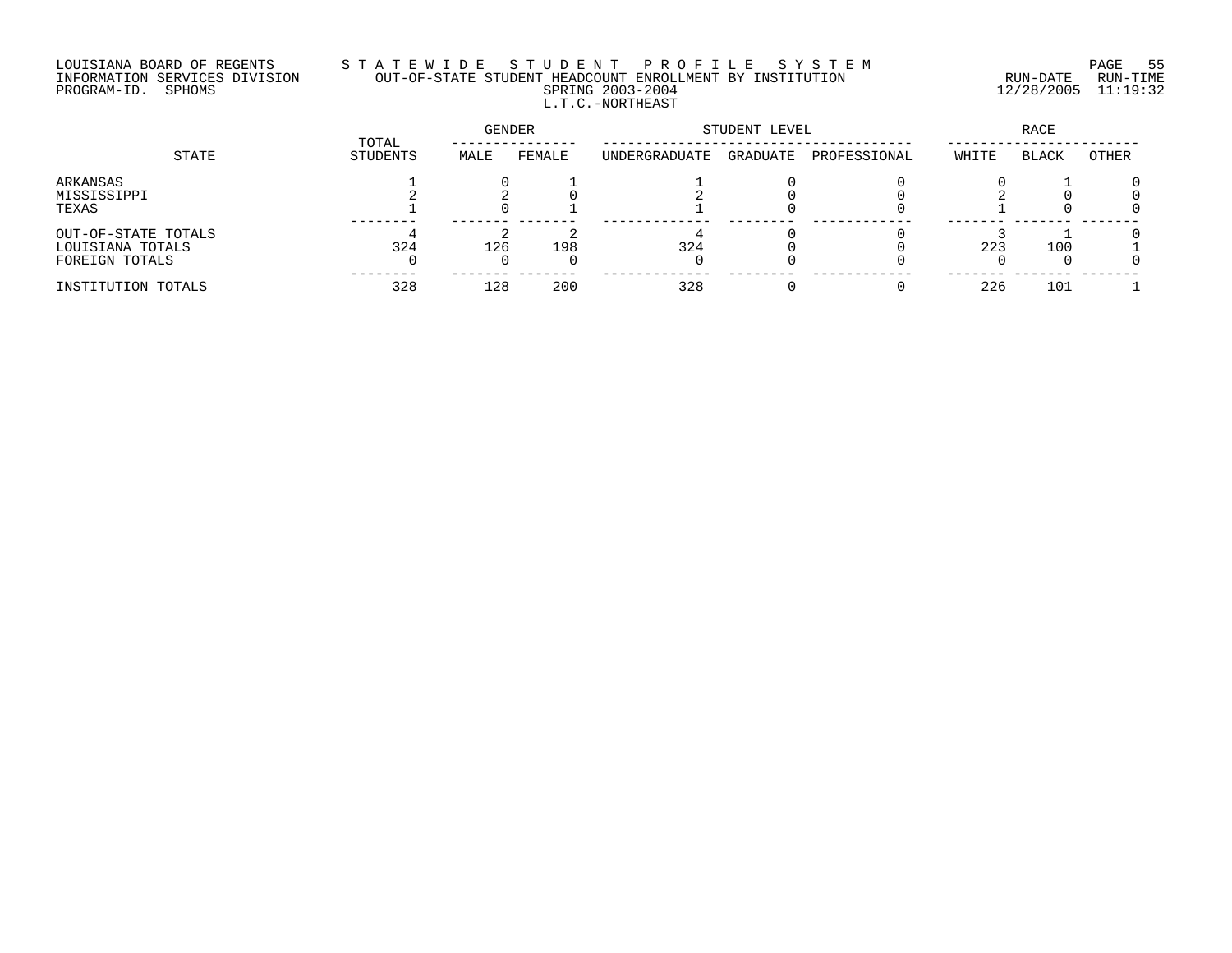# LOUISIANA BOARD OF REGENTS S T A T E W I D E S T U D E N T P R O F I L E S Y S T E M PAGE 56 INFORMATION SERVICES DIVISION OUT-OF-STATE STUDENT HEADCOUNT ENROLLMENT BY INSTITUTION RUN-DATE RUN-TIME PROGRAM-ID. SPHOMS SPRING 2003-2004 12/28/2005 11:19:32 L.T.C.-NORTHWEST

| STATE                                                     |                   | GENDER    |        | STUDENT LEVEL | RACE     |              |       |       |                |
|-----------------------------------------------------------|-------------------|-----------|--------|---------------|----------|--------------|-------|-------|----------------|
|                                                           | TOTAL<br>STUDENTS | MALE      | FEMALE | UNDERGRADUATE | GRADUATE | PROFESSIONAL | WHITE | BLACK | OTHER          |
| ARKANSAS                                                  | 12                | 10        |        | 12            |          |              |       |       | $\Omega$       |
| OUT-OF-STATE TOTALS<br>LOUISIANA TOTALS<br>FOREIGN TOTALS | 752               | 10<br>392 | 360    | 752           |          |              | 389   | 333   | 30<br>$\Omega$ |
| INSTITUTION TOTALS                                        | 764               | 402       | 362    | 764           |          |              | 401   | 333   | 30             |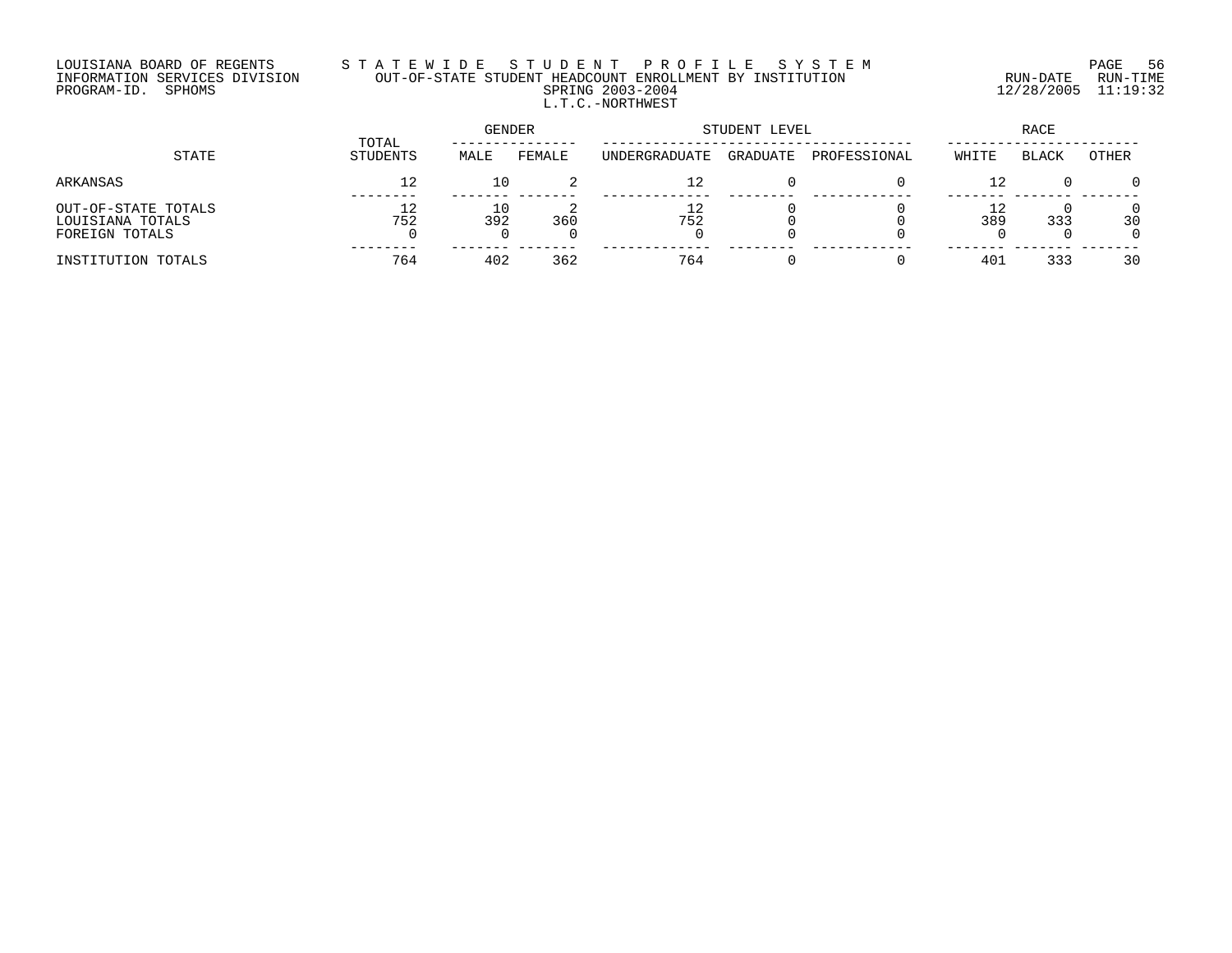## LOUISIANA BOARD OF REGENTS S T A T E W I D E S T U D E N T P R O F I L E S Y S T E M PAGE 57 INFORMATION SERVICES DIVISION OUT-OF-STATE STUDENT HEADCOUNT ENROLLMENT BY INSTITUTION RUN-DATE RUN-TIME PROGRAM-ID. SPHOMS SPRING 2003-2004 12/28/2005 11:19:32 L.T.C.-OAKDALE

|                                                           |                   | GENDER |        | STUDENT LEVEL | RACE     |              |       |              |       |
|-----------------------------------------------------------|-------------------|--------|--------|---------------|----------|--------------|-------|--------------|-------|
| STATE                                                     | TOTAL<br>STUDENTS | MALE   | FEMALE | UNDERGRADUATE | GRADUATE | PROFESSIONAL | WHITE | <b>BLACK</b> | OTHER |
| OUT-OF-STATE TOTALS<br>LOUISIANA TOTALS<br>FOREIGN TOTALS | 286               | 139    | $14^7$ | 286           |          |              | 143   | 106          | 37    |
| INSTITUTION TOTALS                                        | 286               | 139    | $14-$  | 286           |          |              | 14?   | 106          | 37    |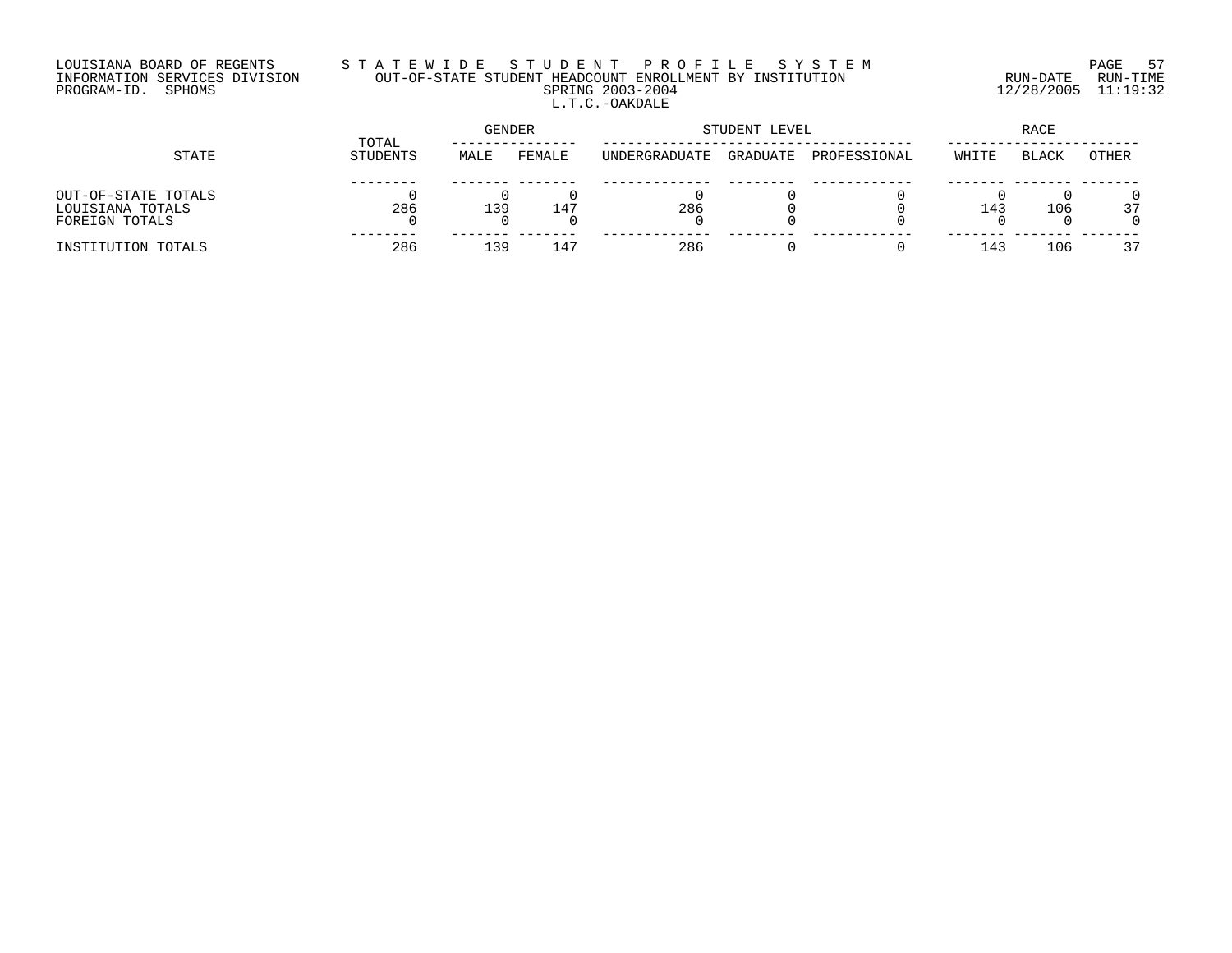## LOUISIANA BOARD OF REGENTS S T A T E W I D E S T U D E N T P R O F I L E S Y S T E M PAGE 58 INFORMATION SERVICES DIVISION OUT-OF-STATE STUDENT HEADCOUNT ENROLLMENT BY INSTITUTION RUN-DATE RUN-TIME PROGRAM-ID. SPHOMS SPRING 2003-2004 12/28/2005 11:19:32 L.T.C.-RIVER PARISHES

| STATE               |                   | <b>GENDER</b> |        |               | STUDENT LEVEL | RACE         |       |              |       |
|---------------------|-------------------|---------------|--------|---------------|---------------|--------------|-------|--------------|-------|
|                     | TOTAL<br>STUDENTS | MALE          | FEMALE | UNDERGRADUATE | GRADUATE      | PROFESSIONAL | WHITE | <b>BLACK</b> | OTHER |
|                     |                   |               |        |               |               |              |       |              |       |
| OUT-OF-STATE TOTALS |                   |               |        |               |               |              |       |              |       |
| LOUISIANA TOTALS    | 310               | 201           | 109    | 310           |               |              | 202   | 103          |       |
| FOREIGN TOTALS      |                   |               |        |               |               |              |       |              |       |
| INSTITUTION TOTALS  | 310               | 201           | 109    | 310           |               |              | 202   | 103          |       |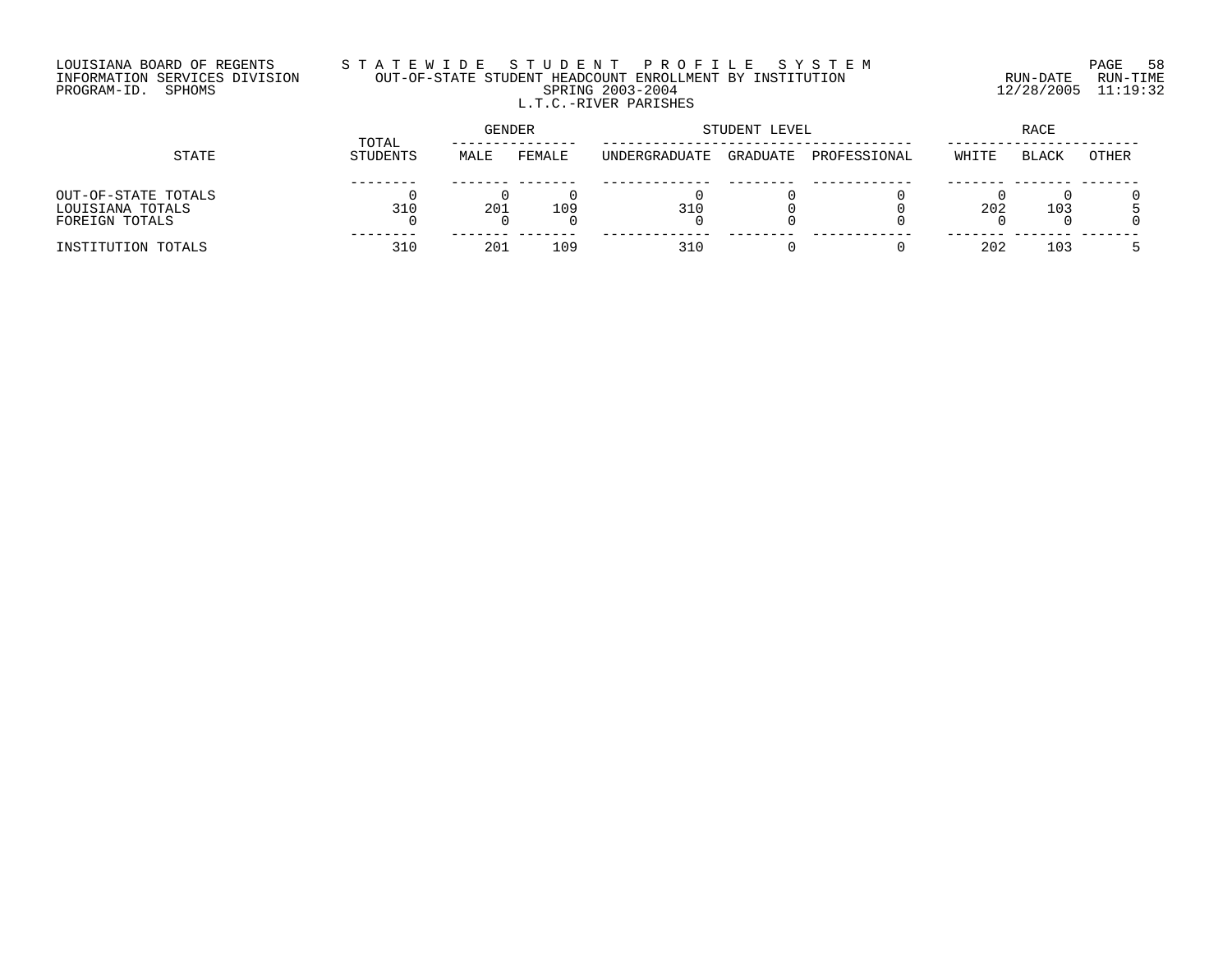## LOUISIANA BOARD OF REGENTS S T A T E W I D E S T U D E N T P R O F I L E S Y S T E M PAGE 59 INFORMATION SERVICES DIVISION OUT-OF-STATE STUDENT HEADCOUNT ENROLLMENT BY INSTITUTION RUN-DATE RUN-TIME PROGRAM-ID. SPHOMS SPRING 2003-2004 12/28/2005 11:19:32 L.T.C.-RUSTON

| STATE                                                     |                   | GENDER |                |               | STUDENT LEVEL | RACE         |       |              |              |
|-----------------------------------------------------------|-------------------|--------|----------------|---------------|---------------|--------------|-------|--------------|--------------|
|                                                           | TOTAL<br>STUDENTS | MALE   | FEMALE         | UNDERGRADUATE | GRADUATE      | PROFESSIONAL | WHITE | <b>BLACK</b> | <b>OTHER</b> |
| OUT-OF-STATE TOTALS<br>LOUISIANA TOTALS<br>FOREIGN TOTALS | 161               | 64     | Q <sub>T</sub> | 161           |               |              |       | 79           |              |
| INSTITUTION TOTALS                                        | 161               | 64     | $\Omega$ 7     | 161           |               |              | 78    | 79           |              |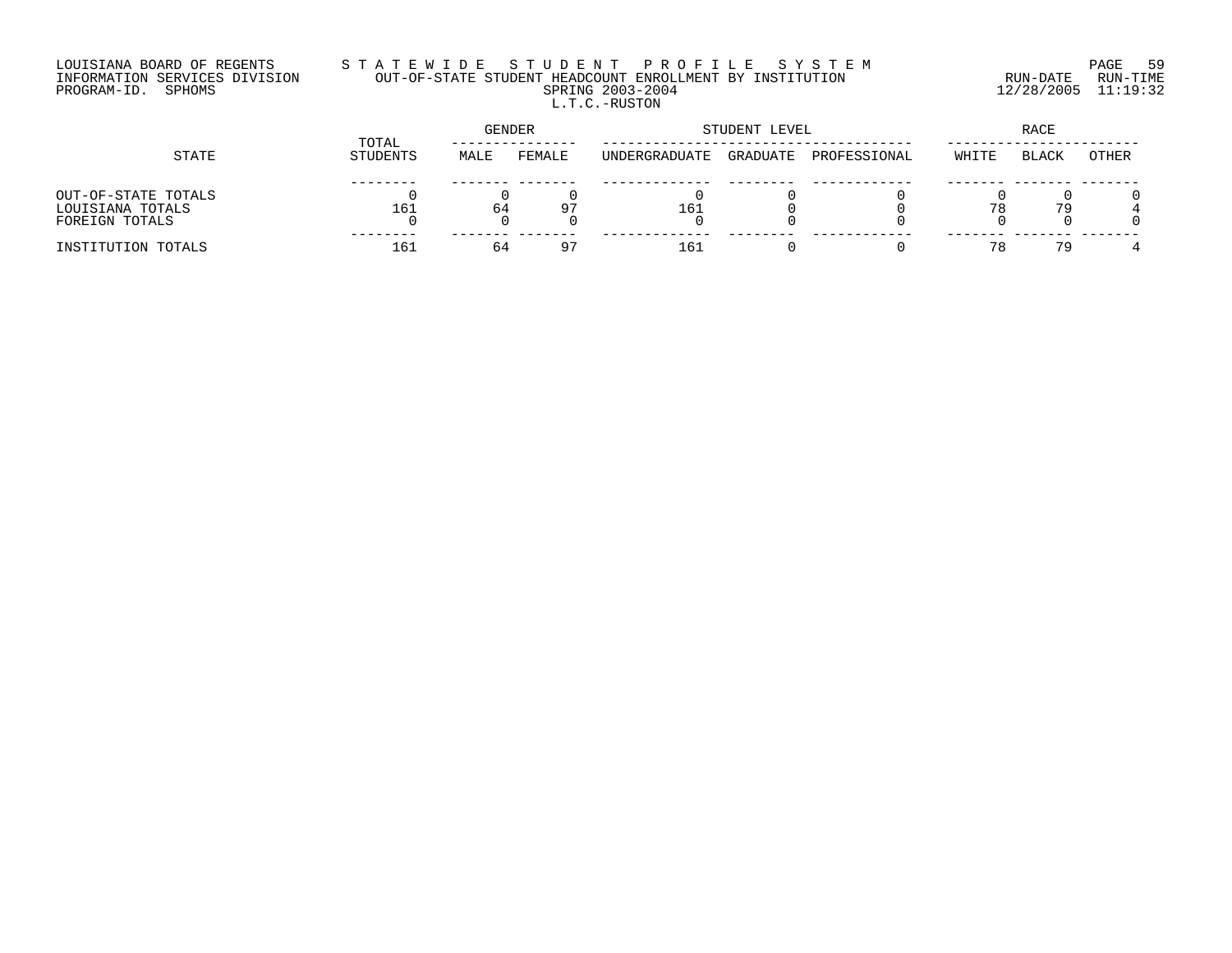## LOUISIANA BOARD OF REGENTS S T A T E W I D E S T U D E N T P R O F I L E S Y S T E M PAGE 60 INFORMATION SERVICES DIVISION OUT-OF-STATE STUDENT HEADCOUNT ENROLLMENT BY INSTITUTION RUN-DATE RUN-TIME PROGRAM-ID. SPHOMS SPRING 2003-2004 12/28/2005 11:19:32 L.T.C.-WEST JEFFERSON

| STATE                                                     |                   | GENDER |        | STUDENT LEVEL | RACE     |              |       |              |          |
|-----------------------------------------------------------|-------------------|--------|--------|---------------|----------|--------------|-------|--------------|----------|
|                                                           | TOTAL<br>STUDENTS | MALE   | FEMALE | UNDERGRADUATE | GRADUATE | PROFESSIONAL | WHITE | <b>BLACK</b> | OTHER    |
| MISSISSIPPI                                               |                   |        |        |               |          |              |       |              | $\Omega$ |
| OUT-OF-STATE TOTALS<br>LOUISIANA TOTALS<br>FOREIGN TOTALS | 366               | 144    | 222    | 366           |          |              | 68    | 266          | 32<br>0  |
| INSTITUTION TOTALS                                        | 367               | 145    | 222    | 367           |          |              | 68    | 267          | 32       |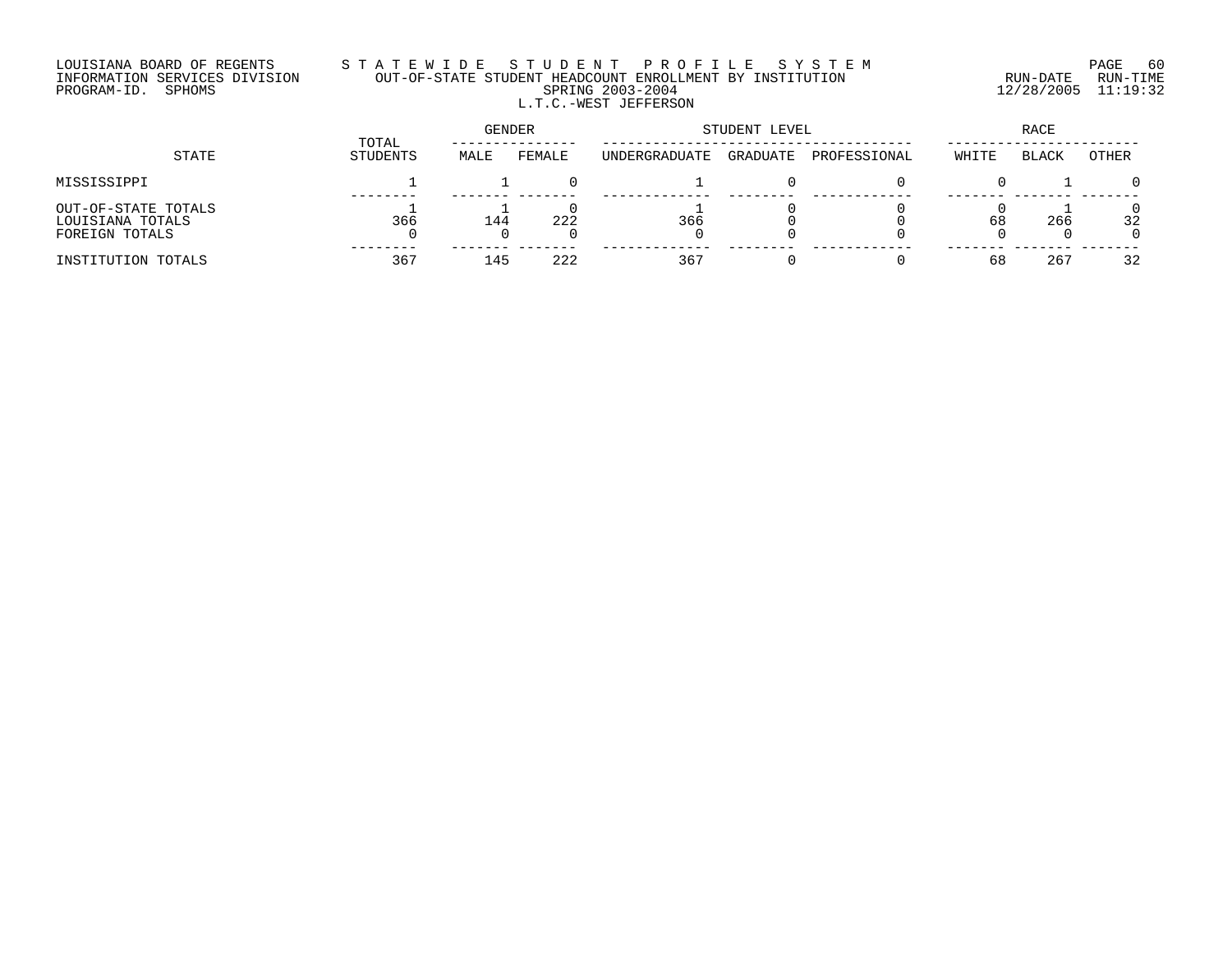## LOUISIANA BOARD OF REGENTS S T A T E W I D E S T U D E N T P R O F I L E S Y S T E M PAGE 61 INFORMATION SERVICES DIVISION OUT-OF-STATE STUDENT HEADCOUNT ENROLLMENT BY INSTITUTION RUN-DATE RUN-TIME PROGRAM-ID. SPHOMS SPRING 2003-2004 12/28/2005 11:19:32 L.T.C.-WESTSIDE

|                                                           |                   | <b>GENDER</b> |        | STUDENT LEVEL | RACE     |              |       |              |              |
|-----------------------------------------------------------|-------------------|---------------|--------|---------------|----------|--------------|-------|--------------|--------------|
| STATE                                                     | TOTAL<br>STUDENTS | MALE          | FEMALE | UNDERGRADUATE | GRADUATE | PROFESSIONAL | WHITE | <b>BLACK</b> | <b>OTHER</b> |
| OUT-OF-STATE TOTALS<br>LOUISIANA TOTALS<br>FOREIGN TOTALS | 161               | 29            | 132    | 161           |          |              | 45    | 116          |              |
| INSTITUTION TOTALS                                        | 161               | 29            | 132    | 161           |          |              |       | 116          |              |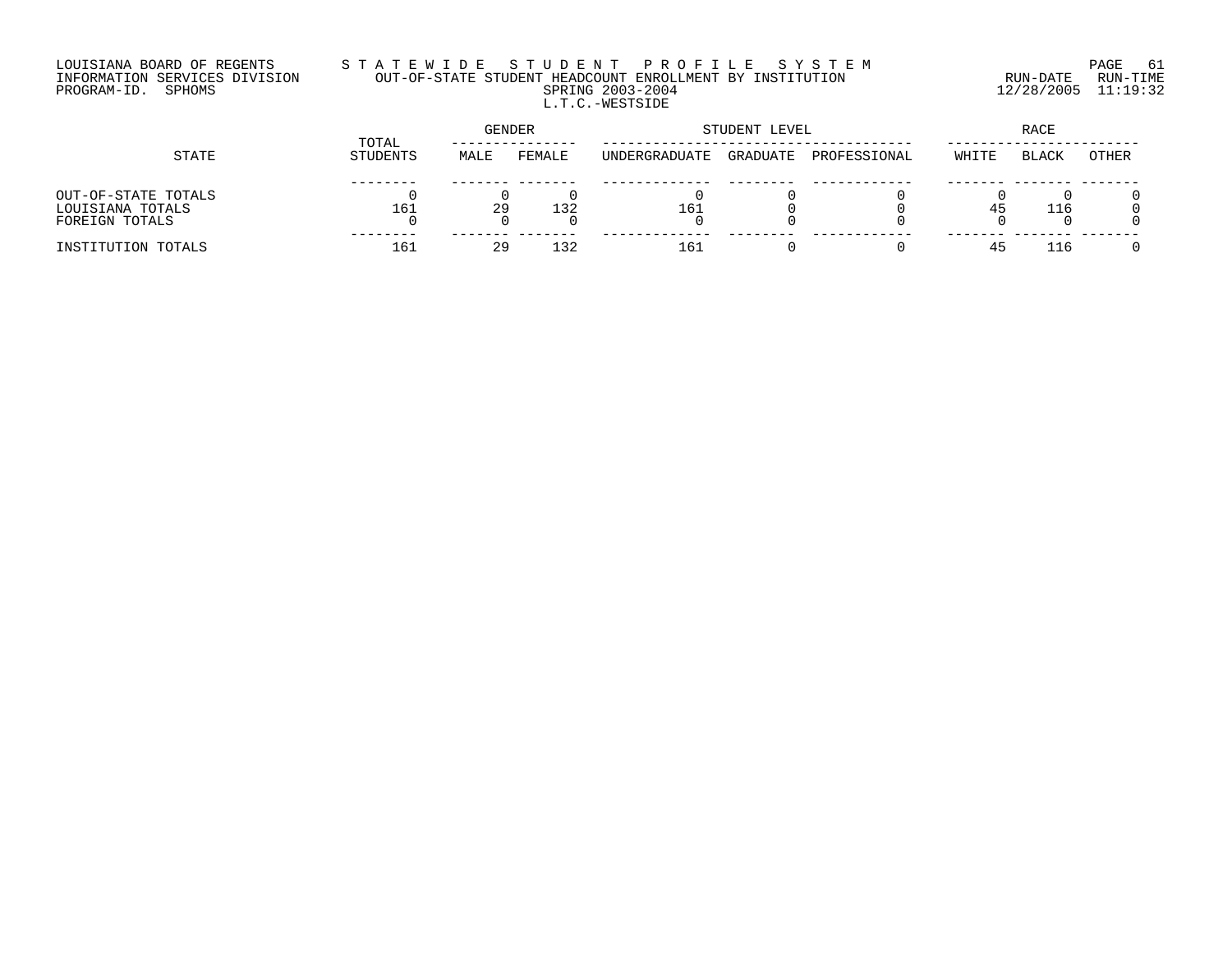## LOUISIANA BOARD OF REGENTS S T A T E W I D E S T U D E N T P R O F I L E S Y S T E M PAGE 62 INFORMATION SERVICES DIVISION OUT-OF-STATE STUDENT HEADCOUNT ENROLLMENT BY INSTITUTION RUN-DATE RUN-TIME PROGRAM-ID. SPHOMS SPRING 2003-2004 12/28/2005 11:19:32 L.T.C.-YOUNG MEMORIAL

|                     |                          | <b>GENDER</b> |        | STUDENT LEVEL |          |              | RACE           |              |       |
|---------------------|--------------------------|---------------|--------|---------------|----------|--------------|----------------|--------------|-------|
| <b>STATE</b>        | TOTAL<br><b>STUDENTS</b> | MALE          | FEMALE | UNDERGRADUATE | GRADUATE | PROFESSIONAL | WHITE          | <b>BLACK</b> | OTHER |
| ALABAMA             | 22                       | 22            |        | 22            |          |              | 15             |              |       |
| <b>ARKANSAS</b>     |                          |               |        |               |          |              |                |              |       |
| ARIZONA             |                          |               |        |               |          |              |                |              |       |
| CALIFORNIA          |                          |               |        |               |          |              |                |              |       |
| FLORIDA             |                          | -9            |        | 20            |          |              |                |              |       |
| GEORGIA             |                          |               |        |               |          |              |                |              |       |
| ILLINOIS            |                          |               |        |               |          |              |                |              |       |
| INDIANA             |                          |               |        |               |          |              |                |              |       |
| MARYLAND            |                          |               |        |               |          |              |                |              |       |
| MAINE               |                          |               |        |               |          |              |                |              |       |
| MICHIGAN            |                          |               |        |               |          |              |                |              |       |
| MISSISSIPPI         |                          |               |        | 45            |          |              | 42             |              |       |
| NORTH CAROLINA      |                          |               |        |               |          |              |                |              |       |
| NEW YORK            |                          |               |        |               |          |              |                |              |       |
| OHIO                |                          |               |        |               |          |              |                |              |       |
| OREGON              |                          |               |        |               |          |              |                |              |       |
| RHODE ISLAND        |                          |               |        |               |          |              |                |              |       |
| TENNESSEE           |                          |               |        |               |          |              |                |              |       |
| TEXAS               |                          |               |        | 58            |          |              | 46             |              | 10    |
| VIRGINIA            |                          |               |        |               |          |              |                |              |       |
| WASHINGTON          |                          |               |        |               |          |              |                |              |       |
| WEST VIRGINIA       |                          |               |        |               |          |              |                |              |       |
| OUT-OF-STATE TOTALS | 172                      | 170           | 2      | 172           | O        |              | 144            | 12           | 16    |
| LOUISIANA TOTALS    | 693                      | 446           | 247    | 693           |          |              | 425            | 209          | 59    |
| FOREIGN TOTALS      | ◠                        |               | O      | 2             |          |              | $\mathfrak{D}$ | $\Omega$     |       |
| INSTITUTION TOTALS  | 867                      | 618           | 249    | 867           | 0        | 0            | 571            | 221          | 75    |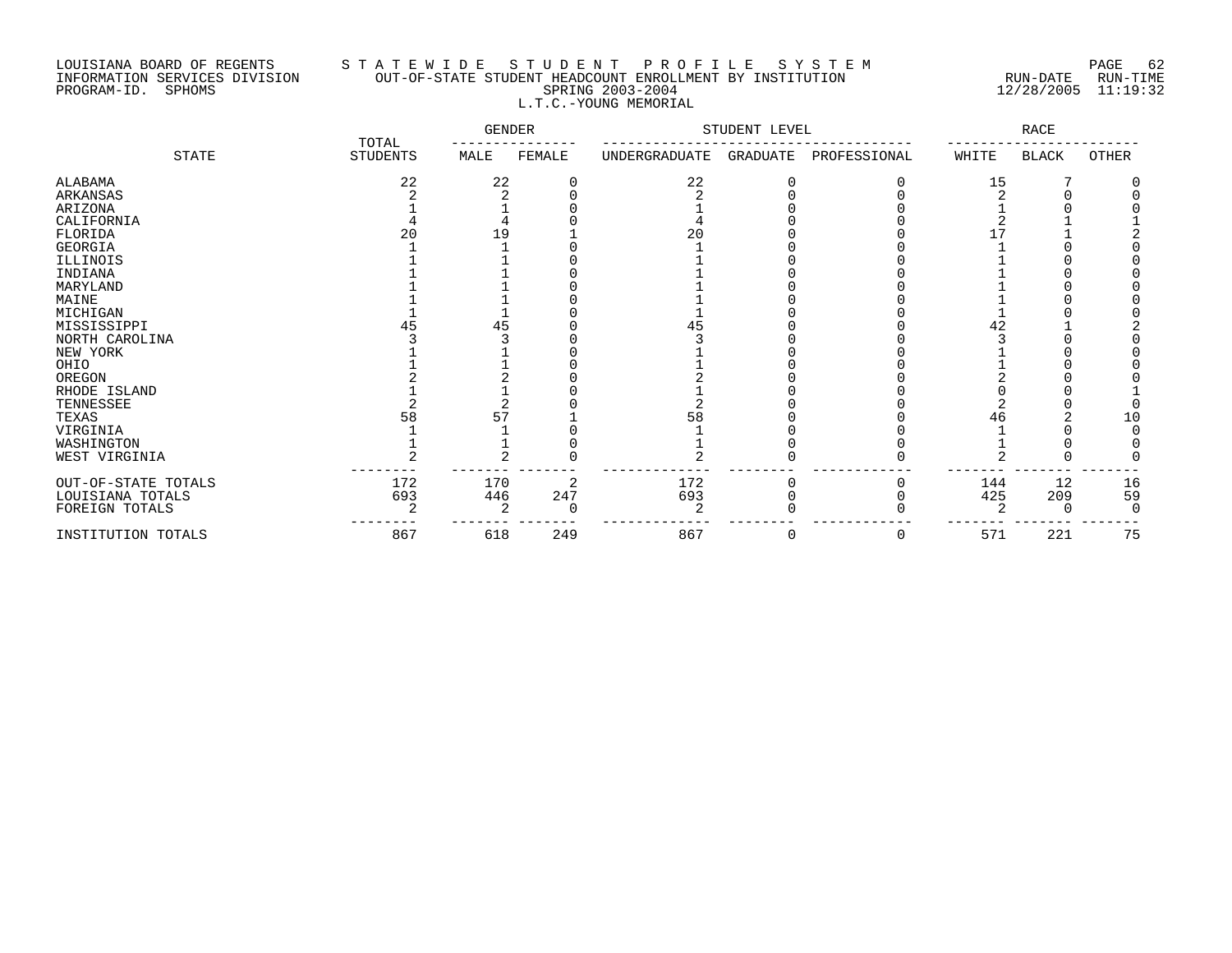## LOUISIANA BOARD OF REGENTS S T A T E W I D E S T U D E N T P R O F I L E S Y S T E M PAGE 63 INFORMATION SERVICES DIVISION OUT-OF-STATE STUDENT HEADCOUNT ENROLLMENT BY INSTITUTION RUN-DATE RUN-TIME PROGRAM-ID. SPHOMS SPRING 2003-2004 12/28/2005 11:19:32 L.T.C.-SABINE VALLEY

| STATE               |                   | <b>GENDER</b> |        | STUDENT LEVEL | RACE     |              |       |              |       |
|---------------------|-------------------|---------------|--------|---------------|----------|--------------|-------|--------------|-------|
|                     | TOTAL<br>STUDENTS | MALE          | FEMALE | UNDERGRADUATE | GRADUATE | PROFESSIONAL | WHITE | <b>BLACK</b> | OTHER |
|                     |                   |               |        |               |          |              |       |              |       |
| OUT-OF-STATE TOTALS |                   |               |        |               |          |              |       |              |       |
| LOUISIANA TOTALS    | 144               | 36            | 108    | 144           |          |              | 70    | 49           | 25    |
| FOREIGN TOTALS      |                   |               |        |               |          |              |       |              |       |
| INSTITUTION TOTALS  | 144               | 36            | 108    | 144           |          |              | 70    | 49           | 25    |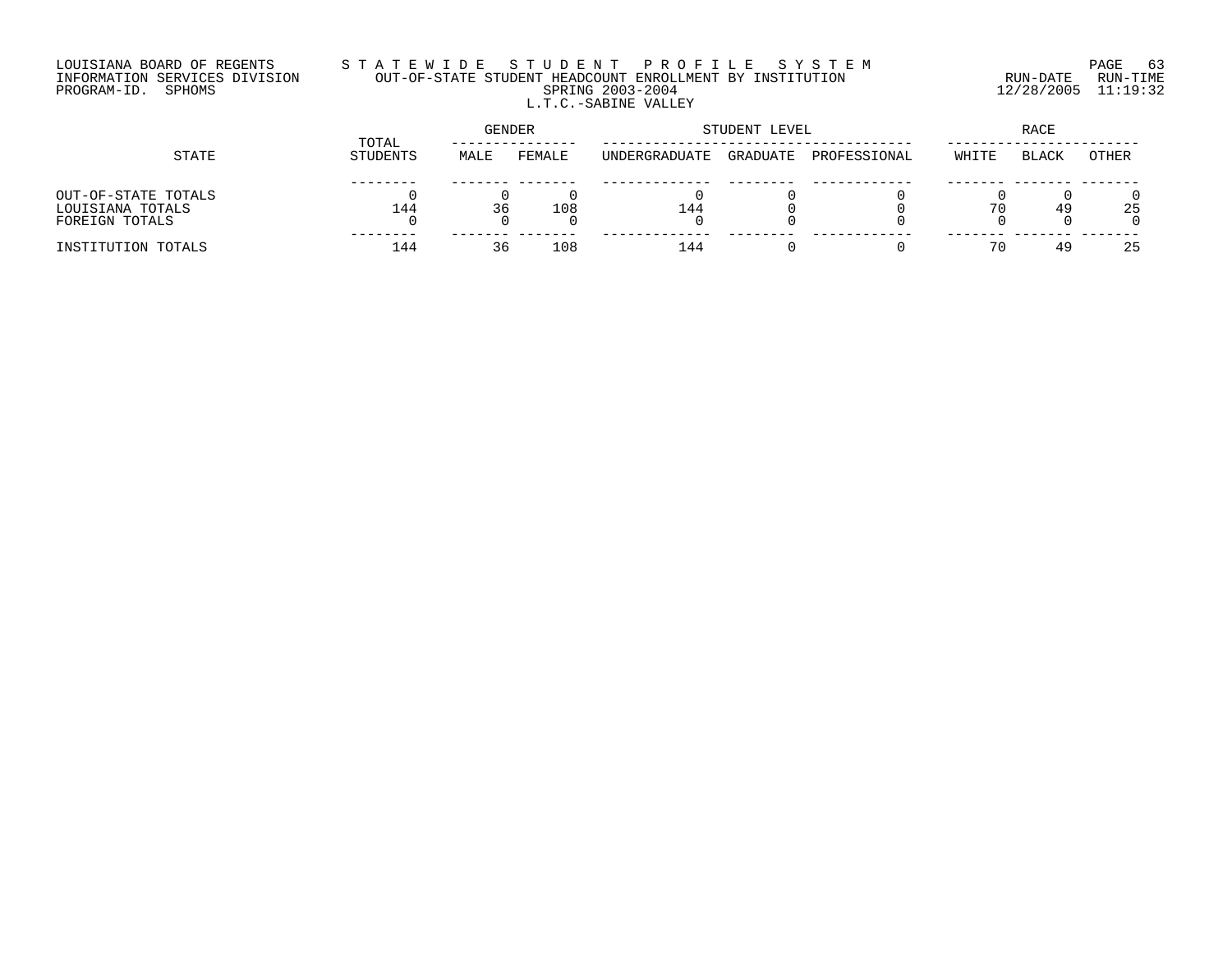## LOUISIANA BOARD OF REGENTS S T A T E W I D E S T U D E N T P R O F I L E S Y S T E M PAGE 64 INFORMATION SERVICES DIVISION OUT-OF-STATE STUDENT HEADCOUNT ENROLLMENT BY INSTITUTION RUN-DATE RUN-TIME PROGRAM-ID. SPHOMS SPRING 2003-2004 12/28/2005 11:19:32 L.T.C.-SHELBY JACKSON

|                                                           |                   | GENDER |        | STUDENT LEVEL | RACE     |              |       |       |       |
|-----------------------------------------------------------|-------------------|--------|--------|---------------|----------|--------------|-------|-------|-------|
| STATE                                                     | TOTAL<br>STUDENTS | MALE   | FEMALE | UNDERGRADUATE | GRADUATE | PROFESSIONAL | WHITE | BLACK | OTHER |
| MISSISSIPPI                                               | 13                |        | 10     | 13            |          |              |       |       |       |
| OUT-OF-STATE TOTALS<br>LOUISIANA TOTALS<br>FOREIGN TOTALS | 13<br>⊥37         | 65     | 72     | 13<br>137     |          |              | 65    | 67    |       |
| INSTITUTION TOTALS                                        | 150               | 68     | 82     | 150           |          |              | 66    | 78    |       |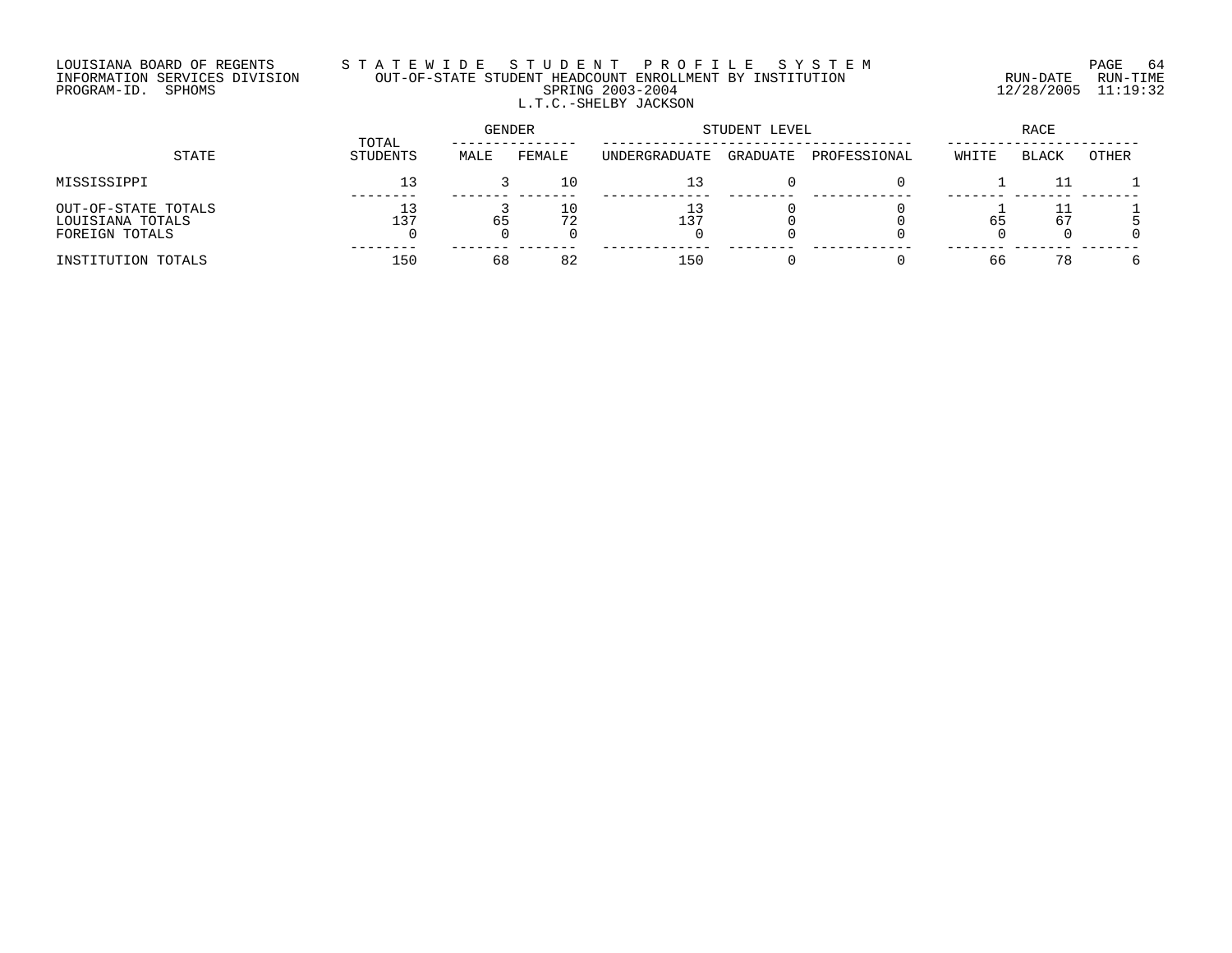#### LOUISIANA BOARD OF REGENTS S T A T E W I D E S T U D E N T P R O F I L E S Y S T E M PAGE 65 INFORMATION SERVICES DIVISION OUT-OF-STATE STUDENT HEADCOUNT ENROLLMENT BY INSTITUTION RUN-DATE RUN-TIME PROGRAM-ID. SPHOMS SPRING 2003-2004 12/28/2005 11:19:32 L.T.C.-SHREVEPORT BOSSIER

| STATE                                                     |                   | GENDER |        | STUDENT LEVEL | RACE     |              |       |              |          |
|-----------------------------------------------------------|-------------------|--------|--------|---------------|----------|--------------|-------|--------------|----------|
|                                                           | TOTAL<br>STUDENTS | MALE   | FEMALE | UNDERGRADUATE | GRADUATE | PROFESSIONAL | WHITE | <b>BLACK</b> | OTHER    |
| TEXAS                                                     |                   |        |        |               |          |              |       |              | $\Omega$ |
| OUT-OF-STATE TOTALS<br>LOUISIANA TOTALS<br>FOREIGN TOTALS | 803               | 446    | 357    | 803           |          |              | 349   | 403          | 51       |
| INSTITUTION TOTALS                                        | 805               | 446    | 359    | 805           |          |              | 349   | 405          | 51       |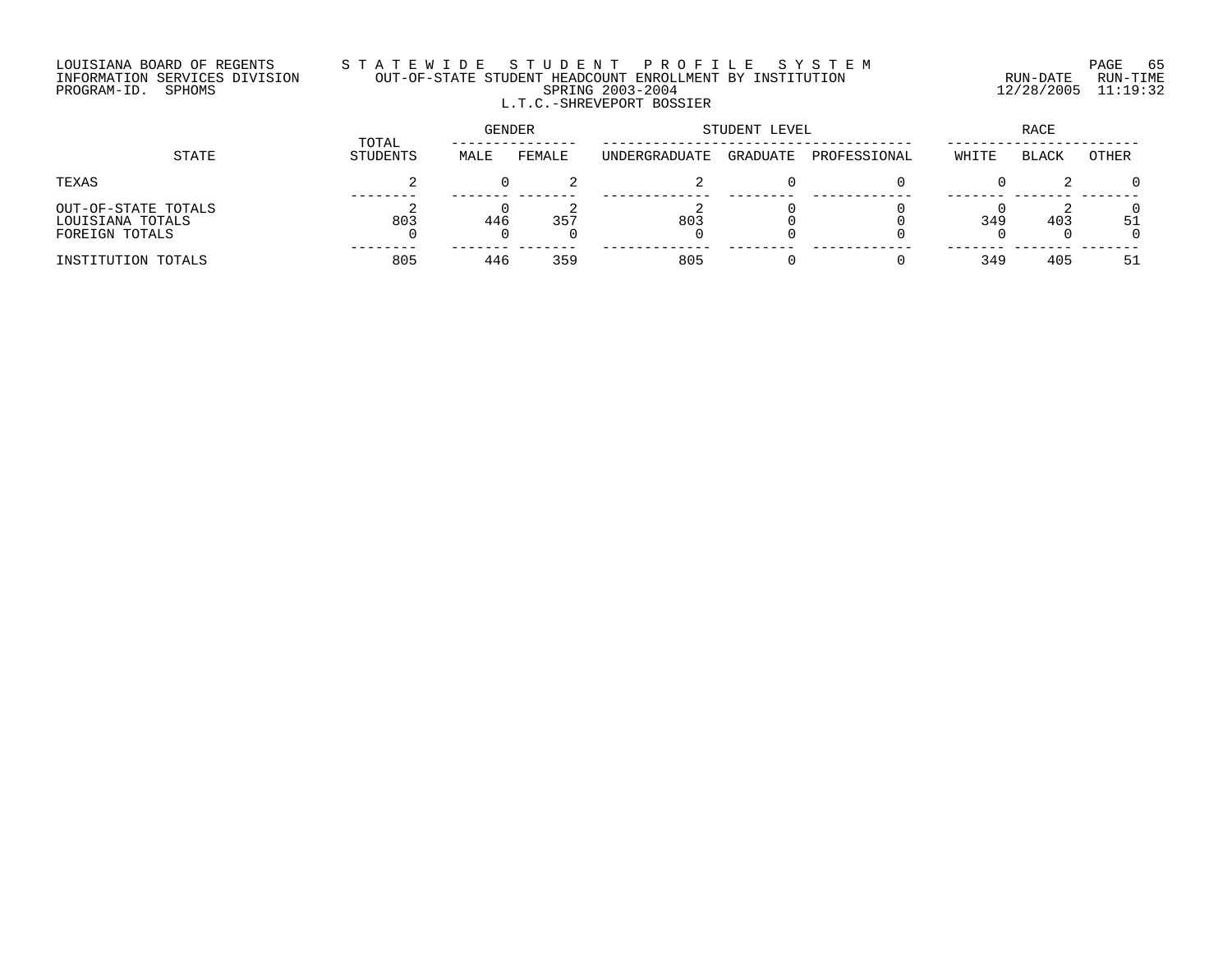## LOUISIANA BOARD OF REGENTS S T A T E W I D E S T U D E N T P R O F I L E S Y S T E M PAGE 66 INFORMATION SERVICES DIVISION OUT-OF-STATE STUDENT HEADCOUNT ENROLLMENT BY INSTITUTION RUN-DATE RUN-TIME PROGRAM-ID. SPHOMS SPRING 2003-2004 12/28/2005 11:19:32 L.T.C.-SIDNEY COLLIER

| STATE                                                     |                   | <b>GENDER</b>   |        | STUDENT LEVEL | RACE     |              |       |              |       |
|-----------------------------------------------------------|-------------------|-----------------|--------|---------------|----------|--------------|-------|--------------|-------|
|                                                           | TOTAL<br>STUDENTS | MALE            | FEMALE | UNDERGRADUATE | GRADUATE | PROFESSIONAL | WHITE | <b>BLACK</b> | OTHER |
| OUT-OF-STATE TOTALS<br>LOUISIANA TOTALS<br>FOREIGN TOTALS | 340               | 137             | 203    | 340           |          |              |       | 338          |       |
| INSTITUTION TOTALS                                        | 340               | 13 <sup>7</sup> | 203    | 340           |          |              |       | 338          |       |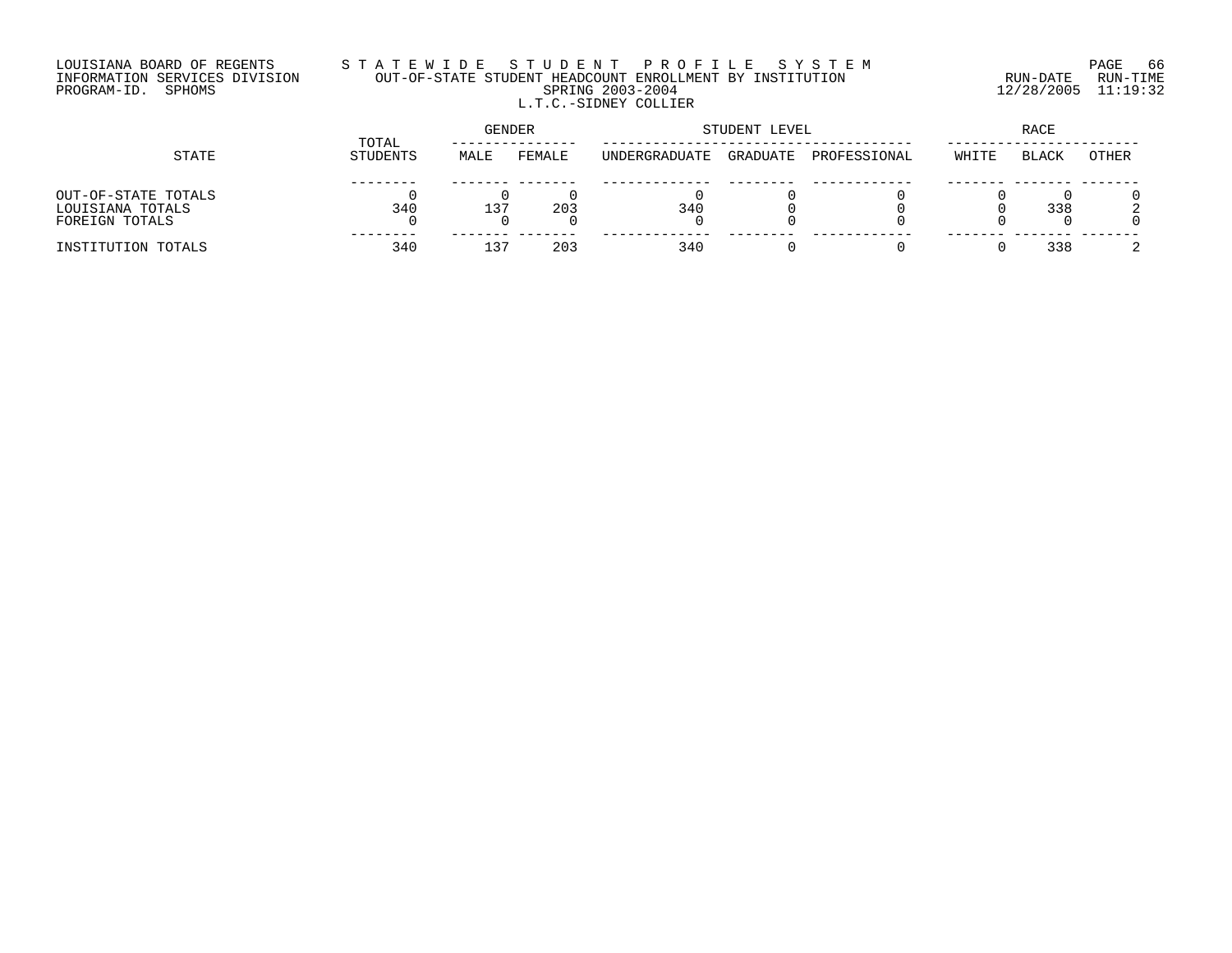## LOUISIANA BOARD OF REGENTS S T A T E W I D E S T U D E N T P R O F I L E S Y S T E M PAGE 67 INFORMATION SERVICES DIVISION OUT-OF-STATE STUDENT HEADCOUNT ENROLLMENT BY INSTITUTION RUN-DATE RUN-TIME PROGRAM-ID. SPHOMS SPRING 2003-2004 12/28/2005 11:19:32 L.T.C.-SLIDELL

| STATE                                                     |                   | GENDER |        | STUDENT LEVEL | RACE     |              |       |              |       |
|-----------------------------------------------------------|-------------------|--------|--------|---------------|----------|--------------|-------|--------------|-------|
|                                                           | TOTAL<br>STUDENTS | MALE   | FEMALE | UNDERGRADUATE | GRADUATE | PROFESSIONAL | WHITE | <b>BLACK</b> | OTHER |
| MISSISSIPPI                                               |                   |        |        |               |          |              |       |              |       |
| OUT-OF-STATE TOTALS<br>LOUISIANA TOTALS<br>FOREIGN TOTALS | 122               | 56     | 66     | 122           |          |              | 85    | 30           |       |
| INSTITUTION TOTALS                                        | 130               | 60     | 70     | 130           |          |              | 90    | 33           |       |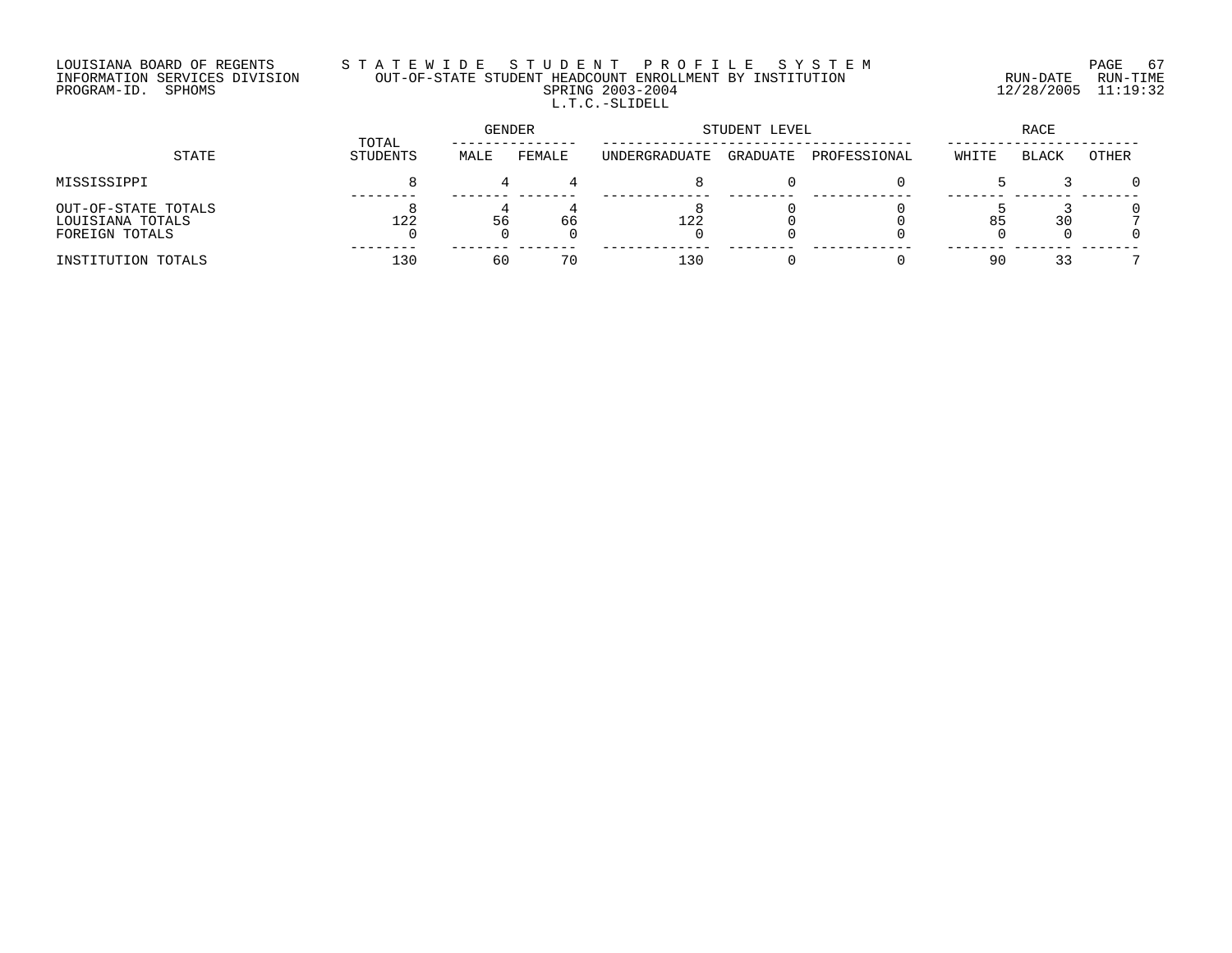#### LOUISIANA BOARD OF REGENTS S T A T E W I D E S T U D E N T P R O F I L E S Y S T E M PAGE 68 INFORMATION SERVICES DIVISION OUT-OF-STATE STUDENT HEADCOUNT ENROLLMENT BY INSTITUTION RUN-DATE RUN-TIME PROGRAM-ID. SPHOMS SPRING 2003-2004 12/28/2005 11:19:32 SOWELA

| STATE                                                     |                   | <b>GENDER</b> |        | STUDENT LEVEL | RACE     |              |       |              |              |
|-----------------------------------------------------------|-------------------|---------------|--------|---------------|----------|--------------|-------|--------------|--------------|
|                                                           | TOTAL<br>STUDENTS | MALE          | FEMALE | UNDERGRADUATE | GRADUATE | PROFESSIONAL | WHITE | <b>BLACK</b> | <b>OTHER</b> |
| OUT-OF-STATE TOTALS<br>LOUISIANA TOTALS<br>FOREIGN TOTALS | 1,568             | 985           | 583    | 1,568         |          |              | 1,083 | 386          | 99           |
| INSTITUTION TOTALS                                        | 1,568             | 985           | 583    | 1,568         |          |              | 1,083 | 386          | 99           |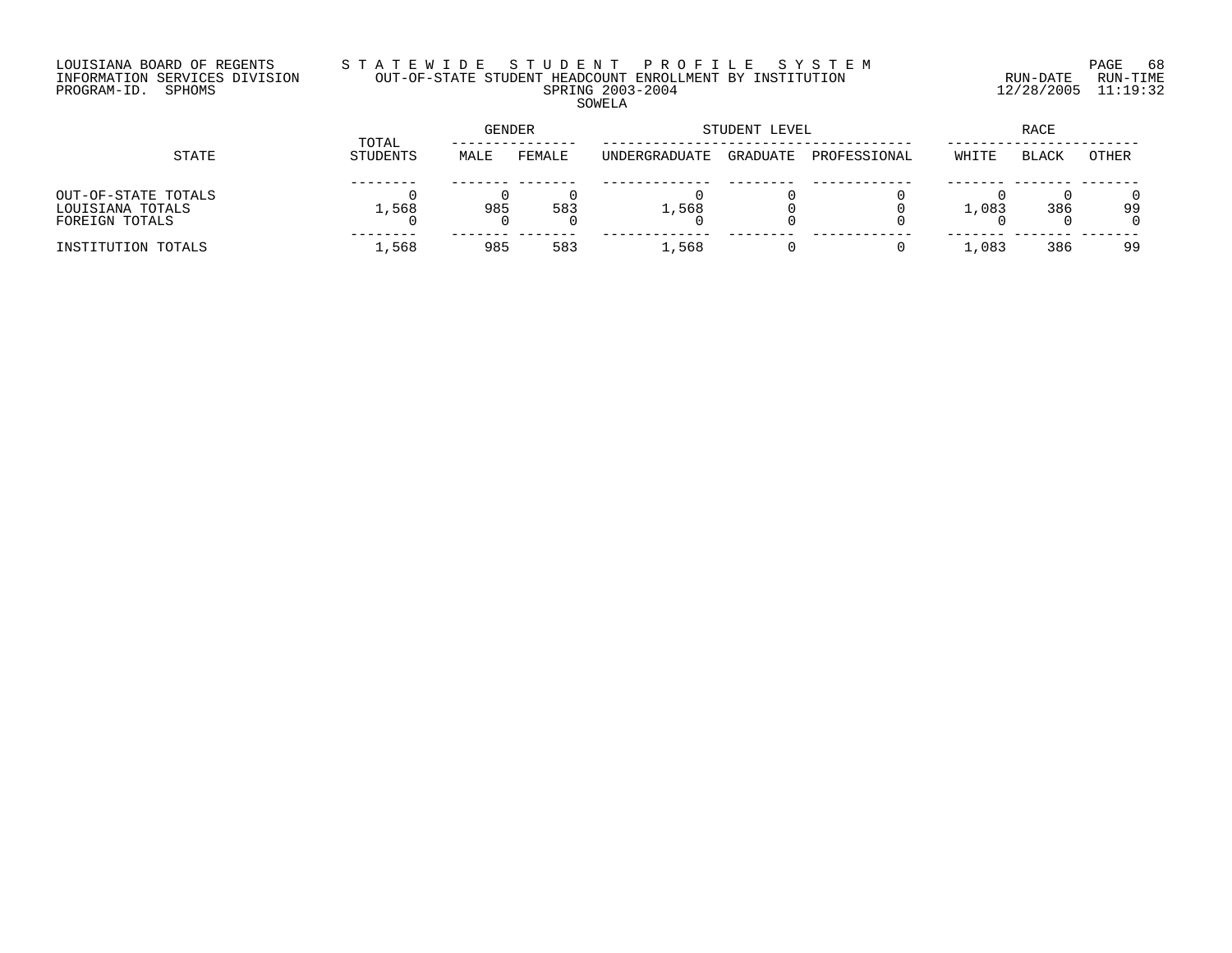## LOUISIANA BOARD OF REGENTS S T A T E W I D E S T U D E N T P R O F I L E S Y S T E M PAGE 69 INFORMATION SERVICES DIVISION OUT-OF-STATE STUDENT HEADCOUNT ENROLLMENT BY INSTITUTION RUN-DATE RUN-TIME PROGRAM-ID. SPHOMS SPRING 2003-2004 12/28/2005 11:19:32 L.T.C.-SULLIVAN

| STATE                                                     |                   | GENDER |        | STUDENT LEVEL | RACE     |              |       |              |              |
|-----------------------------------------------------------|-------------------|--------|--------|---------------|----------|--------------|-------|--------------|--------------|
|                                                           | TOTAL<br>STUDENTS | MALE   | FEMALE | UNDERGRADUATE | GRADUATE | PROFESSIONAL | WHITE | <b>BLACK</b> | OTHER        |
| MISSISSIPPI                                               |                   |        |        |               |          |              |       |              | $\Omega$     |
| OUT-OF-STATE TOTALS<br>LOUISIANA TOTALS<br>FOREIGN TOTALS | 673               | 371    | 302    | 673           |          |              | 380   | 268          | 0<br>25<br>0 |
| INSTITUTION TOTALS                                        | 681               | 372    | 309    | 681           |          |              | 384   | 272          | 25           |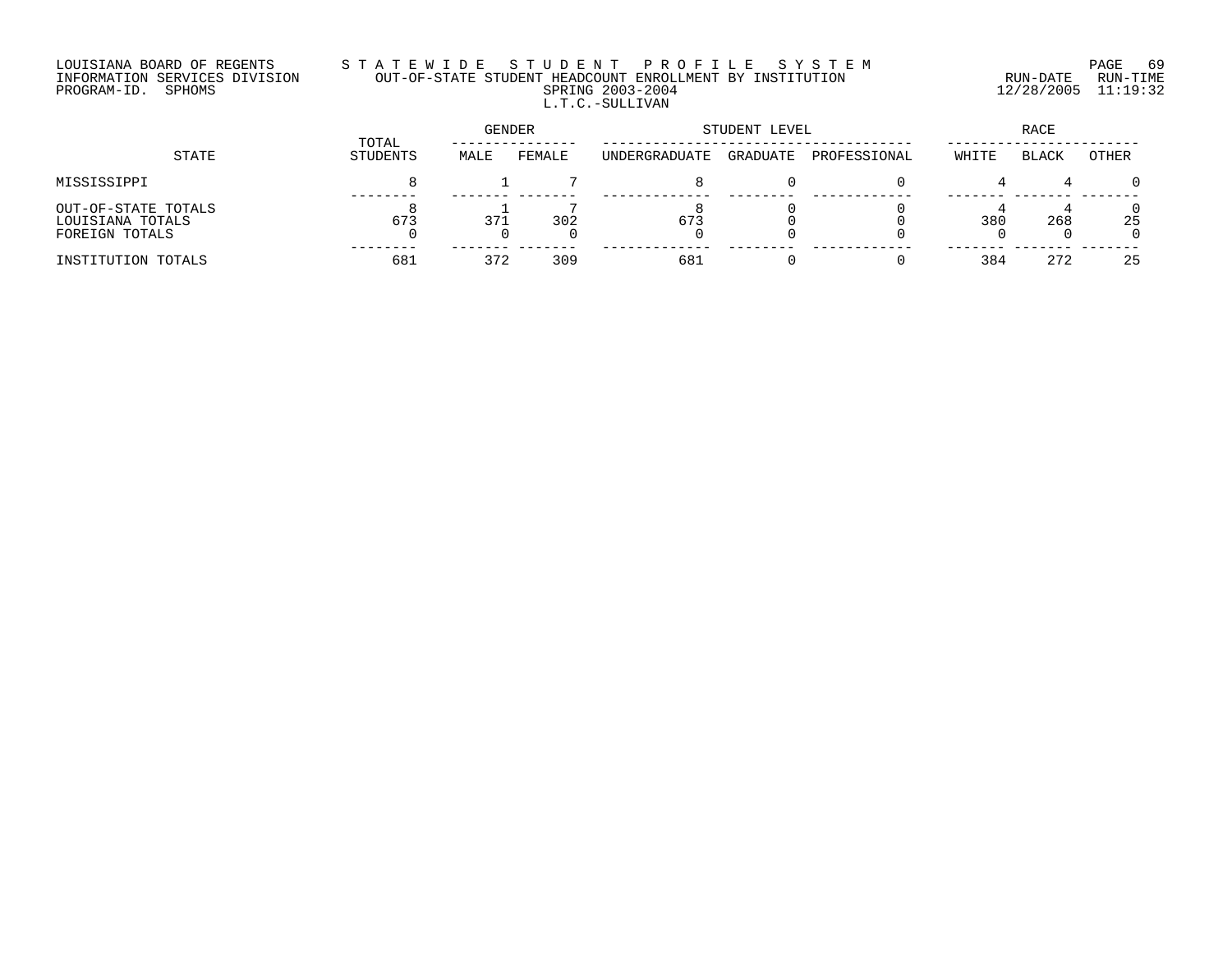## LOUISIANA BOARD OF REGENTS S T A T E W I D E S T U D E N T P R O F I L E S Y S T E M PAGE 70 INFORMATION SERVICES DIVISION OUT-OF-STATE STUDENT HEADCOUNT ENROLLMENT BY INSTITUTION RUN-DATE RUN-TIME PROGRAM-ID. SPHOMS SPRING 2003-2004 12/28/2005 11:19:32 L.T.C.-T.H. HARRIS

|                     |                   | <b>GENDER</b> |        | STUDENT LEVEL | RACE     |              |       |              |       |
|---------------------|-------------------|---------------|--------|---------------|----------|--------------|-------|--------------|-------|
| STATE               | TOTAL<br>STUDENTS | MALE          | FEMALE | UNDERGRADUATE | GRADUATE | PROFESSIONAL | WHITE | <b>BLACK</b> | OTHER |
|                     |                   |               |        |               |          |              |       |              |       |
| OUT-OF-STATE TOTALS |                   |               |        |               |          |              |       |              |       |
| LOUISIANA TOTALS    | 581               | 335           | 246    | 581           |          |              | 333   | 241          |       |
| FOREIGN TOTALS      |                   |               |        |               |          |              |       |              |       |
| INSTITUTION TOTALS  | 581               | 335           | 246    | 581           |          |              | 333   | 241          |       |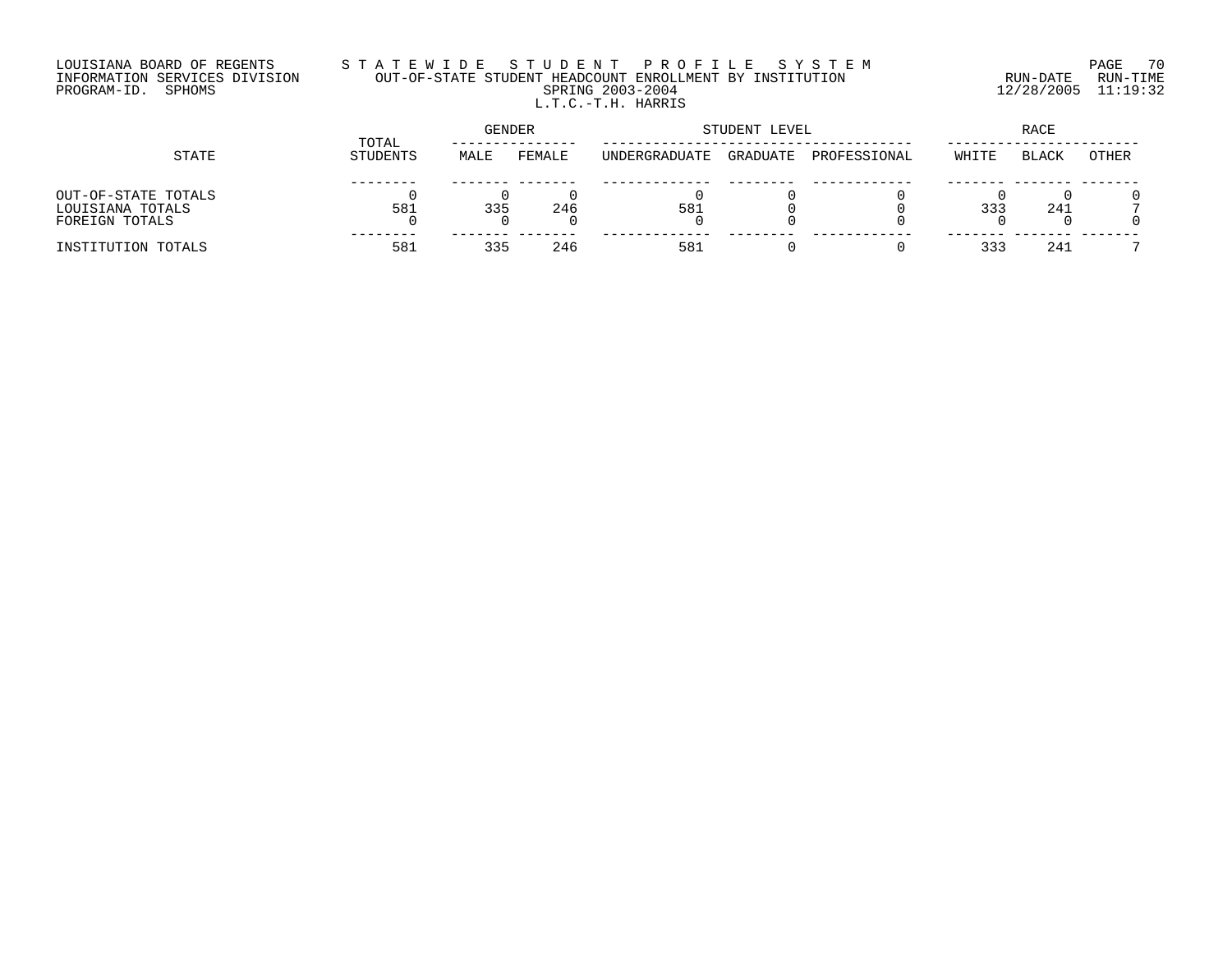#### LOUISIANA BOARD OF REGENTS S T A T E W I D E S T U D E N T P R O F I L E S Y S T E M PAGE 71 INFORMATION SERVICES DIVISION OUT-OF-STATE STUDENT HEADCOUNT ENROLLMENT BY INSTITUTION RUN-DATE RUN-TIME PROGRAM-ID. SPHOMS SPRING 2003-2004 12/28/2005 11:19:32 L.T.C.-TALLULAH/M. SURLES

| STATE                                                     |                   | GENDER |        | STUDENT LEVEL | RACE     |              |       |       |       |
|-----------------------------------------------------------|-------------------|--------|--------|---------------|----------|--------------|-------|-------|-------|
|                                                           | TOTAL<br>STUDENTS | MALE   | FEMALE | UNDERGRADUATE | GRADUATE | PROFESSIONAL | WHITE | BLACK | OTHER |
| MISSISSIPPI                                               |                   |        |        |               |          |              |       |       | 2     |
| OUT-OF-STATE TOTALS<br>LOUISIANA TOTALS<br>FOREIGN TOTALS | 407               | 165    | 242    | 407           |          |              | 135   | 265   |       |
| INSTITUTION TOTALS                                        | 412               | 168    | 244    | 412           |          |              | 136   | 267   |       |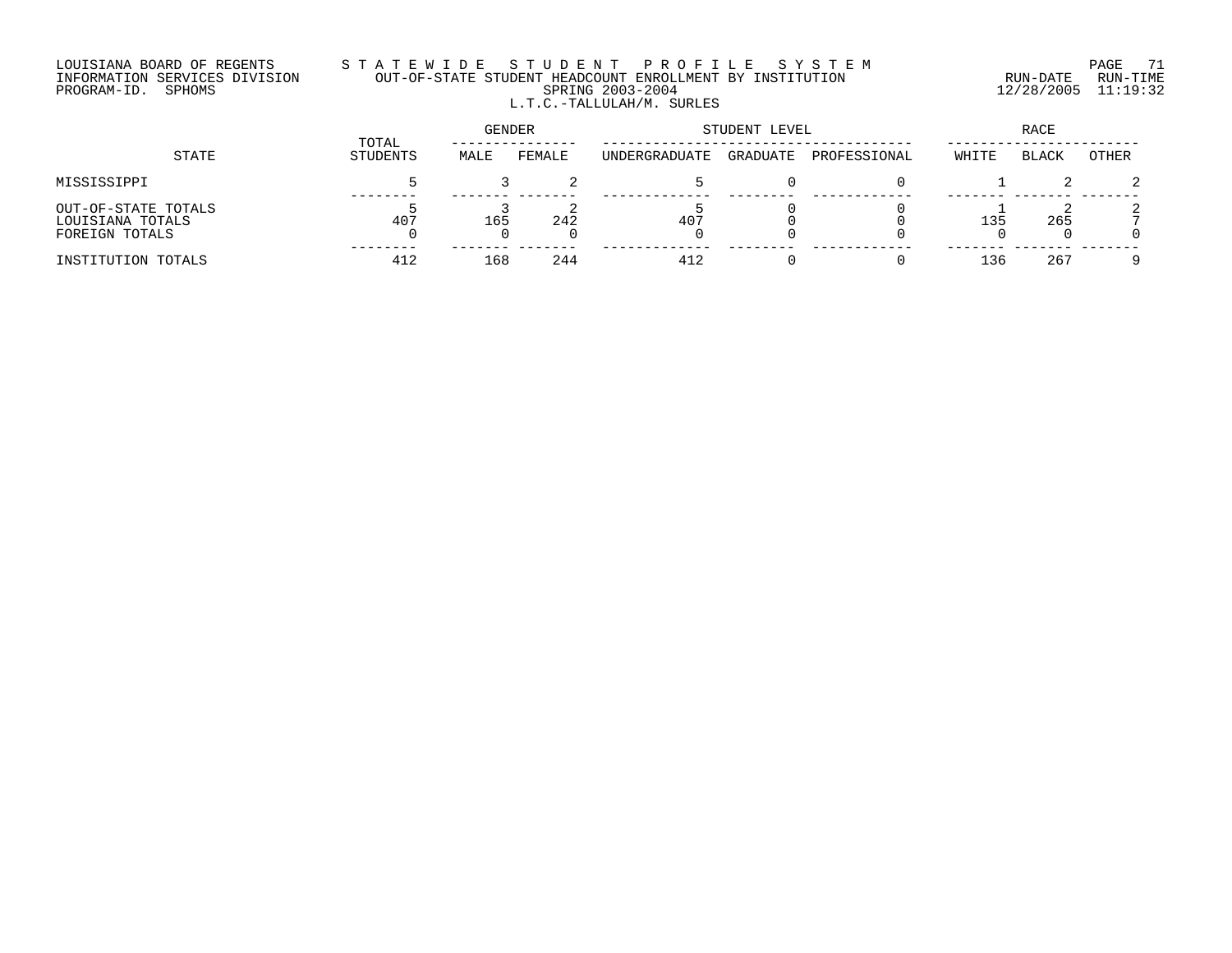## LOUISIANA BOARD OF REGENTS S T A T E W I D E S T U D E N T P R O F I L E S Y S T E M PAGE 72 INFORMATION SERVICES DIVISION OUT-OF-STATE STUDENT HEADCOUNT ENROLLMENT BY INSTITUTION RUN-DATE RUN-TIME PROGRAM-ID. SPHOMS SPRING 2003-2004 12/28/2005 11:19:32 L.T.C.-TECHE AREA

|                                                           |                   | GENDER |        | STUDENT LEVEL | RACE     |              |       |              |       |
|-----------------------------------------------------------|-------------------|--------|--------|---------------|----------|--------------|-------|--------------|-------|
| STATE                                                     | TOTAL<br>STUDENTS | MALE   | FEMALE | UNDERGRADUATE | GRADUATE | PROFESSIONAL | WHITE | <b>BLACK</b> | OTHER |
| OUT-OF-STATE TOTALS<br>LOUISIANA TOTALS<br>FOREIGN TOTALS | 425               | 205    | 220    | 425           |          |              | 293   | 120          |       |
| INSTITUTION TOTALS                                        | 425               | 205    | 220    | 425           |          |              | 293   | 120          |       |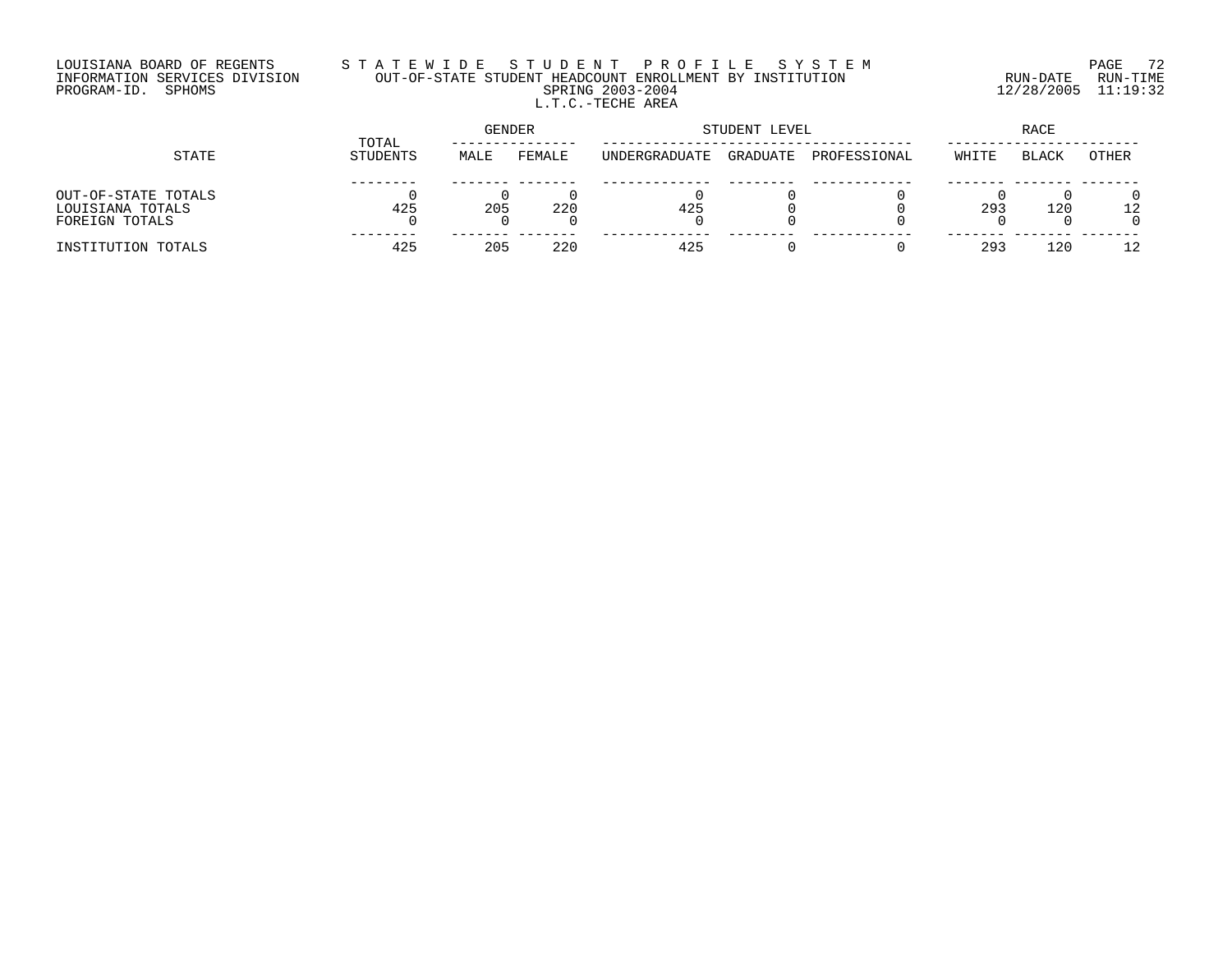## LOUISIANA BOARD OF REGENTS S T A T E W I D E S T U D E N T P R O F I L E S Y S T E M PAGE 73 INFORMATION SERVICES DIVISION OUT-OF-STATE STUDENT HEADCOUNT ENROLLMENT BY INSTITUTION RUN-DATE RUN-TIME PROGRAM-ID. SPHOMS SPRING 2003-2004 12/28/2005 11:19:32 PUBLIC INSTITUTIONAL TOTALS

| <b>STATE</b>                 | TOTAL<br><b>STUDENTS</b> | GENDER |        | STUDENT LEVEL   |                |                             | RACE     |              |                 |
|------------------------------|--------------------------|--------|--------|-----------------|----------------|-----------------------------|----------|--------------|-----------------|
|                              |                          | MALE   | FEMALE | UNDERGRADUATE   | GRADUATE       | PROFESSIONAL                | WHITE    | <b>BLACK</b> | OTHER           |
| ALASKA                       | 33                       | 16     | 17     | 28              | 5              | $\mathbf 0$                 | 20       | 9            | 4               |
| ALABAMA                      | 464                      | 234    | 230    | 368             | 88             | 8                           | 277      | 167          | 20              |
| ARKANSAS                     | 751                      | 353    | 398    | 584             | 124            | 43                          | 573      | 144          | 34              |
| ARIZONA                      | 70                       | 38     | 32     | 50              | 15             | 5                           | 47       | 12           | 11              |
| CALIFORNIA                   | 791                      | 327    | 464    | 656             | 119            | 16                          | 219      | 462          | 110             |
| <b>COLORADO</b>              | 140                      | 48     | 92     | 119             | 20             | $\mathbf 1$                 | 62       | 50           | 28              |
| CONNECTICUT                  | 60                       | 22     | 38     | 44              | 13             | 3                           | 40       | 9            | 11              |
| DISTRICT OF COLUMBIA         | 24                       | 11     | 13     | 18              | 5              | $\mathbf 1$                 | 3        | 19           | 2               |
| DELAWARE                     | 18                       | 10     | 8      | 13              | 4              | $\mathbf{1}$                | 8        | 9            | $\mathbf{1}$    |
| FLORIDA                      | 552                      | 299    | 253    | 431             | 95             | 26                          | 315      | 170          | 67              |
| GEORGIA                      | 420                      | 197    | 223    | 345             | 56             | 19                          | 185      | 214          | 21              |
| HAWAII                       | 22                       | 7      | 15     | 16              | 6              | $\Omega$                    | 11       | 1            | 10              |
| IOWA                         | 50                       | 28     | 22     | 29              | 21             | $\Omega$                    | 36       | 9            | 5               |
| <b>IDAHO</b>                 | 26                       | 13     | 13     | 16              | 9              | 1                           | 15       | 0            | 11              |
| ILLINOIS                     | 389                      | 178    | 211    | 309             | 72             | 8                           | 132      | 235          | 22              |
| INDIANA                      | 235                      | 131    | 104    | 96              | 137            | $\overline{2}$              | 71       | 33           | 131             |
| <b>KANSAS</b>                | 95                       | 50     | 45     | 68              | 27             | $\mathbf 0$                 | 44       | 28           | 23              |
| KENTUCKY                     | 79                       | 44     | 35     | 48              | 30             | $\mathbf{1}$                | 62       | 12           | 5               |
| MASSACHUSETTS                | 75                       | 33     | 42     | 51              | 20             |                             | 48       | 13           | 14              |
| MARYLAND                     | 140                      | 63     | 77     | 104             | 33             | 3                           | 68       | 58           | 14              |
| MAINE                        | 25                       | 13     | 12     | 16              | 9              | $\Omega$                    | 21       | -1           | 3               |
| MICHIGAN                     | 246                      | 109    | 137    | 205             | 38             | 3                           | 83       | 149          | 14              |
| MINNESOTA                    | 62                       | 26     | 36     | 46              | 15             | $\mathbf 1$                 | 41       | 17           | $\overline{4}$  |
| MISSOURI                     | 179                      | 71     | 108    | 136             | 42             | $\mathbf{1}$                | 97       | 69           | 13              |
| MISSISSIPPI                  | 1,183                    | 561    | 622    | 948             | 212            | 23                          | 682      | 418          | 83              |
| MONTANA                      | 10                       | 2      | 8      | 6               | $\overline{4}$ | $\mathbf 0$                 | 9        | 1            | $\Omega$        |
| NORTH CAROLINA               | 144                      | 70     | 74     | 97              | 41             | 6                           | 90       | 31           | 23              |
| NORTH DAKOTA                 | 13                       | 6      | 7      | $7\phantom{.0}$ | 6              | $\Omega$                    | 13       | $\mathbf 0$  | $\mathbf 0$     |
| NEBRASKA                     | 41                       | 15     | 26     | 28              | 13             | $\Omega$                    | 29       | 11           | $\mathbf{1}$    |
| NEW HAMPSHIRE                | 19                       | 14     | 5      | 17              | 2              | $\Omega$                    | 17       | 0            | 2               |
|                              | 116                      | 61     | 55     | 89              | 23             | 4                           | 52       | 49           | 15              |
| NEW JERSEY<br>NEW MEXICO     | 48                       | 22     | 26     | 37              | 9              | $\overline{2}$              | 30       | 5            | 13              |
|                              | 40                       | 16     | 24     | 36              | $\overline{4}$ | $\overline{0}$              | 12       | 27           | $\mathbf{1}$    |
| NEVADA                       | 218                      | 100    | 118    | 145             | 62             | 11                          | 112      | 81           | 25              |
| NEW YORK                     | 151                      | 68     | 83     | 105             | 44             | $\overline{2}$              | 95       | 49           | 7               |
| OHIO<br>OKLAHOMA             | 128                      | 61     | 67     | 107             | 21             | $\overline{0}$              | 72       | 42           | 14              |
| OREGON                       | 64                       | 26     | 38     | 41              | 22             | $\mathbf 1$                 | 43       | 14           | $7\phantom{.0}$ |
|                              | 121                      | 47     | 74     | 75              | 38             | 8                           | 84       | 19           | 18              |
| PENNSYLVANIA<br>RHODE ISLAND | 17                       | 7      | 10     | 14              | 3              | $\overline{0}$              | 11       | 5            | $\mathbf{1}$    |
|                              | 121                      | 55     | 66     | 81              | 36             | 4                           | 59       | 53           | 9               |
| SOUTH CAROLINA               | 8                        | 5      | 3      | 7               | 1              | $\Omega$                    | 6        | -2           | $\Omega$        |
| SOUTH DAKOTA                 | 293                      |        | 155    | 227             | 60             | 6                           | 199      |              | 12              |
| TENNESSEE                    |                          | 138    |        |                 | 237            | 24                          |          | 82           |                 |
| TEXAS                        | 3,589                    | 1,718  | 1,871  | 3,328           | 7              |                             | 2,184    | 1,112        | 293             |
| UTAH                         | 25                       | 12     | 13     | 15              |                | 3<br>6                      | 21       | 1            | 3               |
| VIRGINIA                     | 176                      | 101    | 75     | 120<br>7        | 50             | $\Omega$                    | 112<br>7 | 43           | 21              |
| VERMONT                      | 8                        | 5      | 3      |                 | $\mathbf{1}$   | $\overline{2}$              |          | 0            | $\mathbf{1}$    |
| WASHINGTON                   | 103                      | 49     | 54     | 84              | 17             | $\mathbf{1}$                | 52       | 35           | 16              |
| WISCONSIN                    | 87                       | 38     | 49     | 71              | 15             |                             | 48       | 29           | 10              |
| WEST VIRGINIA                | 21                       | 11     | 10     | 14              | 6              |                             | 18       | 1            | 2               |
| WYOMING                      | 13                       | 8      | 5      | 11              | 2              | $\Omega$<br>$5\overline{2}$ | 12       | 0            | $\mathbf{1}$    |
| UNKNOWN LOCATION             | 783                      | 437    | 346    | 403             | 375            |                             | 43       | 32           | 708             |